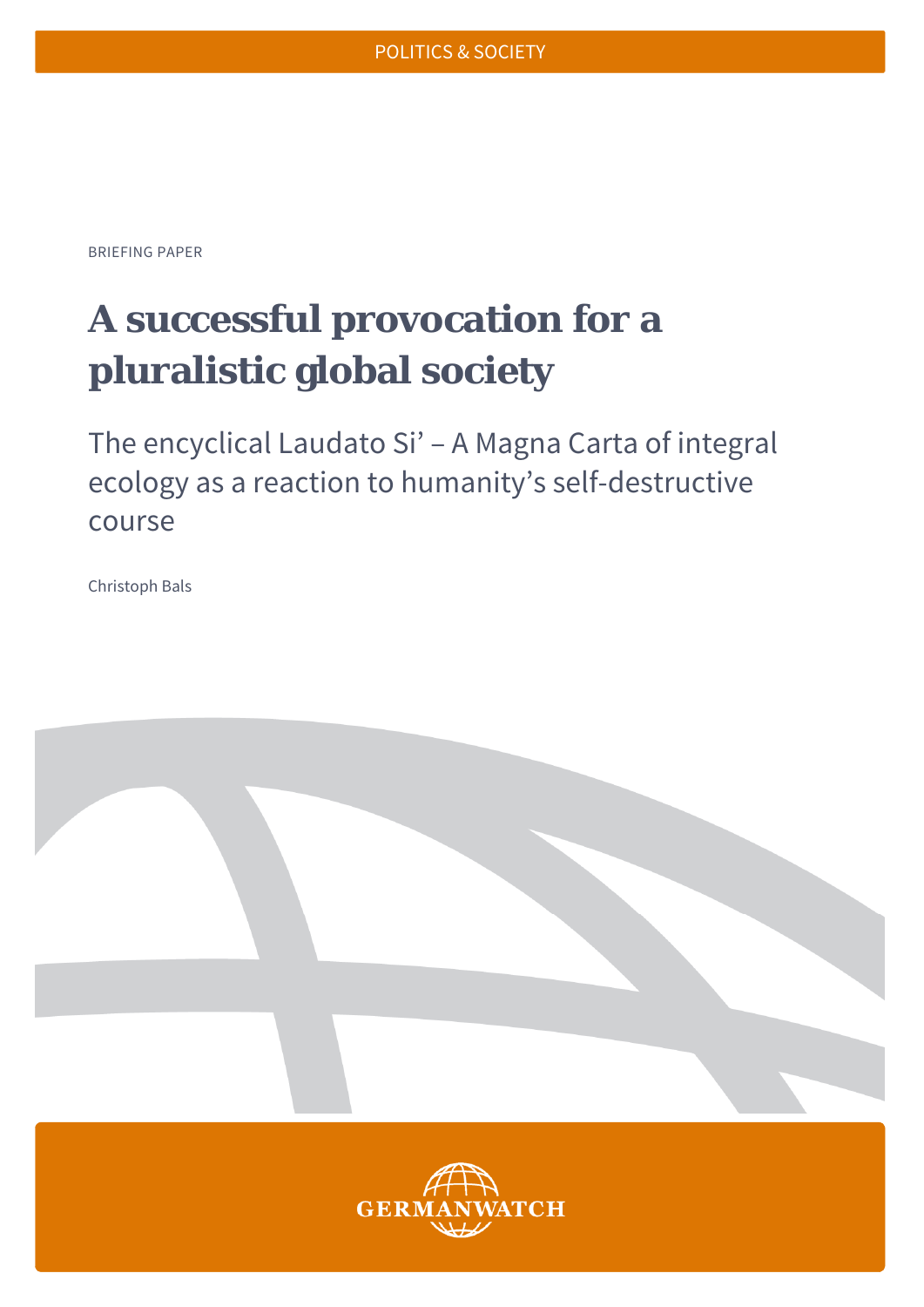# **Brief Summary**

This background paper explores the potential relevance within a pluralistic society of the important encyclical Laudato Si' issued by Pope Francis in June 2015. It considers whether the encyclical documents a reflected faith that accepts the primacy of science in secular knowledge as well as the primacy of democratically elected governments, human dignity, and human rights in the political sphere. Laudato Si' presents a paradigm shift from the image of the dominion of mankind over the rest of creation to universal fraternity with even weak and marginalised people as well as fellow beings threatened with mass extinction. The Pope carefully double codes the paradigm shift in scientific and theological terms. On this basis, the background paper explores whether this encyclical could provide new stimuli within a pluralistic society. The Pope presents it as a counter-strategy to strictly utilitarian approaches, in which people experiencing social exclusion – the weak members of the ecological environment – are threaten to slip through the net. The encyclical therefore calls for the protection of common goods such as the environment and the climate and insists on financial commitment for those affected by climate change. The background paper concludes with a discussion of whether religion can help to motivate the necessary collaborative action in a pluralistic society or what functional equivalents for this task might look like.

### **Imprint**

**Author:** Christoph Bals

**Layout:** Daniela Baum

#### **Publisher:**

Germanwatch e.V. Bonn Office: Bonn Office: Kaiserstr. 201 Stresemannstr. 72 D-53113 Bonn D-10963 Berlin, Germany Phone +49 (0)228/60 492-0, Fax: -19 Phone +49 (0)30/28 88 356-0, Fax -1

Internet: www.germanwatch.org E-mail: info@germanwatch.org

August 2016

Purchase order number: 16-9-01e

This publication can be downloaded at: **www.germanwatch.org/en/12697** 



This publication is financially supported by MISEREOR and Bread for the World – Protestant Development Service. Germanwatch is responsible for the content of this publication.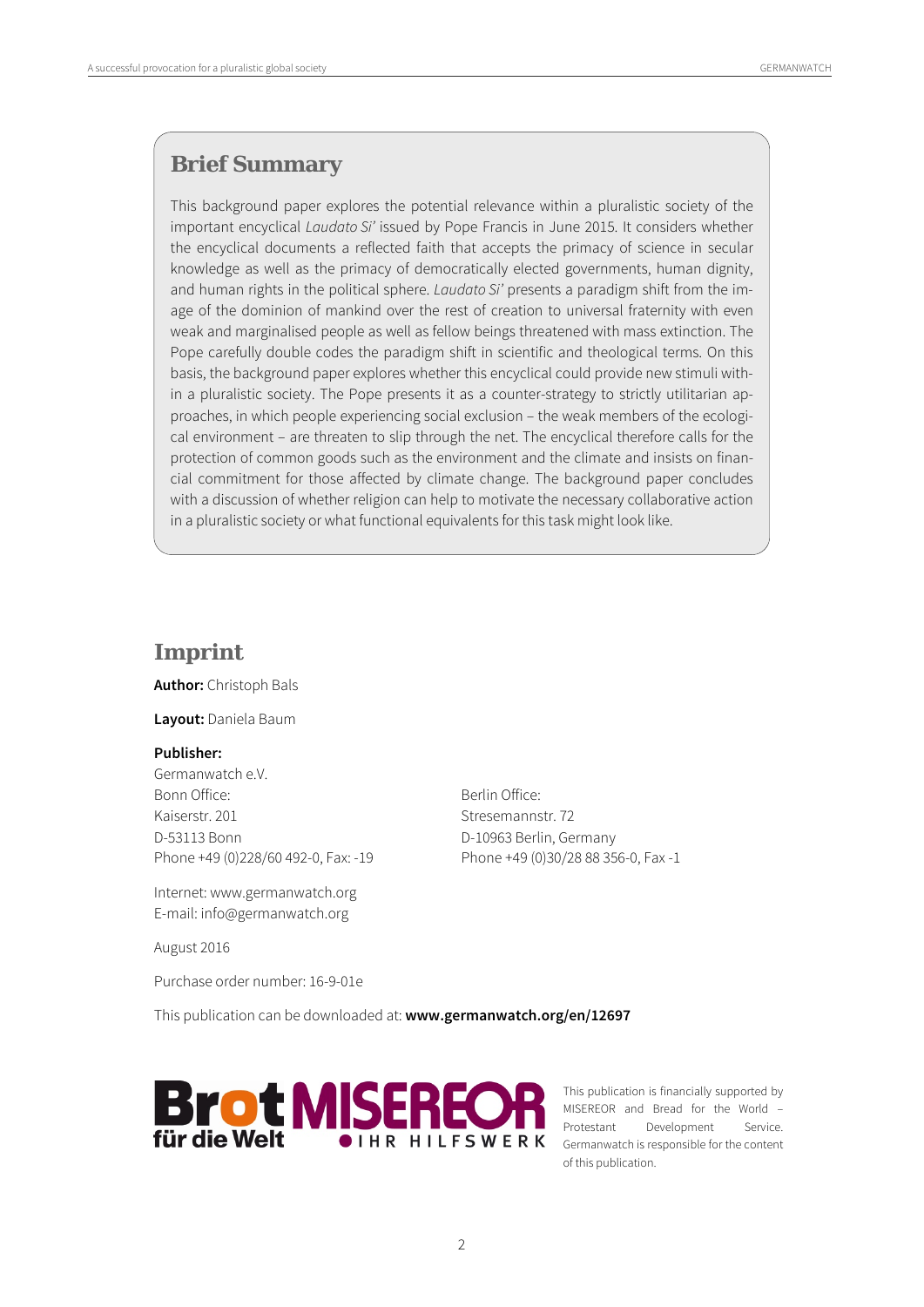# **Content**

| 1              |                                                                                            |  |
|----------------|--------------------------------------------------------------------------------------------|--|
| 1.1            |                                                                                            |  |
| 1.2            |                                                                                            |  |
| $\overline{2}$ |                                                                                            |  |
| 2.1            | What challenges does the encyclical present as a document of a reflected faith? 16         |  |
|                | 2.1.1 Acceptance of the primacy of science in the double-coded description of the world 17 |  |
|                | 2.1.2 Acceptance of the secular state and a call for an international political and        |  |
|                |                                                                                            |  |
| 2.2            |                                                                                            |  |
|                |                                                                                            |  |
|                | 2.2.2 The internal and the external- Two perspectives ingrained since the Axial Age        |  |
| 3              | Can the encyclical provide meaningful impulses and inspiring images for a                  |  |
| 3.1            |                                                                                            |  |
| 3.2            |                                                                                            |  |
| 3.3            |                                                                                            |  |
| 3.4            |                                                                                            |  |
| 4              | One picture held us captive: the paradigm shift from rulers of the environment             |  |
| 4.1            |                                                                                            |  |
| 4.2            |                                                                                            |  |
|                |                                                                                            |  |
|                |                                                                                            |  |
| 4.3            |                                                                                            |  |
|                |                                                                                            |  |
|                |                                                                                            |  |
| 5              |                                                                                            |  |
| 5.1            |                                                                                            |  |
| 5.2            |                                                                                            |  |
| 6              |                                                                                            |  |
| 7              |                                                                                            |  |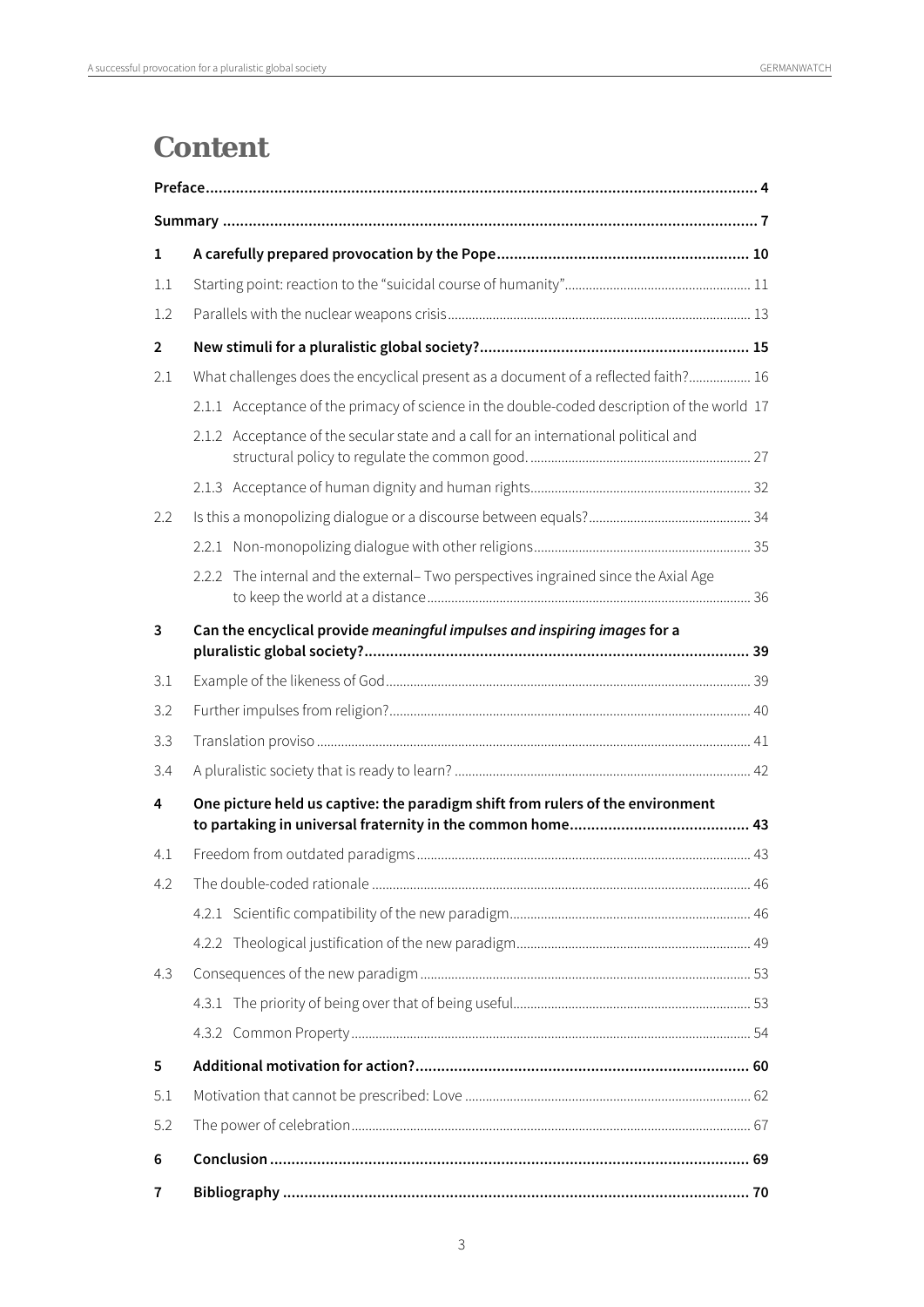# **Preface**

One year after the publication of the encyclical Laudato Si', we at Misereor acknowledge that Pope Francis has achieved a major success with the encyclical. He has surprised people, both in and outside of the Church and religions, as well as across religious and ideological boundaries by placing on the agenda urgent issues relating to humanity in politics and social movements. He has also influenced the international political agenda regarding the most important questions for the future: overcoming global poverty in a highly commercialised world, sustainable forms of nutrition, limiting man-made climate change, ensuring a life of dignity in rural areas and in the growing cities. The timing of its publication was deliberately set to precede a number of major international conferences. In September 2015, an agreement to address global challenges was reached with the Agenda



Pfr. Pirmin Spiegel, MISEREOR

2030, including Sustainable Development Goals (SDG), and the UN Climate Summit of Paris was held in December 2015. A UN conference on living in global cities is scheduled for October 2016. Now it all depends on the large-scale implementation of the agreements and it is unclear as to how successful this will be. How to ensure it succeeds?

In Laudato Si', the Pope assembles what he has experienced across the world and observed on his travels. He has looked and listened in order to discover how things are for the poor and the planet. Religious commitment to the environment and religious social criticism certainly existed before Laudato Si'. Pope Francis casts suspicion on the dominant form of capitalist economics: it kills because it does not respect either humanity or the planet. That is why Laudato Si' is a social and environmental encyclical that has a cross-cutting theme of justice. It incorporates scientific findings, lists the specific threats to humanity and cites episcopal conferences. Backed by these different analyses, the fundamental beliefs of the Christian faith come into play. Wide-ranging social and environmental change is necessary if all people are to live in dignity and the earth as a whole is to have a future. The earth and that everything lives on it owe their existence to an "Other". In Christian terms, they are gifts from God.

The Pope says that we can only achieve this if we join forces to create a different economy and politics as well as sustainable, modest life styles. The tone of the encyclical is not one of despair and powerlessness, but filled with hope and confidence. The Pope brings together all the processes for bringing about change in this direction, from the grassroots up to the United Nations. Different alliances are necessary to break down the prevailing system. It calls for dialogue, dialogue, and more dialogue.

But there is also clear opposition to the changes described because they threaten the interests of those who hold the technological, economic and political power, who enjoy prosperity and who, at least at first glance, have something to lose. Doesn't that mean that dialogue has its limits if force is used to maintain harmful behaviour? Change will only come about through commitment at various levels. Pluralism, not otherwise generally associated with the Catholic Church, is used here as the basis for this pontifical provocation, as Christoph Bals calls the encyclical. This is a committed pluralism that is not indifferent; one in which people may dispute the issues in order to find the best way forward. Laudato Si' expresses a hope that we can achieve this, together! But it will require a radical ecological conversion. Faith communities around the world have found the necessary support for this in Laudato Si'.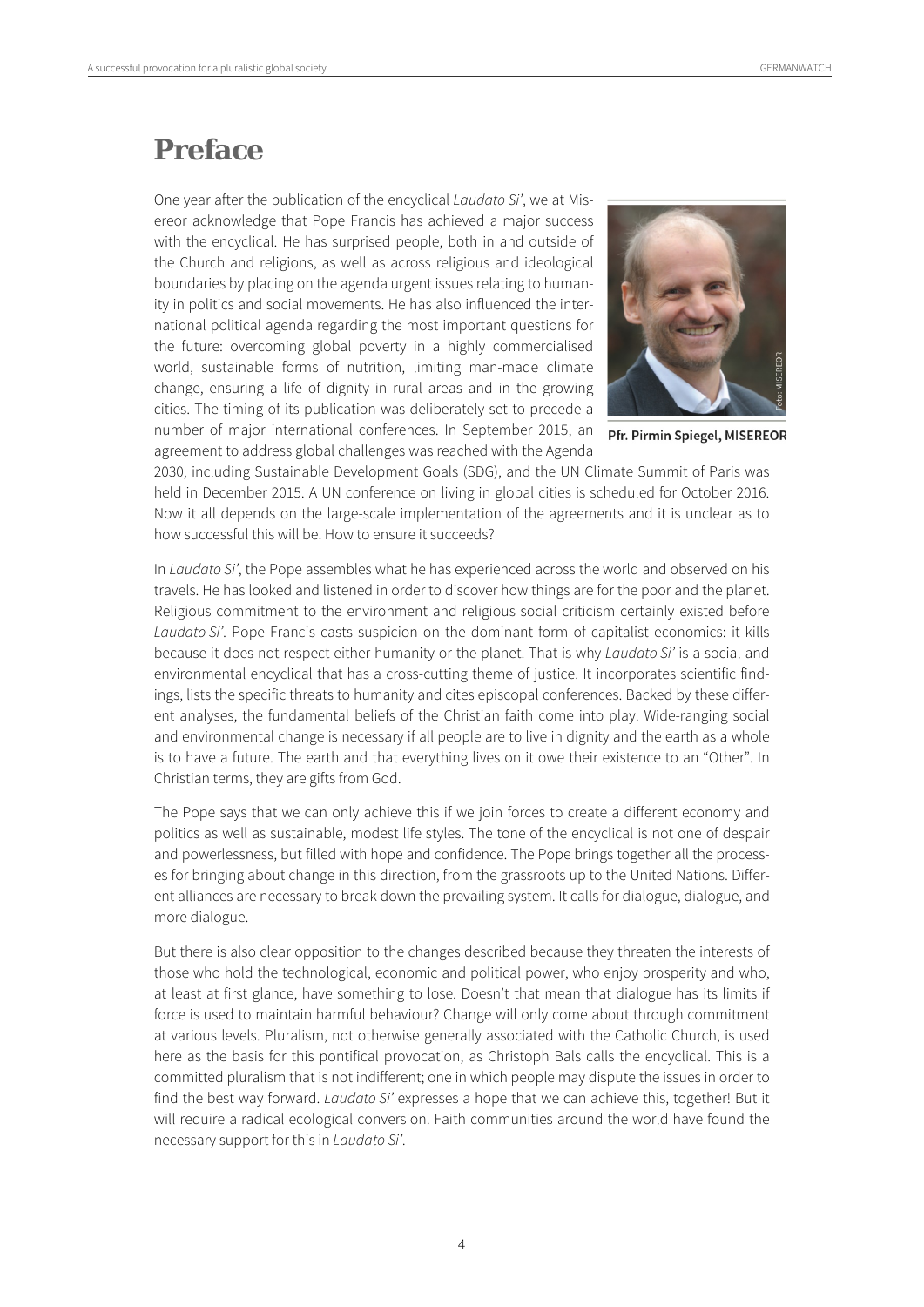There is evidently a risk that this will simply remain a provocation and not ultimately change reality. So the question is: at what levels can who start to do what? Here are a number of approaches and the inevitable questions that they raise:

In the interests of credibility, the Church itself must start reversing environmental degradation. In Germany a lot of things are already happening, starting with fair trade, energy efficient building management, sustainable investments, eco-social procurement and mobility planning. But thus far there is no coherent strategy along the lines of the one outlined in *Laudato Si'*. It is possible, to a greater extent than ever before, to do more at the grassroots level and within all ecclesiastical contexts. What about ecclesiastical commitment to real changes in the energy policy and a sustainable farming industry? How can the Church become involved in urban development to respond to the urgent need for new buildings for the socially disadvantaged, for incoming refugees as well as those stranded at the borders or fighting for their lives in the sea? Who does the Church work with: other religious communities, secular organizations, private companies, trade unions…? What worldwide church projects does it support: will they be able to implement change in accordance with Laudato Si', i.e. ecological conversion or social justice?

Laudato Si' analyses the structural causes and seeks out their origins or consequences in the thinking and action of individuals. In this respect, the encyclical invites Christians to also take a look at their own lifestyles. Consequently, the question is addressed to all, within their respective contexts: What is each and every individual doing to make his/her behaviour more equitable in global terms? In rich countries like Germany we have a different responsibility because we have more possibilities than people in poor countries, who can only hope their standard of living will one day improve.

At a time when both the international community and Europe threaten to break apart to protect the national interests of individual countries, the call to essential cooperation is a counter tendency. How can alliances between the churches, religions and civil society be strengthened so as to make fraternity between everyone, empathy, compassion and mercy, recognition of others and interest in their well-being the basic attitude? This includes exchange programs in all directions, solidarity and support for political processes and social projects. How to deepen an awareness that Germany and other European countries are, in terms of the overall logic of the SDGs, also developing countries that need to change?

How should the Church deal with the economic and political alliances that stand in the way of the social and ecological changes the Pope is promoting? How to increase support from within the Church, and how can passive Christians become active participants? The many fundamental processes of civil society in which religious groups participate need to be strengthened. The approaches of the younger generation should have their place, rather than being dismissed by older people. There are also calls for a Synod of Bishops to focus on the global challenges. With Laudato Si', there are now good guidelines for Catholics, the problem is how to implement these within the international, regional and national contexts. It is therefore necessary to consider whether continental or national synods can use Laudato Si' as a basis for national churches to respond to pressing issues such as: flight and migration, the gap between the rich and the poor, the consequences of climate change and its limitation, and the use of natural resources? Inter-religious alliances could work together to promote ethical aspects: for example, those that relate to justice and solidarity, making climate protection technologies available to poorer countries at reduced prices, and appropriate vocational training so as to make it possible to skip the fossil fuel development stage.

The lines of conflict run through the Church as well as throughout politics, the economy, the financial markets and science. Managing internal ecclesiastical conflict is one side of the coin, the other is a willingness and ability to act in the interests of the poor and the ravaged earth, to fight against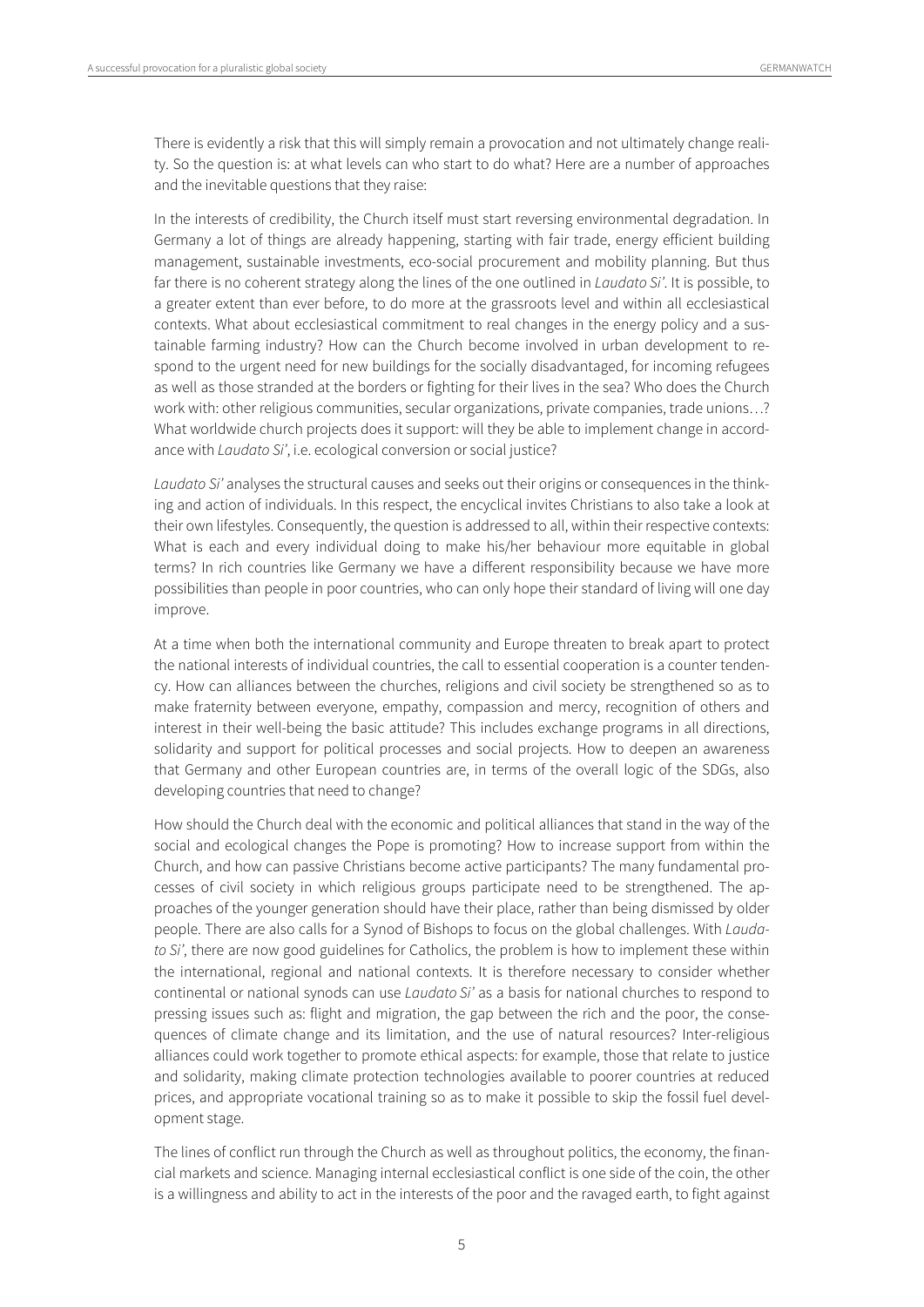powerful groups in society and – where necessary – rescind alliances. How can the Church free itself from the embrace of money, and not just in Central Europe? Pope Francis provides inspiration by employing symbols of wealth and power that go far beyond the church. How, as part of a critical movement, can the Church contribute to the social and ecological transformation of the system? How can one counter the limitations of dialogue, while at the same time focusing on change that is brought about through dialogue? How, in the interests of education for peace, can one break the spiral of violence and convert opponents into participants in the new order? We live in a time when the common witness to ecological conversion, whether between the Christian churches or between religions, has the power to promote ecumenism. Churches and religions can work together to support the implementation of the Agenda 2030 and the climate agreement, and also use their moral force to press for the necessary action. This moral potential was evident in the mutual cooperation at the climate negotiations in Paris. Even governmental and multilateral development cooperation actors are now discovering the positive contribution that religions can make to social and ecological transformations. How can cooperation in this area be strengthened, while maintaining the independence of all actors?

These questions clearly demonstrate that the Catholic Church's encyclical has opened up new spaces for cooperation with other actors. It expresses its own strengths, but does not seek to take over the other actors. Instead, it urges them to demonstrate the relevance of their own message for justice and the environment. The opportunities that the encyclical offers for a united response to the cry of the poor and the environment in a pluralistic society, albeit in different roles, are set out in a highly readable manner in this paper by Christoph Bals. I hope readers will have the time and inclination to rise to the encyclical's challenge. Concern for our common home means that this is vital.

Aachen, June 2016

Pirmin Spign

Pirmin Spiegel,

Chief Executive of the episcopal welfare relief organization, Misereor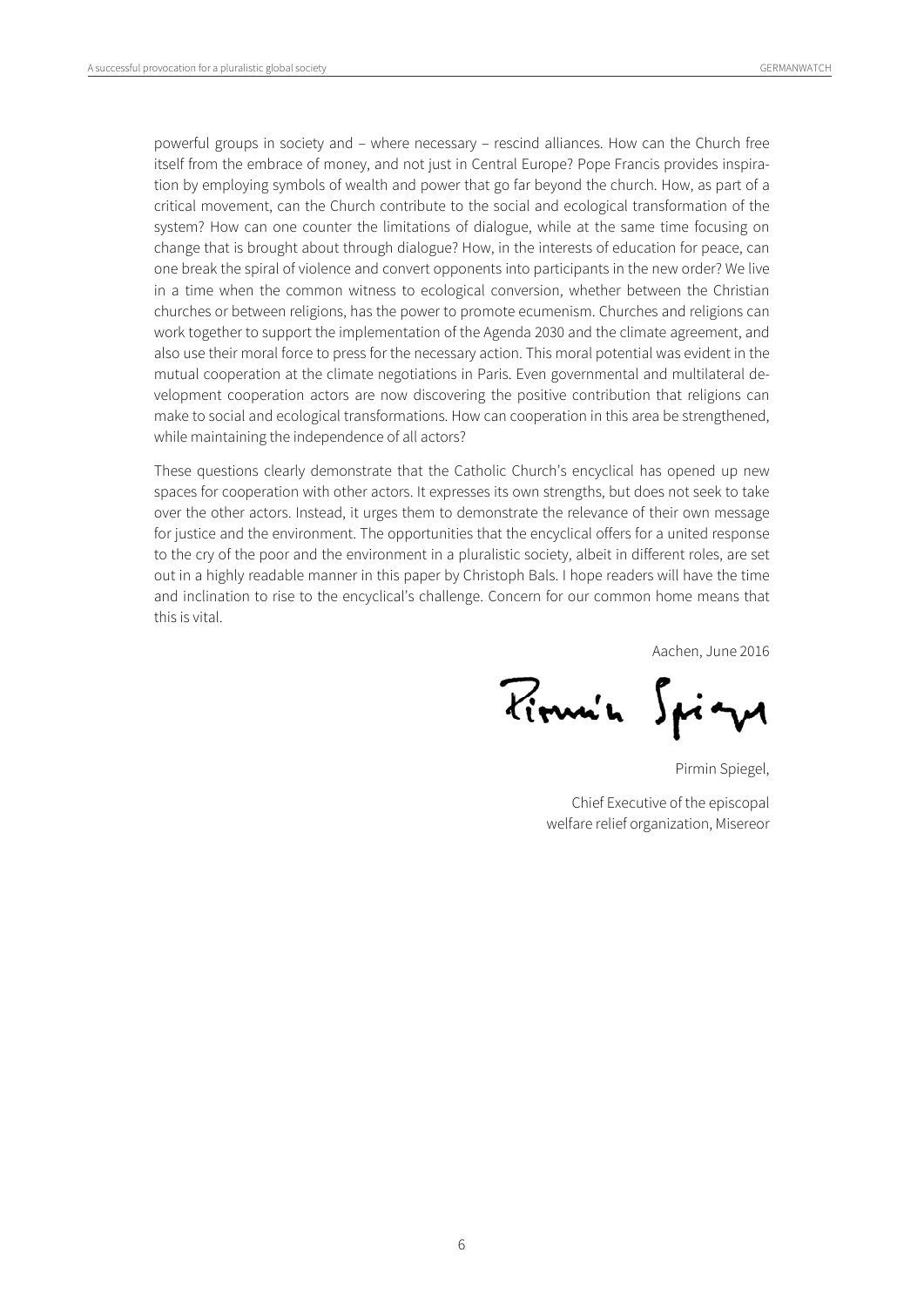# **Summary**<sup>1</sup>

The encyclical *Laudato Si*<sup>2</sup> of June 2015 has provoked a worldwide debate about the relationship between poverty and the ecological question in the face of what Pope Francis has identified as humanity's self-destructive spiral in these crisis-ridden times.

This background paper begins by discussing the relevance of the encyclical – a statement by a religious body – for a pluralistic society. Recent considerations by the philosopher and sociologist Jürgen Habermas on the role of religion in today's global society 3 form the conceptual and methodological basis for a critical examination of the encyclical. His reflections on the role of religion in a post-secular age not only respond to the empirical observation that – despite the contrasting tendency towards rapid secularisation, especially in parts of Europe – around 80 per cent of humanity practises a religion. This means religion is unlikely to disappear in the foreseeable future. But above all, he aks whether past experiences of crisis that is manifested in religious discourse and images can also contribute to resolving the current crises in a pluralistic society by means of contributions from a *reflected faith*. Does this make it possible to open up new perspectives, which have thus far been missing from the secular debate on the environment and development?

This background paper therefore considers whether the encyclical is documenting a reflected faith, because only a reflected faith can be a serious interlocutor in a pluralistic society. The encyclical appears to use double coding to substantiate its main theses: by scientific or secular arguments on the one hand, and theological ones on the other. For secular matters, science is given priority, and in questions relating to government, legitimised politics. This is not done apologetically, but the priority to science and legitimised poltics is supported by theological arguments. However, at the same time, the encyclical urges that scientific findings should be interpreted and evaluated with the intelligence of the heart, which is sensitive to the cries of the poor and the plight of the ecological environment. In the light of this assessment, people must change their way of life and also join forces to intervene in politics. This approach – which goes beyond the boundaries of religious ethics – expands the horizons of an aesthetic, moral and ethical evaluation of the scientific facts of the climate crisis and other social and ecological crises. Human rights are acknowledged – with a particular emphasis on social human rights. However, the encyclical still has a number of significant blind spots, especially in relation to the role of women and homosexuals and transsexuals.

This background paper also considers whether the encyclical actually succeeds in inviting other religions and secular-minded people to engage in discourse between equals. In a remarkably open manner, it emphasises that all cultures and religions must do their utmost to campaign for cooperation to divert the self-destructive crisis. No single tradition alone can solve the problems.

The question raised by these preliminary clarifications is whether the encyclical can succeed in doing that which has been done time and again throughout the course of history: translate the experiences of crisis management recorded in many different religious languages and images into a language which can be understood by a pluralistic society. This might open up completely new perspectives, which are relevant to society as a whole, outside of the circle of believers. The con-

<sup>&</sup>lt;sup>1</sup> My thanks in particular to: Christiane Bals, Vera Künzel and Stefan Rostock for their comments, additions and constructive suggestions for improvement.

<sup>&</sup>lt;sup>2</sup> The English edition of the encyclical Laudato S" can be found on the Vatican website:

http://w2.vatican.va/content/francesco/en/encyclicaencyclicalls/documents/papa-francesco\_20150524\_enciclicalaudato-si.html

<sup>&</sup>lt;sup>3</sup> See especially, Jürgen Habermas: Nachmetaphysisches Denken II, 2012.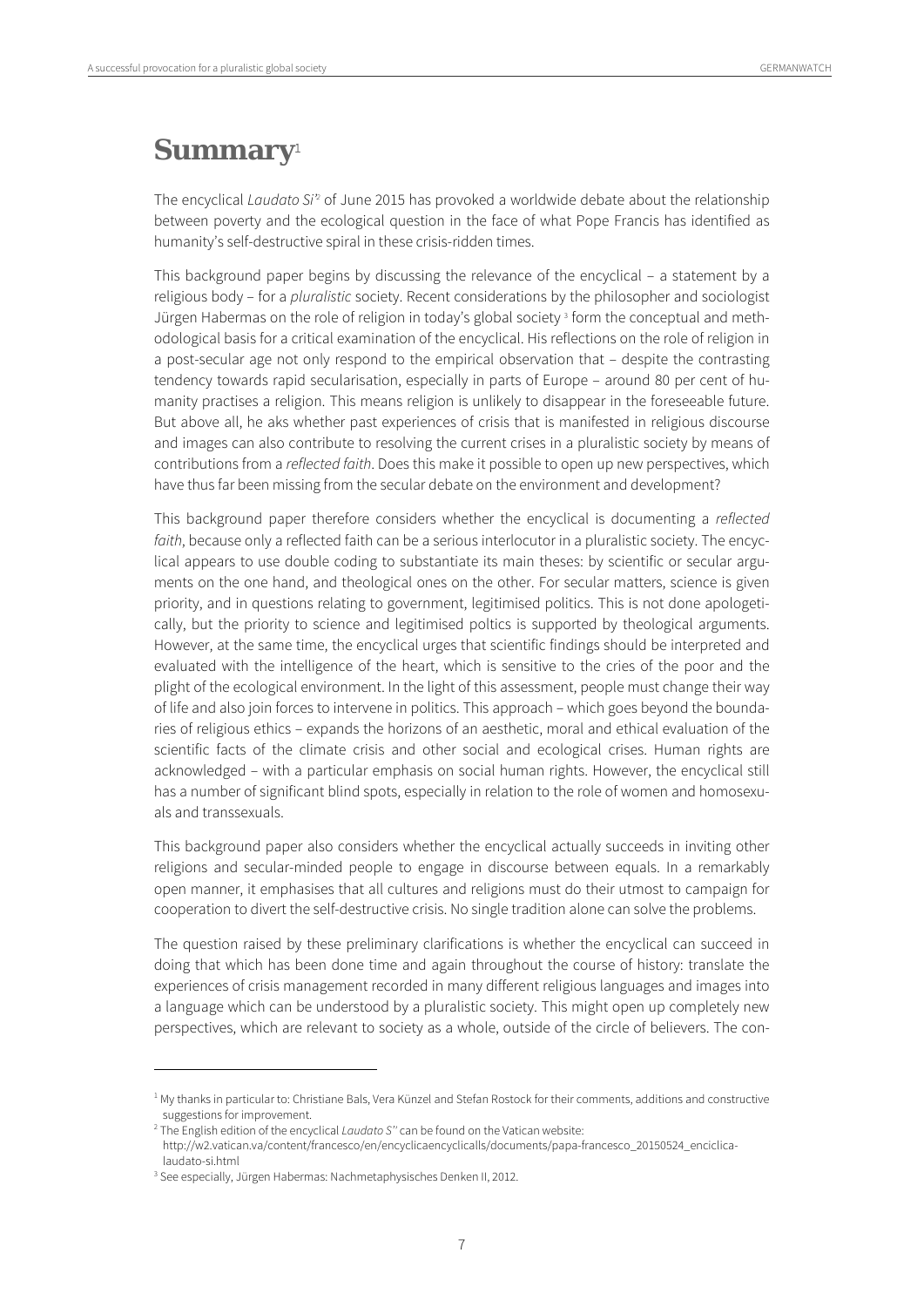cept of the person or of emancipation are historical examples of such translation processes. The picture in the creation story, that men and women are created in the image of God is particularly relevant for the development of human rights and human dignity; and specifically, for an expression of human rights which protects humans, not just because of their cognitive abilities among "species", as it were, but that protects the dignity of each individual. At the same time, this image of men and women created in the image of God has had an extremely ambivalent historical influence. It also forms part of the ideological equipment of a technocratic and economic world view of modernity, which sets the stage for the merciless dominion mandate of humankind in relation to the ecological environment.

In the encyclical Laudato Si', Pope Francis responds to this ambivalent situation with a paradigm shift from the dominion mandate for humanity to universal fraternity with all fellow creatures. Not only humans, but also the world, are created by God. Every creature and also every ecosystem reflects an aspect of God. Once again, he double codes this paradigm shift towards universal fraternity in scientific and theological terms, applying this fraternity not only to humankind – emphasising the poor – but also to the ecological environment. To underpin the new paradigm in scientific terms, he refers to the findings of quantum theory, the theory of relativity, research into ecosystems and in particular the theory of evolution – genetic kinship with the other living beings.

In theological terms, Pope Francis performs an interesting shift in perspective. Whereas the dominion paradigm describes the world from God's perspective from a point outside it, which facilitates access and analytical dissection into smaller and even smaller entities, the encyclical is dominated by an inner perspective, which makes it possible to experience the bond between the individual and the environment surrounding them and with other people. This perspective makes it possible to experience the unifying whole. Through this change of perspective, the Pope connects to the mystical tradition of all religions, e.g. Christianity and Islam, which is at the same time the dominant perspective in Eastern religions. The Pope cites in this context, not only Protestant and Orthodox actors, but also a representative of Islamic Sufism. This shift in perspective opens up new possibilities for ecumenical and inter-religious dialogue. But he also opens the door to dialogue with modern science, as, on an abstract level, the transition from classical Newtonian physics to the Copenhagen interpretation of quantum theory represents a similar shift in perspective.

This paradigm shift contains the core justification for the integral or holistic ecology that Pope Francis proposes. This aims to achieve ecological balance at various levels: inner balance with oneself, balance that is achieved through solidarity with others, and a natural balance with all living beings. In the context of the religious encoding, which from the secular point of view looks like a holistic perspective, a fourth level is also added: spiritual balance with God.

This paradigm shift and the integral ecology that it justifies,

- Rejects purely utilitarian approaches, which hold everything that short-term calculations do not regard as viable: the socially excluded, the weak members of the ecological environment and ecosystems with a usefulness that is hard to define, should be disposed of by a throwaway society. Instead, the encyclical emphasises the intrinsic value of every human being, every creature and the counter-intuitive intrinsic value of ecosystems.
- Stresses the character of the environment and the climate as a common good. This has a number of important consequences. For example, it prompts the Pope to urge that the coal, oil and gas which puts too great a strain on the common good of the climate or oceans, should remain in the ground. This transformation requires providing financial support for poor countries wanting to rebuild their economies and societies. It also requires recognition of those who are forced to migrate as a result of the burden on the climate or environmental common good.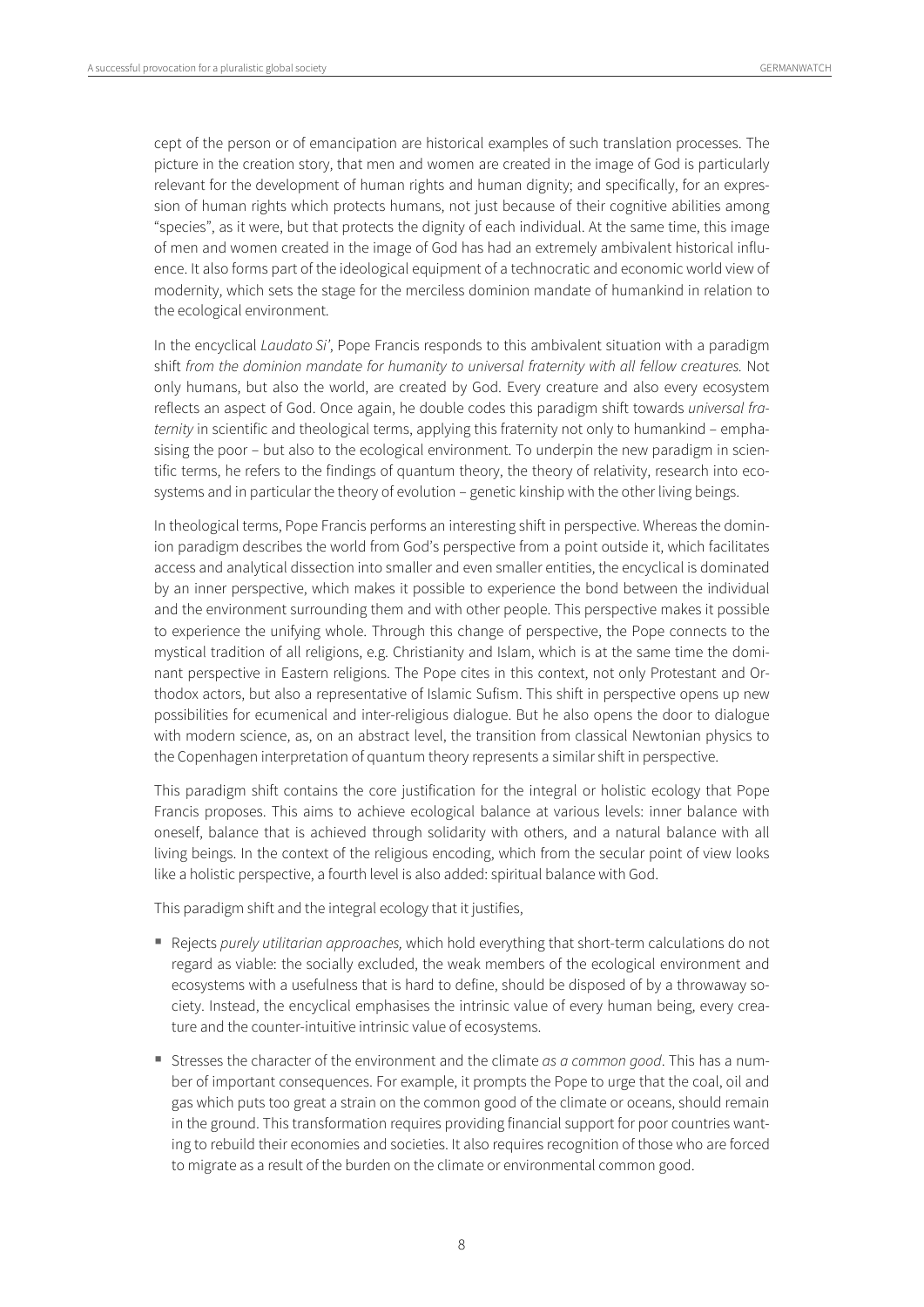The final section of the background paper introduces the controversial debate about whether a spiritually based approach – as suggested by Pope Francis – can help to provide an additional impetus for the necessary cooperative action in a pluralistic society and usefully complement the important but abstract morality based on equity. Meaningful cooperative action is needed to address current and future crises. What are the potential solutions? When does it become dangerous to set ones hopes on sources of archaic solidarity? Can spirituality beyond religion exist or what would functional equivalents to spirituality look like?

The background paper suggests various ways in which the encyclical could develop a way forward and asks a number of important questions:

- Will the discussion process in the Vatican succeed in initiating a synodal process to assist with the "digestion" of the new paradigm within the Catholic Church worldwide, and have its consequences taken into account in the dealings of the world's largest religious body?
- Can it help to revitalise the ecumenical "conciliar process for justice, peace, and the integrity of creation" initiated by the World Council of Churches, to which the Pope refers?
- For example, in the run-up to the climate summit in Morocco in November 2016, might there be a strengthening of inter-religious dialogue? If, as is currently being discussed in Egypt, an Islamic fatwa is issued on climate protection, this could open up very interesting perspectives.
- Will the Pope's concrete proposals result in support for small farmers, cooperatives and collectives? Will the joy that comes from using as few resources as possible and wise use of consumer power – including boycotts – as well as decisive political commitment, encourage new dynamics within civil society?
- Can the paradigm of universal fraternity, also justified in scientific terms in the encyclical which takes into account poor and marginalised people as well as the environment – spur a new debate about establishing human dignity and the intrinsic value of the ecological environment by taking seriously the insights from quantum theory, ecosystem research and the theory of evolution?
- We need to heed the plight of the poor and of the ecological environment. Will intelligently linking them lead to new forms of cooperation between social movements, development players and the environmental movement, which focusses on human rights, access to water, food, housing and energy, as well as the global and regional limits of the planet?
- Can the encyclical's insistence on the fact that the environment and the climate are a common good introduce a new dynamic into an important political debate?
- $\blacksquare$  Is there a new dynamic for transformative partnerships between rich and poor countries involving cities and the civil society – that will link the extraction of coal, oil and gas with access to energy for the poor?
- In the secular debate, can there be functional equivalents to the encyclical's attempt to identify the moral obligation for not only individual but cooperative objectives of people with different ethical points of view, to avert the consequences of global self-destruction?
- Are there functional equivalents in a pluralistic society for the motivating force of a spirituality that is oriented towards a love for others and the environment, or is this an important contribution of constructive forms of religion to society today that do not as yet have a substitute?
- Can the tone of the encyclical, which pulls no punches when describing the situation, but nevertheless reads as good tidings rather than a threatening message, provide a new impetus for the environmental and development movement? Can it act as an incentive to continue celebrating the communion with other human beings and the ecological environment as well as a cooperative engagement that is often a longstanding one?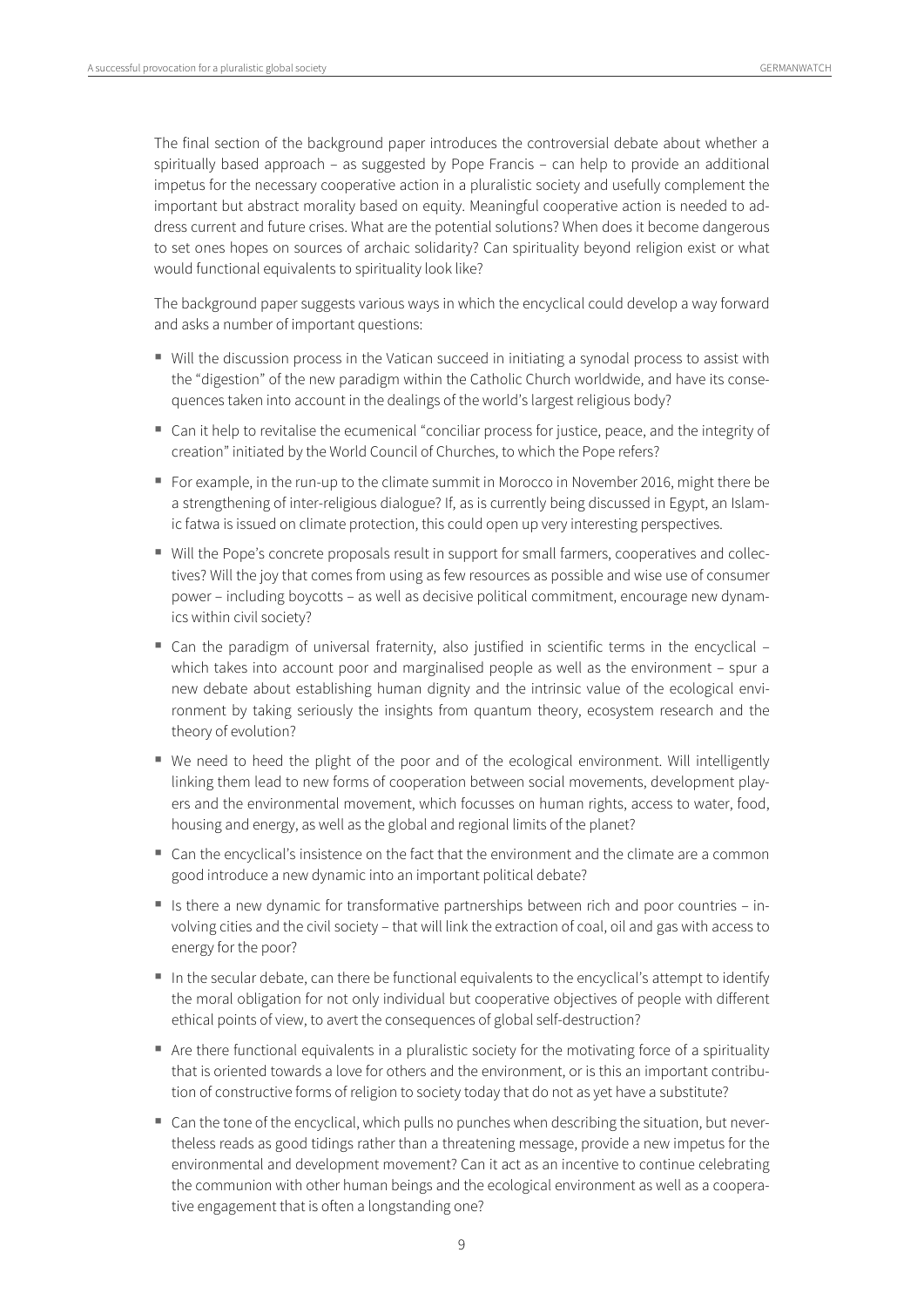# **1 A carefully prepared provocation by the Pope**

With Laudato Si', Pope Francis has issued an encyclical that ushers in new dimensions and that has a relevance that could extend far beyond the Catholic Church. It focuses on the poor and the environment. It acts as a provocation to a pluralistic world society that, – as the Pope says – is currently caught in a "self-destructive spiral".

The British newspaper, The Guardian, refers to the "most astonishing and perhaps the most ambitious papal document of the past 100 years"4 . Brazilian theologian Leonardo Boff calls it the "Magna Carta of an integral ecology"5 . Canadian activist Naomi Klein, who describes herself as secular person with a Jewish and feminist background, calls it a poetic, courageous document and notes "that the Catholic Church reaches out to everybody in the world"6 . US President Barack Obama expressed the hope that, in the run-up to the global climate negotiations in Paris, "all world leaders – and all God's children – will reflect on Pope Francis's call to come together to care for our common home"7 . The former GDR civil rights activist and winner of the German Peace Prize, Friedrich Schorlemmer, spoke of a "fanfare of hope"8 . US environmental activist Bill McKibben called it "one of the most influential documents of recent times"9 . The philosopher and theologian Hermann Haring referred to the launch of a "brightly shining rocket": "The rocket has been launched. As an inhabitant of Earth, we wish her a stable orbit around our troubled, but still vibrant, blue planet."10 The former executive director of the United Nations Environment Program, Klaus Töpfer, refers to the encyclical as "Guidelines for our society". With it, Pope Francis "has stepped on a number of toes and they deserve it"<sup>11</sup>. Some people are protesting in outrage. "Where the Pope has gone wrong" the FAZ strikes back against a document "full of a critique of civilisation and anti-liberal views"<sup>12</sup>. The Neue Züricher Zeitung also criticizes the "initiative, which criticises capitalism and technology"<sup>13</sup>. The political magazine Cicero regards the Papal edict as an "anticapitalist diatribe"14. There is no doubt that it is provocative.

The leading scientific journals, Nature <sup>15</sup>and Science<sup>16</sup> responded to the encyclical in their editorials. "This is unprecedented in the Western history of dialogue between religion and science".17

<sup>4</sup> The Guardian, 18/06/2015: The Guardian view on Laudato Si': Pope Francis calls for a cultural revolution. The Pope links the destruction of the environment with the exploitation of the poor. The world should pay attention; Last modified on Friday 19 June 2015 00.00 BST; www.theguardian.com/commentisfree/2015/jun/18/guardian-view-on-laudato-si-popefrancis-cultural-revolution

<sup>5</sup> Boff, Leonardo, 18/6/2015, www.leonardoboff.wordpress.com/2015/06/18/the-magna-carta-of-integral-ecology-cry-ofthe-earth-cry-of-the-poor/

<sup>6</sup> Klein, Naomi: A Radical Vatican? New Yorker, 10/7/2015.

<sup>&</sup>lt;sup>7</sup> See also Catholic Herald: Obama calls for world leaders to heed Pope Francis's message,

www.catholicherald.co.uk/news/2015/06/19/obama-calls-for-world-leaders-to-heed-pope-franciss-message/ 8

<sup>&</sup>lt;sup>8</sup> Schlorlemmer, Friedrich: Hoffnungsfanfare, in: Die Zeit, 24/6/2014, https://pbs.twimg.com/media/CIWQm0wXAAA59YC.jpg <sup>9</sup> McKibben, Bill :The Pope and the Planet, in: The New York Review of Books, 13.8.2015,

www.nybooks.com/articles/archives/2015/aug/13/pope-and-planet/<br><sup>10</sup> Häring, Hermann: In jedem Laut dieser Welt ein Geheimnis (Al Khawwas) – Ein dialogfähiger Papst hat den richtigen Ton

gefunden, 22/6/2015, www.aktionsgemeinschaft-rottenburg.de/laudato-si\_Komm\_hhaer.pdf 11 katholisch.de: Therapieanleitung für die Gesellschaft – Klaus Töpfer lobt Enzyklika Laudato Si' von Papst Franziskus;

<sup>2/7/2015,</sup> www.katholisch.de/aktuelles/aktuelle-artikel/therapieanleitung-fur-unsere-gesellschaft<br><sup>12</sup> Grossbarth, Jan: Wo der Papst irrt, in: Frankfurter Allgemeine Zeitung, 20/6/2015.<br><sup>13</sup> Hofmann, Markus: Öko-Kritik des papst-franziskus-umweltenzyklia-von-papst-franziskus/59420 15 Nature 522, 391 (2015).

<sup>16</sup> Mc Nutt, M., Science 349, 6243 (2015).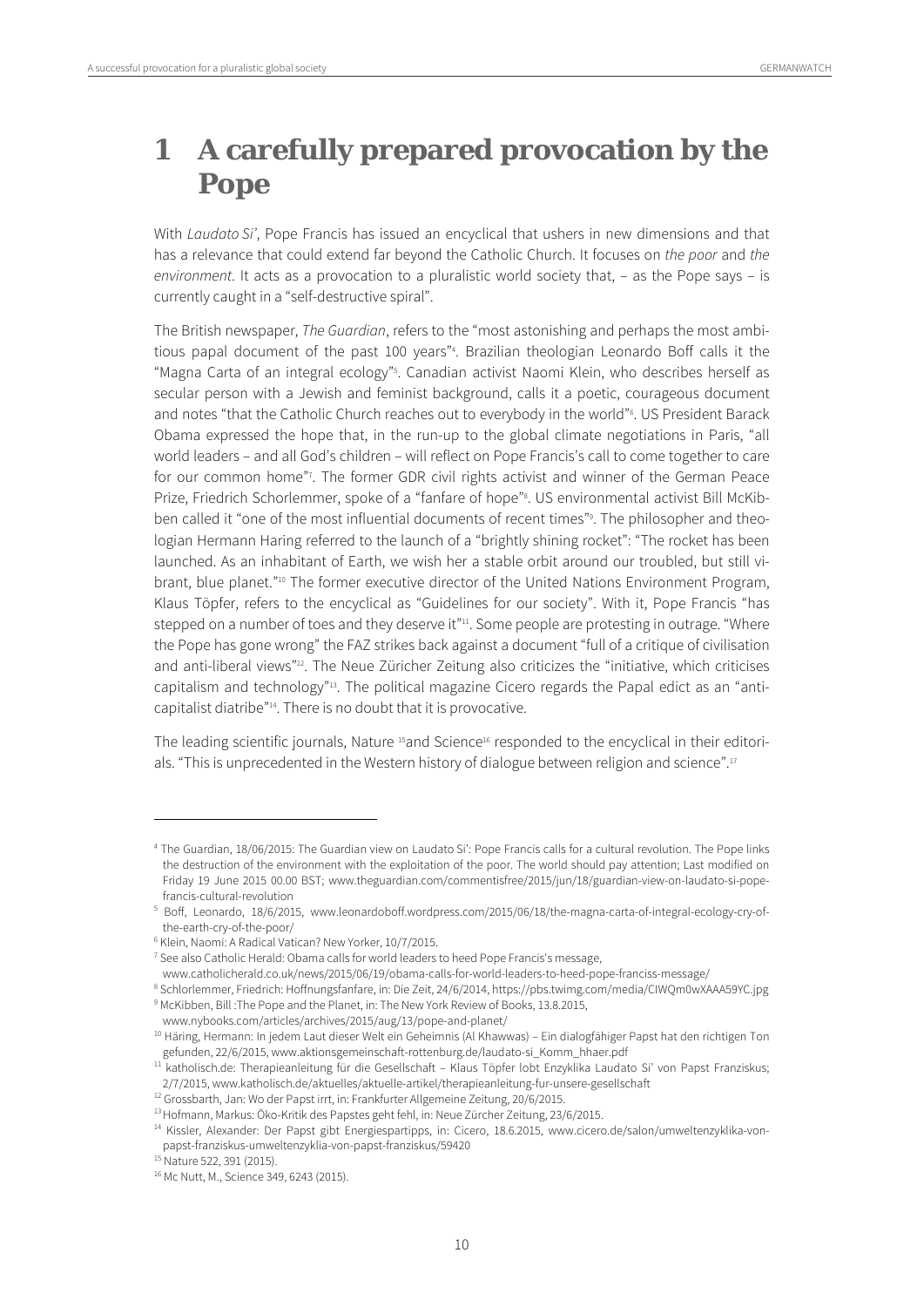In the context of the Pope's scheduled visits to Asia and Latin America some weeks after the publishing of the encyclical, at the UN summit on the post-2015-sustainability agenda, in the US Congress, and in the context of the climate summit in Paris, political commentators discussed whether it marked the beginning of a new and effective diplomatic model<sup>18</sup> to ensure that the plight of the earth and the cries of the poor are heeded. This might be an effective model that is similar to the one established under very different political circumstances and with a different political direction by the Polish Pope John Paul II, who stood shoulder to shoulder with Ronald Reagan against the countries of the Eastern bloc and against abortion.

Anyone who for decades had the impression that the Catholic Church was following "a hermetic theology that only revolves around itself"<sup>19</sup> is now rubbing their eyes in surprise. The extent to which the Catholic Church will actually use this opportunity to enter into an inspirational discourse survival with other religions and a pluralistic society on current questions remains unclear. Thus far, a more marked response to the encyclical has come from churches and businesses in the countries of the south<sup>20</sup> and in Southern Europe<sup>21</sup>, rather than in Central Europe and the USA.

# **1.1 Starting point: reaction to the "suicidal course of humanity"**

In his encyclical, the Pope responds to a cascade of crises caused by "natural disasters as well as social and even financial crises" that has been witnessed since 2006 (61) $^{22}$ . Ever since the financial crisis, the risks of unbridled financial capitalism have also become evident to everyone. The Pope sees this as a missed opportunity for "new ways of regulating speculative financial practices and virtual wealth" (189). Many countries are still reeling from its economic and political consequences – the ongoing crisis in southern Europe being one of these. The bank crisis led to a financial crisis, mass unemployment and political radicalisation. The growing number of refugees in parts of Europe is becoming an epochal challenge with many risks and opportunities. The wars and civil wars in Syria and Iraq have forced many people to flee to neighbouring countries and the EU. For the Pope, "our lack of response to these tragedies involving our brothers and sisters points to the loss

<u>.</u>

 $17$  Edenhofer, O., Flachsland, C., Knopf, B.: Science and religion in dialogue over the global commons, in: Nature Climate Change, Vol, 5, October 2015, S. 907–909, Corrected after print, 24. September 2015,

www.nature.com/natureclimatechange, S. 907.

<sup>&</sup>lt;sup>18</sup> Toni, Ana & Amorim, Alice: Religious Diplomacy: a game changer for the climate negotiations?, 28/9/2015,

www.nivela.org/blog/diplomacia-religiosa-uma-virada-no-jogo-do-clima/en<br><sup>19</sup> Rainer Hagencord, Öko-Enzyklika des Papstes revolutioniert die Haltung zur Natur, Landeszeitung Lüneburg (New edition: name in introduction corrected), 25/6/2015, 18.14h; www.ptext.de/nachrichten/landeszeitung-lueneburg-untertanerde-dr-rainer-hagencord-priester-zoologe-oeko-958455; Bereits die Enzyklika Evangelii Gaudium (2013) broke this patter. The sentence 'This economy kills" made people sit up and take notice.

<sup>&</sup>lt;sup>20</sup> The Archbishop of Cape Town, Thabo Makgoba, wrote: "Across Africa and in other developing countries, we are already suffering the impacts of climate change, and the people hit hardest by severe droughts or storms are in our most vulnerable communities. [...] we heard of changes to seasons, rising sea levels, the acidification of seawater, depleted fishing grounds and of 'climate refugees' – people displaced by the changes. [...] I join Kofi Annan, former Secretary General of the United Nations, when he challenges leaders at the climate talks in Paris in December to show the same inspired moral and ethical leadership", http://archbishop.anglicanchurchsa.org/2015/06/archbishop-makgoba-welcomes-pope.html. SACFEI, which represents all the major religious groups in southern Africa, "expresses support and enthusiasm for Pope Francis' encyclical, which explains how human life is grounded in three fundamental relationships: one with God, one with our neighbours, and one with the Earth, and that the relationship with the Earth has been ignored by Christian theology." www.safcei.org/safceis-response-to-the-popes-encyclical,

www.safcei.org/wp-contengimt/uploads/2015/06/respsonse-to-Pope-Encyclical-final.pdf<br><sup>21</sup> See, for example: Enrique Sanz Giménez-Rico (ed.), Cuidar de la Tierra, cuidar de los pobres, Laudato Si', desde la

teología y con la ciencia, Maliano, Spain, 2015.<br><sup>22</sup> All the citations from the encyclical *Laudato Si'* have numbers in brackets. These do not refer to page numbers but the numbered sections in the text. This means the quoted section is always easy to find in each edition of the encyclical in different languages.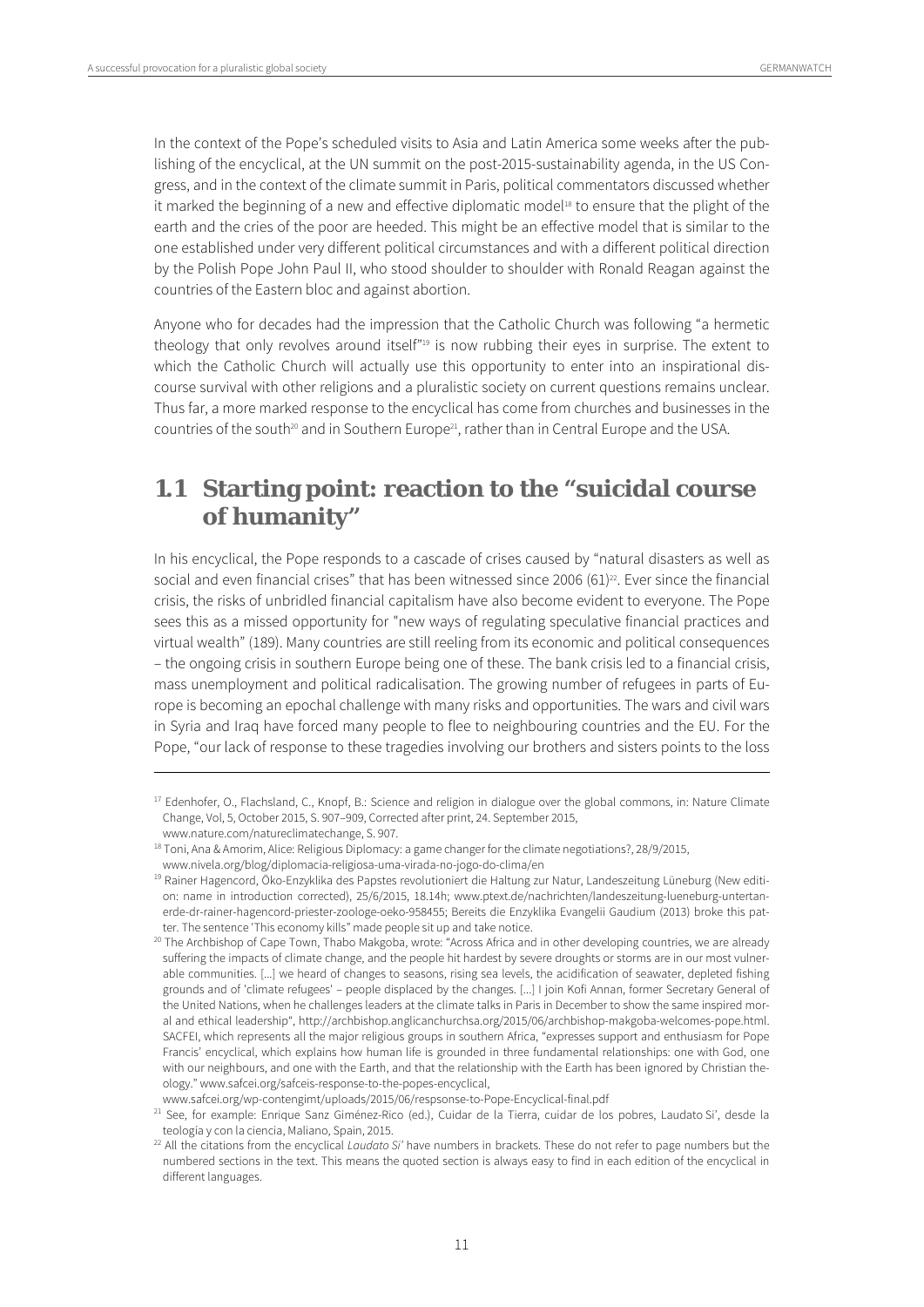of that sense of responsibility for our fellow men and women upon which all civil society is founded" (25). This provides the grounds for the Pope's reaction at the time of the encyclical's publication as a reaction to mass death in the Mediterranean.In the meantime we need to ask ourselves whether it is always a question of a lack of a sense of responsibility, or sometimes even a feeling of being overwhelmed that is starting to become widespread. Is there not a lack of political perspective not only to speak about challenges but also to make use of the situation, and to develope new opportunties for refugees, for the host regions and for the countries of origin?

More and more people have the feeling the world could be turned upside down. In the 1990s, it seemed that phenomena such as piracy or mass beheadings and cruelty were things of the past, but today we are far from being sure "that piracy and torture are things of the past"<sup>23</sup>, says sociologist Hartmut Rosa. "For as long as I can remember, I cannot think of a time when we were assailed by so many international crises in so many different places at the same time"24, says German Foreign Minister, Frank Walter Steinmeier.

Into this situation of upheaval: "which is in many ways unprecedented in the history of humanity" (17) and in which Stéphane Hessels'25 booklet, "Empört Euch [Time For Outrage]" attracted a lot of attention worldwide, the Pope, the head of the Catholic Church, the world's largest religious body with 1.2 billion members, plants the encyclical Laudato Si'. For the first time in the history of Catholic social doctrine, a papal encyclical deals with "the complex issue of the environmental challenge in a systematic and comprehensive manner and in connection with the global development is- $SIIP^{"26}$ 

Following lengthy consultations with scientists, the Pope writes that the planet's capacity is stretched to the point "that our contemporary lifestyle, unsustainable as it is, can only precipitate catastrophes, such as those which even now periodically occur in different areas of the world" (161). He refers to the fact that a "very solid scientific consensus indicates that we are presently witnessing a disturbing warming of the climatic system." Although there are other factors affecting the climate, "a number of scientific studies indicate that most global warming in recent decades is due to the great concentration of greenhouse gases (carbon dioxide, methane, nitrogen oxides and others) released mainly as a result of human activity" (23). The Pope warns that these "doomsday predictions can no longer be met with irony or disdain" (cf. 161).

At the same time the Pope argues – which is why it is much more than "just" an environmental encyclical – "that a true ecological approach always becomes a social approach; it must integrate questions of justice in debates on the environment, so as to hear both the cry of the earth and the cry of the poor" (49). In vivid, poetic language he succeeds where so many others have repeatedly failed, both in the environmental movement and social movements, that is, to systematically link social and environmental issues<sup>27</sup>. The Pope presents some refreshingly concrete examples. For example, how it is the poorest, in particular, who has to suffer the consequences of the crises. The

<sup>&</sup>lt;sup>23</sup> Rosa, Hartmut: Beschleunigung und Entfremdung, Berlin, 2013, p. 65.<br><sup>24</sup> Steinmeier, Frank-Walter: Die Welt ist aus den Fugen geraten, Rede beim Deutschen Kirchentag [speech delivered at the German Protestant Church Congress], Stuttgart, 7/6/2015.<br><sup>25</sup> Stéphane Hessel, who survived incarceration in a concentration camp during the Second World War and was an assistant

to Henri Laugier, vice-secretary general of the United Nations, attended the meetings of the newly-created UN Human Rights Commission in 1946 at which the General Declaration of Human Rights was adopted.<br><sup>26</sup> Vogt, Markus: Würdigung der neuen Enzyklika Laudato Si' – Über die Sorge für das gemeinsame Haus, München,

<sup>18/6/2015,</sup> p. 1, www.kaththeol.unimuenchen.de/lehrstuehle/christl\_sozialethik/aktuelles/veroeffentlichungen/laudatosi.pdf

<sup>&</sup>lt;sup>27</sup> See the criticism of this issue from the "left" Franz Segbers: "Most people on the left too often only consider the necessary system change in terms of society rather than in relation to nature", in: Franz Segbers: ... die Klage der Armen ebenso hören wie die Klage der Welt, 8/7/2015, http://kirchentag.blog.rosalux.de/2015/07/08/franz-segbers-die-klage-der-armenebenso-zu-hoeren-wie-die-klage-der-erde/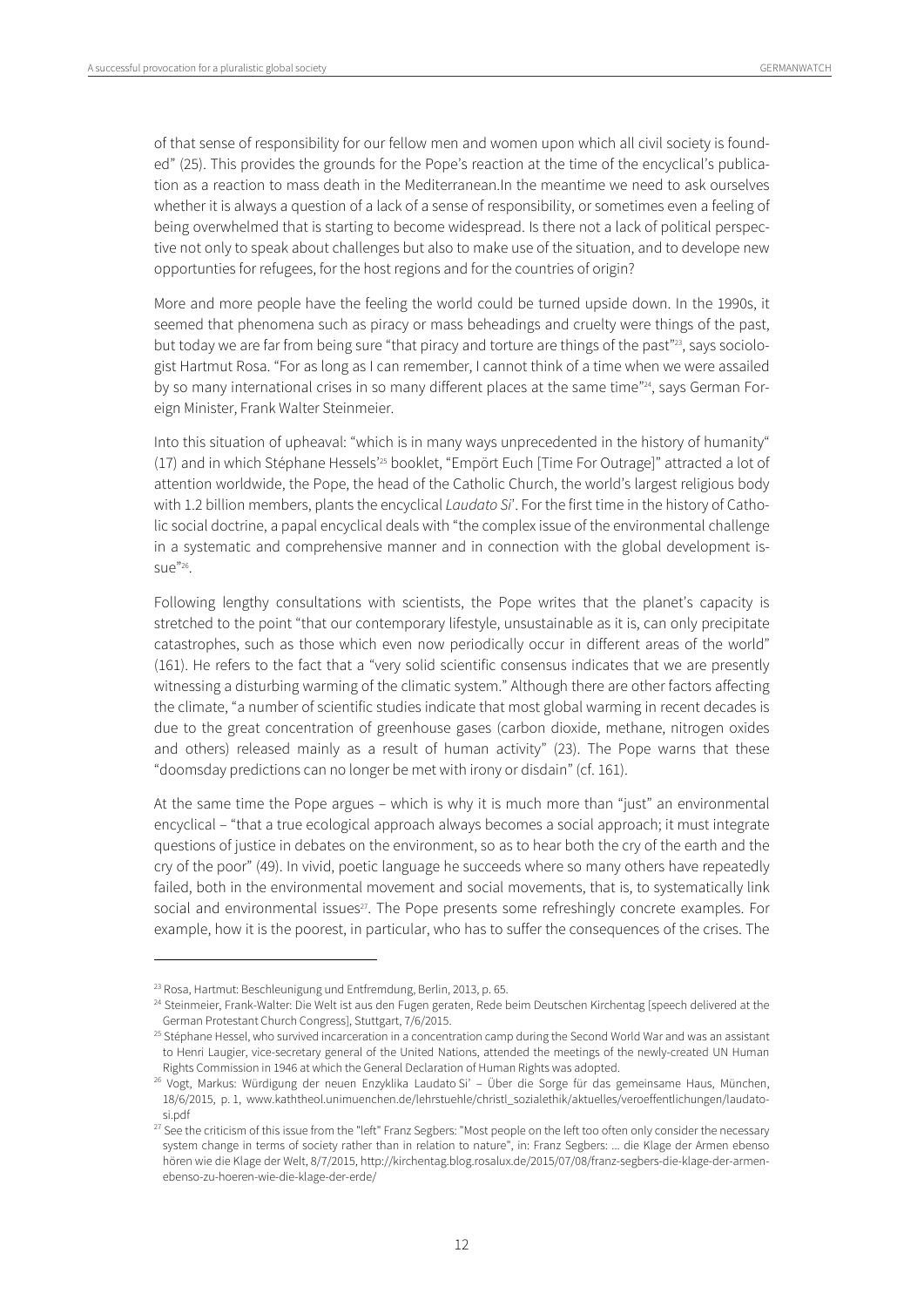depletion of fish stocks "especially hurts small fishing communities without the means to replace those resources" (48); "water pollution particularly affects the poor who cannot buy bottled water." (ibid.); "rises in the sea level mainly affect impoverished coastal populations who have nowhere else to go." (ibid.).

The Pope, who stated on the day he was elected: "I come from the end of the world – from Argentina", is concerned about the poor and the ecological environment. The current crises have caused "sister earth, along with all the abandoned of our world, to cry out" (53) and we cannot keep on ignoring this. He criticizes the lifestyle of a rich minority of the world's population, which cannot be generalised: "We all know that it is not possible to sustain the present level of consumption in developed countries and wealthier sectors of society, where the habit of wasting and discarding has reached unprecedented levels. The exploitation of the planet has already exceeded acceptable limits and we still have not solved the problem of poverty" (27). He is conscious of the fact that the world no longer fits into the former categories of industrial and developing countries. This means his criticism includes not only rich countries, but also the wealthy classes anywhere in the world. And he makes it clear that it requires more than just an examination and analysis of the situation. This encylcllical is a "cry outpleading that we take another course" (53).

# **1.2 Parallels with the nuclear weapons crisis**

This is the second time that a Pope refers in an encyclical not just to members of his Church but "to all men and women of good will". Pope John XXIII chose to do this in the Pacem in Terris<sup>28</sup> encyclical in 1963. During his era, the world was threatened by the Cold War, and shortly after the Cuban Missile Crisis (October 1962) it teetered on the brink of nuclear war. Nuclear technology made it possible to accumulate so much destructive potential that "overkill"<sup>29</sup> by humanity could no longer be ruled out in the event of war.

As a reaction to his concern about tendencies that "at times appear […] self-destructive" (55) for the inhabitants of the "Home of the Earth"<sup>30</sup>, Pope Francis now goes beyond addressing only those people of good will, "to address every person living on this planet" (3). "It is the first time in the history of the Roman Catholic Church that a Pope has addressed an encyclical not only to all Roman Catholics or 'all people of good will'"31. He asks: "What kind of world do we want to leave to those who come after us, to children who are now growing up?" (160).

It is interesting that in the face of both crises – the threat of nuclear war and the climate crisis – a group of Nobel Prize winners have also spoken out. Recently, the Mainau Declaration 2015 on climate change was signed by 30 Nobel Laureates. They followed in the tradition of the Nobel Laureates who, in 1955, also "on the island of Mainau, made a declaration about the dangers of the recently discovered nuclear weapons technology"<sup>32</sup>. Incidentally, like the Pope, the Nobel Laureates also point out that the threat of a nuclear war has not gone away. At the same time, they warn that, without massive reductions in greenhouse gas emissions, climate change will "lead to whole-

<sup>28</sup> Pope Johannes XXIII.: Pacem in terris encyclical (1963): https://www.ewtn.com/library/encyc/i23pacem.htm By endorsing and supporting the 1948 Universal Declaration of Human Rights, the Pope incorporated into Catholic social doctrine the concept of inalienable human rights and fundamental freedoms.

<sup>&</sup>lt;sup>29</sup> The term "mass destruction capability" used in the Cold War highlights the futility of the nuclear arms race.

<sup>&</sup>lt;sup>30</sup> "Our home, the Earth" is a common topos in Latin American discourse; see Leonardo Boff: Unser Haus der Erde. Den Schrei der Unterdrückten hören [Cry of the Earth, Cry of the Poor], Düsseldorf, 1996; Boff, Leonardo: Haus aus Himmel und Erde, Erzählungen der brasilianischen Urvölker, Düsseldorf, 2003. At the same time, the term "Common Home" played an important role in Gorbachev's reform and peace policy.

<sup>&</sup>lt;sup>31</sup> Edenhofer, O., Flachsland, C., Knopf, B., October 2015, pp. 907-909, corrected after print, 24 September 2015.

<sup>&</sup>lt;sup>32</sup> Mainau Declaration 2015 on Climate Change, www.lindau-nobel.org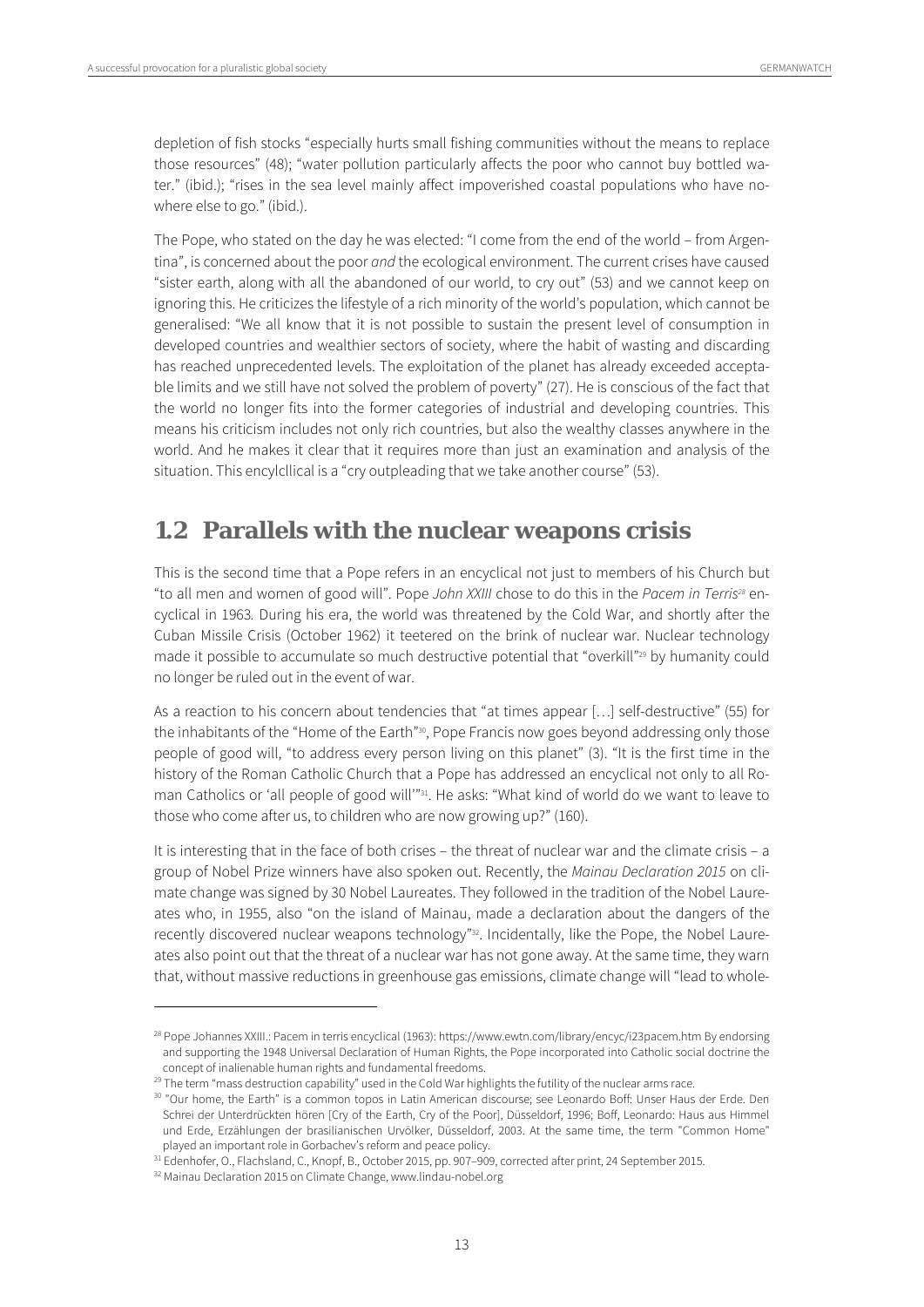sale human tragedy", especially if it is not possible to limit "a rise in the average global temperature of more than 2°C"<sup>3334</sup>.

In each case, leading scientists and the moral authority of the Catholic Church are pushing for a "reversal". However, it is important to note that the environmental and climate crisis presents quite a different challenge from the perspective of *game theory*. Whereas immobilising the atomic conflict through deterrence appeared feasible, at least for some time, though it was certainly always precarious and therefore difficult to defend<sup>35</sup>, in the case of climate change, this strategy is doomed to failure. "Deterrence" by means of persistent high emissions causes a reflex reaction in others and leads to increased rather than reduced greenhouse gas emissions. Climate change falls within the family of problems described as the "tragedy of the commons". This refers to the risk of depletion of freely available but finite resources (in this case the role played by the atmosphere and the oceans in reducing  $CO<sub>2</sub>$ ). The dilemma is that, high levels of usage appear rational for each individual until, sooner or later, overuse results in a situation where the entire community is affected. A solution can only be found through appropriate forms of cooperation.

Taking into account the common good and inclusion of the excluded, the Pope attempts to move this cooperation onto a new level; a process "to bring the whole human family together to seek a sustainable and integral development" (13). Like John XXIII, who "not only rejected war but offered a proposal for peace" (3), Pope Francis also wants to propose solutions. He wants to initiate a global dialogue about the causes and the scope of action in the face of the crisis.

But he has no illusions in doing so. He is aware of "powerful opposition but also [...] a more general lack of interest. Obstructionist attitudes, even on the part of believers, can range from denial of the problem to indifference, nonchalant resignation or blind confidence in technical solutions" (14). But he relies on positive trends – for example, among young people or global environmental and social movements -- and the numerous grassroots local initiatives: "We require a new and universal solidarity" (14).

 $33$  ibid.

<sup>&</sup>lt;sup>34</sup> It is interesting that the UN-Paris Agreement of December 2015 goes even further than this appeal by the Nobel Laureates. It wants to limit the rise in temperature to "significantly below 2°C", or even 1.5°C, to take into account the interests of the countries most affected by the rise. Vatican diplomats actively promoted this shift in the final days of the negotiations. (Author's own observation).

<sup>&</sup>lt;sup>35</sup> The dilemma of the deterrent approach was and is the fact that its effectiveness is based on the opponent threatening a credible nuclear strike. And that calamitous path dependencies as well as errors may arise from this.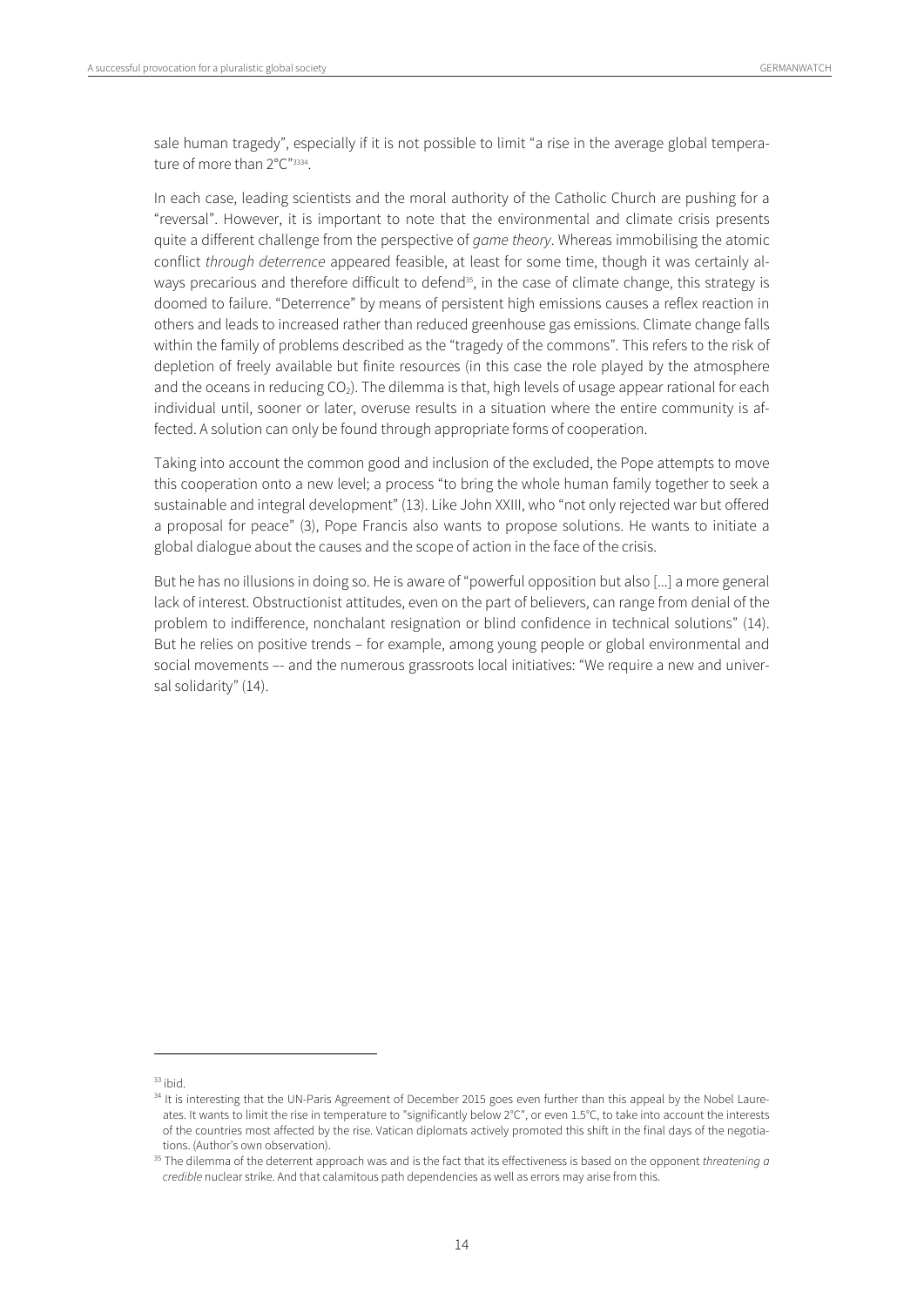# **2 New stimuli for a pluralistic global society?**

Germanwatch is a pluralistic organisation in which people from different religious backgrounds, individuals with indeterminate religious attitudes, atheists and agnostics join forces to campaign "for global justice and the preservation of resources". A non-governmental organization, we focus on public policy lobbying around the issue of the global impact of the policies and economy of countries in the North. The point of departure for our work is the situation of the most disadvantaged people especially in the South.<sup>36</sup> Since Germanwatch was founded in 1991, we have drawn attention to the close links between regional or global ecological limits on the one hand, and on the other, the human and environmental development emedded therein. We understand climate change as being an environmental and development issue and make people aware of the associated basic injustice: it is those who contribute least to causing climate change who are the most affected by its consequences – the poor of today and future generations. It is gratifying that the Pope is now expressing similar concerns. But Germanwatch sees the decisive question as being: Will his encyclical provide *additional* stimuli for a *pluralistic* global society?

"Will anyone listen?" asks The Guardian, in view of the numerous different calls to action. "The Pope is scathing, and rightly so, about the lack of action that has followed high-minded declarations in the past. Why should this time be different?"<sup>37</sup>

Is the papal encyclical only generating such a lot of interest because he is finally saying what others have been stating for decades? Hermann Ott and Wolfgang Sachs, scientists at the Wuppertal Institute, point out that the Catholic Church waited until 1891 – approximately 50 years after the Communist Manifesto – to respond to the classic social question in its first major social encyclical Rerum Novarum, while at the same time promulgating the principles of Catholic social doctrine. It has taken a similarly long time, "from the wake-up call for the environmental movement, Rachel Carsons's book, 'Silent Spring', to 'Laudato Si'"<sup>38</sup>, for the Catholic Church to be serious about taking up the ecological question as another important social issue.

Or is its poetic and accessible style what makes the encyclical so attractive and also stand out from the bulk of the literature on the environment and development? After all, in August 2015, the encyclical occupied third place in the Süddeutsche Zeitung list of non-fiction books of the month.<sup>39</sup>

Or is it the fact that, surprisingly, the spiritual leader of the Catholic Church approaches the subject with a degree of humility, and appeals to all religions and all people to engage in dialogue in the light of humanity's "suicidal course"?

What makes the encyclical relevant and interesting to a pluralist society?

In recent years, Jürgen Habermas has made a number of observations about <sup>40</sup> the relevance that religious impulses might have in a pluralistic society facing critical developments. He is referring not only to economic crises and the ecological environment, but also, and above all, to interventions in the context of human genetics. On the basis of his reflections, one might test the encyclical regarding the following questions:

<sup>&</sup>lt;sup>36</sup> See the Germanwatch mission statement at www.germanwatch.org/leitbild

<sup>37</sup> The Guardian, 18/06/2015:

<sup>38</sup> Ott, Hermann E. & Sachs, Wolfgang: Wie viele Divisionen hat der Papst? Die Umweltenzyklika und ihre Wirkung auf die Klimapolitik, in: Politische Ökologie 142, 2016, pp. 124–127; esp. p. 124.<br><sup>39</sup> Süddeutsche Zeitung, Sachbücher des Monats, 3/8/2015, p. 11.<br><sup>40</sup> Vgl. vor allem Habermas, Jürgen: Nachmetaphysisches Denken, Vol. II. , Berli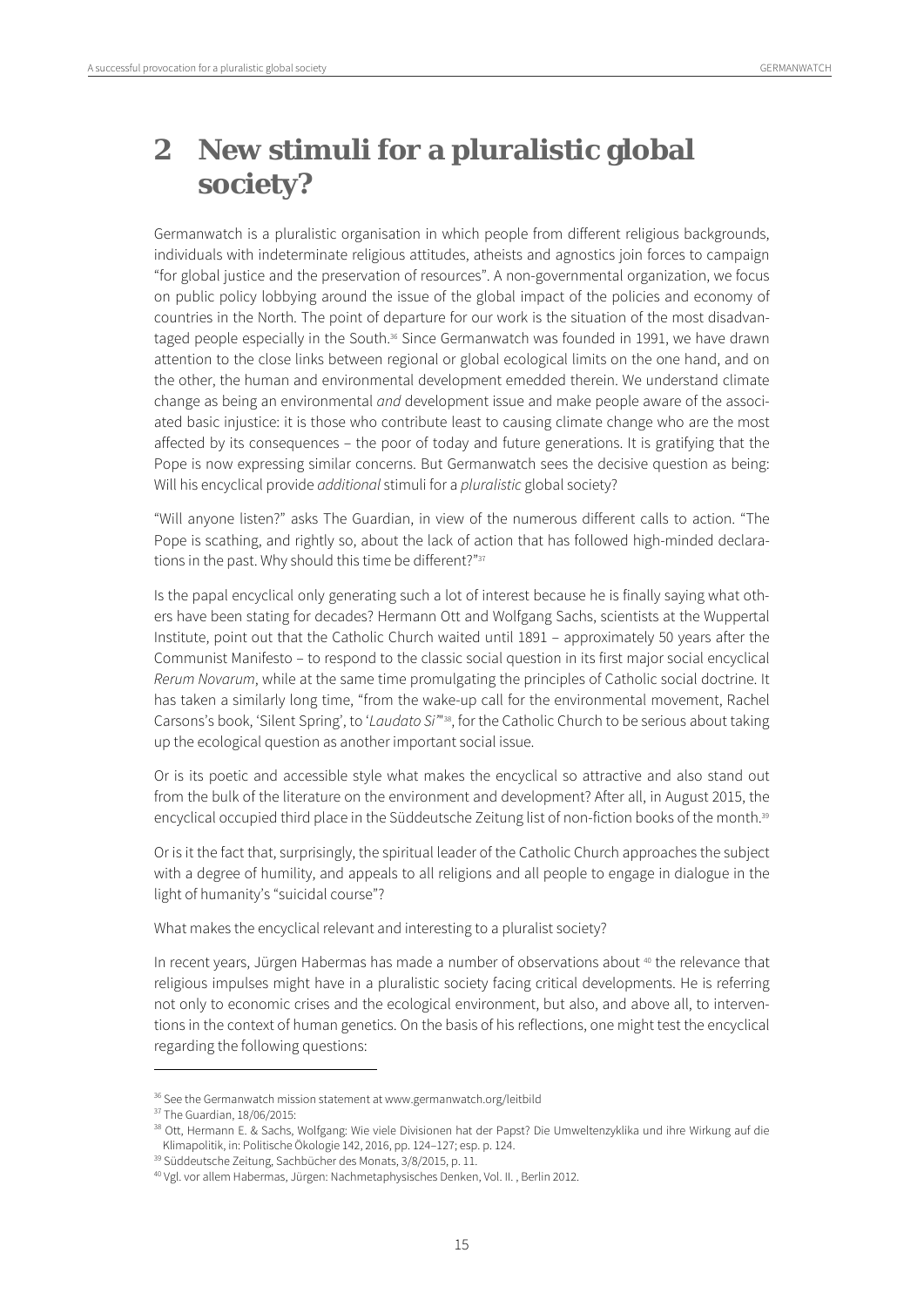- (1) What challenges are presented by the encyclical as a document of a reflected faith?
- (2) Does it represent a call to inclusive dialogue or a discourse among equals?
- (3) Can the encyclical contribute to new impetuses in terms of content and inspiring images for a pluralistic global society?
- (4) Can it unleash additional motivations for action among believers and also nonbelievers?

# **2.1 What challenges does the encyclical present as a document of a reflected faith?**

With this encyclical, the Catholic Church is engaging with a pluralistic society as a serious, ethically committed "community of interpretation"41 on the issue of "Environment and Equity". Also where secular-minded people are concerned, the Pope "wants to use compelling or shocking contributions on relevant issues to influence public opinion and policy formation<sup>"42</sup>. Habermas stresses that our ideologically diverse societies are a receptive sounding board for such interventions by religious bodies because they "are increasingly fragmented by political conflicts of value which need to be addressed."43 In a society where debates about values are often concealed and conducted in a pseudo-objective manner as economic or technical debates, religious communities frequently get a lively response when they link values to powerful intuitions or effective traditional images. This also applies in the face of the looming global crises, where environmental issues are reaching crisis point. This means they are increasingly experienced and perceived as existential challenges – connected with different related dimensions of equity. And this at a time when inequality on this planet is indeed dramatically increasing. "The data show right now that inequality is reaching almost absurd heights: for instance, the six heirs to the Walmart fortune have more assets than the bottom 42 percent of all Americans combined."44

If a religion in a pluralist society now wishes to initiate a serious discourse with other religions and secular-minded people, a discourse which goes beyond negotiating a modus vivendi for this religion, this can only succeed from the position of a reflected faith.

It is therefore important to begin by considering whether the encyclical is a document of a reflected faith that inspires dialogue on equal terms in a pluralistic society and that therefore one can also assume a basic willingness to learn on the part of the other actors in society.

According to Habermas, a reflected faith is a faith that "places itself in relationship to other religions and which respects the essentially fallible 45 findings of institutionalized science and accepts human rights."<sup>46</sup> It therefore accepts the important *progress in learning* in society since the Enlightenment. Within the European context at least, this means the nominalist revolution is understood as a milestone of learning in relation to medieval thinking. This "laid the foundations for the emergence of modern science, humanism and the new epistemological and rational approaches, as well as for Protestantism and the secularisation of Christianity, that is, for what the Catholic

<sup>&</sup>lt;sup>41</sup> Schüssler Fiorenza, F.: The Church as a Community of Interpretation, in: Browning, D.S., Schüssler Fiorenza, F. (Hg.9, Habermas, Modernity and Public Theology, New York 1992, pp. 66–91.

<sup>42</sup> Habermas, Jürgen, 2012, p. 313.

<sup>43</sup> Habermas, Jürgen, 2012, p. 313.

<sup>44</sup> McKibben, Bill, 2015.

<sup>&</sup>lt;sup>45</sup> "Fallible" emphasizes the fact that science is based on propositions which do not have the character of dogma but are basically fallible, i.e. If they are refuted, they can be replaced by other propositions at any time.

<sup>46</sup> Habermas, Jürgen: Nachmetaphysisches Denken II, Aufsätze und Repliken, Berlin, 2012, p. 99.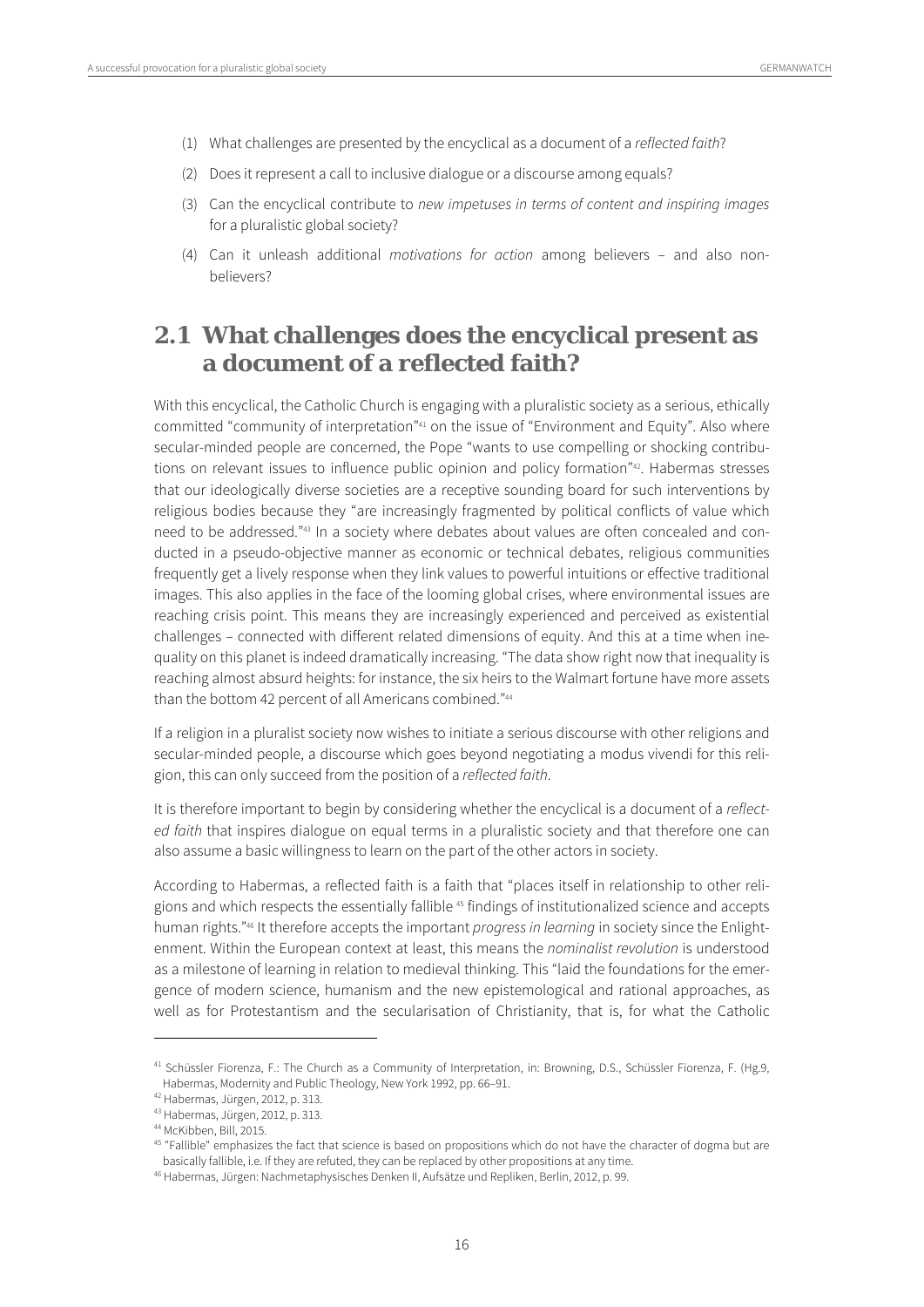Church initially understood as 'secularisation'".47 The Catholic Church has long interpreted such tendencies as a history of decline and not seen the learning processes from which these trends derive. In principle, this step was only taken with the Second Vatican Council at the beginning of the 1960s. This was "a theological reflection [...] that finally reconciled religious awareness to the fact of ideological pluralism, to the fact that the legitimacy of the secular state is based on human rights, and to the monopoly of science in terms of secular<sup>48</sup> knowledge.<sup>4950</sup>

The following therefore examines whether the encyclical

- accepts the *primacy of science* for issues relating to the world,
- $\blacksquare$  the role of a secular state and also
- human rights.

Pope Francis expressly refers to the Pastoral Constitution Gaudium et spes of the Second Vatican Council $51$  as the main document in which the Catholic Church decided to recognise "the rightful autonomy of earthly affairs" (80). More importantly, the encyclical does not simply accept this autonomy out of necessity but uses its own – theological – reasons to support it. When Pope Francis writes that "God is intimately present to each being, without impinging on the autonomy of his creature, and this gives rise to the rightful autonomy of earthly affairs" $52$  (80), he uses religious grounds to pave the way for the autonomy of science, philosophy, art and politics. Here, this autonomy is not seen as a history of decline, it is not simply tolerated, but is welcomed on its own terms.

# **2.1.1 Acceptance of the primacy of science in the double-coded description of the world**

"Since enlightenment, the relationship between science and religion has generally been characterized by conflict rather than cooperation. Religion has struggled to identify a division of labour on questions related to cosmology, evolutionary theory, socio-biology, economics or reproductive medicine."53 Viewed retrospectively, the fact that here the Pope is opening a new chapter in the relationship between the Catholic Church and science may represent a watershed in intellectual history. As long as the Church regarded science as an opponent which undermined its authority in one field after another, it could only lose one rear-guard action after another. "In this struggle, it can be said that religion has been losing epistemic authority to science in one territory after an-

<sup>47</sup> Habermas, Jürgen, 2012, p. 106.

<sup>48</sup> secular, relating to the world as a whole

<sup>49</sup> Habermas, Jürgen, 2012, p. 300.

 $50$  It should be mentioned in passing that reflected faith is just one of the typical modern forms of belief. The strong tendency towards fundamentalist beliefs in almost all religions is also a typically modern response to uncertainty in the face of a pluralistic modernity, society that has changed rapidly even within a generation, science that is basically fallible, and the renunciation of moral insights that cannot be scrutinised. The short circuits of this kind of fundamentalist position cannot be discussed in more detail in this context.

<sup>51</sup> See Second Vatican Ecumenical Council, Pastoral Constitution: Gaudium et spes über die Kirche in der Welt von heute, http://www.vatican.va/archive/hist\_councils/ii\_vatican\_council/documents/vat-ii\_const\_19651207\_gaudium-etspes\_en.html<br><sup>52</sup> Aquinas, Thomas: Summa Theologiae I, q. 104, art. 1, ad 4.

<sup>&</sup>lt;sup>53</sup> Edenhofer, Ottmar, Flachsland, Christian, Knopf Brigitte: Science and religion in dialogue over the global commons, in: Nature Climate Change, Vol. 5, October 2015, pp. 907-–-909, Corrected after print, 24 September 2015, www.nature.com/natureclimatechange.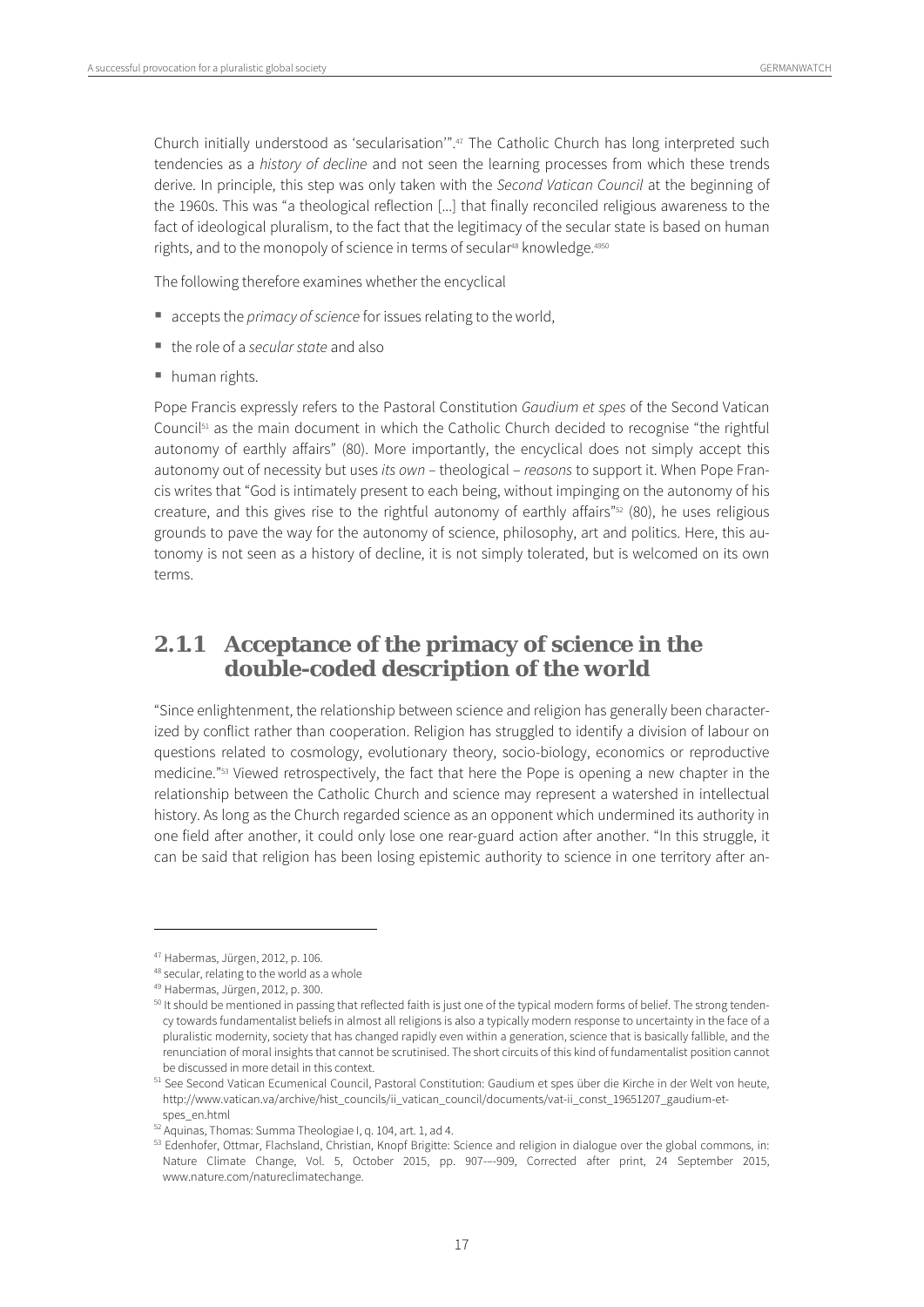other. Perhaps the most striking aspect of the encyclical is that Pope Francis seems unwilling to continue this conflict."54

Pope Francis, a trained chemical technician, begins with a brief overview of the scientific progress relating to some of the major ecological and social crises. And he attempts to initiate a discourse between religion and science (see Sections 199–201) on the fundamental challenges confronting humanity and the ecological environment in their common home.

Methodologically, it is worth noting that he systematically double codes the encyclical's key messages in both scientific and theological terms. Or in the words of Leonardo Boff: "This judging is done in two aspects, the scientific and the theological"<sup>55</sup>.

#### **Scientific compatibility with complex systems theories: the end of predictability and the role of tipping points**

At various points Pope Francis shows that he has reflected on the relevance of the departure from the Newtonian image of the world, which is still dominant in the secular world. According to this, we live in a strictly determined world, following the paths established by the laws of nature, in which our predictive capabilities are limited only by our lack of knowledge. Francis has a fine sense of the extent to which this paradigm makes many decision-makers in politics and the economy believe they can control development despite ever greater interference by mankind. He rejects the essential determinism of this world view. "Just as the different aspects of the planet – physical, chemical and biological – are interrelated", writes the Pope, "so too living species are part of a network which we will never fully explore and understand" (138). Here, Pope Francis is addressing the failure of the deterministic presentation of the Newtonian world view, which states that our inability to make deterministic projections is only because of our subjective ignorance. The Pope is alluding to the *intrinsic uncertainty* of complex processes, something which is important for the entire environmental and social debate.

The ignorance based on intrinsic uncertainty needs to be distinguished from two other forms of lanorance<sup>56</sup>:

- (1) It is possible that we have ignored the current state of knowledge.
- (2) It is possible that the current state of knowledge is not yet sufficient to predict the development of a system.

However, and here starts the conflict with the Newtonian world, the scientific developments of the last century demonstrated that there is also a third form of ignorance:

(3) Both at the microscopic level (quantum theory) and at the macroscopic level in complex systems – as is shown by the theories of equal weight remote systems, open systems as well as chaos theory – we are *principally* not in a position to make safe *predictions*, no matter how much we know about the system.

Initially this fundamental ignorance, based on the distinctly stochastic nature of our knowledge about the future, was detected by quantum theory at the micro level. In the last four decades of

 $55$  ibid.<br> $55$  Boff, Leonardo, 16/6/2015.

<sup>56</sup> Bals, Christoph: Sabotage am Klimaschutz, 4/3/2004. First publication: Das Ende der Sensation vom Klimamärchen, 1997; www.sfv.de/lokal/mails/wvf/klimazw3.htm. Here, these three forms of ignorance are discussed in relation to climate change deniers/climate sceptics.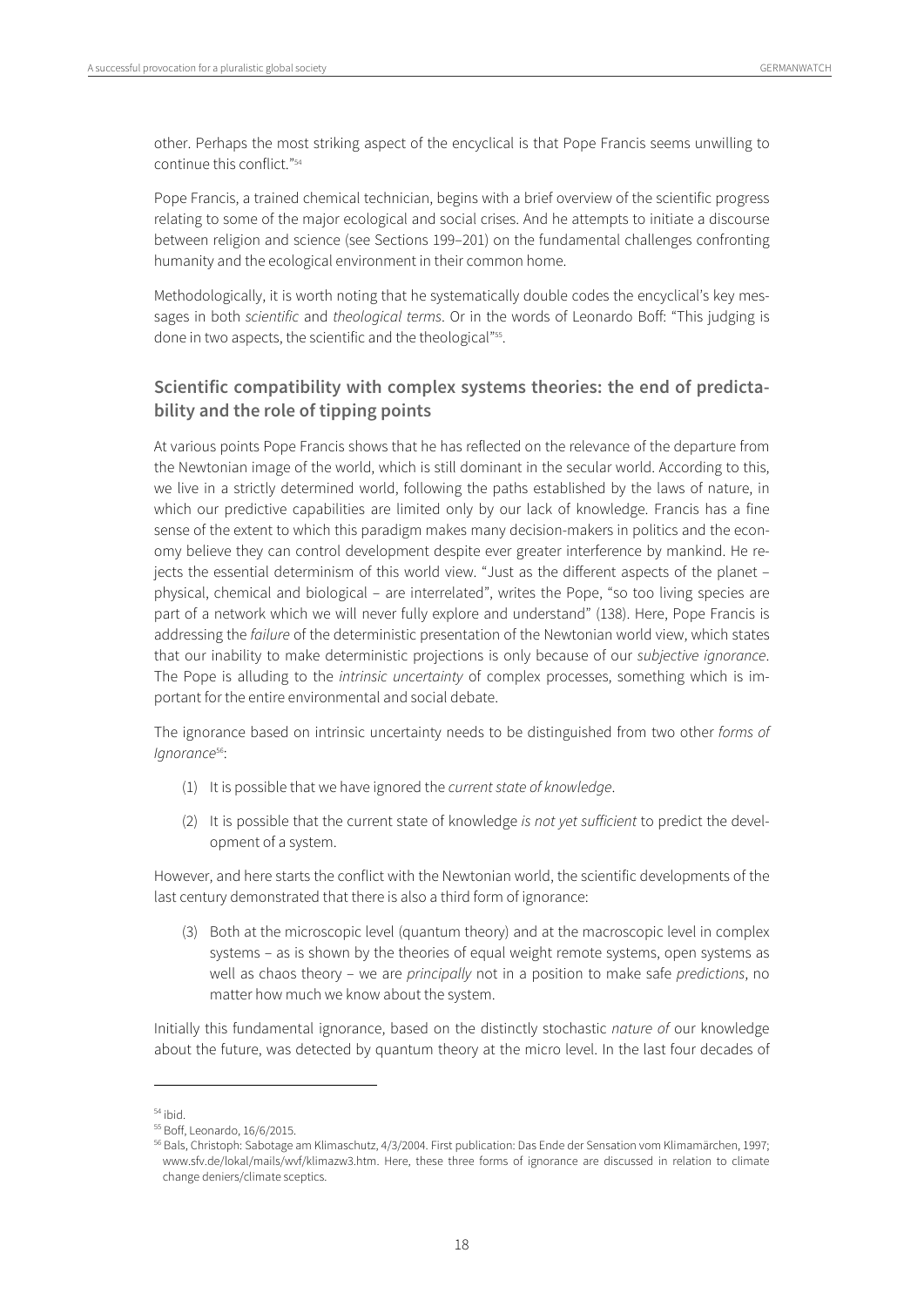the 20th century, the analysis of complex systems and non-equilibrium processes illustrated that, in the vicinity of their bifurcation points, predictions about the development of these complex systems can principally only be specified as probabilities. It became clear that we also "observe at the macroscopic level a 'mixture' of determinism and probability"<sup>57</sup>, as pointed out by Ilya Prigogine, who was awarded the Nobel Prize for his study of these complex systems.

In 1986, Sir James Lighthill, President of the International Union of Theoretical and Applied Mechanics delivered a remarkable statement: "Here I have to pause and to speak once again on behalf of the broad global fraternity of practitioners of mechanics. We are all deeply conscious today that the enthusiasm of our forebears for the marvellous achievements of Newtonian mechanics led them to make generalizations in this area of predictability [...] which we now recognize as false. We collectively wish to apologize for having misled the general educated public by spreading ideas about the determinism of systems satisfying Newton's laws of motion that, after 1960, were to be proved incorrect."58

When assessing the development of complex systems – the climate system being a prime example of this – it is important that this is not determined at the bifurcation or tipping points of the system. This is why they are not strictly to control, even if one has optimum knowledge. In the light of the magnitude of the interventions in climate and nature man has made, the Pope speaks of "unrestrained delusions of grandeur" (114).

#### **Relevance to the climate debate**

Hans Joachim Schellnhuber, a scientist who delivered key scientific statements at the presentation of the encyclical, is one of the world best experts on these complex systems and their tipping points. When the encyclical was being prepared in 2014, at a workshop held by the Pontifical Academy of Sciences, he stated that:

"The climate system is a most delicate fabric of interwoven planetary components (such as the atmosphere, the oceans, the cryosphere, the soils, and the ecosystems) that interact through intricate physical, chemical, geological and biological processes (such as advection, upwelling, sedimentation, oxidization, photosynthesis, and evapotranspiration). […] We eventually become aware of the fact that even slightly pulling one single string might have the potential to tear apart the entire fabric."<sup>59</sup>

Influencing important elements in such highly complex systems one cannot simply anticipate linear progression. There are risk thresholds beyond which the system or certain parts of the system change their character fundamentally. Because of the multiple feedback in the system, relatively small external disturbances are often sufficient to tip a system into a different state. "Fundamental changes of state, caused by a relatively small external disturbance, are possible due to the complexity of the associated nonlinear system"<sup>60</sup>.

Schellnhuber points out that – despite the numerous scientific advances – these highly complex systems cannot be understood in terms of deterministic prediction. Our everyday understanding, trained in Newtonian physics and according to which, cause and effect are usually closely connected in time, space and extent, is blown apart by this: "Although the respective dynamics of

<sup>&</sup>lt;sup>57</sup> Prigogine, Ilya: Die Gesetze des Chaos, Frankfurt, 1998, p. 29.<br><sup>58</sup> Lighthill, James: The Recently Recognized Failure of Predictability in Newtonian Dynamics, Proceeding of the Royal Society, A/407 (1986), pp. 35–50, esp. p. 38.

<sup>59</sup> Schellnhuber, H. J. Martin M. A.: Climate-System Tipping Points and Extreme Weather Events, in: Pontifical Academy of Sciences and Pontifical Academy of Social Sciences: Sustainable Humanity, Sustainable Nature: Our Responsibility, 2014. <sup>60</sup> ibid.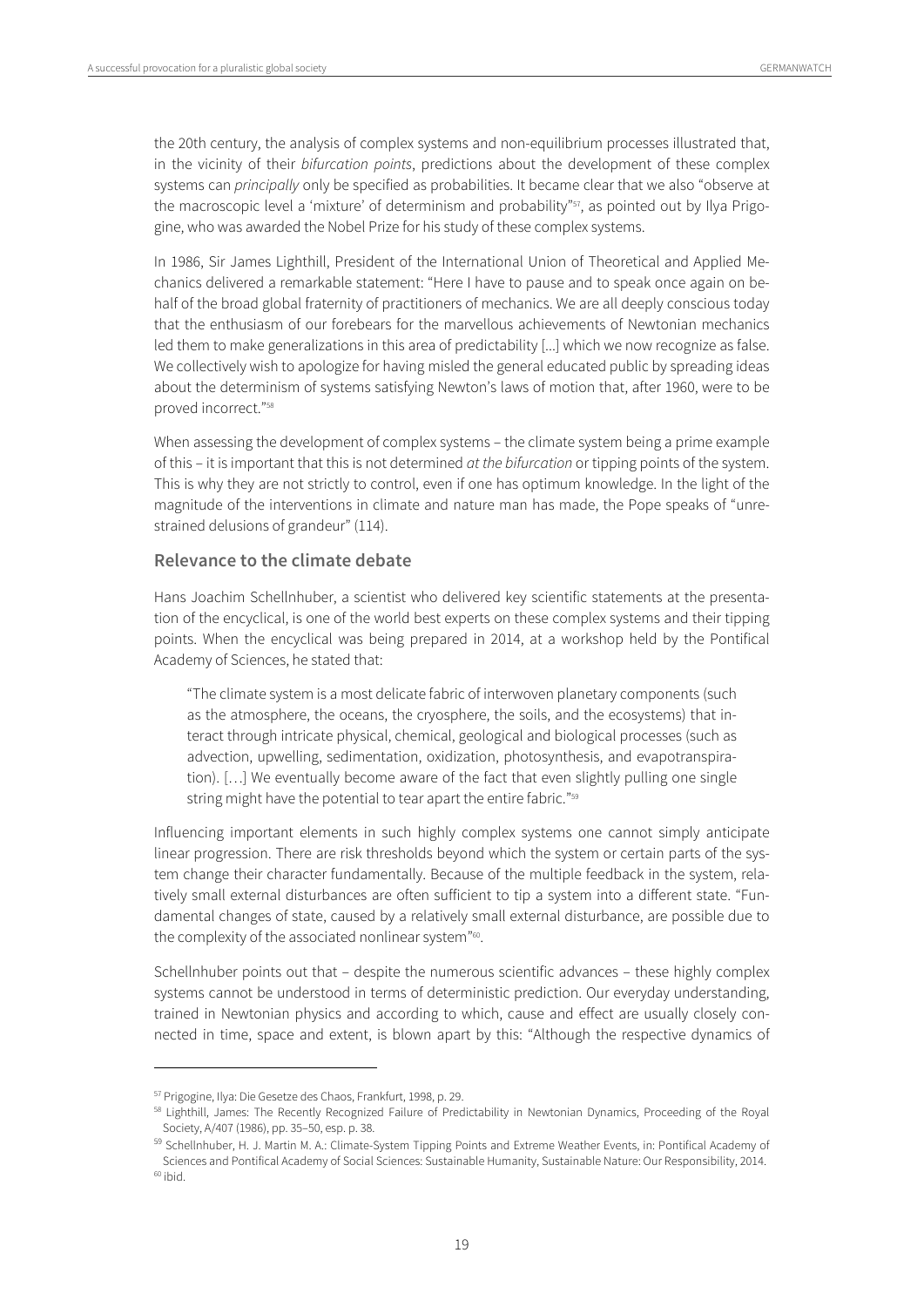those elements is beginning to be better understood, our ability as human beings to intuitively grasp nonlinearities is surprisingly limited: in our everyday experience, cause and effect are usually closely connected in time, space and extent"<sup>61</sup>.

It is therefore of the utmost importance that the scientific community communicates clearly this risk in relation to climate change: "Climate change, caused by this tiny molecule of CO<sub>2</sub>, can trigger sudden, irreversible and large-scale disruptions in the above-named interwoven physical and ecological systems [...] crossing certain thresholds may turn tiny holes in the fabric into long, ever increasing ladders"<sup>62</sup>.

On the occasion of the presentation of the encyclical in Rome, Hans Joachim Schellnhuber demonstrated some of the feared and much-discussed tipping points in the climate system, which could be triggered if the threshold values of the global rise in temperature are exceeded: on the ice sheet in West Antarctica, other ice sheets (e.g. Greenland), glaciers in the high mountain ranges, the permafrost in Siberia and in North America, the monsoon systems, the jetstream, the El Niño pattern as well as ecological systems affected by climate change, such as coral reefs and the Amazon rain forest. He stresses that limiting the global temperature to a value at which the various tipping points are not exceeded may be one of the most important arguments in favour of restricting global climate change to a maximum of 2°C or even 1.5°C. On the one hand, because of the magnitude of the associated risks, on the other hand, because of the difficulty in adapting to a world with limited predictability, where different outcomes are possible after crossing these tipping points.

The Pope speaks in the encyclical of a "vicious circle which aggravates the situation even more" (24) and cites three of the potential tipping points referred to by Schellnhuber (see 25). The following visualization of these risks presented by Schellnhuber in Rome illustrates the relationship of this debate to the internationally agreed objective of governments to limit global climate change to less than 2°C as compared to pre-industrial times, but also why many of the countries most affected are calling for the threshold to be lowered to 1.5°C:

 $61$  ibid.

<sup>62</sup> ibid, emphasis by H. J. Schellnhuber.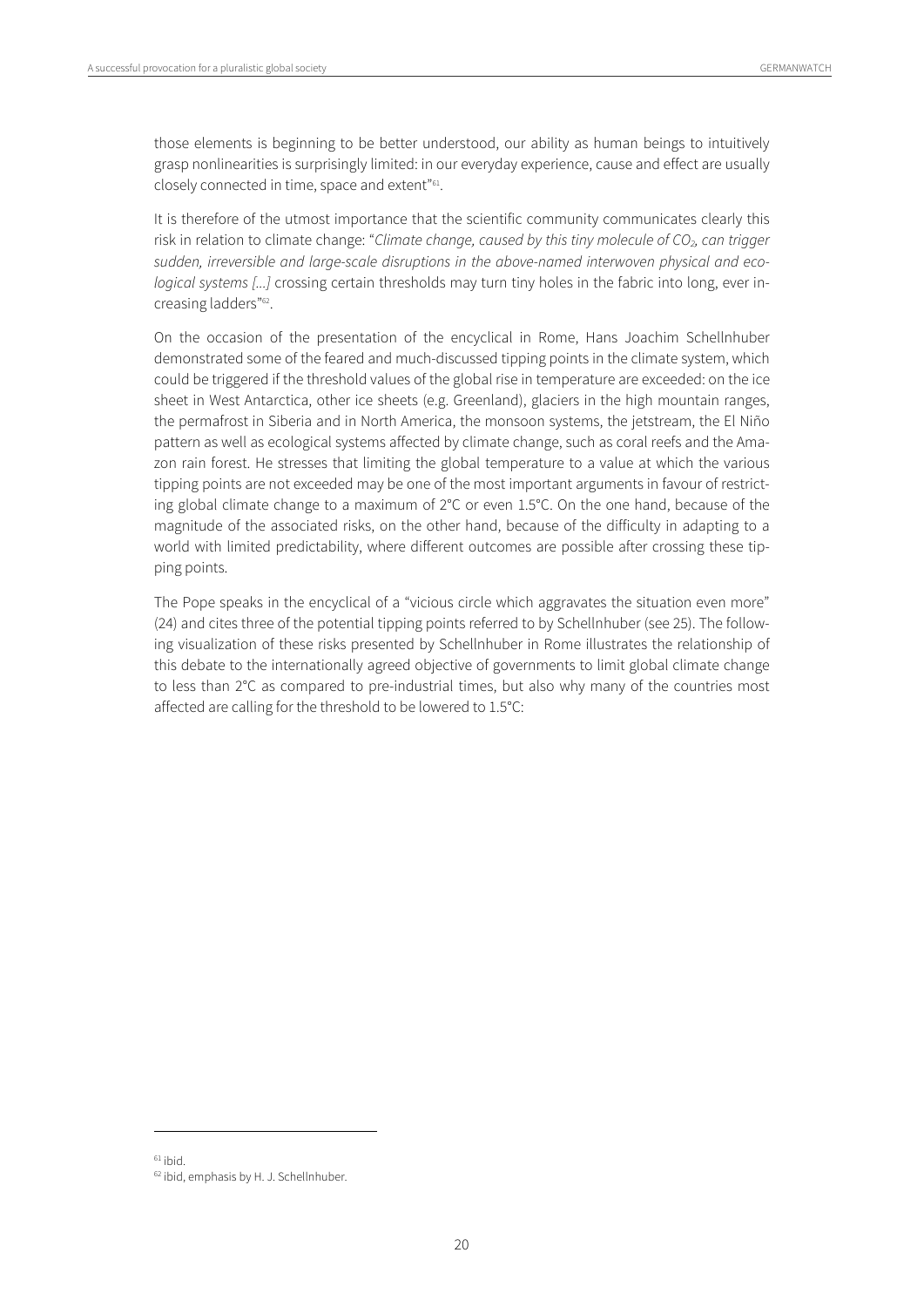

Figure 2:

Global-mean surface temperature evolution from the Last Glacial maximum through the Holocene, based on paleoclimatic proxy data ([13], [14]) (light gray), instrumental measurements since 1750 AD (HadCRUT data, black) and different global warming scenarios for the future (see [15] for the latter). Threshold ranges for crossing various tipping points where major subsystems of the climate system are destabilized have been added from refs. ([15]-[20]).

The figure shows: following massive fluctuations in temperature in the previous millennia until the last ice age it follow, for around 10,000 years a paradisical stable clilmate – this geological era is referred to as the Holocene. Since this time humans were privileged to live in an Eden-like, stable climate (blue curve). At the beginning of this new geological era, when the seasons became reliable, the Neolithic revolution took place – the transition from communities of hunters and collectors to agriculture. All human civilisations – such as China, Persia, India, Greece, Israel or the Mayans – began to develop from that point onwards.

Now – since the start of industrialisation – we are in the process to catqpult us out of this Eden-like stable climate period at an ever increasing pace. The steep black upward curve shows where we currently stand. If we continue producing emissions at the same rate as today, a rise in temperature of 4 degrees Celsius can be expected by the end of the century (see the different scenarios).

The figure also shows the probability for each threshold value of important parts of the system being tipped irreversibly into a fundamentally different state. For tipping points such as the collapse of coral reefs and triggering irreversible melting processes in Greenland (and according to recent research results, also in the West Antarctic), the tipping point may already lie below the 2°C-threshold. What is clear is that: every tenth of a degree of the global rise in temperature increases the probability of this happening for all tipping points.

#### **Precautionary principle in view of the essentially limited knowledge and the severity of the risks**

The "threat of extreme weather events (204) combined with the fundamental impossibility of forecasting (beyond probabilities) such events is also a strong basis for the Pope's invoking the precautionary principle established in the Rio Declaration on Environment and Development of 1992: "serious and irreversible damage may result, a project should be halted or modified, even in the absence of indisputable proof" (see 186). The Pope recalls that reversing the burden of proof associated with this principle should serve to protect the weakest. Because every experience and sce-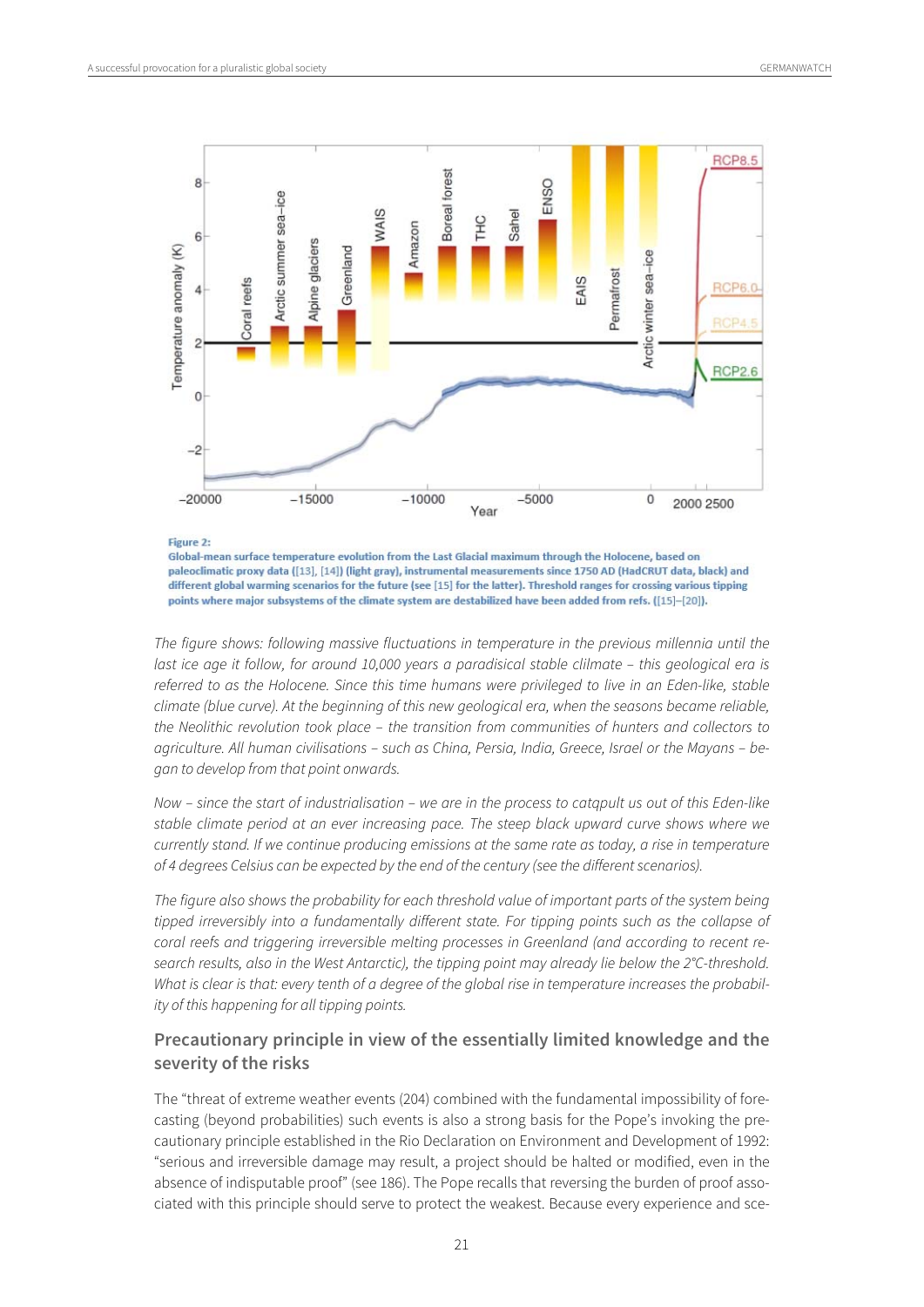$\overline{a}$ 

nario shows that the poorer sectors of the population in all countries, but especially the poorest countries, are the most severely affected by major changes.

Nevertheless, this view is opposed by Doug Bandow, who worked as a "special assistant" to US President Reagan and is a "senior fellow at the Cato Institute, a major US think tank with a libertarian focus. According to him, "the encyclical endorses the *precautionary principle*, which basically demands proof of safety before allowing innovation rather than proof of harm before blocking innovation."<sup>63</sup> This debate demonstrates the importance of understanding the *priciple character of* the ignorance regarding these complex systems (see above). Anyone who requires definitive certainty about the occurrence of tipping points at specific temperature thresholds in non-linear systems as the basis for serious countermeasures has not understood this. In this situation, prior to the occurrence of the irreversible major changes, statements can, in principle, only be made with probability, not with certainty. Doug's claim therefore suggests that action will only be taken once the tipping points – with catastrophic consequences – have been exceeded. So the position of Bandow is a nice example of the technocratic paradigm which is so fiercely criticised in the encyclical.

#### **The scientific connectivity of the enzyclicel's statements on global climate change**

Even in advance of publishing of the encyclical, there was a lot of debate t about the its statements on global climate change. The Christian Right in the USA, which is largely reluctant to acknowledge man-made climate change, even conjured up a new Galileo-like situation if the Pope should dare to accept the scientific evidence of climate change. "The church has gotten it wrong a few times on science," said Rick Santorum, the then Catholic Republican presidential candidate. "We probably are better off leaving science to the scientists, and focusing on what we're really good at, which is theology and morality."<sup>64</sup> Cardinal Turkson, co-author of the encyclical, countered: "Today the earth, our sister, [is] mistreated and abused [...] Science is the best tool by which we can listen to the cry of the earth"65. In the double coding – theological and scientific – which is evident in this sentence, science definitely takes priority regarding the analysis of the facts. The Pope by no means tries to present himself as being the better scientist in the encyclical. "The aim of the encyclical is not to intervene in this debate, which is the responsibility of scientists, and even less to establish exactly in which ways the climate changes are a consequence of human action" <sup>66</sup>

But the encyclical provides a concise summary of the current state of science as represented by the leading academies of science and the Intergovernmental Panel on Climate Change (IPCC) – though without explicitly mentioning the IPCC. "A very solid scientific consensus indicates that we are presently witnessing a disturbing warming of the climatic system. In recent decades this warming has been accompanied by a constant rise in the sea level and, it would appear, by an increase of extreme weather events, even if a scientifically determinable cause cannot be assigned to each particular phenomenon" (23).

Disturbing questions "which we can no longer sweep under the carpet" (19) should not continue to be dodged, Quite the contrary: One must face up to the findings of science. Otherwise humanity

<sup>&</sup>lt;sup>63</sup> Bandow, Doug: Laudato Si Misses the Problem of Politics, 24/6/2015, http://blog.acton.org/archives/79640-dougbandow-laudato-si-misses-the-problem-of-politics.html<br><sup>64</sup> Atkin, Emily: What Did Actual Scientists Think Of The Pope's Climate Encyclical?, in climate progress, 18/6/2015, 2:11pm,

http://thinkprogress.org/climate/2015/06/18/3671118/pope-climate-encyclical-scientists-react/ 65 Harris, Elise: Vatican: Encyclical aims to promote common good, not take sides, CNA, 18/6/2015,

www.catholicnewsagency.com/news/vatican-encyclical-aims-to-promote-common-good-not-take-sides-84878/  $66$  ibid.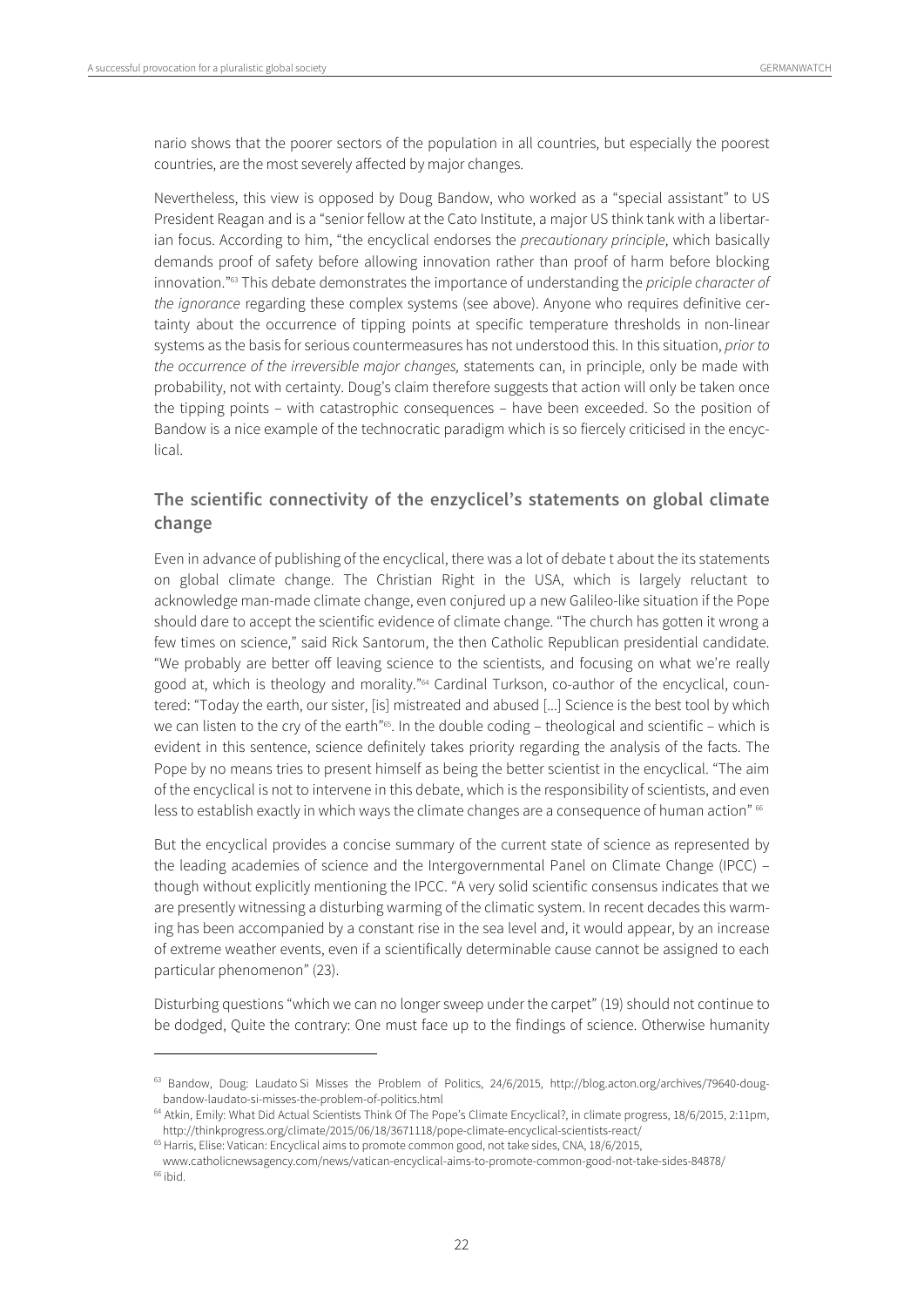will be inclined to adjust to things, "[...] carrying on with our present life styles and models of production and consumption. This is the way human beings contrive to feed their self-destructive vices: trying not to see them, trying not to acknowledge them, delaying the important decisions and pretending that nothing will happen." (59).

On the basis of the best available knowledge, the Pope urges action on climate policy: "Humanity is called to recognize the need for changes of lifestyle, production and consumption, in order to combat this warming or at least the human causes which produce or aggravate it" (23). By establishing that human beings are the main cause of climate change, while not excluding the potential role of other factors (cf. 23), Pope Francis adopts a clear and unequivocal stance. Given the strong support in some churches for climate change deniers $67 -$  especially in the USA –, this will be a crucial discussion point for the reception of the encyclical in some places.<sup>68</sup> The Pope is unequivocal that the scientific findings are confirmed by experiences in many countries. This relates both to the exirience of respective national churches as well as development organizations. It is enough to "take a frank look at the facts to see that our common home is falling into serious disrepair" (61). One example: in Germany, one organisation, calling itself the "German Employers Association", reacted to the encyclical on the grounds of climate change denial. This organisation has no formal connection with the Federal Association of German Employers' Associations (BDA), the leading labour and social policy association for the entire German economy which represents the interests of all sectors of the private industrial sector in Germany. The so-called "German Employers Association" had climate change denier Wolfgang Thüne proclaim that the statements on climate science in the encyclical *Laudato Si'* represented "regression to the time before the European Enlightenment"69.

In a very unusual course of events, in 1996, the professional association of weather and climate scientists, the German Meteorological Society (DMG), distanced itself from similar statements by the same Dr. rer. pol. Wolfgang Thüne. At the time, in a series of letters, newspaper articles<sup>70</sup> and conference contributions, he denied the existence of the entire greenhouse effect, not only the man-made one, and presented it as being in conflict with the Second Law of Thermodynamics. Thüne's theories, which contain many scientific terms, are almost unfathomable for non-specialist editors. In doing so, the DMG stresses in its deliberately matter-of-fact style, "terms are used, but also claims made, which require a rectification on the basis of science." The DMG contradicts then Thüne's theories in detail and comes to the conclusion that "there can be no doubt about the basic principle of the greenhouse effect, and also about the man-made effect. The occurrences are in line with all physical laws, including the Second Law of Thermodynamics." (DMG press release 1/96). The fact that Thüne went on to repeat some of the refuted arguments in other journals, without even mentioning the criticism by the scientific body<sup>1</sup>, is completely frivolous. Even today,

 $67$  The term "climate change deniers" is selected here instead of the commonly used term "climate sceptics". The professional code of ethics of scientists means that each hypothesis has to be received with scepticism and placed on the test bench. This is welcome – and this is how progress is made, even in climate science. It is only annoying if the scepticism itself becomes dogmatic. If, instead of responding to refutations in peer-reviewed journals with new arguments, it keeps trotting out the same old critical propositions. Or if their criticism is not submitted for criticism in peer-reviewed journals. It is criminal if the criticism is paid for to sow doubts about scientific hypotheses – in this case, man-made climate change – in order to defend economic interests in the face of knowledge to the contrary. See, for example: Oreskes, N., Conway, E.

M.: Merchants of Doubt, New York, Berlin, London, Sydney, 2010. 68 Vogt, Markus, 16/6/2015, p. 3.

<sup>&</sup>lt;sup>69</sup> Thune, Wolfgang: Enzyklika Laudato Si', A relapse of the European Enlightenment, in: Deutscher Arbeitgeberverband, 8/7/2015,

www.deutscherarbeitgeberverband.de/wissenschaftzukunft/2015\_07\_07\_dav\_wissenschaftzukunft\_enzygklika\_laudatos i\_01.html?q=th%C3%BCne

<sup>70</sup> For example, in the Handelsblatt, 22/11/95.

<sup>71</sup> See Energiepolitische Tagesfragen, 47. 1997, issue 10.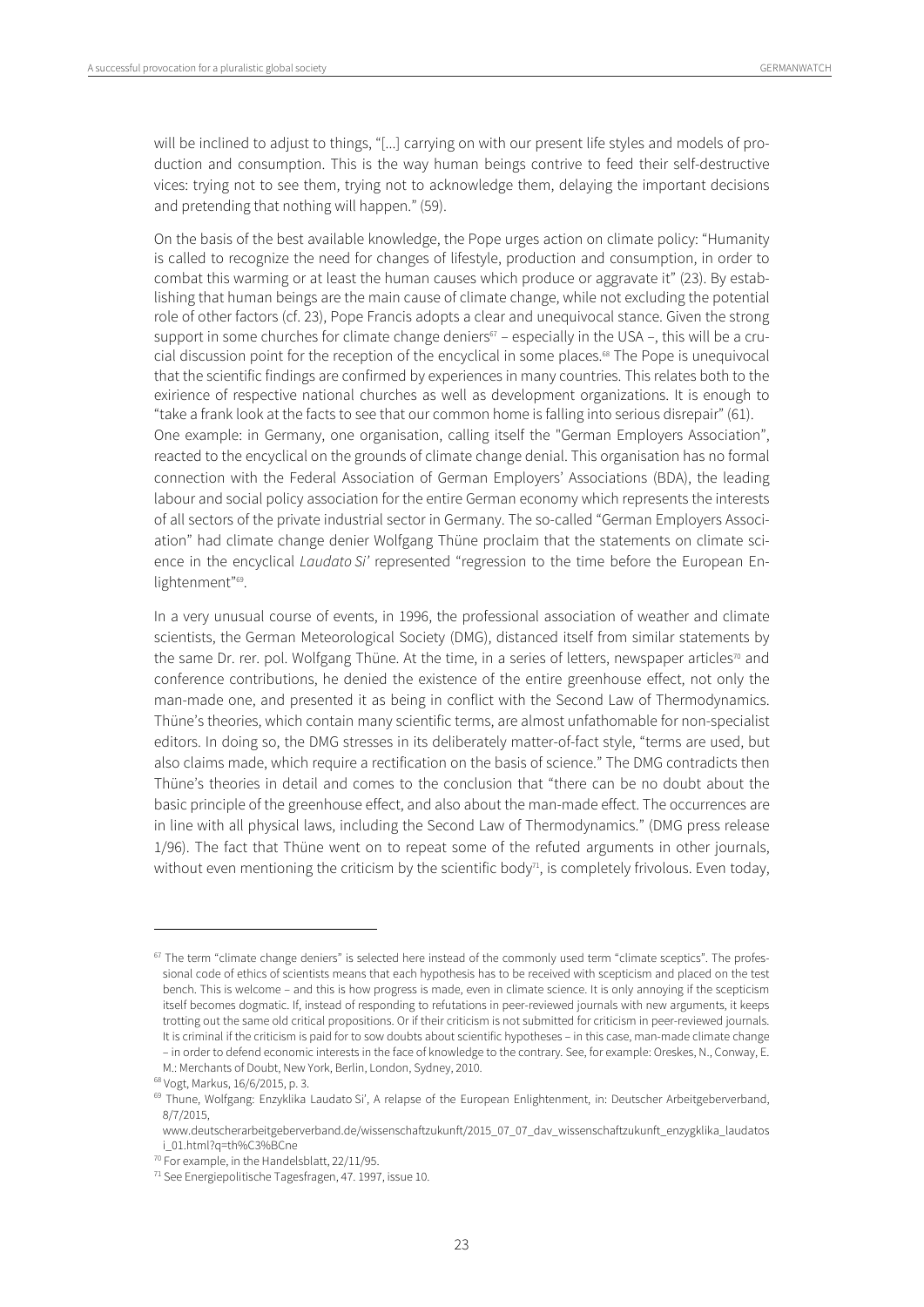$\overline{a}$ 

he does not base his allegations on unchallenged articles from peer-reviewed scientific journals. Is this what the struggle for enlightenment looks like?

The Pope seems to have similar cases in mind when he writes: "There are too many special interests, and economic interests easily end up trumping the common good and manipulating information so that their own plans will not be affected" (54; see also 135, 188). Eric Conway and the science historian Naomi Oreskes have analysed in detail the economic and ideological interests behind the strategies of many climate change deniers theories in their book, "Merchants of Doubt"72.

#### **The scientific connectivity with the double-coded description of the destruction of "our common home"**

The Pope sees humanity and the ecological environment as interconnected, not just by a common origin, but also by future threats.

As in the case of climate change, the encyclical makes it clear that science should have the last word, even in the analysis of the cascade of "natural disasters as well as social and even financial crises" (61): "On many concrete questions, the Church has no reason to offer a definitive opinion; she knows that honest debate must be encouraged among experts, while respecting divergent views" (61). The Pope also explicitly recognizes that "there is no one path to a solution" (60). And he presents his analysis – prepared with the support of the Pontifical Academy of Sciences – of the state of the natural sciences as well as the social science debate as the basis for his own stance.

The Pope lists what is happening in our common home (17-61). In addition to climate change (20- 22), there is the issue of water (27-31), the loss of biodiversity (32-42), the decline in the quality of human life and the breakdown of society (43-47). The Pope denounces global inequality – worldwide and in individual states – which affects all areas of life (48-52). Its main victims are the poor (48). And he comes to the conclusion that: "Never have we so hurt and mistreated our common home as we have in the last two hundred years" (53) – the common home of humanity and the ecological co-world.

#### **Interpreting science with the intelligence of the heart**

On the one hand, the encyclical clearly indicates the primacy of science for analysing the facts. On the other hand, Pope Francis also challenges the positivist understanding of science. The classic formulation of positivist understanding comes from the young Wittgenstein, who in his Tractatus Logico-Philosophicus asked philosophy to "say nothing except what can be said, i.e. the propositions of natural science<sup>73"</sup>. This should mark the limit of a meaningful discussion.

The Pope, on the other hand, urges science to methodically recognize its own methodological limits and to accept that there is more to say: "It cannot be maintained that empirical science provides a complete explanation of life, the interplay of all creatures and the whole of reality. This would be to breach the limits imposed by its own methodology. If we reason only within the confines of the latter, little room would be left for aesthetic sensibility, poetry, or even reason's ability to grasp the ultimate meaning and purpose of things." (199). In this sense, the encyclical calls for an "openness to categories which transcend the language of mathematics and biology" (11). To

 $72$  Oreskes, N., Conway, E. M.: Merchants of Doubt. How a Handful of Scientists Obscured the Truth on Issues from Tobacco Smoke to Global Warming (Bloomsbury, 2011).

<sup>73</sup> Wittgenstein, Ludwig: Tractatus logico-philosophicus, Frankfurt, 1963, 6.53, www.gleichsatz.de/b-u-t/trad/witt.html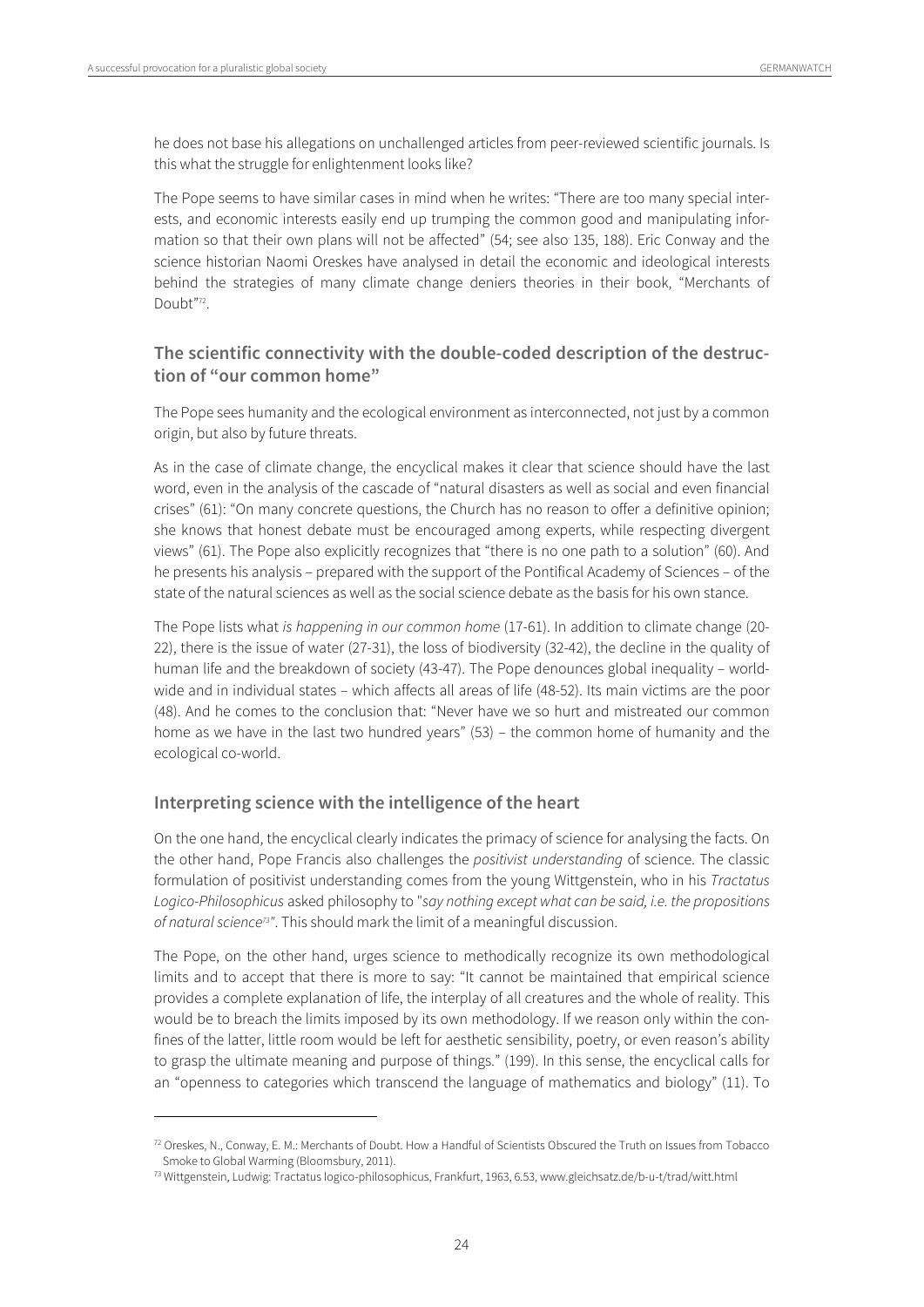put it another way, he embraces the position of the late Wittgenstein<sup>74</sup> and stresses that the different language games – aesthetics, poetry, morality and religion – definitely have their own sense<sup>75</sup>.

Pope Francis therefore wants to put science in its rightful place, but not limit himself to simply collecting facts and being sidelined by the positivist fear of value judgements. For the Pope, the goal is not to "amass information or to satisfy curiosity, but rather to become painfully aware, to dare to turn what is happening to the world into our own personal suffering and thus to discover what each of us can do about it" (19). Already the initial question of the encyclical: "what is happening to our common home" (17) allows him to escape the narrow confines of positivist science. This enables him to read the data "with sensitive intelligence or intelligence of the heart [...], because he perceives that it obscures the tragedy and suffering of humanity and also of Mother Earth<sup>76</sup>. Here he is listening with ears that are expressly open to the language of beauty and fraternity. And the Pope warns against disparaging this approach as "naive romanticism" (11), because limiting the horizon in this way "affects the choices which determine our behaviour" (ibid.).

#### **Aesthetics as a counterpoint to utilitarian thinking**

The Pope wants to overcome the "little room" (199) of positivist thinking. On the one hand, in order to be alert to that which is beautiful. Where "aesthetic sensibility, poetry" (199) wanes, the resistance to the technocratic paradigm and its utilitarianism is also diminished. "If someone has not learned to stop and admire something beautiful, we should not be surprised if he or she treats everything as an object to be used and abused without scruple" (215). According to the Pope, the desire to create something beautiful and to contemplate beautiful things "manages to overcome reductionism through a kind of salvation which occurs in beauty and in those who behold it" (112). Here the Pope detects one of the opposing forces to Adorno's dictum that there is no right life in the wrong one<sup>77</sup>. Systemic constraints cannot "suppress our openness to what is good, true and beautiful, or our God-given ability to respond to his grace at work deep in our hearts" (205). This education for the perception of beauty, the practice of corresponding thought patterns should be considered if we "want to bring about a deep change" (215).

But the Pope warns against lapsing into abstract aestheticism in order to only "seek the beauty of design" (150). As more important he considers "another kind of beauty" (ibid.). Here he refers to the relationships of humans in the context of three-dimensional integral ecology. The commitment to the "people's quality of life, their adaptation to the environment, encounter and mutual assistance" (ibid.). Here too, he is quite specific. It is not just a question of building beautiful things but part of the beauty is always providing the population with an opportunity to participate: "urban planning [should] always take into consideration the views of those who will live in these areas" (ibid.).

#### **Justice as a counter-strategy to utilitarian thinking**

Pope Francis sees it as important to work out the relationship between facts analysed scientifically on the one hand, and, on the other, the ecological crisis, between the experience of people – especially the poor – and the question of justice. He argues "that a true ecological approach always becomes a social approach; it must integrate questions of justice in debates on the environment, so as to hear both the cry of the earth and the cry of the poor" (49). He sees the need for an ethical

<sup>&</sup>lt;sup>74</sup> Wittgenstein's "Philosophical Investigations" is the first thing that springs to mind here.

<sup>&</sup>lt;sup>75</sup> See Wittgenstein, Ludwig: Philosophische Untersuchungen, Frankfurt, 1984, p. 225 ff., (First edition 1945).<br><sup>76</sup> Boff, Leonardo, 05/07/2015.<br><sup>77</sup> Adorno, Theodor W.: Minima Moralia, in: Gesammelte Schriften 4, Frankf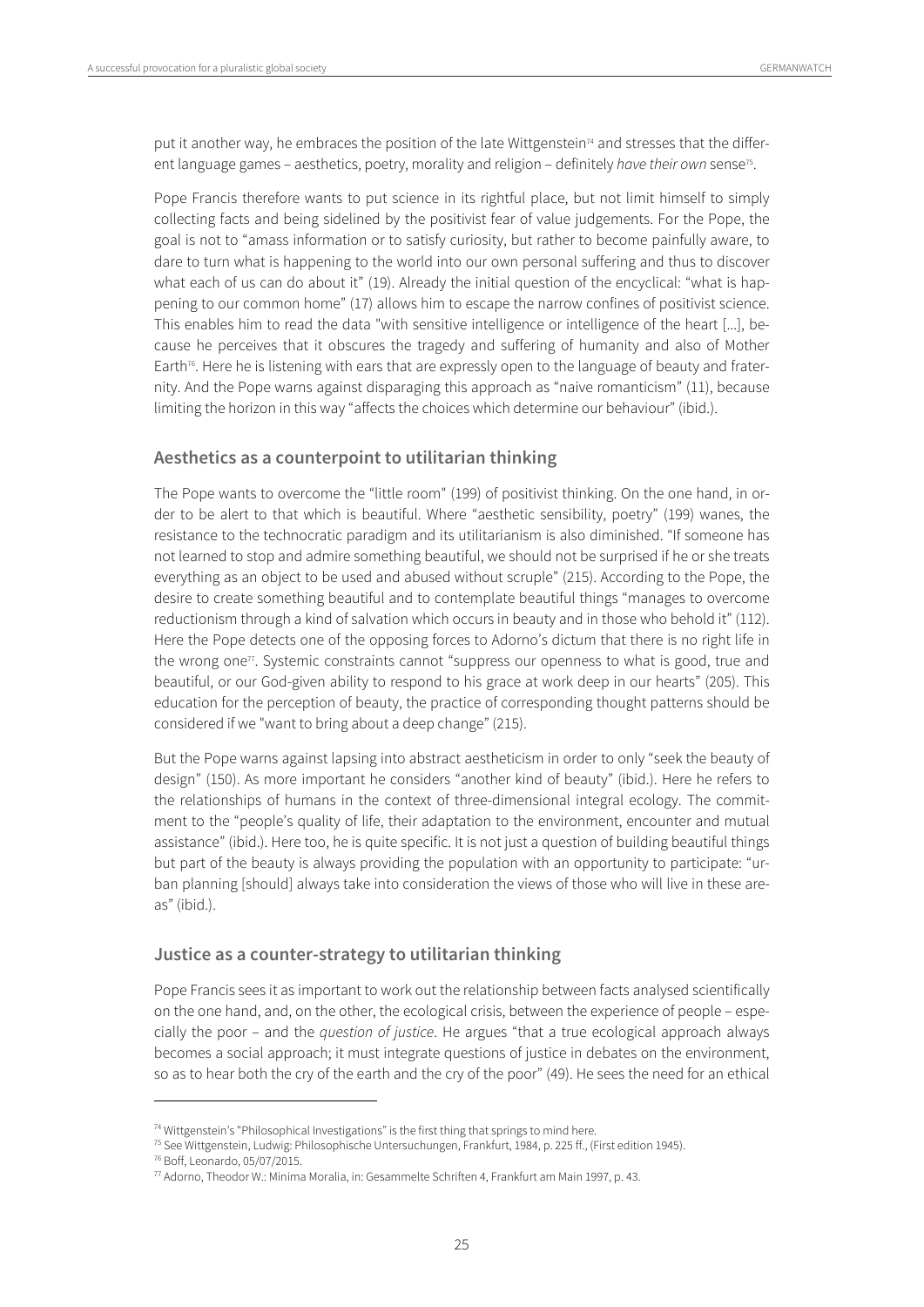$\overline{a}$ 

or moral evaluation of the scientific results. "He chooses to embrace science while pointing out that ethical questions cannot be resolved by science alone"78.

The Pope interprets ecological questions – on the basis of the metaphor of the common home, also as questions of justice, which especially affect the poor and future generations. With the key sentence from his last encyclical: "realities are more important than ideas" (110), in this encyclical, the Pope also warns about getting caught up in ideological concepts and losing sight of the concrete reality for humans and the co-world. Accordingly, again and again he attempts to ground abstract reasoning by using refreshingly concrete examples – here about the connection between the ecological crisis and justice:

- The Pope notes "a tragic rise in the number of migrants seeking to flee from the growing poverty caused by environmental degradation. They are not recognized by international conventions as refugees; they bear the loss of the lives they have left behind, without enjoying any legal protection whatsoever."(25).
- The worst effects of climate change "will probably be felt by developing countries in the coming decades. Many of the poor live in areas particularly affected by phenomena related to warming, and their means of subsistence are largely dependent on natural reserves and ecosystem services such as agriculture, fishing and forestry. They have no other financial activities or resources which can enable them to adapt to climate change or to face natural disasters, and their access to social services and protection is very limited" (25).
- The *depletion of fish stocks* "especially hurts small fishing communities without the means to replace those resources" (48),
- "Water pollution particularly affects the poor who cannot buy bottled water"(ibid.),
- And "rises in the sea level mainly affect impoverished coastal populations who have nowhere else to go." (ibid.).
- He unequivocally condemns the proposals for the internationalisation of the Amazon, which "only serve the economic interests of trans-national corporations" (38).

His moral judgement is clear: "We can be silent witnesses to terrible injustices if we think that we can obtain significant benefits by making the rest of humanity, present and future, pay the extremely high costs of environmental deterioration" (36).

"What can non-Catholics and nonbelievers learn from the Pope's encyclical about the ethical dimensions of climate change?" asks Donald A. Brown of the Commonwealth Law School of Widener University in the USA. Like various outside observers, he too perceives that, with his encyclical, the Pope has created an important space for the ethical and moral dimensions of environmental and development issues:

"If the Pope's encyclical is successful in getting civil society to see climate change as essentially a moral and ethical issue, it is likely to have a profound practical importance for climate change policy making, in fact, it could radically transform how climate change policy has been debated for over 35 years. There are two reasons for this.

One, climate change more than any other environmental problem has features that scream for attention to see it fundamentally as a moral issue. In fact, climate change policy makers can't think clearly about policy until they respond to several ethical questions.

<sup>78</sup> Edenhofer, O., Flachsland, C., Knopf, B., October 2015, pp. 907–909, Corrected after print, 24. September 2015, p. 907.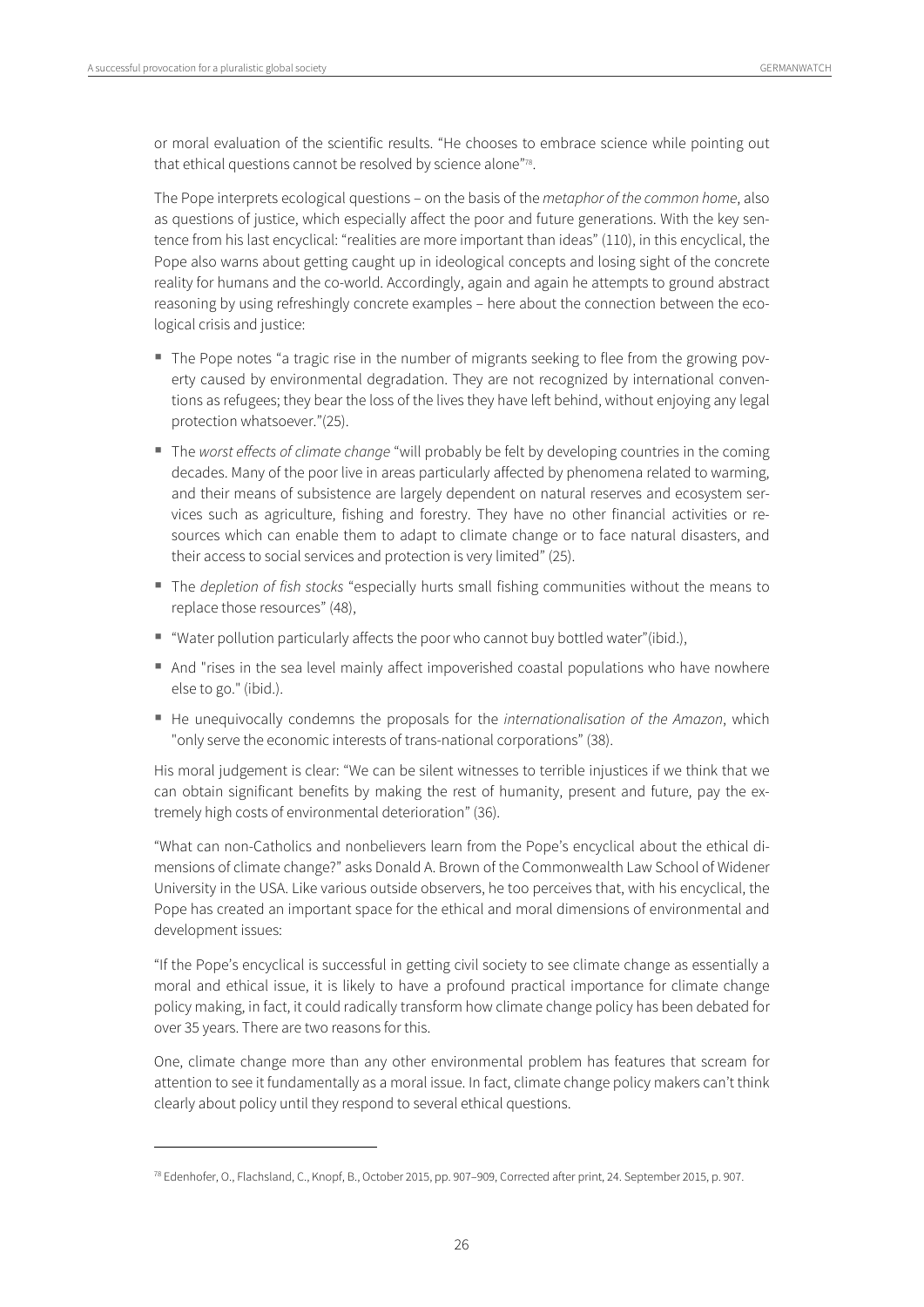Second, those who have opposed action on climate change for over 35 years have tricked citizens, including most members of environmental organizations, to argue about climate change policies in ways that ignore moral and ethical questions and in so doing have weakened the strongest arguments that can be made in response to arguments made by opponents of climate change policies."79

# **2.1.2 Acceptance of the secular state and a call for an international political and structural policy to regulate the common good.**

The Pope emphasizes very clearly that, just as he does not presume to solve scientific questions, nor does he claim "to replace politics" (188). He is more concerned with encouraging honest and transparent debate so that "particular interests or ideologies will not prejudice the common good" (ibid.). Even in speeches where he advocates strong positions – for example, his address to social movements in Bolivia – the Pope warns that his political proposals should be regarded as nothing more than contributions to the discussion. He refers to himself in the third person: "So don't expect a recipe from this Pope. Neither the Pope nor the Church have a monopoly on the interpretation of social reality or the proposal of solutions to contemporary issues"<sup>80</sup>. Now, in a pluralistic society, it is self-evident that no single actor can claim a monopoly on interpreting of social conditions. But one look at the history books is sufficient to show that this attitude could not always be taken for granted in the case of the leaders of the Catholic Church.

However, not wanting to replace politics is not at all the same as not getting involved in politics. Because, as the Pope argues: Any technical solution "science claims to offer will be powerless to solve the serious problems of our world if humanity loses its compass, if we lose sight of the great motivations which make it possible for us to live in harmony, to make sacrifices and to treat others well" (200). Here, he sees a key role of religions as being to provide these "great motivations".

The Pope raises the question of what kind of international system of governance would allow "radical decisions to reverse the trend of global warming [and] achiev[e] the goal of eliminating poverty" (175). What is needed, in effect, is "an agreement on systems of governance for the whole range of so-called 'global commons'"(174).

The Pope notes that the 21st century with its systems of governance inherited from the past "is witnessing a weakening of the power of nation states, chiefly because the economic and financial sectors, being transnational, trends to prevail over the political" (175). In this context he calls for "stronger and more efficiently organized international institutions, with functionaries appointed fairly by agreement among national governments, and empowered to impose sanctions" (ibid.). Considering the requirements of disarmament, peace and safety, environmental protection and also "to regulate migration", he recalls Pope John XXIII's call for a "true world political authority" (ibid.).

 $79$  Brown, Donald A.: "What can non-catholics and nonbelievers learn from the Pope's encyclical about the ethical dimensions of climate change?", 3/10/2015, http://ethicsandclimate.org/2015/10/03/what-can-non-catholics-andnonbelievers-learn-from-the-popes-encyclical-about-the-ethical-dimensions-of-climate-change/ 80 Asia News: Pope in Bolivia, 7/9/2015,

www.asianews.it/news-en/Pope-in-Bolivia:-we-need-and-want-a-change-in-an-economy-that-kills-34736.html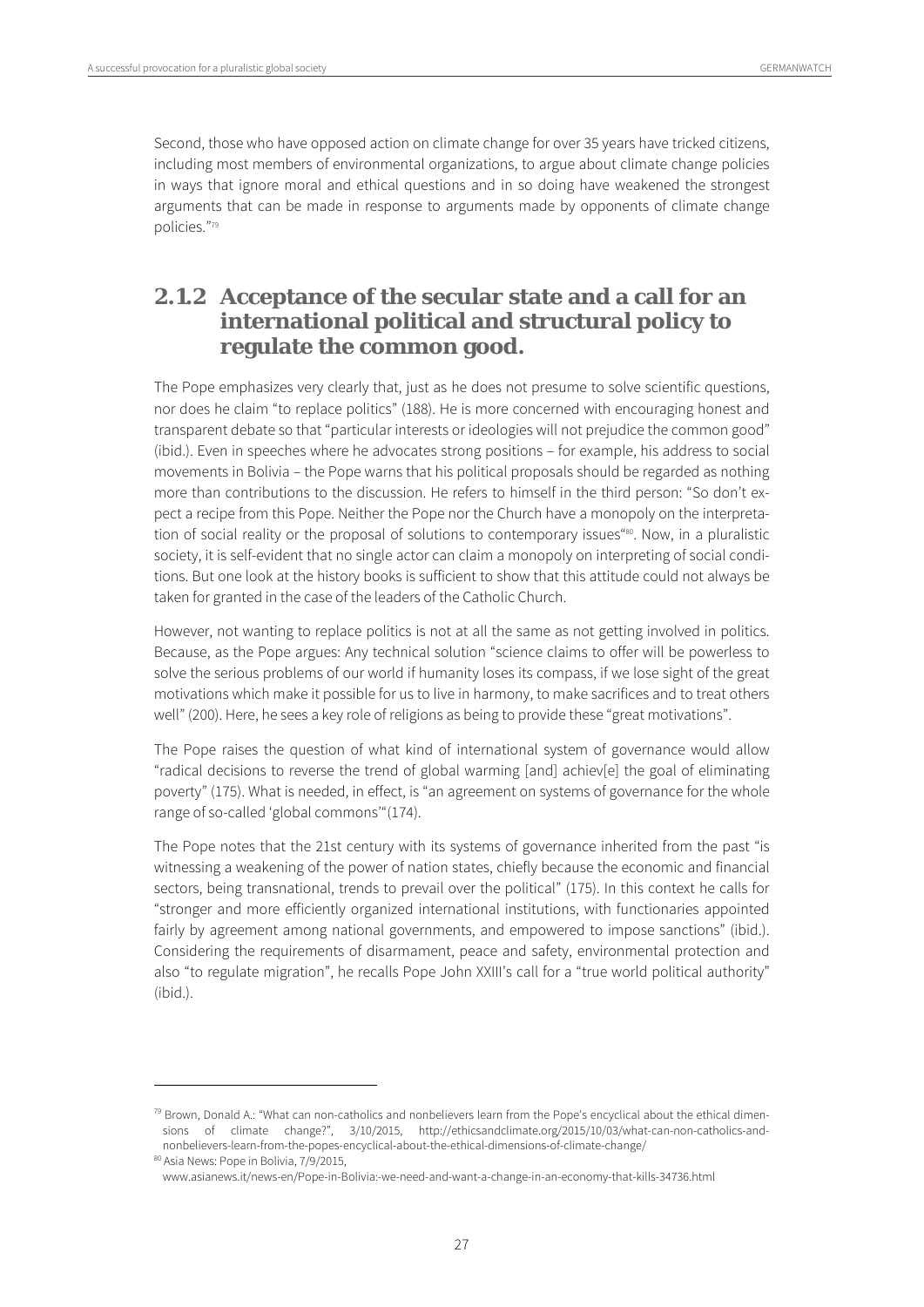Seeing the demand for a world political authority as proof that the Pope is "suspicious"<sup>81</sup> of the fundamental principle of subsidiarity or is even calling for a world government, would be to misunderstand the social teaching of the Catholic Church. The Pope repeatedly emphasises that problems should be solved by the lowest level that can do so. The common good requires the "overall welfare of society and the development of a variety of intermediate groups, applying the principle of subsidiarity" (157). He points out that "[a]ttempts to resolve all problems through uniform regulations or technical interventions can lead to overlooking the complexities of local problems which demand the active participation of all members of the community. New processes taking shape cannot always fit into frameworks imported from outside; they need to be based in the local culture itself." (144).

Hee also emphasizes the "committed and generous civic responses" of civil societies (165), "which draw public attention to these issues and offer critical cooperation, employing legitimate means of pressure, to ensure that each government carries out its proper and inalienable responsibility" (38).

But the Pope also shows that this *principle of subsidiarity* in the social teaching of the Catholic Church has two sides. On the one hand, he wants as many decisions as possible to be placed in the hands of the groups that are closest to the people. On the other hand, in situations where these groups are unable to solve the problem, he sees the higher level – often the state – as being obliged to compensate for this failure with regard to the common good: "Let us keep in mind the principle of subsidiarity, which grants freedom to develop the capabilities present at every level of society, while also demanding a greater sense of responsibility for the common good from those who wield greater power" (196).

The Pope points to an example where the common good needs intervention by the state: in cases of social stability and security, which always require "a particular concern for distributive justice" (157). "Society as a whole, and the state in particular, are obliged to defend and promote the common good" (ibid.).

The Pope therefore is not thinking of a world government when he recalls the repeated call by Popes since Pacem in Terris (Pope John XXIII) for instruments and forms of a "world political authority" (175). On the contrary, as shown above, he makes it clear that, "what is needed, in effect, is an agreement on systems of governance for the whole range of so-called 'global commons'" (174). So the Pope views it more as a question of what Jürgen Habermas describes as a "global domestic politics without a world government"<sup>82</sup>, a global multi-level system, which does not, however, have the character of a state<sup>83</sup>.

#### **Shift in emphasis between the state and the market**

The Pope is neither for nor against the market per se, but he is very decidedly against the "magical conception of the market, which would suggest that problems can be solved simply by an increase in the profits of companies or individuals." (190). He therefore argues against Adam Smith's concept of regulation of problems solely by the "invisible forces of the market" (123). With this in mind, he opposes an "unregulated market" (210), "obsessed with maximizing profits" (190).

<sup>81</sup> Winkler, Hans: Eine Weltautorität, die alle Problem lösen soll, in: Die Presse, 29/6/2015,

http://diepresse.com/home/meinung/gastkommentar/4765140/Eine-Weltautoritaet-die-alle-Probleme-losen-soll<br><sup>82</sup> Habermas, Jürgen: Die postnationale Konstellation, Frankfurt a. M., 1998, p.2.<br><sup>83</sup> Habermas, Jürgen: Hat die Ko

Weste, Frankfurt am Main, 2004, 113-19.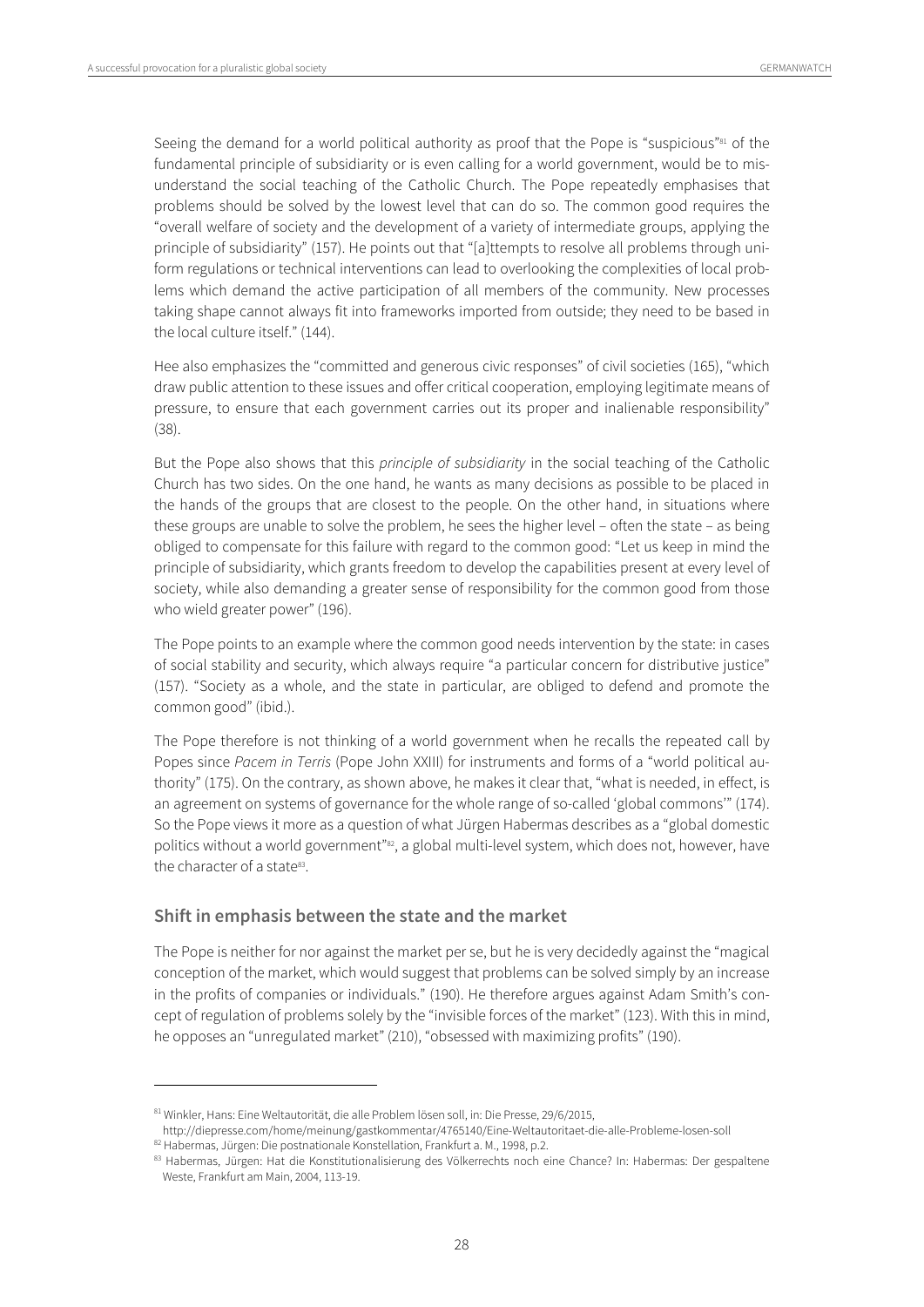Anyone who trusts the logic of an unregulated market, where profits alone count" (ibid.), cannot be expected to "reflect on the environmental damage which they will leave behind for future generations" (ibid.). The Pope lists the things that the magical view of the market threatens to sweep under the table:

- There is "no thinking about the rhythms of nature, its phases of decay and regeneration" (ibid.),
- or thinking about "the complexity of ecosystems which may be gravely upset by human intervention" (ibid.),
- or about the intrinsic value of animals and plants, biological diversity, if they may be "considered at most a deposit of economic resources available for exploitation," (ibid.).
- If cutting down trees in a forest increases production, he ponders that "no one calculates the losses entailed in the desertification of the land, the harm done to biodiversity or the increased pollution" (195).

But not only one can hardly expect the logic of the magical view of the market to be concerned about the ecological environment. It also cannot be expected to factor in "the real value of things, their significant chance for persons and cultures, or the concerns and needs of the poor" (190):

- "[T]he current model, with its emphasis on success and self-reliance, does not appear to favour an investment in efforts to help the slow, the weak or the less talented to find opportunities in life" (196).
- The market by itself guarantees "integral human development and social inclusion" (109). Anyone who does not contribute to profit as a customer or employee is threatened with exclusion.
- As a concise example of market failure, the Pope refers to the growing tendency in some places to privatise the scarce resource of water. Access to water is a key human right, and privatisation of water means "turning it into a commodity subject to the laws of the market" (30). This means the poorest will be denied access to water.

As a speaking example of the danger of the magical view of the market, he criticices the trickledown effect. According to this, growth brings increased prosperity, and not only for the parties directly involved, but some positive effects trickle down to improve the living conditions of the impoverished masses. So he considers it as wrong "that the problems of global hunger and poverty will be resolved simply by market growth" (109).

He rejects the one dimensionality of the principle of maximizing profits as inappropriate because it tends to be "frequently isolated from other considerations" (195). For him, this one dimensionality "reflects a misunderstanding of the very concept of the economy" (195). It would lead to a situation, where "whatever is fragile, like the environment, is defenceless before the interests of a deified market, which become the only rule" (56). This is the central justification for the key statement that attracted so much attention in Pope Francis' previous and first encyclical: Evangelii Gaudium: "This economy kills".

The Pope also draws attention to the consequences for the consumer of an unregulated market, which tends to "promote extreme consumerism in an effort to sell its products" (203). He sees a danger that "people can easily get caught up in a whirlwind of needless buying and spending" (ibid.).

There is a systems theory insight that a system that follows only its own logic will ultimately destroy itself. This is in line with the statement, that "economics without politics cannot be justified" (196). The Pope sees that a market economy cannot work in the long term if the risks are socialised and the profits are privatised. Instead of the one-dimensional logic, he calls for one that is able to more appropriately target "various aspects of the present crisis" (196).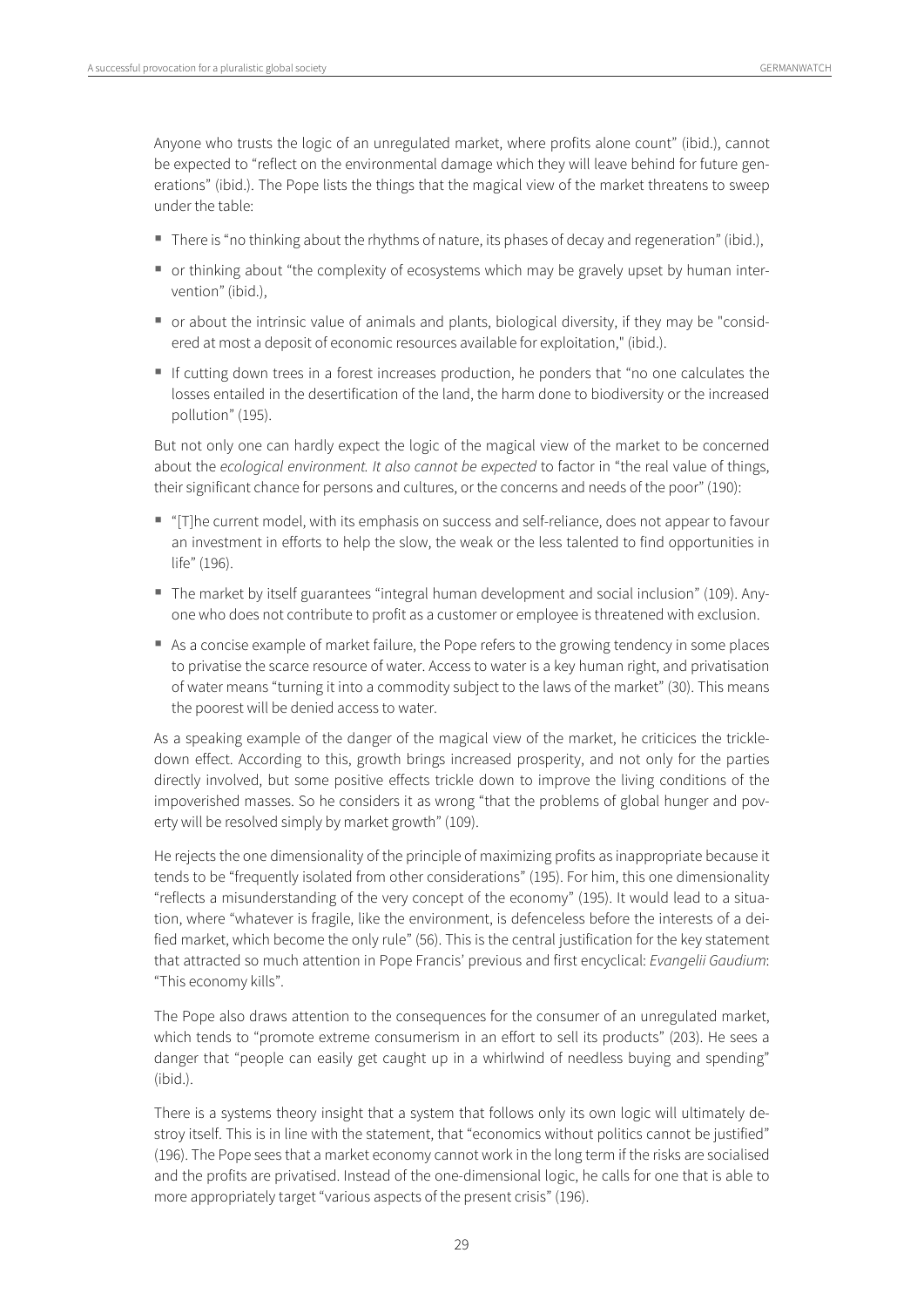Here, too, he doesn't stop with abstract criticism, he insists on implementation of the polluter-pays principle. "Yet only when 'the economic and social costs of using up shared environmental resources are recognized with transparency and fully borne by those who incur them, not by other peoples or future generations', can those actions be considered ethical." (195).

He does not regard the polluter-pays principle as a panacea, but something to be supplemented by regulatory action. Here too, he is able to provide examples. These include:

- "industrial production with maximum energy efficiency and diminished use of raw materials, removing from the market products which are less energy efficient or more polluting" (180). This statement could be used to support approaches such as the EU design directives, which led the phasing out of old light bulbs.
- "improving transport systems" (ibid.). [...]
- "encouraging the construction and repair of buildings aimed at reducing their energy consumption and levels of pollution" (ibid.)
- Local political action "aimed at reducing their energy consumption" (ibid.)
- "developing an economy of waste disposal and recycling" (ibid.)
- "protecting certain species" (ibid.).
- "planning a diversified agriculture and the rotation of crops" (ibid.).
- "Agriculture in poorer regions can be improved through investment in rural infrastructures, a better organization of local or national markets, systems of irrigation, and the development of techniques of sustainable agriculture" (ibid.).

However, actions of the state also conceal the possibility of state failure. Thus it could easily happen that some economic groups "come forward in the guise of benefactors, wield real power, and consider themselves exempt from certain rules" (197). This could go as far as "tolerating different forms of organized crime, human trafficking, the drug trade and violence" (ibid.).

Despite the criticism of a one-dimensional and unregulated market economy, the Pope does not advocate "state central planning" (195). Like the market, such a concept is – so the Pope – dominated by a one-dimensional "purely static analysis of realities in the service of present needs" (195). Instead of planned economic approaches that stifle "human creativity and its ideals of progress, [...] that energy [should be directed] along new channels" (191).

Neither an unregululated market nor state central planning – the Pope is interested in the interplay of politics and the economy. The state and the market should not keep shifting the blame for poverty and environmental degradation onto each other. "It is to be hoped that they can acknowledge their own mistakes and find forms of interaction directed to the common good" (198).

#### **Digression: financial crisis of 2007/2008 – new financial market crisis as a result of climate change?**

The Pope regards the financial crisis of 2007–2008 as a missed "opportunity to develop a new economy, more attentive to ethical principles, and new ways of regulating speculative financial practices and virtual wealth" (189). It could have been used for "rethinking the outdated criteria"(ibid.) and "reviewing and reforming the entire system" (ibid.). Instead of tackling the reform of the system, says the Pope, the focus after the crisis was on "saving banks at any cost, making the public pay the price" (ibid.). The price of doing so "only reaffirms the absolute power of a financial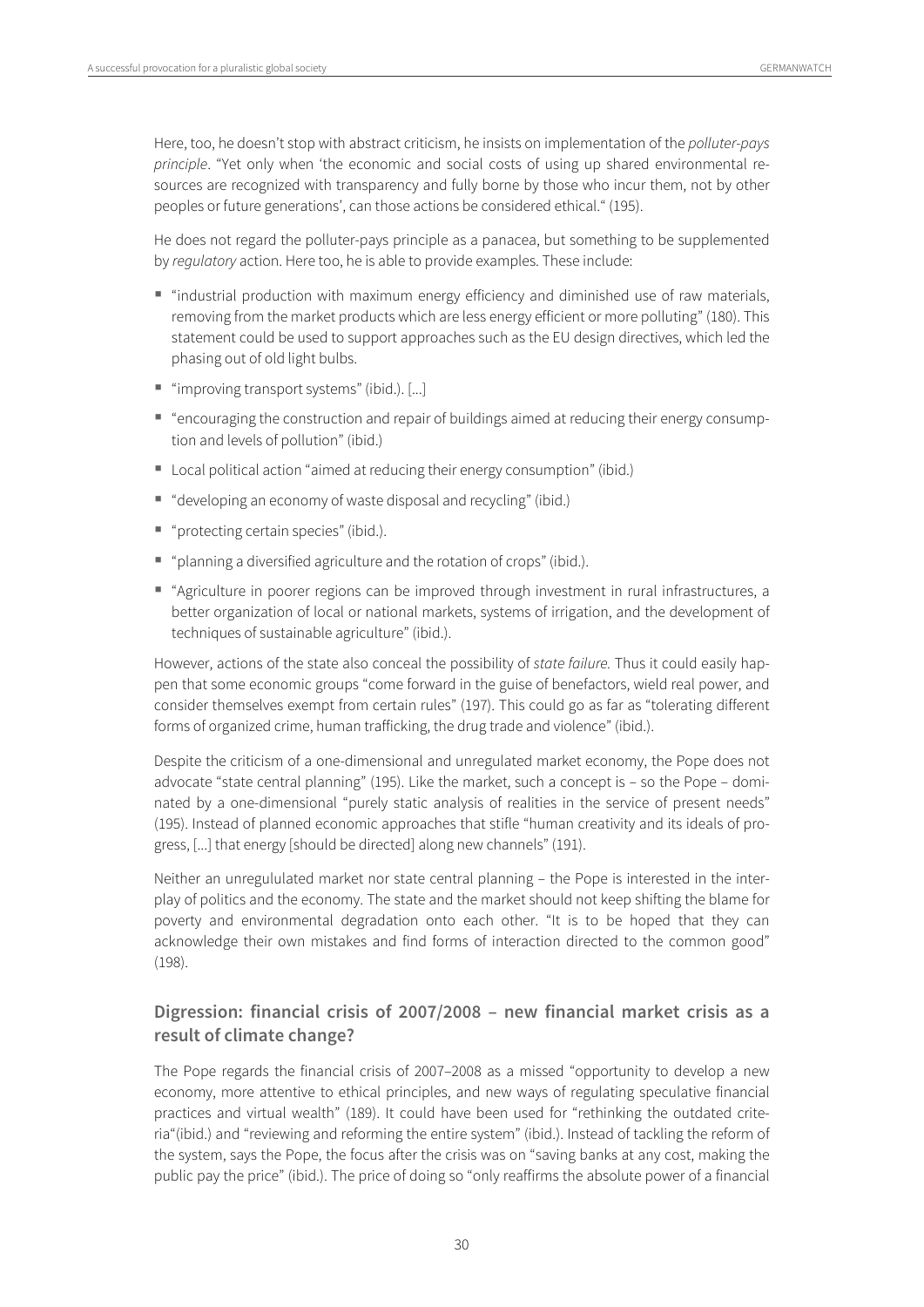$\overline{a}$ 

system, a power which has no future and will only give rise to new crises after a slow, costly and only apparent recovery" (ibid.).

Only a few months after the publication of the encyclical, Mark Carney, Governor of the Bank of England and the chairman of the "Financial Stability Board" made his views clear. In the context of the crisis in the financial markets of the G20 countries, the Financial Stability Council has the task to identify and mitigate the risks for the financial market. Carney enumerates for the players in the financial market and the G20 the fact that climate change has the potential to endanger the stability of the financial market. He presents the G20 governments that commissioned him to carry out the analysis with concrete recommendations for action<sup>84</sup>.

In order to counter the climate-related risks to the financial market, Mark Carney proposed three consecutive concrete solutions: (1) the publication of climate-relevant information, (2) the introduction of the CO<sup>2</sup> price corridors, and (3) the implementation of climate "stress tests".

- 1. The establishment of a "Climate Disclosure Task Force" to improve the **disclosure obligations for companies** and so the transparency of the emission data required for risk assessment. Companies should therefore calculate and disclose both their current emissions, and also – and this addition is very innovative – set out their strategy for transition to a low carbon economy. According to Carney, the assessment of these strategies should be included in the company rating. The published data therefore needs to be **consistent, comparable, reliable** and **clear**. According to Carney, the G20 countries and the Financial Stability Board should be responsible for coordinating the development of common standards. He considers that the G20 countries are an appropriate starting point for such an initiative because they are responsible for more than two thirds of global emissions and thus have huge potential to drive forward change.
- 2. Carney also proposes that governments in the G20 countries should **provide stimuli for fixing CO2 prices**. Variable but increasing lower and upper limits could specify a **price corridor** used for compliance with the two-degree limit. Countries could decide whether the  $CO<sub>2</sub>$  price should be implemented on the basis of a cap and trade system, taxation, levy or regulatory measures. This approach combines flexibility in the price-fixing with the need for a reliable – but more flexible – policy framework.
- 3. Carney finally asks for climate change **stress tests for the big companies**. Stress tests make it possible to simulate the impact of a decarbonisation policy and increasing  $CO<sub>2</sub>$ prices on key financial figures or assets. According to Carney, climate change risks could act as curbs on company profit. Stress tests could therefore be the best means of mapping the extent of the potential loss of profit. This instrument, which is used and perfected by the insurance industry in particular, could make future risks visible already today.

There is now a concrete proposal for the way that the G20 could regulate the financial market in order to mitigate climate risks. It will be interesting to see whether the pessimism of the encyclical is justified and governments – especially G20 countries – also fail to use this opportunity.

<sup>84</sup> Mark Carney: Breaking the tragedy of the horizon - climate change and financial stability, speech on 29. September 2015, www.bankofengland.co.uk/publications/Pages/speeches/2015/844.aspx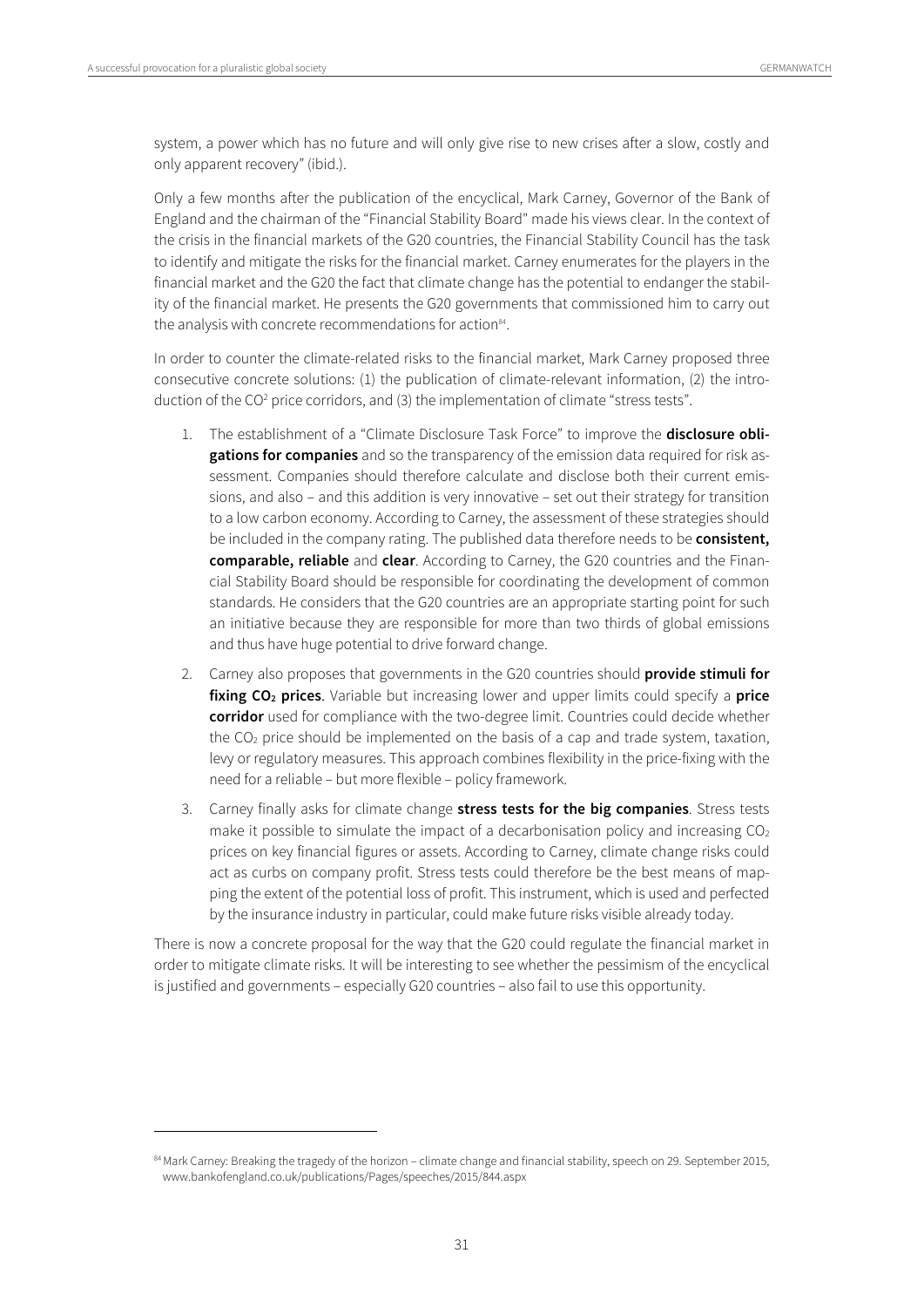$\overline{a}$ 

### **2.1.3 Acceptance of human dignity and human rights**

The Catholic Church formally recognised human rights for the first time in the early 1960s in the Pacem in Terris encyclical (see Section 1.2). This was about 100 years after Pope Pius IX, in his Quanta Cura encyclical, dismissed as "erroneous opinion" the theory that "the liberty of conscience and worship is each man's personal right". By contrast, in Pacem in Terris Pope John XXIII emphasised respect for human rights as a necessary consequence of the Christian image of mankind. He noted that "every man has the right to life, to bodily integrity, and to the means which are suitable for the proper development of life". He also explicitly endorsed the 1948 Universal Declaration of Human Rights and supported it. By doing so, he incorporated the concept of inalienable human rights and fundamental freedoms into Catholic social doctrine.

Pope Francis expressly locates the encyclical Laudato Si' within the tradition of the Pacem in Terris encyclical (see Section 1.2). At the same time, he stresses that human rights should not be interpreted in a biased way. He stresses in accordance with the social teaching of the Catholic Church, the need for a development model, which, in addition to individual human rights, also includes "social, economic and political human rights, including the rights of nations and of peoples' (93).

Pope Francis stresses that, in the light of the crisis symptoms which he describes, social human rights<sup>85</sup> in particular have now become more important. Borrowing from liberation theology, he derives a clear option for the poor: "In the present condition of global society, where injustices abound and growing numbers of people are deprived of basic human rights and considered expendable, the principle of the common good immediately becomes, logically and inevitably, a summons to solidarity and a preferential option for the poorest of our brothers and sisters" (158).

The Pope provides specific references for the need to implement social human rights:

- $\blacksquare$  He criticises with reference to the basic, fundamental and universal human right to water the tendency to privatise water in some places (see above). This is because "access to safe drinkable water is a basic and universal human right, since it is essential to human survival and, as such, is a condition for the exercise of other human rights." (30). He refers to "a grave social debt towards the poor who lack access to drinking water" (ibid.), because this means "they are denied the right to a life consistent with their inalienable dignity" (ibid.).
- He stresses that each *campesino* (peasant) has a natural right to *land*, a home and a livelihood. "This right must be guaranteed so that its exercise is not illusory but real. That means that apart from the ownership of property, rural people must have access to means of technical education, credit, insurance, and markets"(94), he quotes the Episcopal Conference of Paraguay.
- Uust how serious he is about social human rights is evident when the Pope quotes the Bishops of New Zealand. He joins them in asking what the commandment "thou shalt not kill" means if "twenty percent of the world's population consumes resources at a rate that robs the poor nations and future generations of what they need to survive" (95).

<sup>&</sup>lt;sup>85</sup> After the adoption of the Universal Declaration of Human Rights in 1948, two international, legally-binding human rights conventions were concluded by the United Nations in 1966. One is the "civil pact' (International Covenant on Civil and Political Rights) and the other is the "social pact" (International Covenant on Economic, Social and Cultural Rights). Both agreements came into force ten years later in 1976, after a sufficient number of ratifications by states.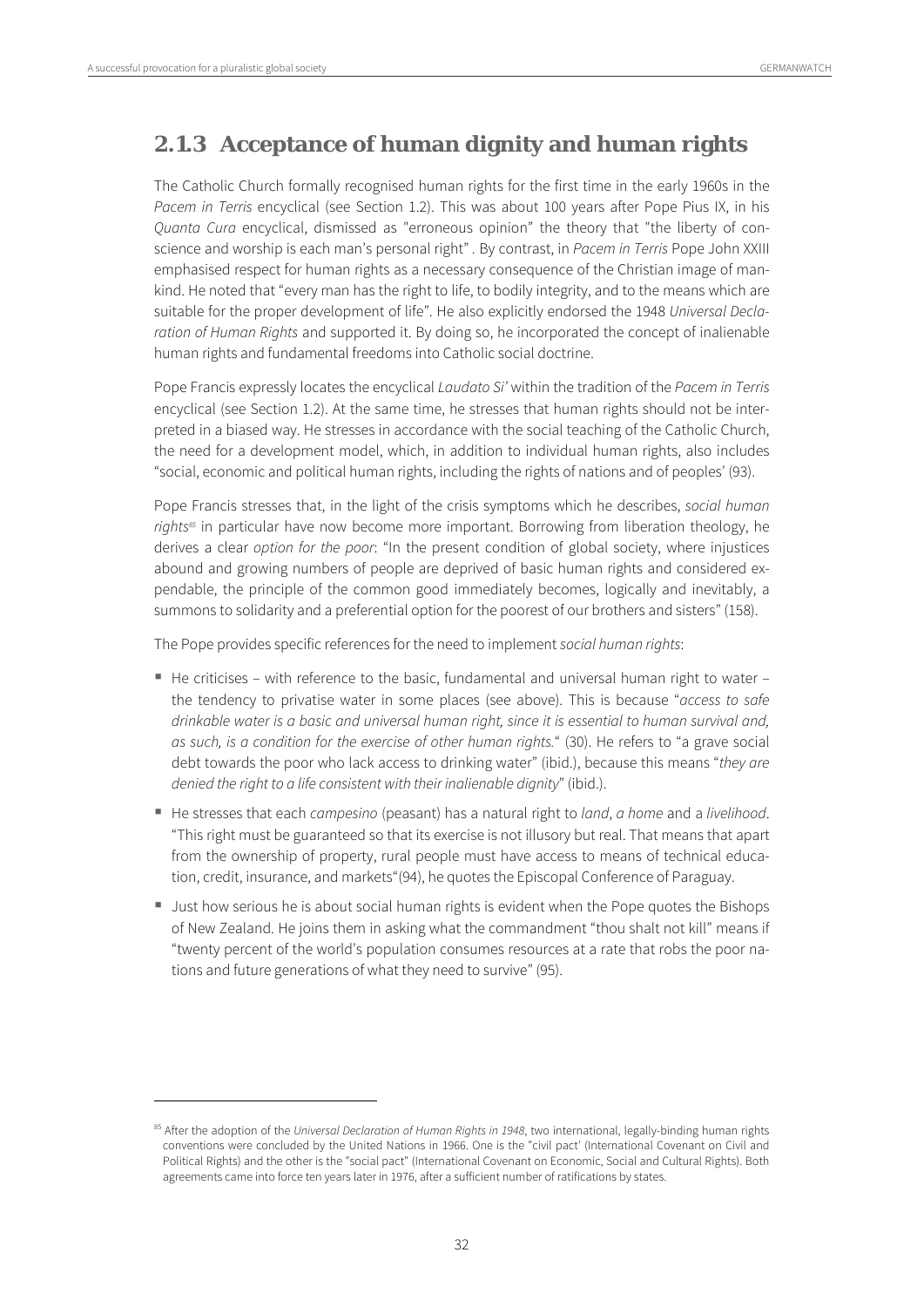#### **Blind spot: Gender issues**

There are numerous examples of how, in arduous battles between religions, the recognition of human rights has to be claimed in the face of massive resistance, the Catholic Church being an important example of this. This is an ongoing process.

The Catholic Church itself still provides a prime example of bigotry that violates human rights, for example, in relation to the equality of women and homosexuals. The encyclical is in many ways acutely sensitive to the dignity of the human person and the threats to it, as well as to the exclusion of people and the violation of fundamental human rights (see for instance.158). At the same time, it suppresses the connection between male dominance in society as well as Church and the technocratic paradigm and despotic anthropocentrism, which the Pope so vehemently criticizes. The structural disadvantage of women is also a consequence of the technocratic paradigm.

In relation to gender issues and issues of homosexuality, the encyclical does not break through the traditional defence lines of the Catholic Church. In the encyclical (see 155), the Pope specifically cites part of the most problematic sentence of his April 2015 audience: "I ask myself, if the socalled gender theory is not, at the same time, an expression of frustration and resignation, which seeks to cancel out sexual difference because it no longer knows how to confront it."<sup>86</sup>

Elsewhere, the encyclical actually has created the potential to shake off this bigotry. For example, when it states that: "New processes taking shape cannot always fit into frameworks imported from outside" (144). This would actually pull the ground out from traditional under the natural law reasoning. But the Pope does not draw the logical conclusion. While "modern social philosophy has almost completely abandoned the idea of an invariable human 'nature' or 'essence'"87, Pope Francis does regarding those questions not move away from the footsteps of his predecessors. He cites the human ecological approach of Benedikt XVI., according to which, "man too has a nature that he must respect and that he cannot manipulate at will" (155). But isn't the position of the catholic church an attempt to manipulate the nature of people who feel e.g. as homosexual?

Elsewhere, the encyclical repeatedly emphasises that God found each part of creation to be good. Why should this not apply to homosexuals? And why should a person only "recognize myself in an encounter with someone who is different<sup>88</sup>, a man with woman and a woman with a man" (155)? But until further progress, such changes will have to be accomplished by means of a referendum<sup>89</sup>, as in Ireland, or by the US Supreme Court, as in the United States<sup>90</sup>, not least in the face of opposition from the Catholic Church.

At a summit of the African Union (AU) in late January 2012, UN Secretary General Ban Ki-moon strongly criticised the fact that homosexuals as treated as second-class citizens or even criminals. "Fighting this discrimination is a challenge," says Ban Ki-moon, "but we must fulfil the ideals of the Declaration of Human Rights. "91

<sup>86</sup> Pope Francis, General Audience (15 April 2015): L'Osservatore Romano (German edition), Year 45, No.17 (24 April 2015), p. 2.

<sup>&</sup>lt;sup>87</sup> Rosa, Harmut: Beschleunigung und Entfremdung, Berlin, 2013, p. 97.<br><sup>88</sup> Emphasis by Christoph Bals.

<sup>89</sup> See Finke, Björn: Wie das katholische Irland sich revolutioniert, SZ, 23/5/2015,

www.sueddeutsche.de/politik/volksabstimmung-zur-homo-ehe-wie-das-katholische-irland-sich-revolutioniert-1.2492164 90 Spiegel Online: Gender equality: Oberstes US-Gericht kippt Bundesgesetz gegen Homo-Ehe, 26/6/2013,

www.spiegel.de/politik/ausland/oberstes-us-gericht-kippt-bundesgesetz-gegen-homo-ehe-a-908007.html<br><sup>91</sup> German Federal Agency for Political Education: Homosexualität und Menschenrechte: Das Beispiel Uganda, 12/9/2012,

www.bpb.de/gesellschaft/kultur/filmbildung/143592/homosexualitaet-und-menschenrechte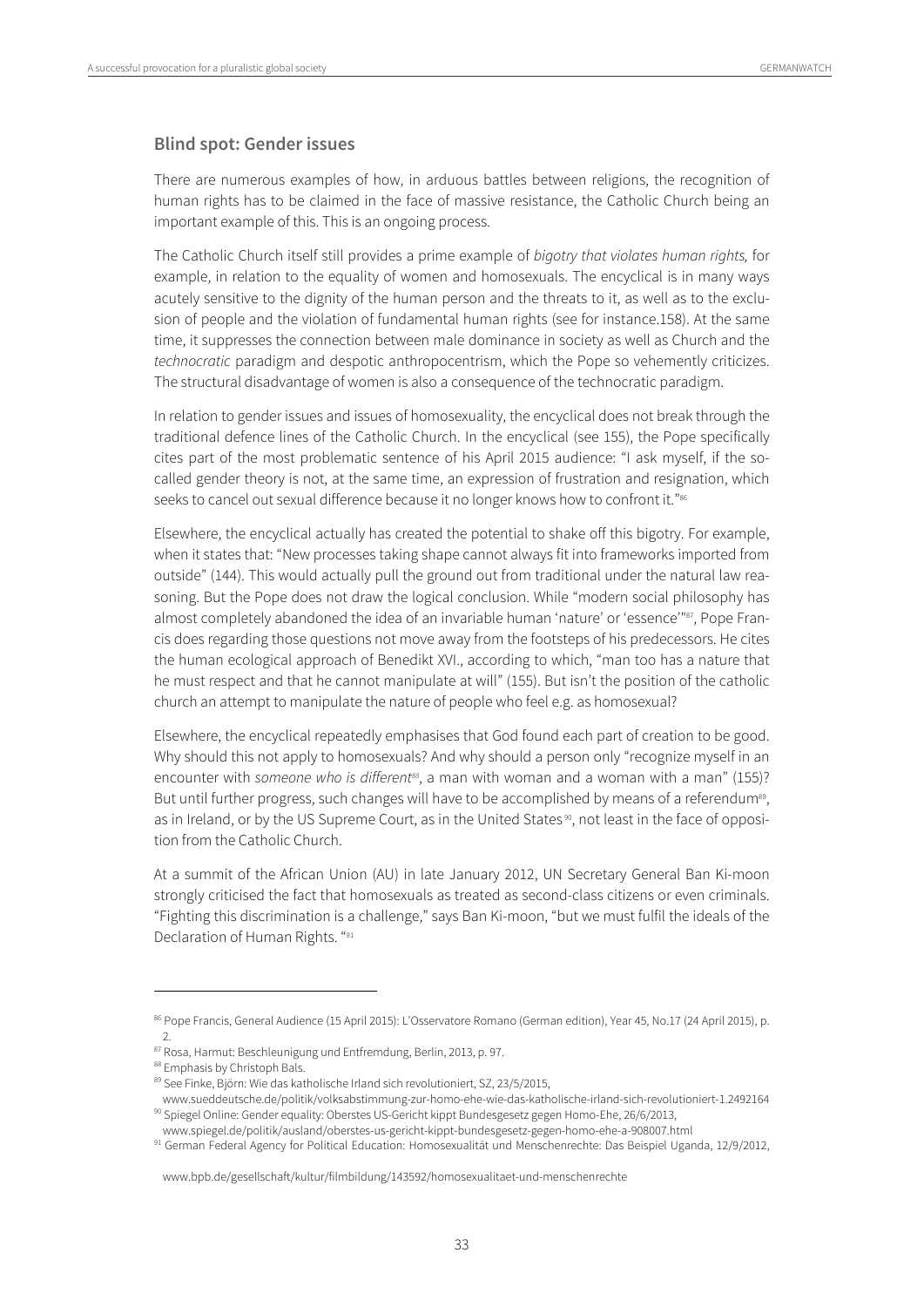The attitude of the Catholic Church is so far part of this challenge. Is the Pope not putting pressure on himself to overcome this challenge when he proclaims: "I appeal to everyone throughout the world not to forget this dignity which is ours" (205). Does this not apply to homosexual or transsexual people?

# **2.2 Is this a monopolizing dialogue or a discourse between equals?**

One can only speak of a dialogue when a text is structured in such a way that the persons reading it really feel they are being invited to participate. And the Pope has ambitious plans. "Pope Francis is risking everything with this encyclical. He invites the whole human family to a discussion about preserving the planet and couples it with his option for the poor" $92$ , says the philosopher and theologian Hermann Häring. The encyclical does not begin with theological declarations of principle, but "'from below', i.e. with a perception of reality [...] and [compels] Christian thought into current thinking that encourages communication"93. The "New Mathilda" blog analyses: "[…] the Pope uses concepts of 'ecology' and 'interconnectedness with nature' to provide a rationally acceptable platform with which to dialogue with the non-religious of the world (and in particular, the largely atheistic modern environmentalist movement)"94. Unlike many of its predecessors, this encyclical is not therefore arguing from an idea, but from the issue. The Pope also speaks unpretentiously, "not with the force of higher authority, but as a committed interlocutor"<sup>95</sup>: "Now, faced as we are with global environmental deterioration, I wish to address every person living on this planet [...] In this encyclical, I would like to enter into dialogue with all people about our common home" (3). He wants to "outline the major paths of dialogue which can help us escape the spiral of selfdestruction which currently engulfs us" (163).

This raises the question of whether the encyclical can form the basis for a serious dialogue on equal terms between believers, those of a different faith, agnostics and atheists. According to Habermas, basis for such a discussion has to be that "one side is ready to account for the the own political statements and actions towards the other"<sup>96</sup> and in which "the participants mutually concede beliefs, practices and forms of life to the counterpart that they themselves reject"<sup>97</sup>. Scepticism is called for in the case of the corresponding debates in Germany when Cardinal Marx, chairman of the German Bishops Conference, presents the encyclical as if it "could provide guidelines for all people of good will"<sup>98</sup>. But the encyclical itself does not reek of this paternalistic spirit of guidelines; the Pope stresses the "need for forthright and honest debate" (16) with all the inhabitants of the common home. Each actor should learn from those debates, open to the silent power of the better argument.

"We need a conversation which includes everyone, since the environmental challenge we are undergoing, and its human roots, concern and affect us all" (14). Dialogue is a key concept in the encyclical – it appears 23 times. In every single heading in Section 5, where he discusses the need for orientation and action. His call for dialogue has different dimensions: the situation within the

<sup>92</sup> Häring, Herrman, 22/6/2015.

 $93$  ibid.

<sup>94</sup> New Mathilda: For The Love Of God: Ditch The Sound Bites And Read Laudato Si, 19/6/2015,

https://newmatilda.com/2015/06/19/love-god-ditch-sound-bites-and-read-laudato-si/  $^{95}$  Häring, Herrman, 22/6/2015.

<sup>96</sup> Habermas, Jürgen, 2012, p. 318; for a similar take on the public use of reason, see also J. Rawls: Politischer Liberalismus, Frankfurt a. M., 1998, pp. 312–366.

<sup>97</sup> Habermas, Jürgen, 2012, p. 318.

<sup>98</sup> Marx, Reinhard, 18/6/2015.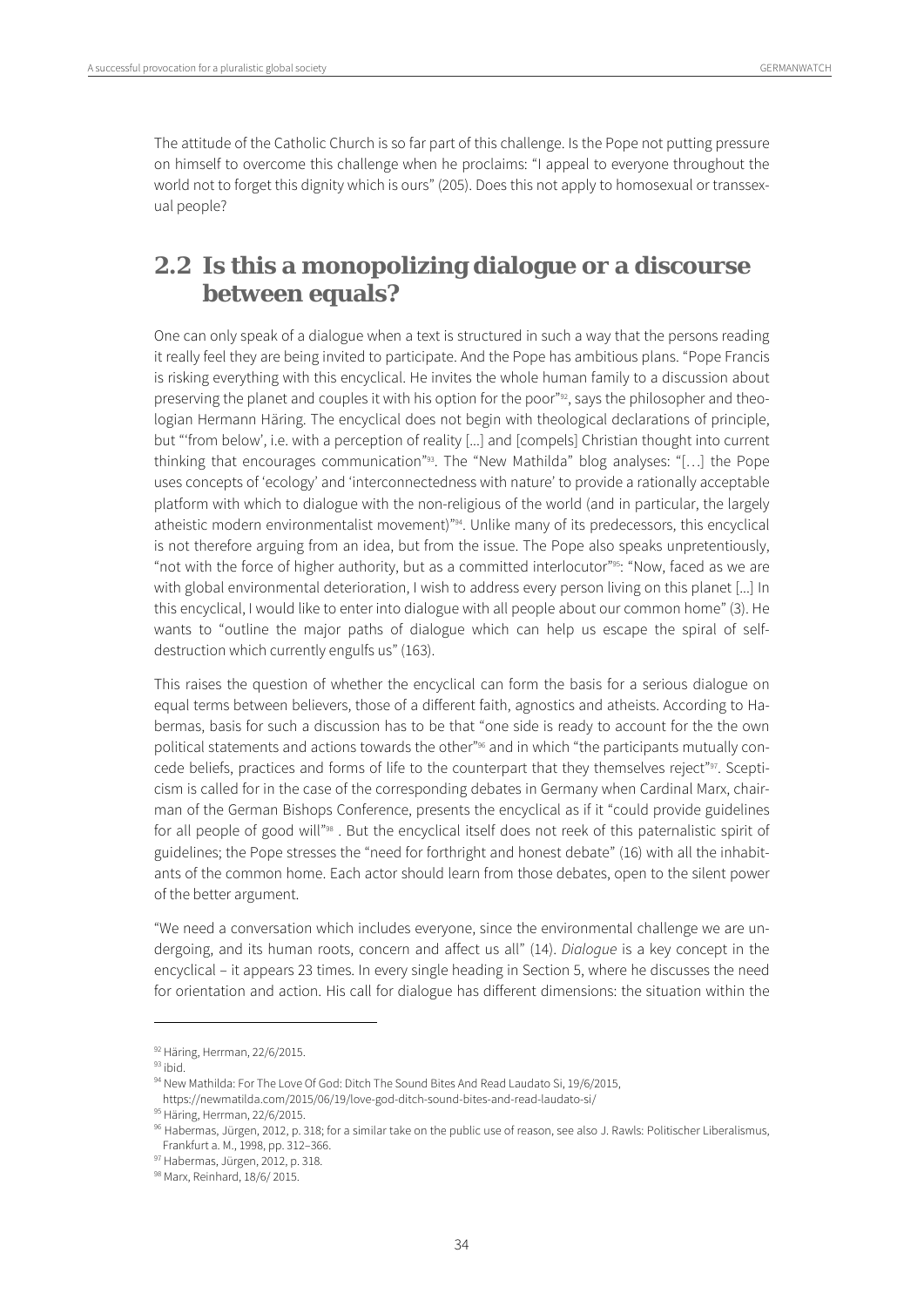$\overline{a}$ 

Church, especially between churches in rich and poor regions; the ecumenical and inter-religious discourse; the discourse with decision makers in politics and economy; and the dialogue with all people.

In this multi-dimensional dialogue, the Pope defines two of the positions which he regards as extreme. The first is taken by those that "doggedly uphold the myth of progress and tell us that ecological problems will solve themselves simply with the application of new technology and without any need for ethical considerations or deep change" (60). The other is the opinion that "men and women and all their interventions are no more than a threat, jeopardizing the global ecosystem, and consequently the presence of human beings on the planet should be reduced and all forms of intervention prohibited" (ibid.). He suggests thinking up different scenarios between these two extremes, as there is "no one path to a solution" (ibid.). Based on those scenarios, there should be a dialogue in order to find the best possible "comprehensive solutions" (ibid.).

The Pope feels it is important that the problems of excluded people, "they are the majority of the planet's population, billions of people" (49), should not just be raised in nice words, "one often has the impression that their problems are brought up as an afterthought, a question which gets added almost out of duty or in a tangential way, if not treated merely as collateral damage" (ibid.). The Pope sees one reason for this tendency as the fact that "many professionals, opinion makers, communications media and centres of power, being located in the affluent urban areas, are far removed from the poor, with little direct contact with their problems. They live and reason from the comfortable position of a high level of development and a quality of life well beyond the reach of the majority of the world's population" (ibid.).

He contrasts this with the concept of "fraternity" or "siblinghood" that does not exclude anyone or anything – neither mankind nor the environment (see 92). This is also the basis for Pope Francis' passionate call for "Peace, justice and the preservation of creation are three absolutely interconnected themes, which cannot be separated and treated individually without once again falling into reductionism" (ibid.).

The good news is that the Pope is calling for such a dialogue. However, it is regrettable that he cites here the Conference of the Dominican Bishops<sup>99</sup> but does not discuss in greater detail the "conciliar process for Justice, Peace and the Integrity of Creation, initiated and carried out very successfully by the World Council of Churches in 1983."100

In Germany today, other actors, such as the climate alliance – a broad alliance with over 100 civil society organizations – would actively engage alongside church organisations if a new process for peace, justice and the integrity of creation were initiated. This also provides an opportunity for dialogue with other Christian churches and different religions.

# **2.2.1 Non-monopolizing dialogue with other religions**

In the face of the global crisis, Pope Francis sets out two key objectives for the dialogue, "the protection of nature" and "the defence of the poor". The economist Nicholas Stern has expressed this as follows: "If we fail on one, we fail on the other"101. What is interesting about the invitation to dialogue extended to other religions, churches and Christian communities is its non-missionary

<sup>&</sup>lt;sup>99</sup> Conference of the Dominican Bishops: Carta pastoral sobre la relación del hombre con la naturaleza (21 January 1987).<br><sup>100</sup> Häring, Herrman, 22/6/2015, www.aktionsgemeinschaft-rottenburg.de/laudato-si\_Komm\_hhaer.pdf<br><sup></sup>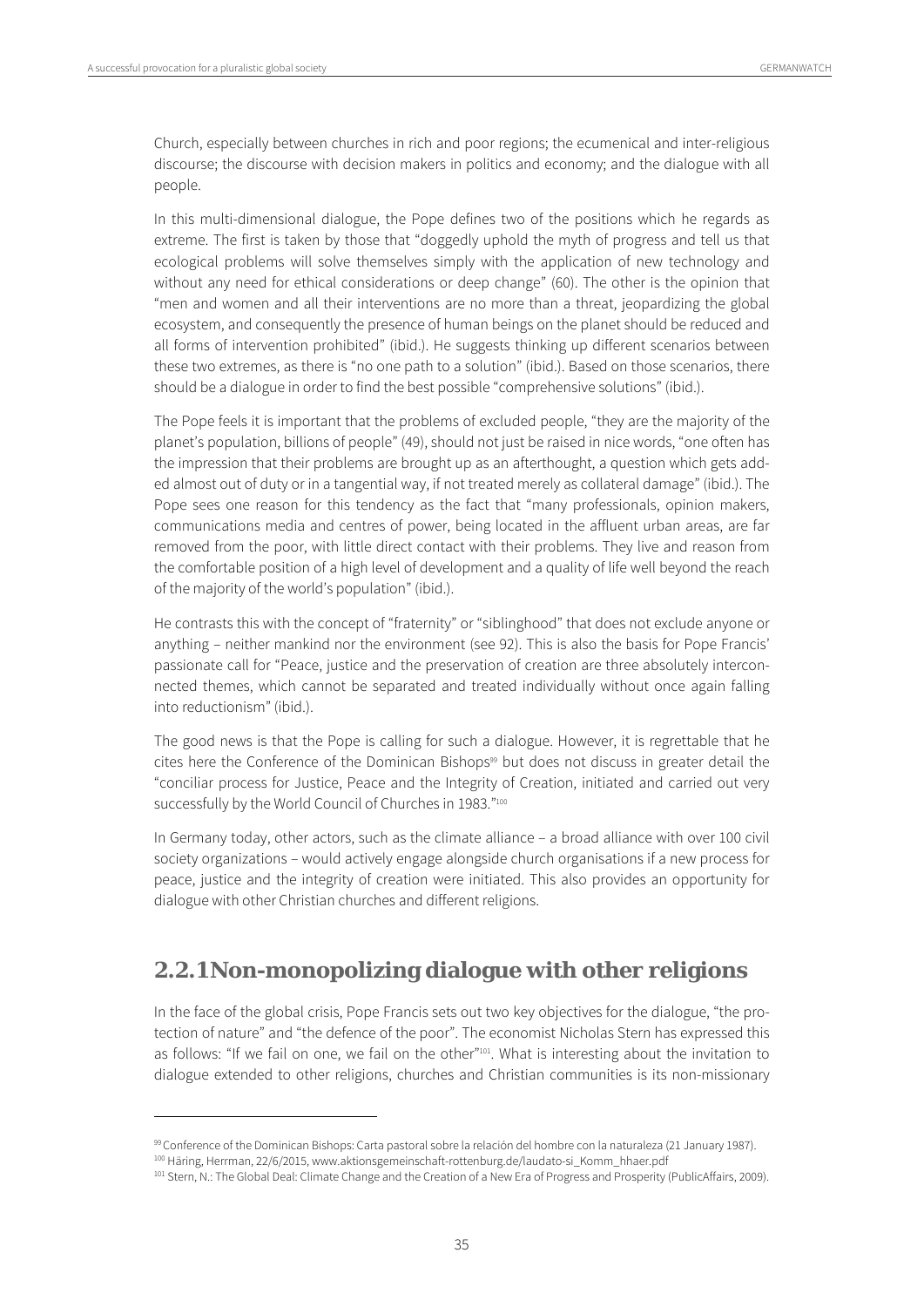and non-monopolizing tone. He acknowledges their "deep concern and [...] valuable reflections on issues which all of us find disturbing" (7). It is a question of "building networks of respect and fraternity" (201). He hopes that there will be a dialogue between religions: "The majority of people living on our planet profess to be believers. This should spur religions to dialogue among themselves" (201). Just as he declines to refer exclusively to science, he also tries not to present the theological statements of the catholic encyclical as the only religious and cultural answer to the global crisis. "Given the complexity of the ecological crisis and its multiple causes, we need to realize that the solutions will not emerge from just one way of interpreting and transforming reality. Respect must also be shown for the various cultural riches of different peoples, their art and poetry, their interior life and spirituality" (63). For that reason, the Pope hopes that, in order to achieve this diversity, religions will join forces to counter the "consumerist vision of human beings" (144). Because this tends to have a "levelling effect on cultures, diminishing the immense variety which is the heritage of all humanity" (ibid.). It is necessary "to respect the rights of peoples and cultures, and to appreciate that the development of a social group presupposes an historical process which takes place within a cultural context and demands the constant and active involvement of local people from within their proper culture" (ibid.). This approach could actually open up exciting prospects for interreligious dialogue.

# **2.2.2The internal and the external – Two perspectives ingrained since the Axial Age to keep the world at a distance**

One important shift in perspective undertaken by Pope Francis increases the encyclical's potential to not just trigger inter-religious discourses about the global crisis in the short term, but also lend a new intensity to the inter-religious exchange. The relevance of the shift in perspective is evident when one compares the different religions and systems of thought that were established during the so-called Axial Age. The philosopher Karl Jaspers introduced this globally discussed concept of an Axial Age<sup>102</sup>. It refers to the period from approximately 800 to 200 BC. During that time, the societies of four – largely – independent cultural areas (China, India, the East, and the West) simultaneously made significant philosophical, religious and technical progress. Jaspers is referring in particular to Buddhism and Jainism in India, Daoism and Confucianism in China, Talmudic Judaism, Zoroastrianism in the Ancient Orient and philosophy in Ancient Greece.

In this context it is relevant that during the Axial Age these different religions and world views were established and that all of them made it possible for human beings to find a point outside or inside the world to put distance between their perspective and the world where they live. The consequence is very relevant: "From a transcendental point of reference on this side or the other side of inner-worldly events, one can view interpersonal relations in their entirety and judge them based on universal imperatives."103 The religions and ways of thinking from the Axial Age are therefore differentiated in terms of where they construct this viewpoint outside of the world. In the monotheistic religions it was (predominantly) a god outside/above the world, and in the Eastern religions (as well as the mystical traditions of other religions), this transzendental point was located within the human being.

Considered in the abstract, there are two opposing perspectives for putting distance between oneself and the world. On the one hand, the view from without, which tends to dissect and analyse

<sup>&</sup>lt;sup>102</sup> Jaspers, Karl: Vom Ursprung und Ziel der Geschichte, 1949.<br><sup>103</sup> Habermas, Jürgen, 2012, 109; emphasis by Christoph Bals.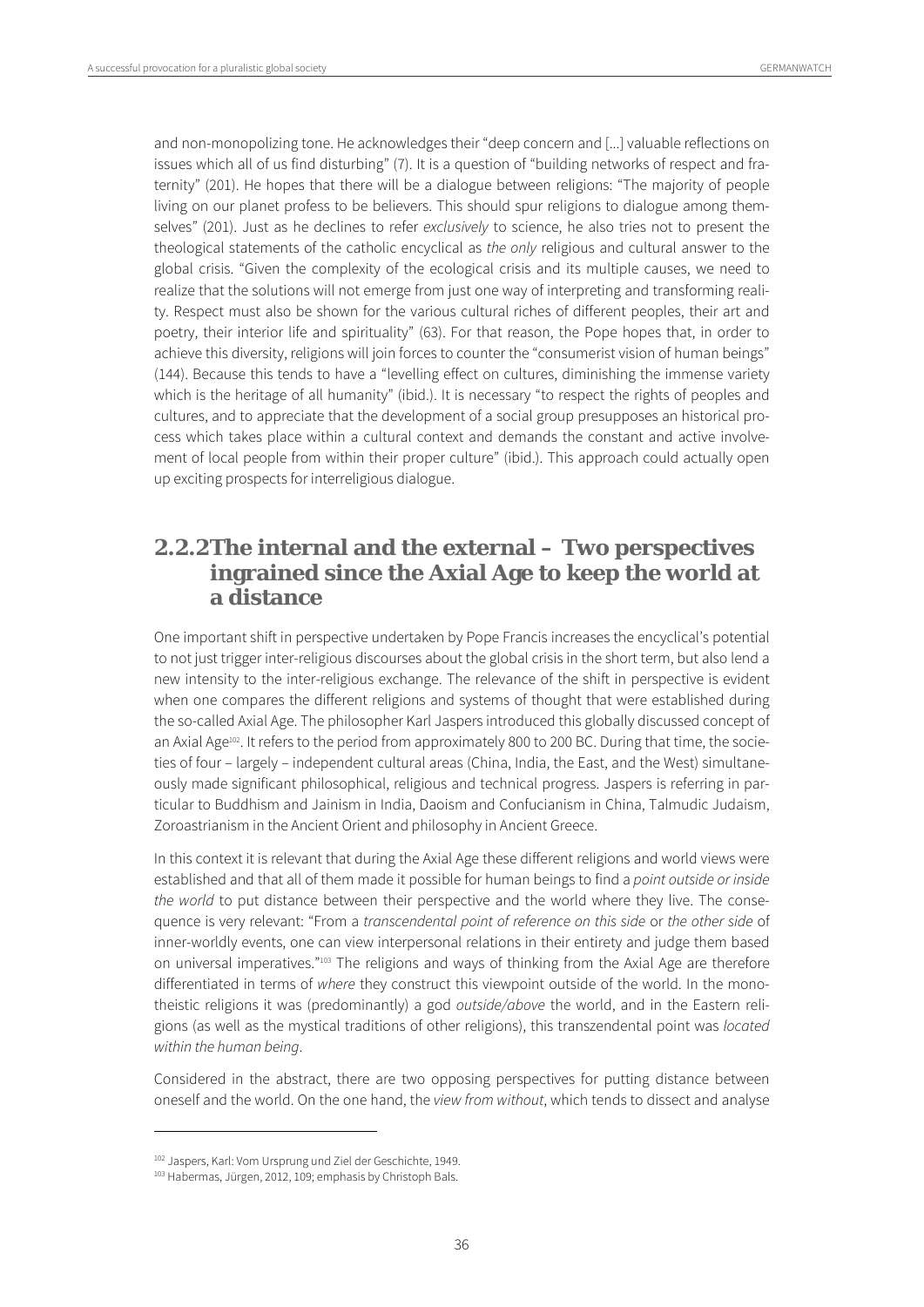everything that comes into view right down to the smallest detail in order to make it manageable (which then encourages a tendency to consider it as a resource). Classic science as well as ethics (in terms of a conception of justice between all people) originate from this perspective. The alternative was the view from within, which initially manifested itself in the Eastern religions and mystical traditions of the monotheistic religions. It acts like a node in the wider context, which connects everything with everything. From this inner point of abstraction, the connection with everything that surrounds us becomes the focal point.

An example: what is a tree when viewed from the one and the other perspective?

The perspective from without describes the crown and trunk from which the leaves, blossom and fruit hang. These can then all be dissected into smaller and smaller units (cells, cell parts, molecules, etc.) for examining them in greater detail. The perspective from within, however, sees the tree as a "node", a shaft, enmeshed in, for example, the global carbon, nitrogen and water cycle, in a constant interplay with many animal and plant species that can ultimately only survive together as an ecosystem.

Whereas Christianity and Judaism have thus far tended to set the parameters for rationalisations in accordance with the view from without; the Buddhist starting point for rationalization tended to be linked to the other perspective from within.

It is exciting to see that the dual perspective – the internal and the external view – which have been "in fruitful interplay" throughout western history104, is also reappearing in modern physics. This was a surprising realisation, after initially "rationalism and later the Enlightenment had widened [...the] rift and had declared bivalent logic to be the only true world view, i.e. [...] the only one that adequately reflected the structure of reality. The external view is the basis of triumphant science"105, of Newtonian physics. It contrasts with the inner perspective of quantum theory. "[M]odern physics [...] has taught us that the structure of reality is essentially very different from the bivalent structure suggested to us by the world we see around us and that is immediately accessible to us, the structure we have acquired through our actions and our knowledge. The bivalent external view that we consider to be generally valid, has only limited validity. It is only an oversimplified image of a deeper reality"<sup>106</sup>. We now know that the perspective of quantum theory is the more fundamental perspective and the Newtonian perspective is a gross oversimplification that is only proven in the case of non-complex macroscopic systems.

The external view and the internal view point are also in opposition within the different religions. In the Catholic as well as the majority of the Christian churches, the "perspective from within", particularly in the form of mysticism and contemplation, has traditionally played only a secondary role, and one that is often viewed with suspicion. In this encyclical, the Pope clearly shifts the focus from the perspective from without to the perspective from within: "As believers, we do not look at the world from without but from within, conscious of the bonds with which the Father has linked us to all beings" (220). The Pope acknowledges that "Christians have not always appropriated and developed the spiritual treasures bestowed by God upon the Church, where the life of the spirit is not dissociated from the body or from nature or from worldly realities, but lived in and with them, in communion with all that surrounds us" (216). According to the Pope, it would not be possible to commit to great things without a "spirituality capable of inspiring us" (ibid.). Or as he formulates it for agnostics and atheists, without the "interior impulse which encourages, motivates, nourishes and gives meaning to our individual and communal activity" (ibid.).

<sup>&</sup>lt;sup>104</sup> Dürr, Hans-Peter: Warum es ums Ganze geht, München, 2009, p. 161f.<br><sup>105</sup> ibid. 162.<br><sup>106</sup> 1997, p. 162.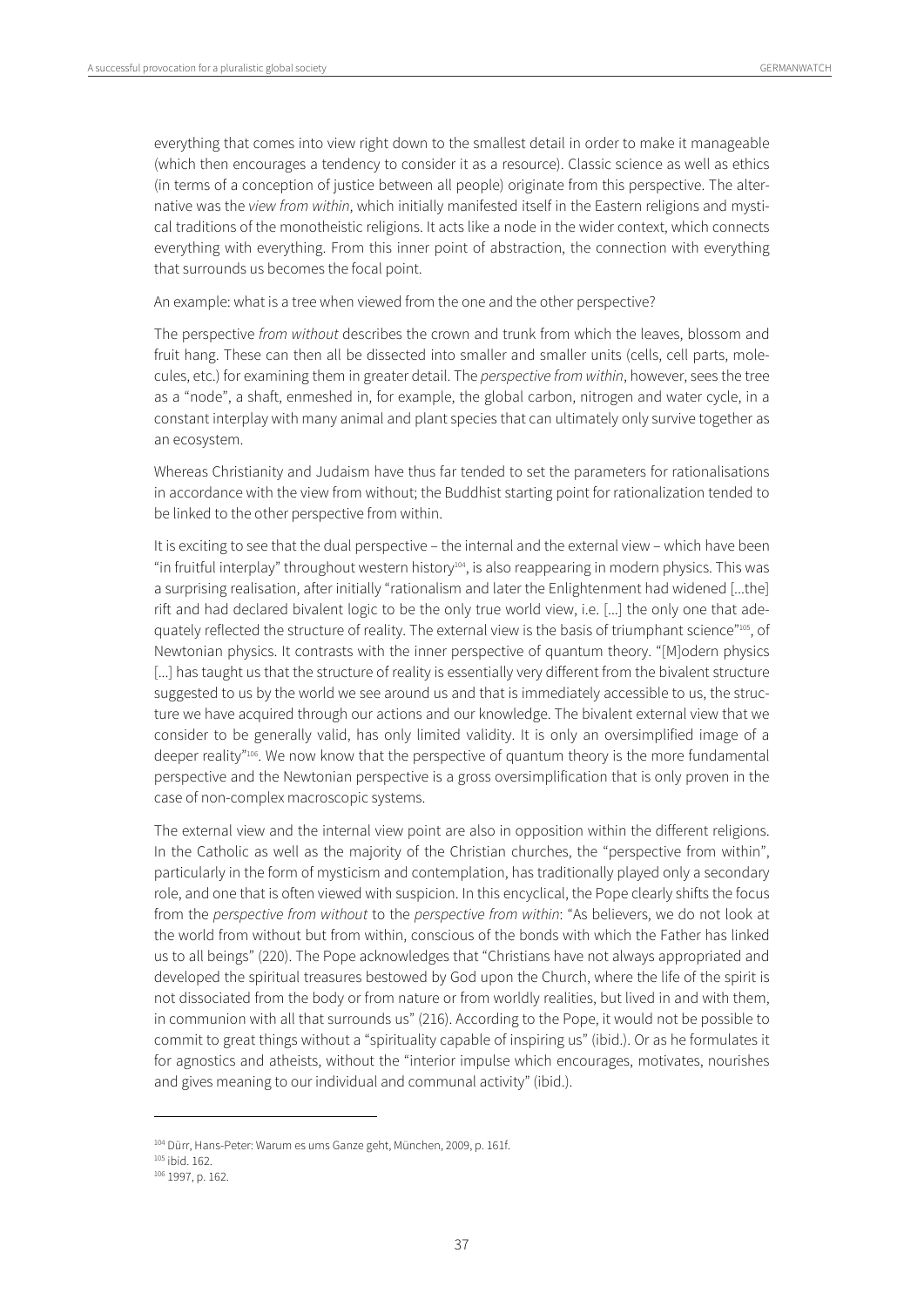$\overline{a}$ 

The Pope is aware of the ecumenical potential of this shift in perspective – towards the mystical traditions in the monotheistic religions as well as in Eastern religions such as Buddhism and Hinduism. The Catholic Pope also begins to use this ecumenical potential when he relates it to the conviction of the Orthodox Patriarch Bartholomew that "the divine and the human meet in the slightest detail in the seamless garment of God's creation, in the last speck of dust of our planet"107 and invites the Patriarch to the presentation of the encyclical.

Pope Francis also takes bold steps in the direction other religions, in particular the mystical tradition of Islam. He published his encyclical "not only on 18 June 2015, the first day of the Islamic Ramadan, but also cited the Islamic Sufi Ali Al-Khawwas (d. 945 after the Hijrah, i.e. 1538 AD), even calling him a "spiritual teacher"<sup>108</sup>. Al-Khawwas emphasized, "not [putting] too much distance between the creatures of the world and the interior experience of God" (233, footnote 159). It is the first time an encyclical has referred to a Muslim author.

This encyclical offers the potential for exciting inter-religious dialogue.

<sup>107</sup> Patriarch Bartholomew: Address to the Halki Summit I, Global Responsibility and Ecological Sustainability: Closing Remarks, Istanbul (20 June 2012).

<sup>108</sup> Blume, Michael: Franziskus und Ali Al-Khawwas – Der Papst rühmt einen islamischen Sufi in seiner Enzyklika Laudato Si'; www.scilogs.de/natur-des-glaubens/franziskus-ali-al-khawwas-der/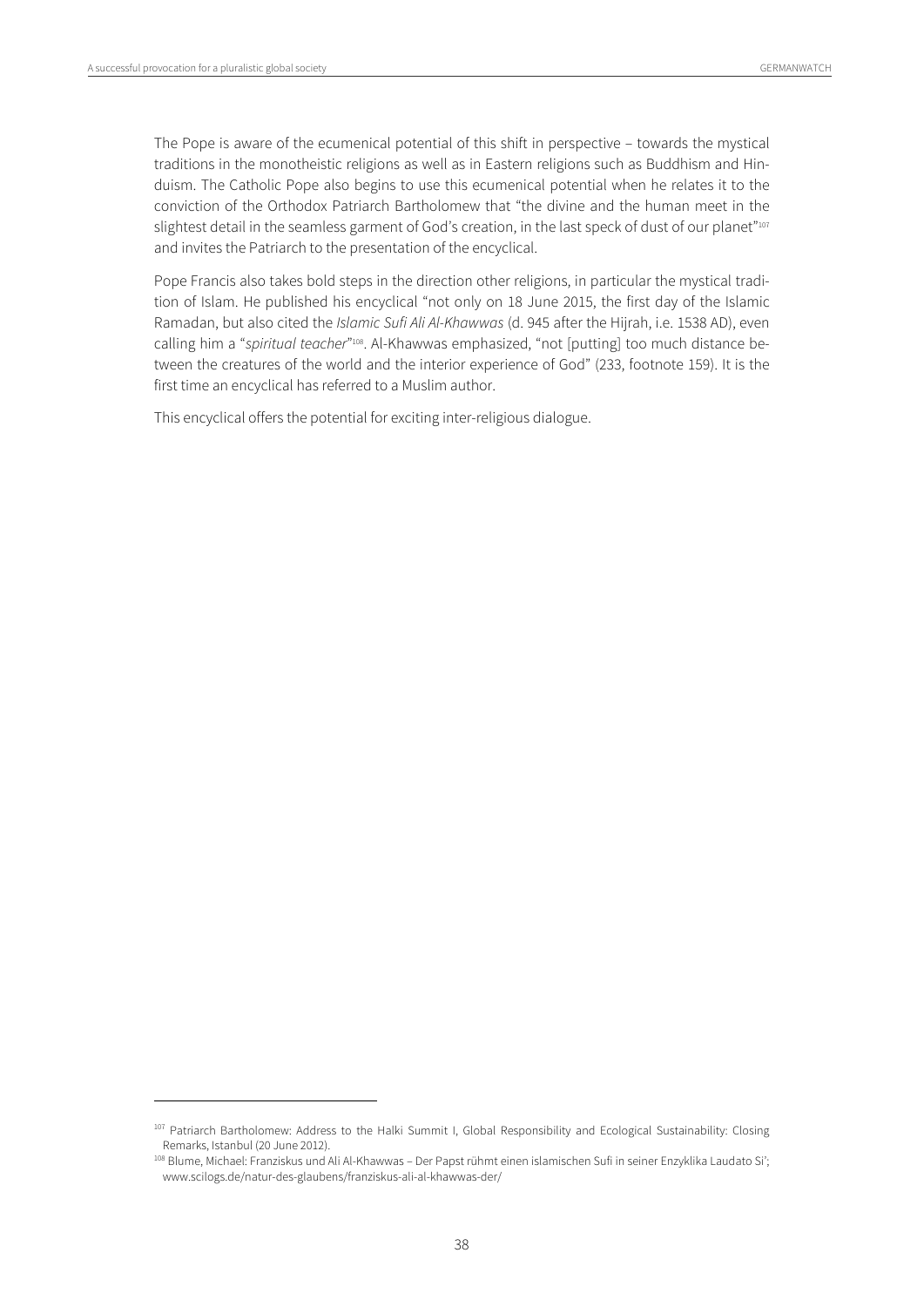# **3 Can the encyclical provide** *meaningful impulses and inspiring images* **for a pluralistic global society?**

It may be the case that, even today, religions – in this case an encyclical – can provide a new stimulus for a pluralist society that has not hitherto been (fully) translated into rationally comprehensible language by the philosophical and social science debates?

Habermas, probably the most important post-war German philosopher, who identified himself as an agnostic and said he was "tone deaf to religion", points out that "in late antiquity [...] the long process of translation started which inserted essential religious content into philosophical language"<sup>109</sup>. He cites the example of concepts such as the *person* and *individuality*, freedom and justice, solidarity and community, emancipation, history, crisis, and so on. All these concepts were translated out of religious context, which was inaccessible to secular-thinking actors in a pluralistic society or those belonging to other religions, so that they could be appropriated for a discourse in which only rational arguments count.

## **3.1 Example of the likeness of God**

Habermas has worked out the important role played by biblical image that human beings are the image of God in asserting human dignity and human rights<sup>110</sup>: "The Bible says that every human being is the image and likeness of God. Translated into secular terms and therefore made plausible for all, we could say: Humans as image and likeness of God means the equality and dignity of human beings that demands absolute respect. No human being should be abused for the ends of others."

It is interesting to see how the concept of the image and likeness of God has expanded its horizon of meaning in concentric circles over the course of time. Gregory of Nyssa, the early Christian church father, used this image in his appeal to slave traders to abolish slavery. In 1299, the French King Philip the Fair granted freedom to all his serfs on the crown estates because "every human creature, which is formed according to the image of Our Lord, must be free by virtue of natural law"<sup>111</sup>. And John Locke, so important for the modern history of freedom, derived the equality of human beings, including the equality of the sexes, from the image and likeness of God in the story of Creation.<sup>112</sup>

This "translation of a religious message into secular language means that religion continues to be important for humanity as a whole. Religion outgrows the small community of the devout", comments Habermas. This translation, and the subsequent worldwide, pluralistically structured debate about human dignity, has increased the effectiveness and importance, both of the concept and for asserting human rights before governments and now also companies. Interestingly, hu-

<sup>&</sup>lt;sup>109</sup> Habermas, Jürgen, 2012, p. 102.<br><sup>110</sup> See Bals, Christoph: Anfragen an das Ebenbild Gottes in der Umweltkrise. Sermon during the Reformation Service, St Thomas Kirche, Berlin, 31/10/2014.

<sup>111</sup> Keppel, Botho: Weltgeschichte der Sklaverei, in: Weltwoche, 28/10/2014,

www.weltwoche.ch/ausgaben/2010-08/artikel-2010-08-weltgeschichte-der-sklaverei.html 112 In the following, we are going to examine the major shift in emphasis that is now being undertaken by Pope Francis when he refers not only to humans but also the Earth as the image of God – thereby replacing the dominion mandate with the universal fraternity with all creatures.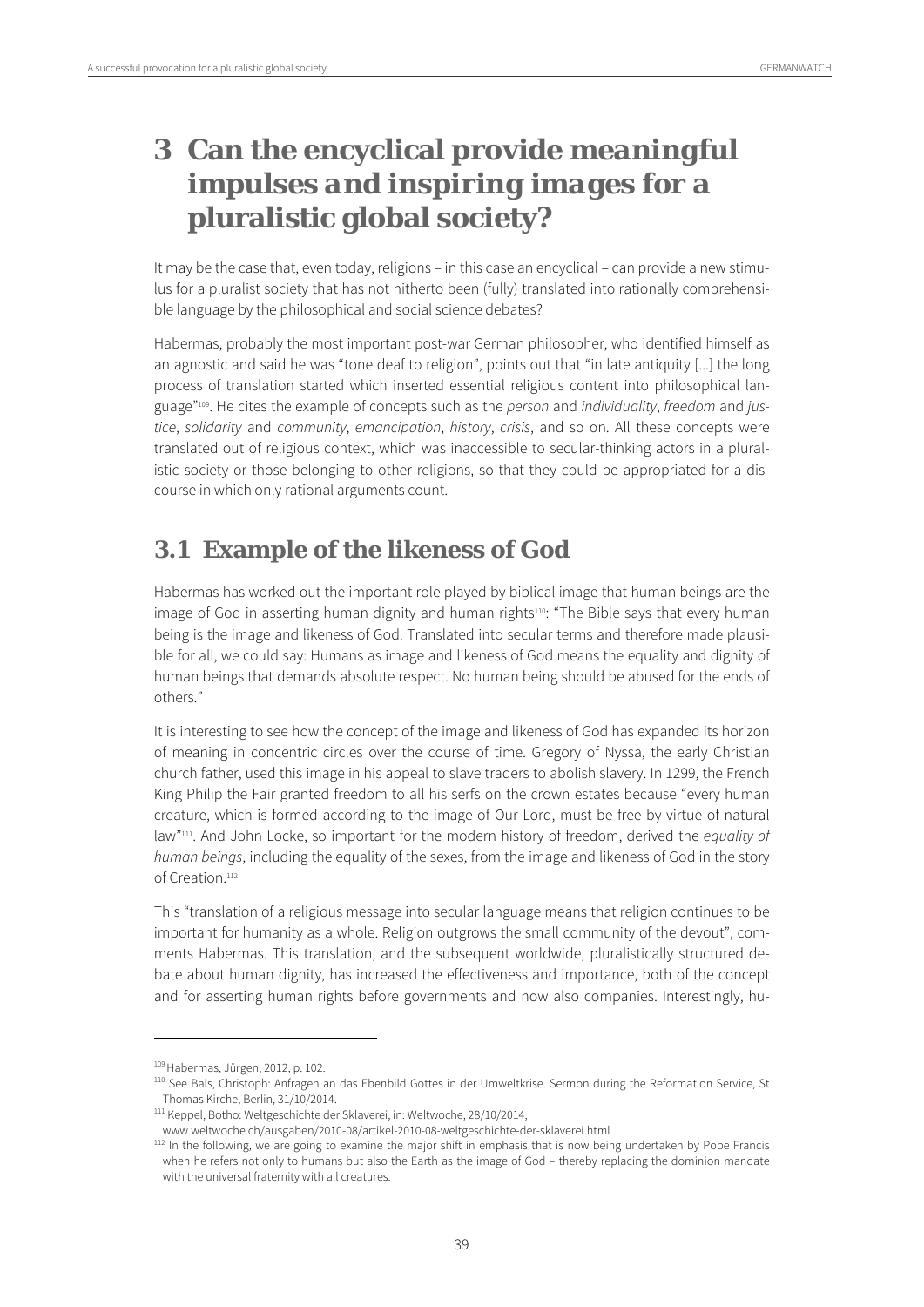man rights have also maintained their effectiveness against the bigotry of religious communities (including the Catholic Church, see above), partly back translated here as the "image and likeness of God".

It is interesting how, philosophical and religious impulses have interacted to establish the effective concept of human dignity. Many interpreters see the direct predecessors of this concept as Greek philosophy, especially the Stoics, and Roman humanism, for example, Cicero. While this philosophical foundation was important, equally important is its difference to the current understanding of human dignity. It is not the egalitarian sense of human rights - all people are equal - that is in the foreground here. Rather, the dignity of the human person is derived from the special rank of humanity vis a vis "lower" creatures because of species characteristics such as the capacity for reason and reflection. The philosopher and sociologist Jürgen Habermas comments: "The superior value of the species might justify some kind of species protection but not the inviolability of the dignity of the individual person as a source of normative claims."<sup>113</sup>

In other words: Article 1 of the German Constitution, "The dignity of man is inviolable", can only be derived if the follwing two steps are added. Firstly, it is not only about the value of humanity, but the value of each individual human being. Secondly, here is not a relatively higher value in relation to other species being highlighted, but simply a "unique worth of each person"<sup>114</sup>. In the late scholastic debate about the image and likeness of human beings, these aspects move to the centre of the discussion, – with a religios reasoning – according to which: "everyone must face the Last Judgement as an irreplaceable and unique person"<sup>115</sup>.

## **3.2 Further impulses from religion?**

So there is a case to be made for examining the encyclical to see whether its interpretation of the "Gospel of creation" (Heading of Section 2 of the encyclical) – which, like the stories of other religions, deals with suffering and hope, crises and their management – contains any impulses that have relevance outside of the circle of the faithful. It is interesting to see that the Pope himself indicates that these stories are written in a "symbolic and narrative language" (66). We are therefore not engaged in a fact-oriented language game here, instead the focus is on language game of orientation and motivation.

Such impulses by religion to a pluralistic society may exist, but there is no guarantee that they are there. Habermas sees it as an open question "whether this process of appropriating semantic potential from a discourse that is essentially inaccessible has been exhausted or whether it can continue"116. However, Habermas sees signs that such impulses are still possible even today. "The definition of terms by religious writers and authors, such as the young Bloch or Benjamin, Levinas and Derrida, is an argument for the ongoing productive nature of this kind of philosophical endeavour."117In the encyclical, which is consistently double coded – for believers and secularminded people – the Pope himself is involved in this translation of religious images and language games. Does this reveal a semantic potential for a pluralistic society that makes it easier to focus on how to deal with present and future crises?

<sup>113</sup> Habermas, Jürgen (translated by Ciaran Cronin): The Concept of Human Dignity and the Realistic Utopia of Human Rights, in: Jürgen Habermas: The Crisis of the European Union – A response, Polity, Cambridge, 2012, p. 71–100 , (First published in German as "Zur Verfassung Europas. Ein Essay", Edition Suhrkamp, Berlin, 2011)<br><sup>114</sup> ibid. <sup>115</sup> ibid.<br><sup>116</sup> Habermas, Jürgen, 2012, p. 102. 117 ibid.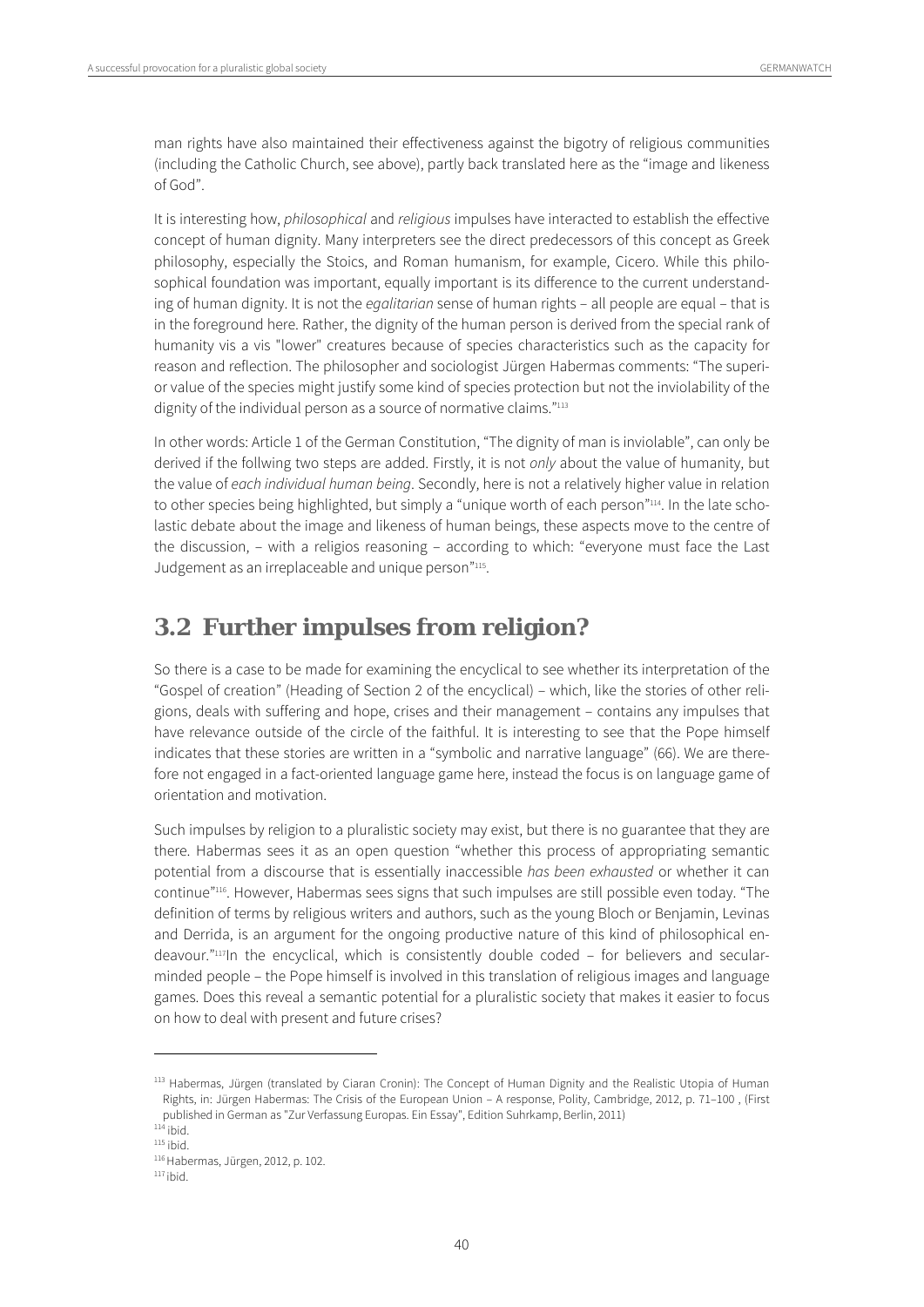The Pope, in any case, is convinced that this potential exists. That is also the reason why the encyclical, which is "addressed to all people of good will, include[s] a chapter dealing with the convictions of believers" (62): "I am well aware that in the areas of politics and philosophy there are those who firmly reject the idea of a Creator, or consider it irrelevant, and consequently dismiss as irrational the rich contribution which religions can make towards an integral ecology and the full development of humanity. Others view religions simply as a subculture to be tolerated" (ibid.). However, he points out that science and religion "with their distinctive approaches to understanding reality, can enter into an intense dialogue fruitful for both (ibid.)".

## **3.3 Translation proviso**

Even if one joins Habermas in assuming that the religious neutrality of the state "is no reason to oppose the admittance of religious statements to political public spheres"118, the proviso that Habermas makes at the same time is also important: these impulses should only be introduced into the institutionalised advisory and decision-making processes"<sup>119</sup> in a language that can be understood by all. The unacceptable introduction of religious coded statements into these formal decision-making processes should "remain clearly separate from the informal participation of citizens in public communication and opinion formation."<sup>120</sup>

The consistent *double coding* in the encyclical shows that also the Pope is aware that, if such impulses are put forward, they cannot be incorporated untranslated into the legislative, executive and judiciary actions of the state. In the domain of the state or of the United Nations, which regulate legitimate legislative and – to a varying degree – enforcement measures, "all legally enforceable standards must be able to be publicly formulated and justified in a language that all citizens can understand."<sup>121 122</sup>

The question of who is ultimately responsible for this translation will not be discussed in greater detail here. The Pope seems to take on this task himself as a religious actor in a pluralistic society. He therefore follows the argument put forward by Rawls, who feels that individual religious citizens have a duty to perform this translation. Habermas also insists on a "translation proviso" but – more generously – on one "that is not self-imposed on every individual religious citizen, but that should, if necessary and if possible, be tackled collaboratively."<sup>123</sup> The following sections are an attempt at this kind of collaborative translation.

<sup>118</sup> Habermas, 2012, p. 326.<br><sup>119</sup> ibid.<br><sup>120</sup> ibid. <sup>120</sup> ibid.<br><sup>121</sup> Habermas, 2012, p. 155.<br><sup>122</sup> It is interesting to see the compromise that resulted from the attempt to channel a religious concept into the text of the Treaty of Paris: "Noting the importance of ensuring the integrity of all ecosystems, including oceans, and the protection of biodiversity, recognized by some cultures as Mother Earth, and noting the importance for some of the concept of "climate justice", when taking action to address climate change [...]" (Preamble Paris Agreement;

http://unfccc.int/files/meetings/paris\_nov\_2015/application/pdf/paris\_agreement\_english\_.pdf). The term "Mother Earth", which has religious connotations, is translated here into a secular language that everyone understands.  $123$  ibid.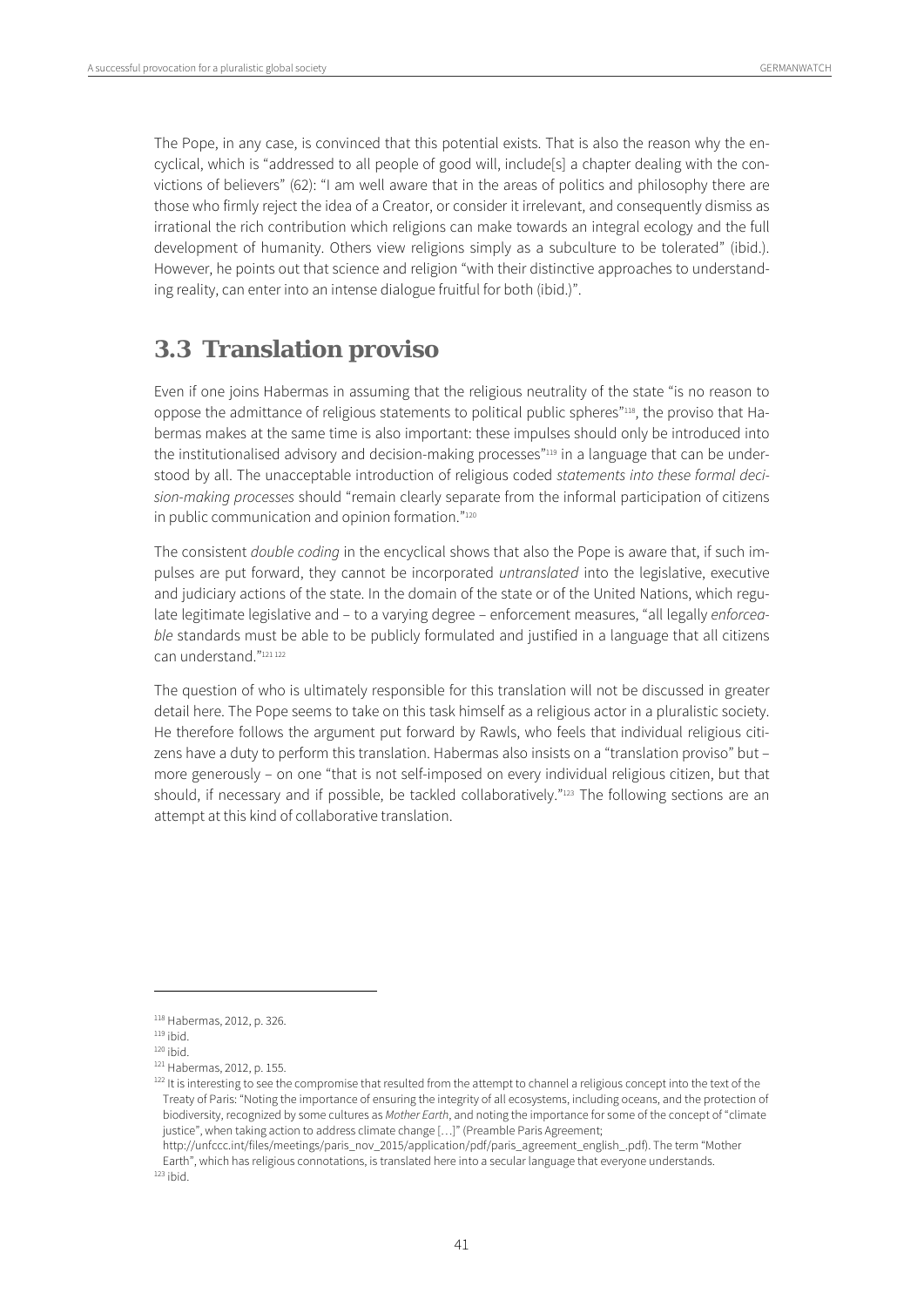## **3.4 A pluralistic society that is ready to learn?**

In a pluralistic society, one can only invite people to engage in serious dialogue. But why should anyone respond with interest and curiosity to an invitation to dialogue from the Pope? In recent decades, few initiatives from the Catholic Church have been considered relevant to the wider society. Religion was – and still is – viewed by many in Germany as an outmoded spiritual framework. Why should we expect any impetus from it? Religion is often seen at best something to be tolerated, but not learned from. If a pluralistic society wishes to seriously examine religious statements for potential inspiration, this not only presupposes interesting suggestions for dialogue from religions, but – according to Habermas – means from the partners "a change in attitude towards a relationship of dialogue and a willingness to learn vis a vis all religious traditions". And in this context, a new role also emerges for philosophy, which is "a reflection on the role of postmetaphysical thinking between the sciences and religion"<sup>124</sup>.

The proof of the long-term significance of the encyclical for global society will be whether the intearal ecology which it justifies or the paradigm shift towards universal fraternity that it initiates, can really provide an impetus to open up new horizons in the pluralistic global debate on the environment and justice.

<sup>124</sup> Habermas, Jürgen, 2012, p. 102.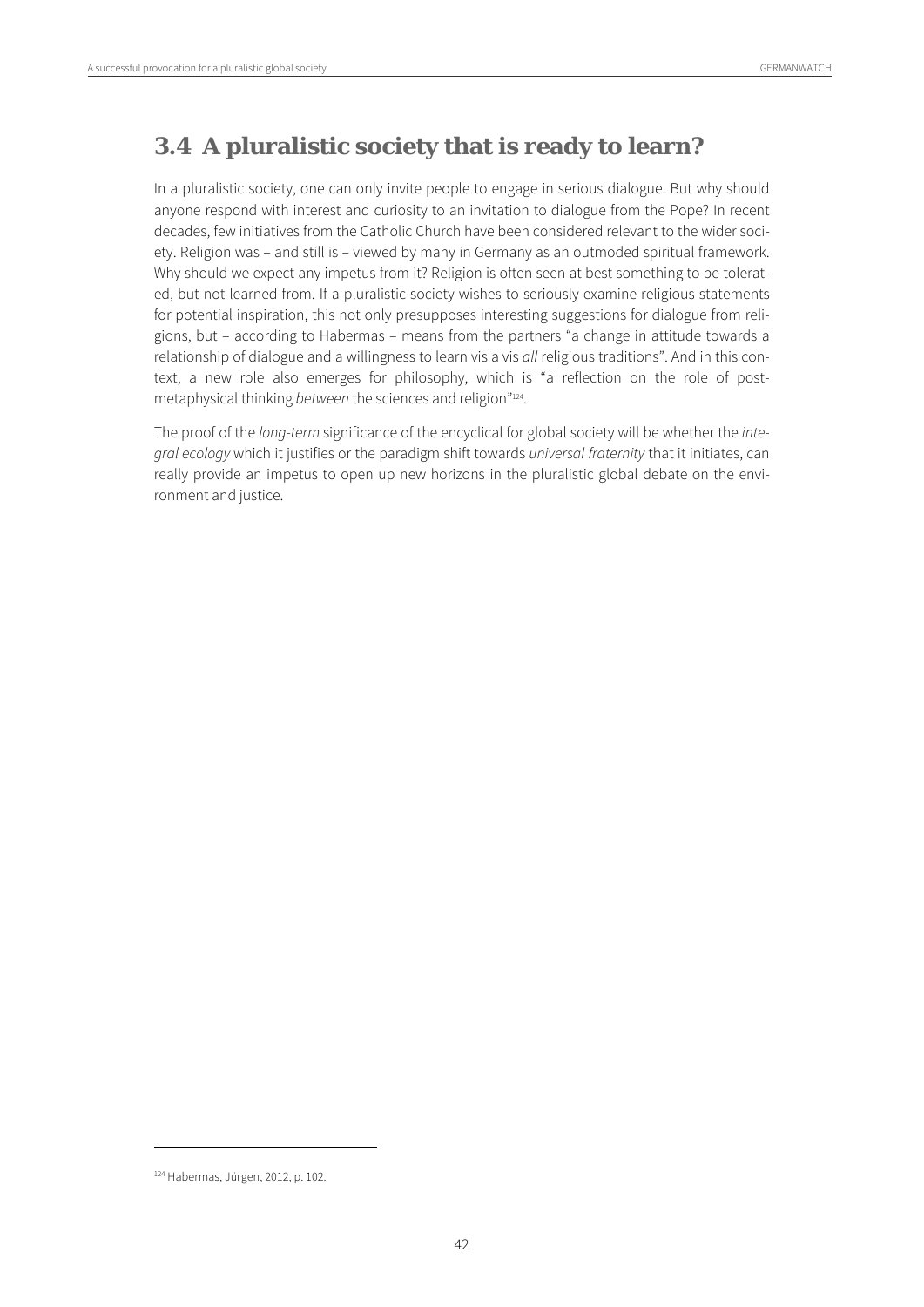# **4 One picture held us captive: the paradigm shift from rulers of the environment to partaking**125 **in universal fraternity in the common home**

## **4.1 Freedom from outdated paradigms**

One sits up and takes notice when Edgar Morin, the French sociologist and Emeritus Director of Research at the Centre national de la recherche scientifique, who calls himself an atheist, speaks of a "providential" document. Providential not in the spirit of divine providence, but because of its outstanding character "in an era of the wasteland of philosophy"<sup>126</sup>. Or when scientists Hermann Ott and Wolfgang Sachs at the Wuppertal Institute say: "The potentially enormous ramifications of the encyclical are primarily in the area of the philosophical and political foundation of climate and environmental policy"<sup>127</sup>.

In fact, in view of the crisis, the Pope does not primarily want to invoke quick fix activism. The encyclical is also aiming for a fundamental paradigm shift. The Pope stresses: "A strategy for real change calls for rethinking processes in their entirety, for it is not enough to include a few superficial ecological considerations while failing to question the logic which underlies present-day culture" (197). In view of the current crisis, can we get stimuli from a centuries-old tradition of crisis management, are there so far hidden arguments and images that challenge the current culture and which are worth examining in an unbiased and critical manner?

Stéphane Hessel painfully reminds us that even the authors of the Universal Declaration of Human Rights, people formed in the West, were unconsciously trapped by the image of humanity as rulers of the world: "While we were working on the Universal Declaration of Human Rights, we were unaware that we are collectively responsible for the Being, and not only for how the human societies behave towards each other. The Judaeo-Christian tradition sees the human beings created by God as the Lord of Creation and not as a humble part of it. The leads to one-sided overestimation and perhaps we were also not free of this at the time."128

"Subdue the earth" (Genesis 1:28) – in the modern era, this statement from the biblical creation myth was intepreted as God's legitimizateion for humans to be absolute rulers of nature – and it was one of the important foundations for the legitimacy of a comprehensive instrumental dominance over nature.129 In Discours de la méthode, published in 1637, Descartes wrote that people are the sovereigns and owners of nature ("maîtres et possesseurs de la nature"130). Francis Bacon expressed similar sentiments. One need only observe the reaction of the religious right to the en-

<sup>&</sup>lt;sup>125</sup> "Partaking instead of dominion" is also the vision for the future of quantum physicist and Alternative Nobel Prize laure-<br>125 "Partaking instead of dominion" is also the vision for the future of quantum es ums Ganze

<sup>126</sup> Morin, Edgar: L'encyclique Laudato Si' est peut-être l'acte 1 d'un appel pour une nouvelle civilisation; la croix, 12/6/2015, www.la-croix.com/Religion/Actualite/Edgar-Morin-L-encyclique-Laudato-Si-est-peut-etre-l-acte-1-d-un-appel-pour-une-

nouvelle-civilisation-2015-06-21-1326175<br><sup>127</sup> Ott, H. E., Sachs, W., 2015: p. 125.

<sup>&</sup>lt;sup>128</sup> Habermas, Jürgen, 2012, p. 25.<br><sup>129</sup> The relationship between these foundations of legitimacy and the ecological crisis was – even if also rather one-sidedly on account of its monocausality – held responsible for the ecological crisis, for example, by the historian of technology

Lynn White (White jr., Lynn: The historical Roots of our ecological Crisis, 1967).<br><sup>130</sup> Descartes, René: Œuvres, Vol. VI: Discours de la méthode et Essais, herausgegeben von Charles Adam und Paul Tannery. Léopold Cerf, Paris 1902, S. 62.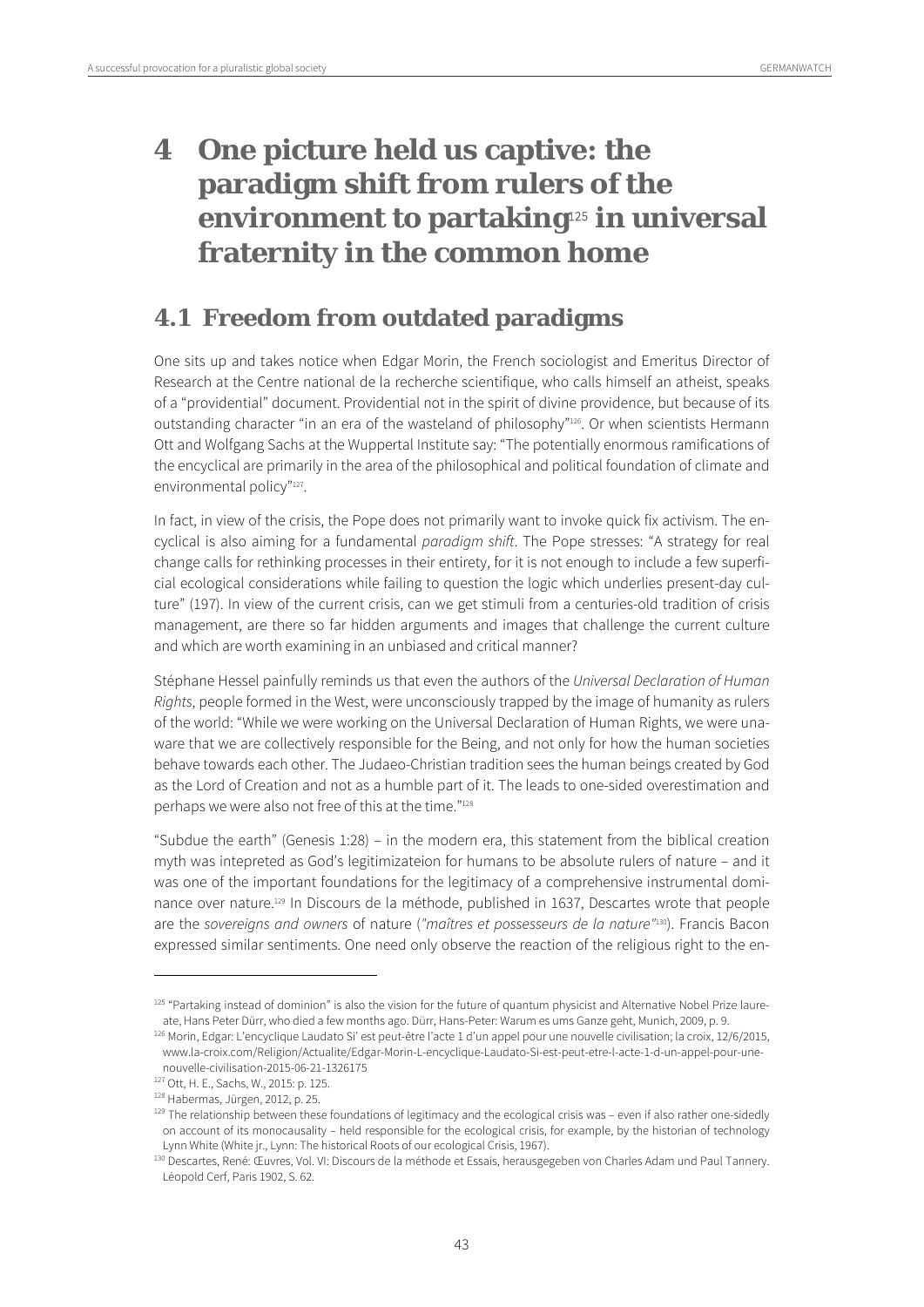cyclical – particularly in the USA – to see that this interpretation still lies at the heart of the ideological equipment of many people who ignore the situation of the planet and the poor of the earth.

"One thinks that one is tracing the outline of the thing's nature over and over again, and one is merely tracing round the frame through which we look at it. A picture held us captive. And we could not get outside it, for it lay in our language and language seemed to repeat it to us inexora $b$ ly"<sup>131</sup> Wittgenstein once wrote. Many observers see it as "revolutionary"<sup>132</sup> that the highest representative of the Catholic Church wishes to free humanity from an image which apparently describes human beings and nature, but is in fact only tracing round a frame, which turns people and society into objects and exploits them; how radically the Pope breaks with the "centuries-old, mortal"133 interpretation of the biblical dominion mandate that comprehends human beings as the crown of creation, called to rule over their environment; how Pope Francis breaks with a tradition in the Christian churches, which, so the Pope, is based on a "mistaken understanding of our own principles" (200).

According to the Pope, "[t]he basic problem" (106) with the issues of the day is the technocratic or technical and economic paradigm that allocates a central position to human beings as rulers and owners. Herein he sees the basis of this "undifferentiated and one-dimensional paradigm" (ibid.). The subject "[uses] logical and rational procedures, progressively approaches and gains control over an external object" (106). It therefore appears "as if the subject were to find itself in the presence of something formless, completely open to manipulation" (106).

The Pope argues that: "We are faced not with two separate crises, one environmental and the other social, but rather with one complex crisis which is both social and environmental." (139). He sees the cause of the twofold socio-ecological crisis as the "technocratic paradigm", in the rational-instrumental understanding of the world and the capitalist-instrumentalist dominance over nature, whereby other people and the environment become disposable objects and everything is ultimately monetised.

He fears that a person characterised by this paradigm

- will prioritise its own interests, created by circumstances and "the rise of a relativism which sees everything as irrelevant unless it serves one's own immediate interests" (122).
- will focus on "[laying] our hands on things, attempting to extract everything possible from them" (106),
- will only regard humanity and the environment as objects and assessing them in terms of their value – "while frequently ignoring or forgetting the reality in front of us" (106).
- by abstraction of reality easily accepts "the idea of infinite or unlimited growth, which proves so attractive to economists, financiers and experts in technology" (ibid.). Because in this context, ignoring and forgetting the reality dodges the "lie that there is an infinite supply of the earth's goods, and this leads to the planet being squeezed dry beyond every limit." (ibid.).
- as consumer, will mirror the economic system's pressure for growth in the form of unchecked will to consume. "Compulsive consumerism is one example of how the techno-economic paradigm affects individuals" (203).

<sup>&</sup>lt;sup>131</sup> Wittgenstein, Ludwig, 1984: Philosophische Untersuchungen, p. 115.<br><sup>132</sup> Hagencord, Rainer: Öko-Enzyklika des Papstes revolutioniert die Haltung zur Natur, Landeszeitung Lüneburg (New edition: Name corrected at the start), 25/6/2015, 18.14h; https://www.ptext.de/nachrichten/landeszeitung-lueneburg-

untertan-erde-dr-rainer-hagencord-priester-zoologe-oeko-958455<br><sup>133</sup> Ein Gespräch mit Erwin Kräutler: Nicht herrschen, sondern pflegen, Publik Forum, 12, 2015, pp. 32ff.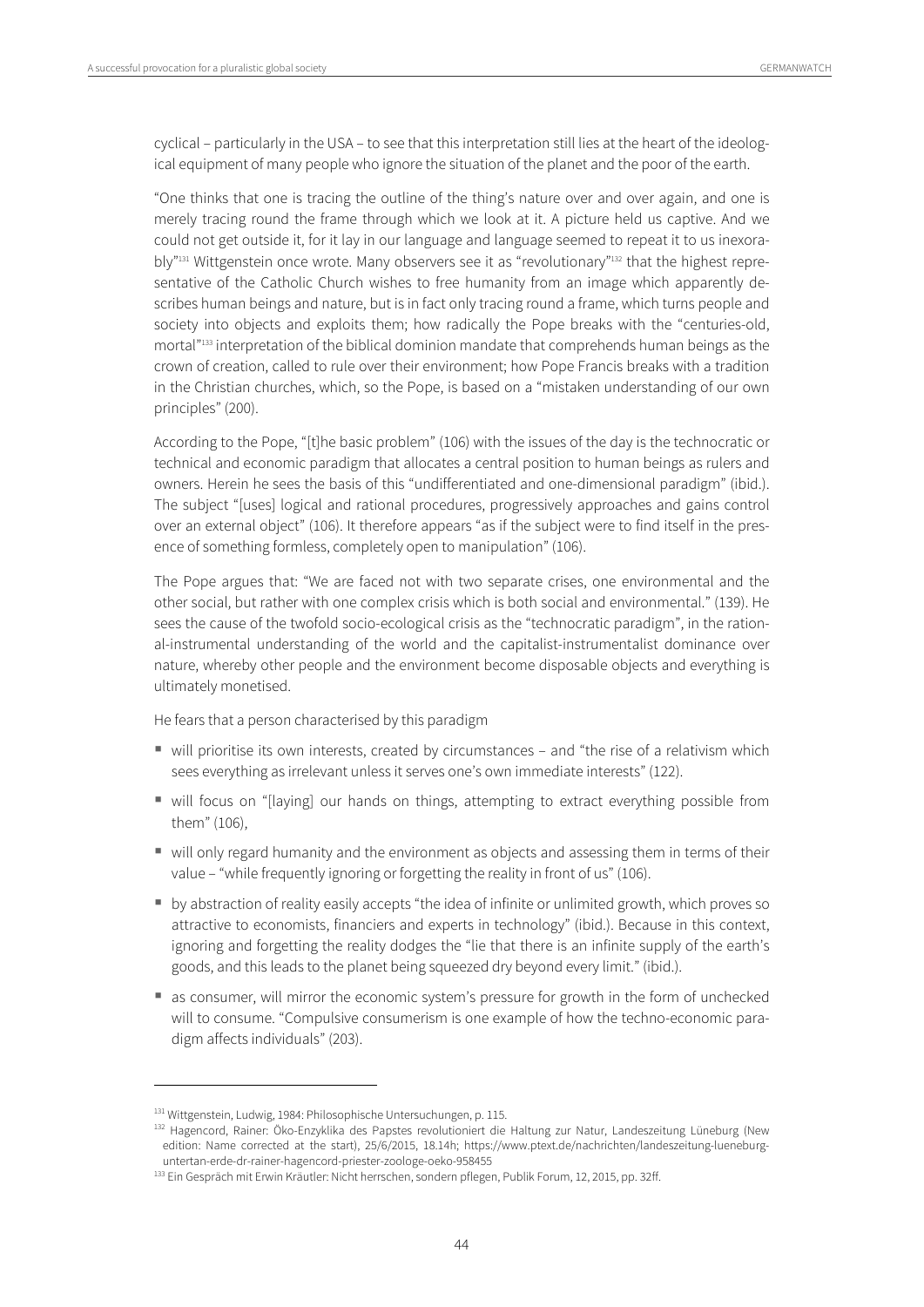will be led to believe that every increase in power means an "increase of 'progress' itself", to advance in "security, usefulness, welfare and vigour"134 (105), he states, quoting Romano Guardini. This one-dimensional paradigm is missing the other dimension, learning the proper use of this power, and thus "development in human responsibility, values and conscience" (ibid.).

The Pope fears that "new power structures based on the techno-economic paradigm may overwhelm not only our politics but also freedom and justice" (53). It may be "extremely risky" (104) if this power is available "for a small part of humanity" (ibid.) Here he reminds us of two examples: atomic bombs and "the array of technology which Nazism, Communism and other totalitarian regimes have employed to kill millions of people" (104).

In view of the risks and of the systemic agenda of techno-economic power, the Pope highlights political primacy. Politics should "not be subject to the economy" (189). In the face of threats to the common good, there is now a much more "urgent need for politics and economics to enter into a frank dialogue in the service of life, especially human life" (ibid.).

However, the economy should not be subject to the "efficiency-driven paradigm" (ibid.) but free itself from the "dictates" of the technocracy. (Many aspects of this have already been examined in previous sections).

The theme of freedom from this picture which held us captive is a central theme that runs through the encyclical from beginning to end. Pope Francis begins his encyclical by addressing this old paradigm: "We have come to see ourselves as her lords and masters [of the earth], entitled to plunder her at will" (2), and he ends it by opposing it with the new paradigm of universal fraternity: "In union with all creatures, we journey through this land" (244). Humanity is no longer opposed to nature, but a part of it – even if a very special part.

The encyclical radically completes the paradigm shift away from "tyrannical anthropocentrism" (68).135 Pope Francis now refers to the ecological environment, to animals and plants, even to the wind, sun and clouds, indeed to "all the creatures of the universe", and to "universal fraternity" (228). Even in the case of the metaphor of the human being as gardener – the second creation myth of the bible speaks of the command to till and look after [the garden] (see Gen 2,15), the Pope fears this could be used to enable humanity to contrast mankind with nature and turn the co-world into an object. When he refers to tilling and looking after in the encyclical, he immediately adds: "This implies a relationship of mutual responsibility between human beings and nature. (67)"136

According to Bishop Erwin Kräutler, who advised the Pope during the preparation of the encyclical, this was a strategic decision by the Pope: "Francis told me that he wanted to avoid a confrontation between the self and nature, because this means nature can all too easily be turned into an object or a thing that is then defined by certain individuals and companies. He is concerned with the inseparableness of nature and humanity, the status of all fellow creatures, 'universal fraternity' (228) with all of creation. In short: The leitmotif is not environment but co-world."137 At the end of his long life, Stéphane Hessel reached the conclusion that: "We cannot subdue the earth without destroying ourselves."138 Similarly, Pope Francis emphasised speaking to Bishop Erwin Kräutler

<sup>&</sup>lt;sup>134</sup> Guardini, Romano: Das Ende der Neuzeit, Würzburg, <sup>9</sup>1965, p. 87.<br><sup>135</sup> Vogt, Markus, 16/6/2015, p. 2.

<sup>136</sup> Emphasis by Christoph Bals; the formulations for the new paradigm are largely, though not entirely consistently, followed through.

<sup>&</sup>lt;sup>137</sup> Ein Gespräch mit Erwin Kräutler: Nicht herrschen, sondern pflegen, Publik Forum, 12, 2015, pp. 32ff.<br><sup>138</sup> Habermas, Jürgen, 2012, p. 26.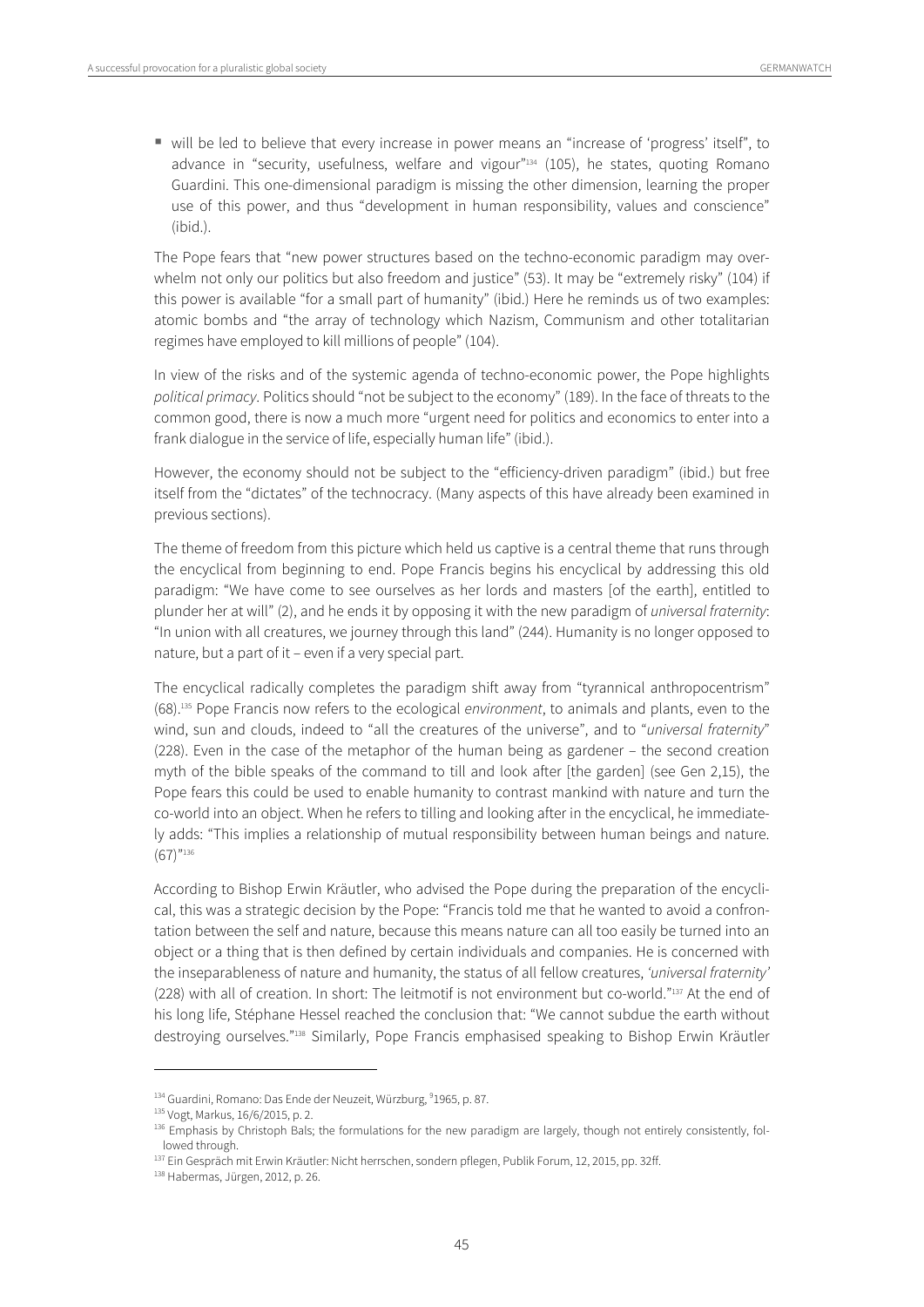that, "his main priority is the question of the survival of humanity and nature. He argues against the destructive and exploitative interests that combine globally into a dynamism of death."139 The Pope writes in a similar vein: "Once the human being declares independence from reality and behaves with absolute dominion, the very foundations of our life begin to crumble" (117).

## **4.2 The double-coded rationale**

According to Pope Francis, "humanity is one people living in a common home" (164), but so many people are excluded from participation; he stresses that "sublime fraternity with all creation" (221), whose common home is changing to "look more and more like an immense pile of filth" (21). He points out that we have never "hurt and mistreated our common home as we have in the last two hundred years" (53).

When the Pope speaks of a new paradigm, of "universal fraternity", which refers not only to all human beings, especially the poor, but also all fellow creatures, and recalls the hymn of the medieval Francis ("Praise be to you, my Lord, through our Sister, Mother Earth, who sustains and governs us, and who produces various fruit with coloured flowers and herbs" (1), it is hardly surprising that a number of observers dismiss this as being hopelessly naive. The Frankfurter Allgemeine Zeitung argues that "pre-industrial times are glorified, as if 'human beings and things' extended 'their hands in friendship' to each other. Going back to those times is a terrible idea."140 The Pope anticipates this kind of critique and counters that: "Nobody is suggesting a return to the Stone Age, but we do need to slow down and look at reality in a different way, to appropriate the positive and sustainable progress which has been made, but also to recover the values and the great goals swept away by our unrestrained delusions of grandeur" (114). This rebuttal only has substance because the Pope also carefully substantiates it in a double coded manner: in scientific – see Section 4.2.1. – and theological terms – see Section 4.2.2. The differently coded passages alternate continuously in the text. "The sharp transition between the 'religious' and 'secular' linguistic game"<sup>141</sup>, which is quite common in Latin American discourse, takes a little getting used to for western ears or eyes. But it is methodologically consistent.

### **4.2.1Scientific compatibility of the new paradigm**

Despite the accessible language, it is interesting to note with what force the Pope underpins the new paradigm in scientific terms. The statement that "everything in the world is connected" (16) runs "as a central theme"142 through the encyclical. The Pope attempts to substantiate this core statement by a number of the most important scientific advances of the last 180 years. The Copenhagen interpretation of quantum theory is undoubtedly essential for understanding at the microscopic level, that everything is connected to everything else. For Heisenberg this was "the most important experimental discovery" in this context. Pope Francis also points out that "not even atoms or subatomic particles can be considered in isolation" (138). The quantum physicist and successor to the chair of Heisenberg, Hans Peter Dürr writes in a similar vein: "If we keep on dismantling matter in the hope of finding the smallest amorphous pure matter, at the end nothing is left that reminds us of matter. At the end there is no substance, only form, shape, symmetry, rela-

<sup>&</sup>lt;sup>139</sup> Ein Gespräch mit Erwin Kräutler: Nicht herrschen, sondern pflegen, Publik Forum, 12, 2015, pp. 32ff.<br><sup>140</sup> Grossbarth, Jan, FAZ, 20/6/2015.<br><sup>141</sup> Hengsbach SJ, Friedhelm: Ein Anwalt der ganz Schwachen klagt an, June

www.sankt-georgen.de/nbi/fileadmin/redakteure/Dokumente/2015/kommentar\_enzyklika\_laudato\_si\_hengsbach\_sj.pdf<br><sup>142</sup> Boff, Leonardo, 05/07/2015.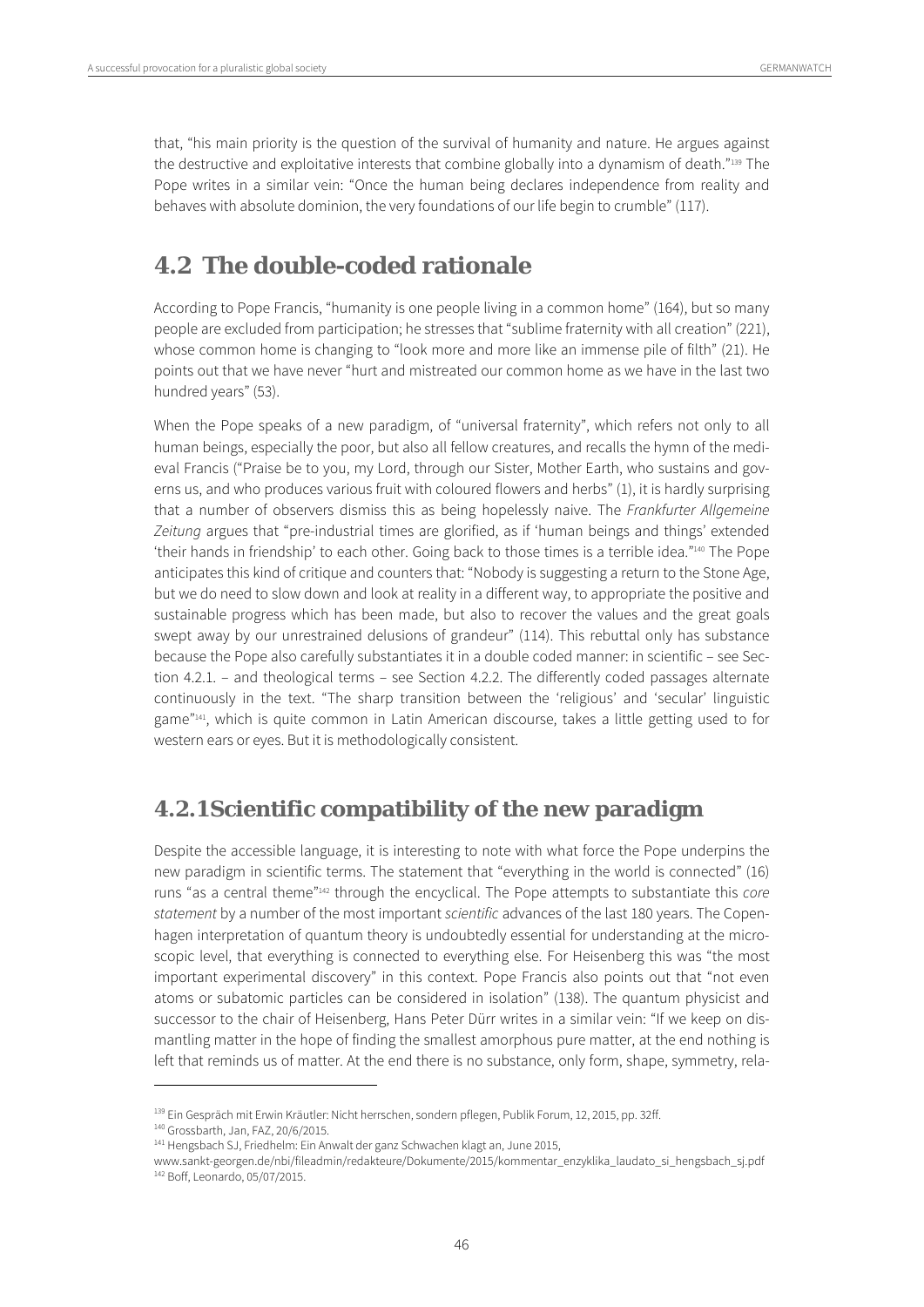tionship"<sup>143</sup>. The Pope criticizes the enormous constraints of the technocratic paradigm, the tendency towards "fragmentation of knowledge" (110) and a loss of an "appreciation for the whole" (ibid.). This becomes a world in which everything is connected to everything but not equitably. As a result, Dürr writes about the world view according to quantum theory: "The world can no longer be regarded as a complicated interaction of separate parts, but is basically a whole that cannot be taken apart. Everything in the world – material as well as living – is not formed of many separate elements, but through the continuous differentiating of the One. Life therefore begins with commonality and develops within a context."144

"Everything is interrelated" (120). In support of this statement, Pope Francis also refers to the theory of relativity, according to which space and time vary depending on the speed of the observer. According to this, "time and space are not independent of one another" (138). He also refers to ecosystem research which reveals that, "although we are often not aware of it, we depend on these larger systems for our own existence. We need only recall how ecosystems interact in dispersing carbon dioxide, purifying water, controlling illnesses and epidemics, forming soil, breaking down waste, and in many other ways which we overlook or simply ignore" (140).

The Pope recalls the self-destructive naivety of a way of thinking that only analyses individual parts while losing sight of relationships. "It follows that the fragmentation of knowledge and the isolation of bits of information can actually become a form of ignorance, unless they are integrated into a broader vision of reality" (138). Quantum physicist Hans Peter Dürr states something very similar: "Dissecting it into rationally comprehensible sub-projects does not make the whole rational, instead the irrational remains hidden to the research scientist and technician carrying out detailed research if they do not attempt to distance themselves and examine the whole."<sup>145</sup> And: "What is meaningful about the interaction of the as-if-parts always arises from the whole which includes them "146

The encyclical also rethinks the consequences of the theory of evolution. This is substantiated by a general recognition of the relationship with everything as an insight into the kinship relationship of human beings with their ecological setting. It took a long time for the Christian churches to accept Darwin's theory of evolution– some have yet to do so – one needs only to look at the fundamentalist criticism of evolution in the USA.

While the problems of fundamentalist Protestantism can be tied to the evolutionary Origin of Species under the keyword of creationism, the Catholic Church's reservations focuses usually on the origin of humans.

The central message of the Humani generis (1950) encyclical issued by Pius XII expresses this reluctance: the teaching authority of the Church does not forbid a discussion of the theory of evolution or a consideration of its pros and cons. However, he limits this by stating that this has no effect on the soul, as that is "created immediately by God". "Almost exactly half a century after 'Humani generis', Pope John Paul II stressed in a communication to the members of the Pontifical Academy of Sciences that recent evidence suggested that the theory of evolution was 'more than a hypothesis'. However, the catechism of the Catholic church still maintains that 'every spiritual soul is created immediately by God"147.

<sup>&</sup>lt;sup>143</sup> Dürr, Hans Peter, 2009, p. 86.<br><sup>144</sup> Dürr, Hans Peter, 2009, p. 168.<br><sup>145</sup> Dürr, H.-P., 2009, p.60.<br><sup>146</sup> Dürr, H.-P., 2009, p.87.<br><sup>146</sup> Dürr, H.-P., 2009, p.87.<br><sup>147</sup> Kreiner, Armin: Warum die Entstehung des Mensche theologisches Problem, in: zur debatte, 6/2015, pp. 23-25, esp. p. 23; The criticism by fundamentalist Catholic theologian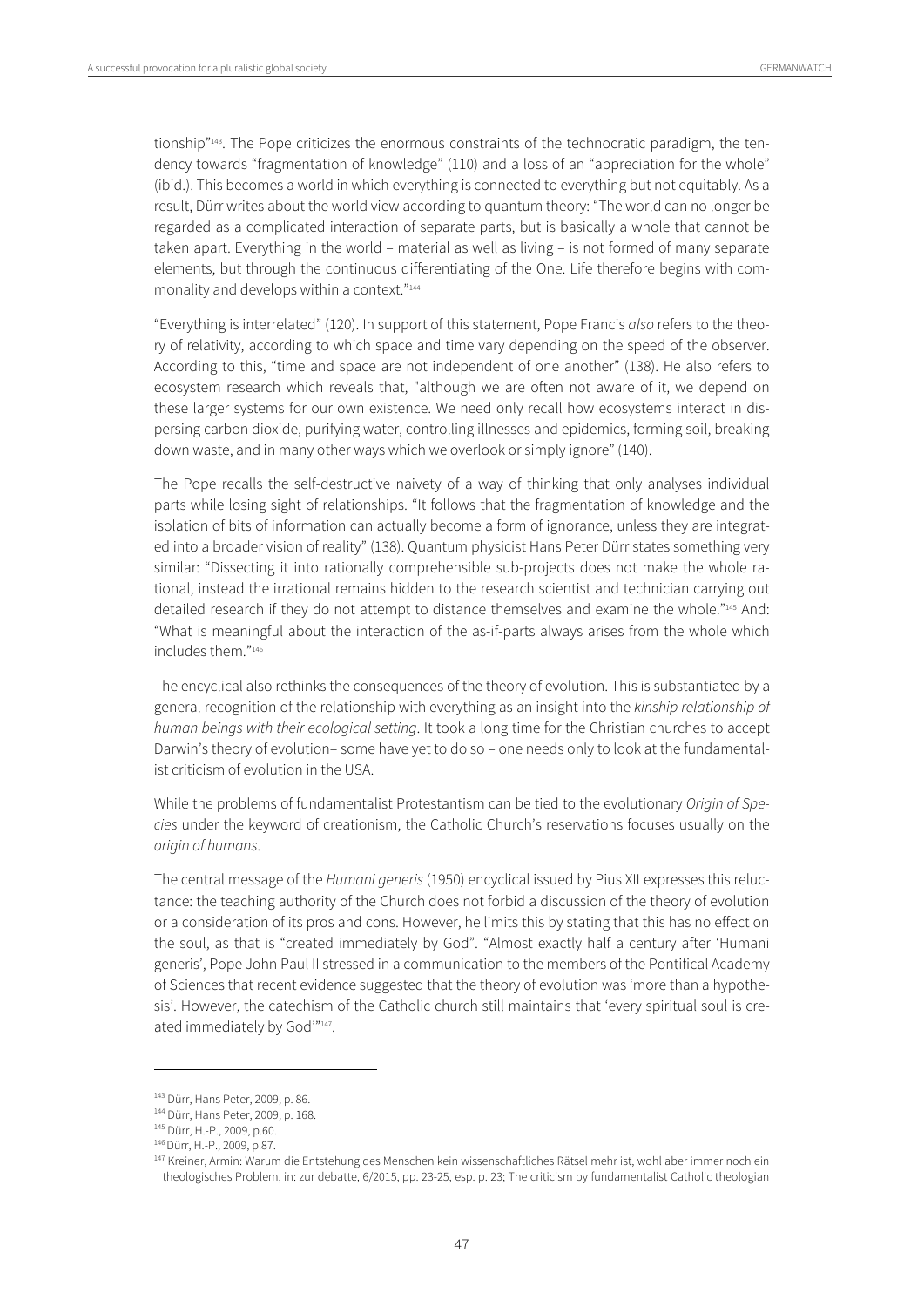Here there is a fear lurking in the background that admitting humans originated from animals would mean "he is also only at best a more developed animal and consequently only deserves to be treated as such."148

Laudato Si' goes beyond the past half-hearted acceptance of the theory of evolution by the Christian churches, which Friedrich von Weizsäcker criticized: "The theory of evolution may have been accepted by theologians today [...], naturally without, as it seems to me, seriously thinking through the consequences of fraternity with our fellow creatures."<sup>149</sup> He emphasised the common origin of humans and their fellow creatures and the largely identical set of chromosomes. The Pope reiterates these arguments here. We lack "an awareness of our common origin, of our mutual belonging, and of a future to be shared with everyone" (202). And he recalls that "[a] good part of our genetic code is shared by many living beings" (138).

In the encyclical, the environment becomes the co-world (or shared world): The relationship between nature and society prevents us seeing that: "nature cannot be regarded as something separate from ourselves or as a mere setting in which we live. We are part of nature, included in it and thus in constant interaction with it" (139).

On this basis, the paradigm of the dominion of humans over nature is replaced by the new paradigm of "universal fraternity" (228) with the shared world. Here there is no longer a fear that humans who descend from animals only deserve to be treated like animals. Quite the contrary. Because of this relationship, it is the shared ecological world that deserves to be treated with a great deal more respect. "Nothing and no-one" (92) should be excluded from this fraternity. Cruelty towards any creature is contrary to "the dignity of the human person"<sup>150</sup>. This very bold statement has been directly criticised. "What about the anopheles mosquitoes and the polio virus? Should we also welcome these with Franciscan love?"<sup>151</sup>, asks Theodor Ickler. But elsewhere in the encyclical the Pope states unequivocally that: "It is contrary to human dignity to cause animals to suffer or die needlessly"152 (130).

The strong wording is likely to make people aware of the increasing loss of species diversity, which is often tolerated without question. This frequently has a relevance for the ecosystem of which we are unaware. He writes: "For example, many birds and insects which disappear due to synthetic agro toxins are helpful for agriculture: their disappearance will have to be compensated for by yet other techniques which may well prove harmful" (34). And it is precisely these living organisms that are often overlooked, "fungi, algae, worms, insects, reptiles and an innumerable variety of microorganisms" (ibid.) that often play a crucial role "in maintaining the equilibrium of a particular place" (ibid.). In contrast to the technocratic paradigm, he refuses "to think of different species merely as potential 'resources'" (33). Again and again he comes back to the fact that all living organisms and ecosystems as a whole "have value in themselves" (33).

The Pope, who urges people to become aware of their common origin with their ecological surrounding world, "also opens the view for an evolutionary description of the universe, without using

1

Kreiner of anchoring human dignity in the metaphysical assertion of a soul is interesting. Such metaphysical assumptions are "divorced from reality, inaccessible, impossible to prove and, above all, chronically contentious. Anyone who bases human dignity on metaphysical assumptions such as the existence of a Platonic, Aristotelian, Cartesian or any other soul, will sooner or later find themselves on shaky ground. The dignity of the human person is too serious and important a matter for it to be dependent on metaphysical constructions" (ibid., p. 25).<br><sup>148</sup> ibid

<sup>&</sup>lt;sup>149</sup> Weizsäcker, C. F. von, 1978, p. 160.<br><sup>150</sup> Katechismus der Katholischen Kirche, 2418.<br><sup>151</sup> Ickler, Theodor, 20/6/2015, www.sprachforschung.org/ickler/index.php?show=news&id=1103#29210<br><sup>152</sup> Emphasis by Christoph Bal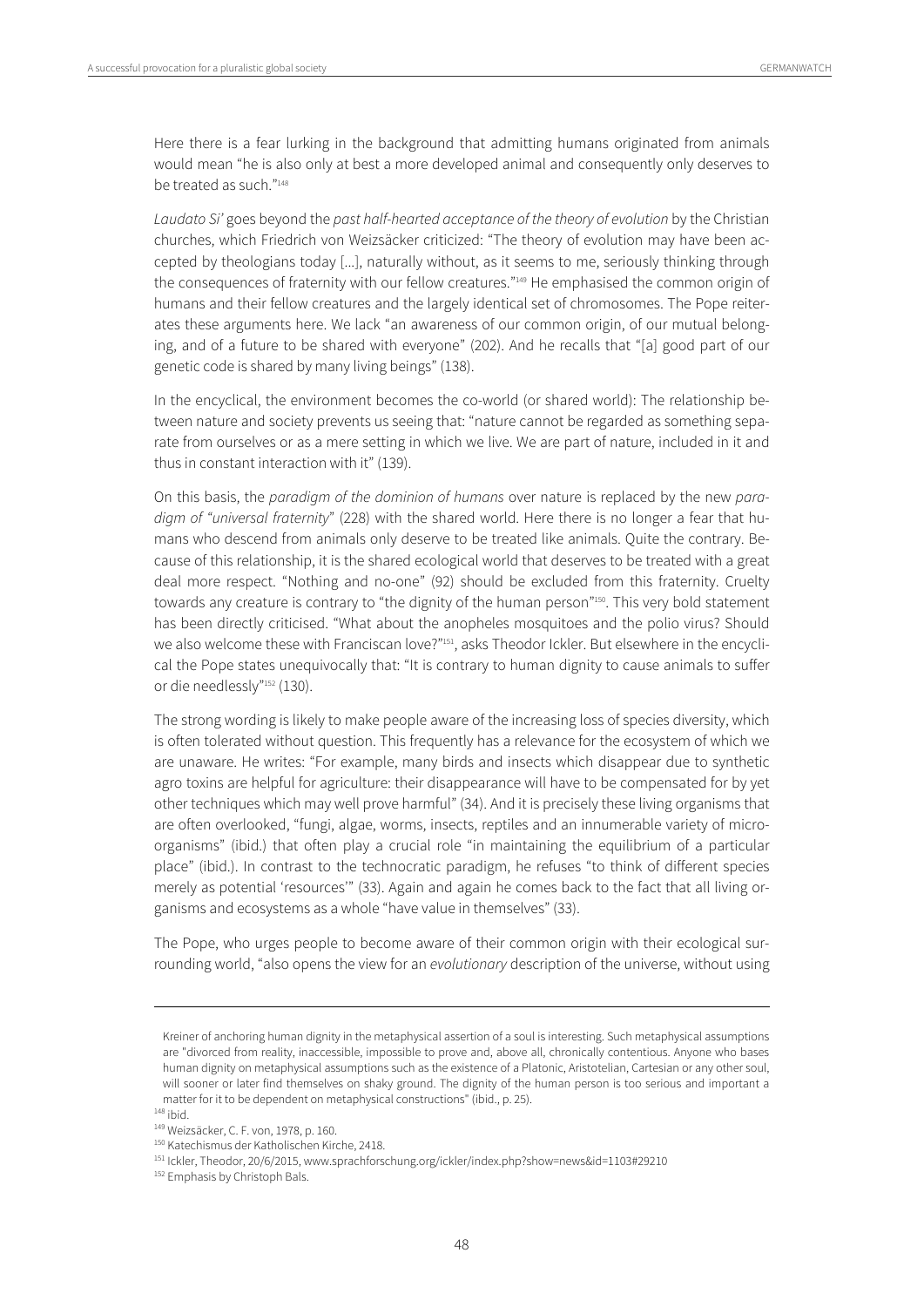the word 'evolution' in this context. But he describes a universe "shaped by open and intercommunicating systems" (79).<sup>153 154</sup>

It could in the long term be seen as one of the great strengths of the encyclical that it incorporates findings from natural science dating from the last one and half centuries. Although important parts of this knowledge which revolucioniesd science have thus far not received much attention in everyday discourse, or politics, economics and technology. Who knew that the mobile phone cannot be explained in terms of Newtonian physics and that this technology for connecting people – with all its advantages and disadvantages – could only be developed as a result of the findings of quantum theory? Most people benefit from these findings – in keeping with the technocratic paradigm – if they are useful, without knowing what they are or even their significance for questioning the old paradigm.

### **4.2.2 Theological justification of the new paradigm**

In accordance with the principle of double coding, the new paradigm of "universal fraternity" also has a theological justification. At the beginning of the encyclical, drawing on the "symbolic and narrative language" (66) of the two creation myths in the Book of Genesis, the Pope urges the faithful not to forget that "we ourselves are dust of the earth (see Gen 2:7<sup>155)</sup>" (2). According to this biblical image, human beings – like all creatures – were made by God from the dust of the ground – and will return to the ground. The Pope confirms this interpretation of the creation myth by referring amongst other things to two biblical texts: "'The earth is the Lord's' (Ps 24:1), and to Him belong ultimately 'the earth and everything in it" (Deut. 10:14).

To underpin this position, universal fraternity also derives from the story of creation. The Pope introduces two further theological arguments. Firstly, "as part of the universe, called into being by one Father, all of us are linked by unseen bonds and together form a kind of universal family, a sublime communion which fills us with a sacred, affectionate and humble respect" (89).

Secondly, Pope Francis changes in a highly way the emphasis in the interpretation of human beings as the likeness of God. The biblical image of the image and likeness of God has a significant and ambivalent historical influence. On the one hand, in terms of human dignity and human rights, and on the other, for understanding human beings as rulers of the world. The Pope therefore attempts to reinforce the first of these traditions, but at the same time to undermine the other tradition that supports the technocratic paradigm, which he rejects as being a major cause of our problems. The encyclical stresses, that not only human beings but the world is "created according to the divine model, is a web of relationships" (240). Here, not any longer only human beings are seen as the image and likeness of God, it's not any longer "only" the dignity and fraternity of all human beings that the Pope speaks about. Thus he refers to the "sublime fraternity with all creation" (221), or, the "universal fraternity" (228) with all fellow creatures, even with the wind, the sun and the clouds.

He speaks of an "awareness that each creature reflects something of God" (221). The Catholic theologian Kreiner says: "Why should people lose face when they can no longer claim an exclusive right to the image and likeness of God but instead learn to perceive a different manifestation of

 $\overline{a}$ 

<sup>153</sup> Boff, Leonardo, 05/07/2015.<br><sup>154</sup> For believers, theological speculation may be attractive, "to think of the whole as open to God's transcendence, within which it develops" (79). This statement goes beyond the methodological boundaries of what science can state.

<sup>&</sup>lt;sup>155</sup> "The Lord God formed man of dust from the ground, and breathed into his nostrils the breath of life. So man became a living being" (Standard translation, www.uibk.ac.at/theol/leseraum/bibel/gen2.html)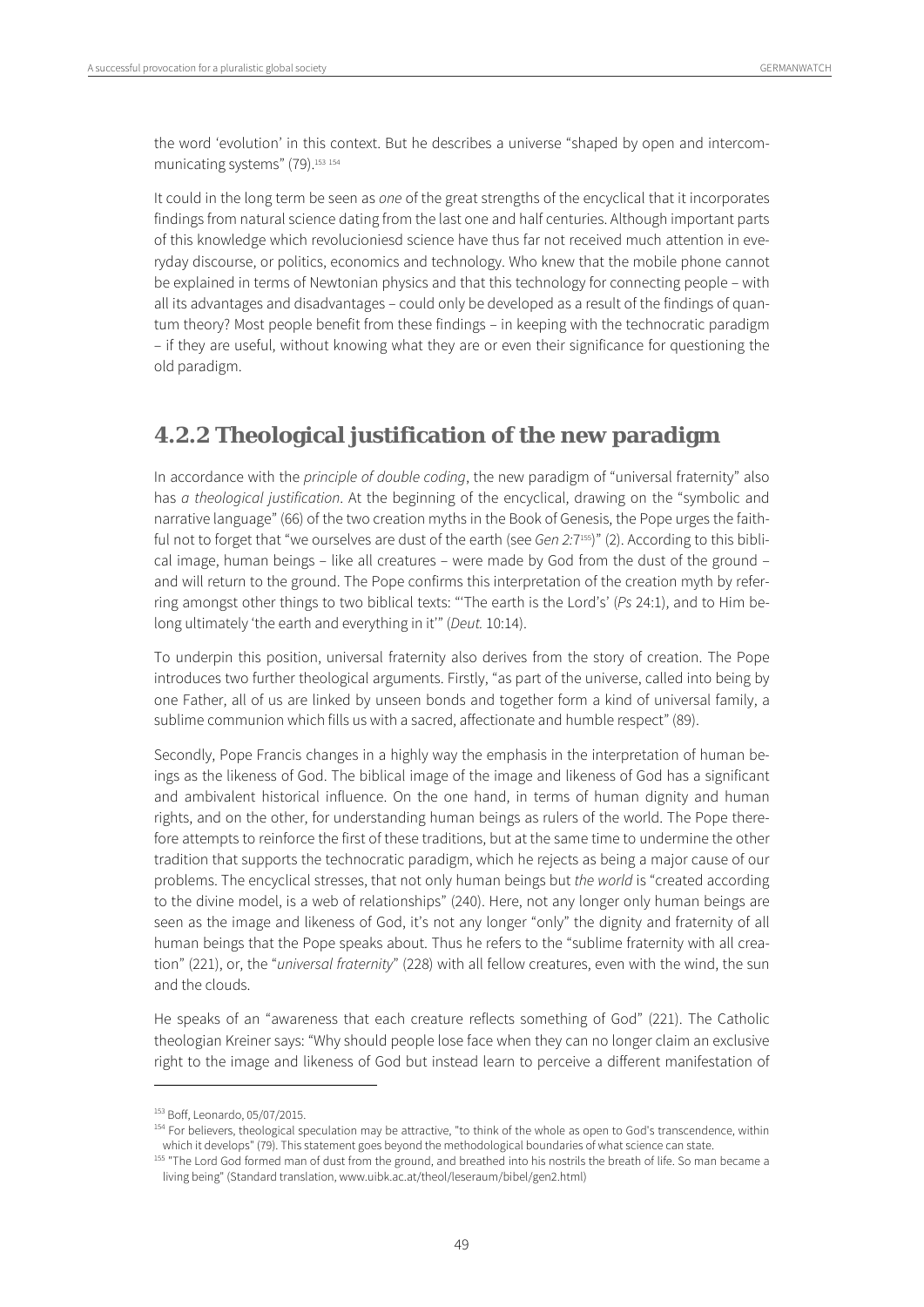divine reason in the whole of creation?"<sup>156</sup> On this basis, the Pope's emphasis of the intrinsic value of every creature is a key theme in the encyclical.

The Pope sees these two statements as compatible not only in the Christian religions but all religions that regard God as a creator: the fraternity of creatures of the same Father, and that every creature reflects something of God.157

The Pope expands this creation-theological discourse, which he sees as relevant for all monotheistic religions, with statements wich he sees only as convincing for the faithful of the Christian religion. But even in this context he does not present abstract truths which he interprets authoritatively. Instead, he presents experience developed in the biblical texts that "[throws] light on the crisis situation; which is not a defining, but an interpreting function. According to LAUDATO SI', the biblical narratives do not provide a conclusive interpretation of the world, which can, for example, be converted into ontology or a compelling image of mankind. Instead, in a completely unpretentious way, they offer useful wisdom that invites one to respect people and nature."158

Thus, when Pope Francis states as certainty that "Christ [...] risen, is intimately present to each being" (221) and sees in this further theological grounds for "that sublime fraternity with all creation" (ibid.). Or when he interprets the Eucharist in this context as an "act of cosmic love" (236).

He also interprets the Trinity – the trinity of the one God as the Father, Son and Holy Spirit through the lens of universal fraternity. The historic occasion of the development of Trinitarian theology was the attempt to express the historical experience of Christ "in the categories of late Greek metaphysics, [in order to] give the historicity of the experience of God linked to the Christ event a didactic, timeless character."159 Pope Francis now focuses on the interpretation that "the divine Persons are subsistent relations" (240), that are ultimately love relationships.

From this point of view, he substantiates the image of the world and every creature as the image of God. The Pope understands it as a threefold image, each representing a different love relationship. Firstly, an image of the Father ("the loving and self-communicating foundation of all that exists" (238)), secondly, of the Son ("through whom all things were created, [and who] united himself to this earth" when he became a human being (ibid.), and thirdly, of the Spirit (as the infinite "bond of love" (ibid.). Here, the Pope recalls the statement by the13th century philosopher and theologian Bonaventure that man originally – before the Fall – had been able to discover how every creature "testifies that God is three" (239). And also Saint Francis, who taught that every creature bears a Trinitarian structure inside itself (see 239).

"Pope Francis, The Earth Is Not My Sister"160, reads the headline in The Federalist, one of the more right-wing online magazines. The new paradigm of "universal fraternity" that "justifies, so to speak, a family community of responsibility of all creatures"<sup>161</sup> is provocative, both within and outside the Church.

Thus far it appears that the mainstream Catholic Church in Germany is still rubbing its eyes in amazement at the encyclical. Only a few actors – such as MISEREOR – have been courageously using the opportunities presented by the encyclical for driving forward the discussion within and

<sup>&</sup>lt;sup>156</sup> Kreiner, A., 2015, p. 25.<br><sup>157</sup> See also in this context the first of the two final prayers in the encyclical.<br><sup>158</sup> Haring, Herrman, 22/6/2015.<br><sup>159</sup> Altner, Günter: Die Überlebenskrise in der Gegenwart: Ansätze zum logie, Darmstadt, 1988, p. 148.

<sup>160</sup> Fiene, Hans: Pope Francis, The Earth is Not My Sister, 23.6.2015, http://thefederalist.com/2015/06/23/pope-francis-theearth-is-not-my-sister/

<sup>161</sup> Segbers, Franz: 8/7/2015.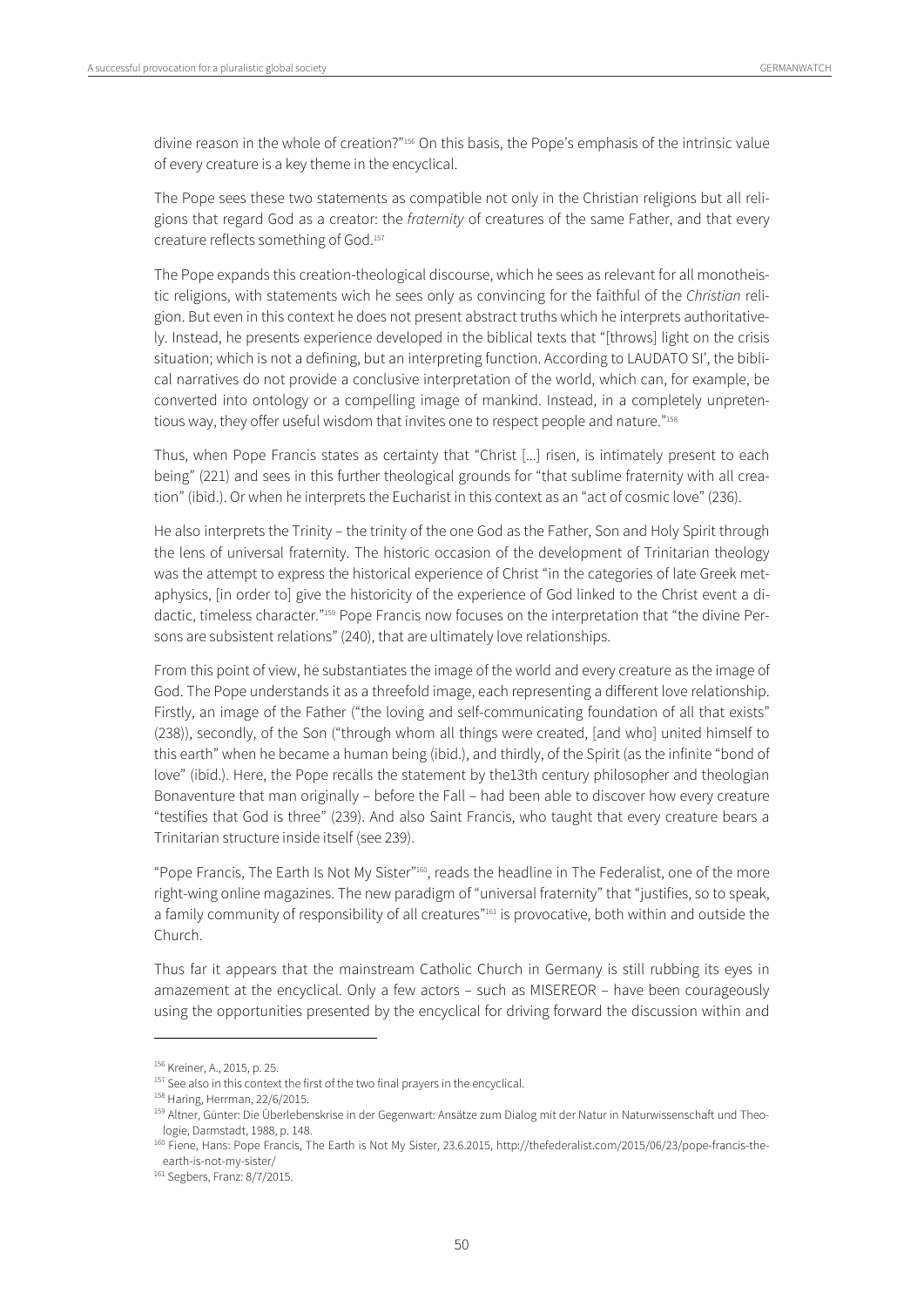outside of the Church. When was the last time the world responded with so much curiosity and sympathy to an initiative from the Church?

But perhaps, if it wants to open up serious debates to the outside, the Church must organise a parallel "process of digestion" within the Church. The Irish Catholic priest and theologian Seán McDonagh, who was involved in drafting the encyclical, says: "We are moving to a new theology". He proposes a three-year synod on the encyclical in order to digest its momentum – from ruler of the world (Dominium terrae) to universal fraternity and solidarity – within the Church and discuss it with Church members.<sup>162</sup> In recent months, there have been concrete signs that a synodal process is a serious option for anchoring the new paradigm more firmly within the Catholic Church itself.

#### **The concept of integral ecology as a consequence of the new paradigm**

The new paradigm of universal fraternity is the basis for the concept of integral ecology, which the Pope also sees as "key to our own fulfilment" (240).

Along these lines, according to the Pope – the human person will grow, mature and sanctify itself, if it enters into a relationship and ventures outside of itself, namely with the Trinitarian structure of the world: living "in communion with God," (which the faithful regard as the first dimension) -, "with others" human beings (second dimension) and "with all creatures" (third dimension, 240). In accordance with his proposed integral ecology, the Pope insists on "the various levels of ecological equilibrium, establishing harmony within ourselves, with others, with nature and other living creatures, and with God" (210). The connectedness with these three dimensions of people who develop beyond themselves invites us – so the Pope – into "a spirituality of that global solidarity which flows from the mystery of the Trinity" (240).

#### **A comparison with the design of a critical theory of social acceleration with interesting parallels and differences to the concept of an integrated ecology**

It is interesting to look here at the parallels and differences in the approach to a critical theory of social acceleration put forward by Hartmut Rosa $163$  who – as it were – develops his own approach to integral ecology. This also includes criticism of the loss of internal balance, resonance with others, dealing with things in a disposable society, the lack of synchronization of our bustling world with the system times of the ecological systems.

The starting point for Rosa is a criticism of acceleration. The Pope also selects this phenomenon as one of the starting points for his integral ecology: "The continued acceleration of changes affecting humanity and the planet is coupled today with a more intensified pace of life and work which might be called 'rapidification'" (18).

In his functionalist criticism of this acceleration, Rosa points out that social acceleration "systematically [overloads] the time frame of surrounding nature"164. In his attempt to place a critique of alienation on a new footing, he starts by criticising the *alienation of space*, of the adult intimate relationships that allow us to experience a spatial environment as being "at home". Secondly, he criticizes the *alienation of things* in a disposable society with an ever-increasing replacement rate of things with which we are traditionally connected in a constitutive way. "A car that we have repaired ten times, or socks which we have darned ten times, become part of our everyday life expe-

<sup>&</sup>lt;sup>162</sup> See Naomi Klein, 10/7/2015.<br><sup>163</sup> Rosa, Hartmut: Beschleunigung und Entfremdung, Berlin, 2013.<br><sup>164</sup> ibid., p. 100.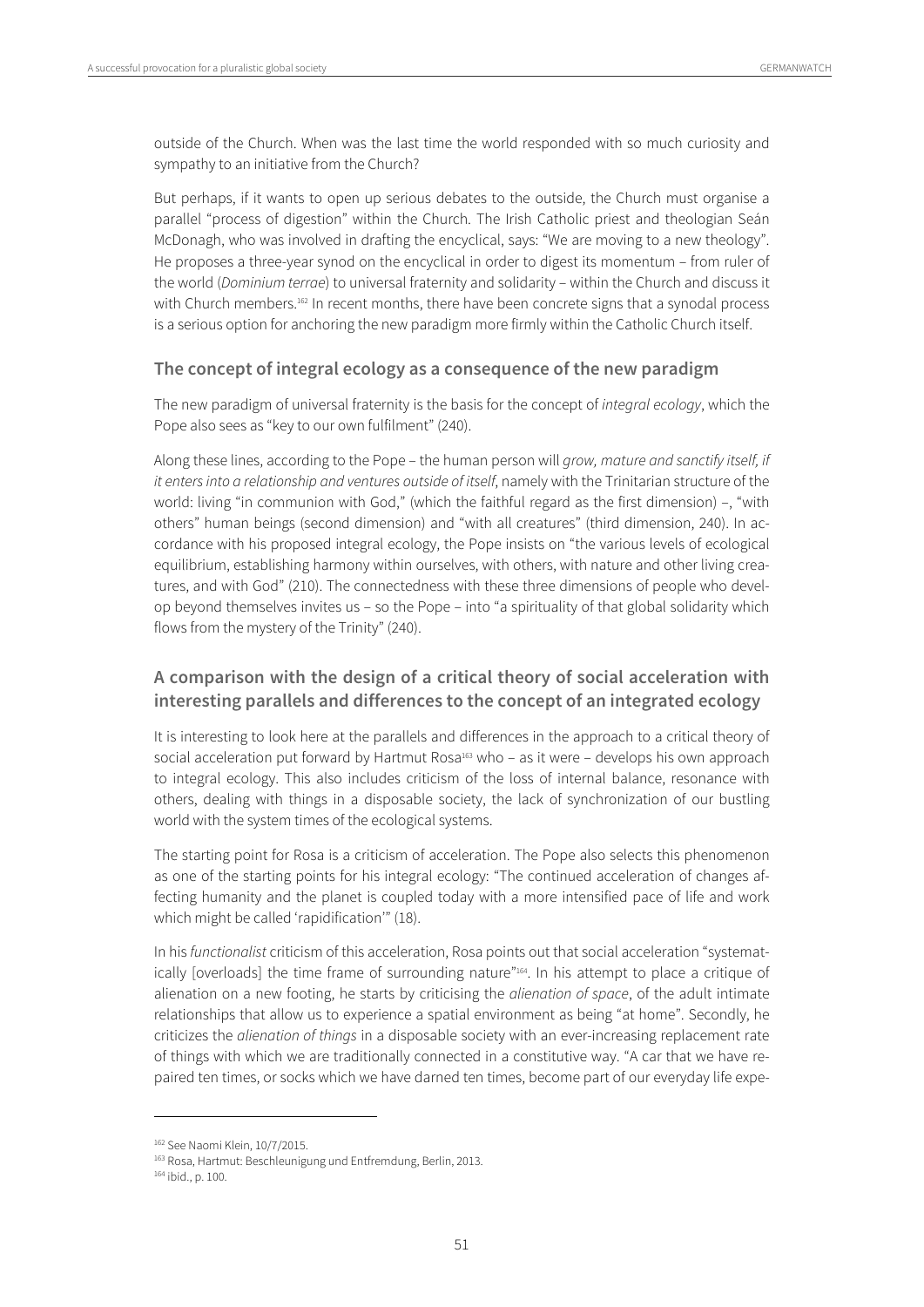rience, identity and history."165 If the throwaway mentality becomes the dominant or even the only mode we use to relate to the world of things, this will result in alienation. Thirdly, *alienation in* relation to one's own actions. Rosa points out that employees in almost all sectors complain that, "they can no longer get on with their core tasks: Teachers have too little time for their students, doctors for their patients and scientists can no longer get round to their research"166. And this despite the fact that research into feelings and satisfaction values during various activities shows that people really feel better and achieve higher levels of satisfaction when they are actually doing what they state they 'actually' want to do"<sup>167</sup>. Fourthly, Rosa criticizes the *alienation of time*. Here he is referring to Walter Benjamin's distinction "between episodic experiences and existential experiences (that mark us, that are connected to our identity and history, which touch us and alter who we are)"168. If we fail to "make the time experienced 'our' time", the result will be increased selfalienation<sup>169</sup>. Fifthly, Rosa sees that self-alienation and social alienation is occuring. When there is time pressure, there is a tendency to only cooperate in order to exchange information which is factually relevant, "but people prefer then not to learn anything about the life of the other person and their personal problems"<sup>170</sup>. Rosa sees self-alienation and alienation from the world "not [as] being two different pathologies, but two sides of the same coin"<sup>171</sup>.

Like the encyclical, he also strongly criticizes those "liberal-conservative forces, who campaign for an acceleration of socio-economic processes and technological processes, while at the same time reducing political control"<sup>172</sup>.

But it's also important to notice the differences of Rosa's integral ecology to that of the encyclical. Rosa does not employ essentialist concepts about the true nature of human beings. Herein lies a key difference to those religious or esoteric approaches, which want to guide human beings towards their true nature – as defined by them. According to his analysis, we are "not alienated from our true inner being, but by our ability to feel at home in the world"173. He also emphasizes that "some forms of alienation are an indispensable and even desirable part of every human life, which means that any theory or policy that aims to root out alienation, is really dangerous and potentially totalitarian"<sup>174</sup>. For that reason, he is not aiming towards the idea of a completely de-alienated life, "but moments of unalienated experience"175.

#### **Solidarity with the poor and excluded people and with misused creation**

The new paradigm enables elegant ways to represent the relationship between social and environmental issues – a challenge that many actors have repeatedly failed to take up. Therefore not only the paradigm change to universal fraternity, but also the Pope's appeal for "universal solidarity" (14) refers mainly to those who are excluded and poor people, but not at all exclusively. The universal solidarity also refers to the sisters and brothers in the ecological co-world. In contrast to the commentary of Cardinal Reinhard Marx, the chairman of the German Conference of Bishops,

- 
- 
- 
- 

<sup>&</sup>lt;sup>165</sup> ibid., p. 125.<br><sup>166</sup> ibid., p. 133.<br><sup>168</sup> ibid., p. 133.<br><sup>169</sup> ibid., p. 140.<br><sup>170</sup> ibid., p. 142.<br><sup>171</sup> ibid., p. 143.<br><sup>173</sup> ibid., p. 103.<br><sup>173</sup> ibid., p. 10. <sup>175</sup> ibid.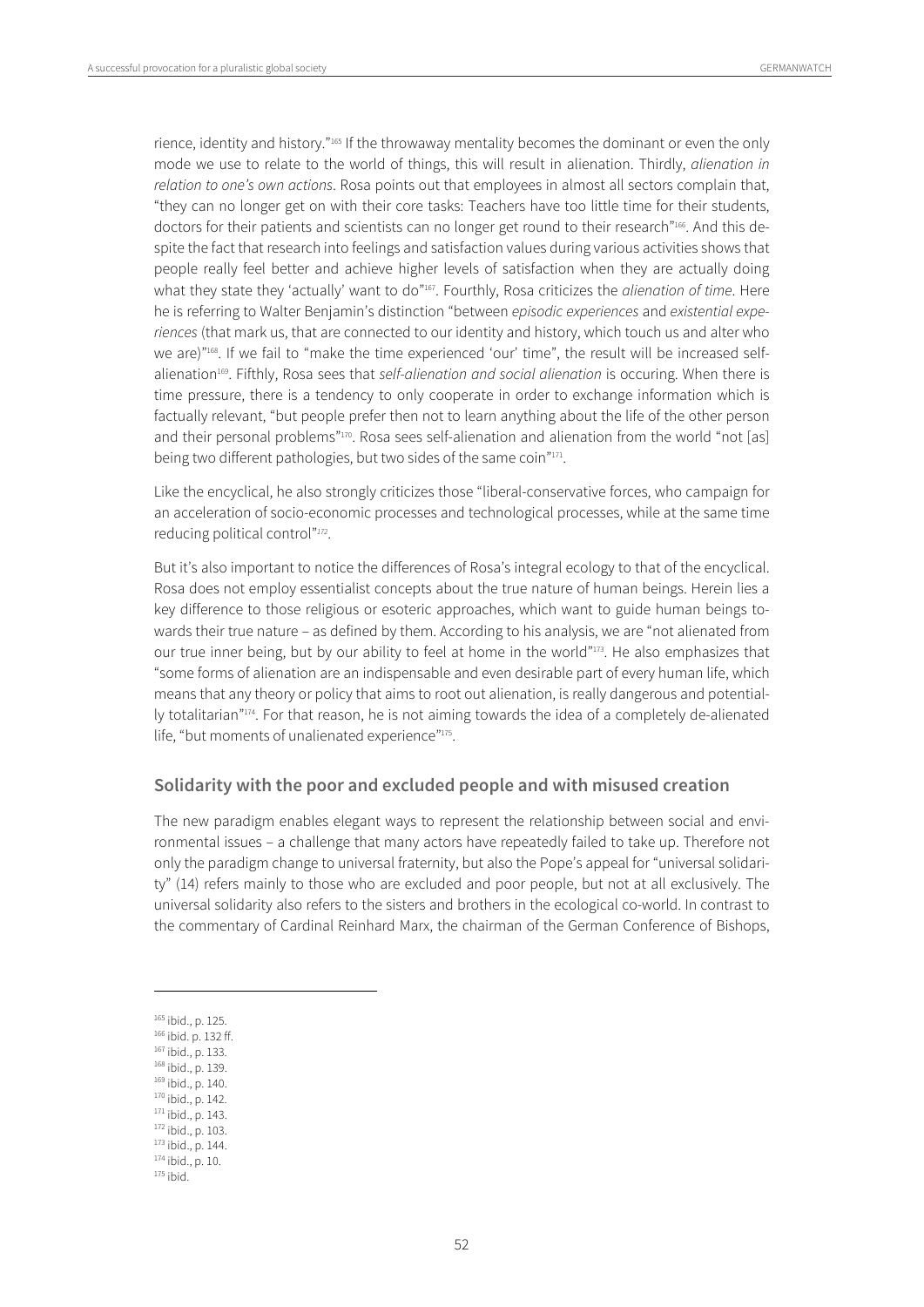who suggested<sup>176</sup> that this solidarity extends only to the family of mankind in the common home, the Pope is very clear that it also refers to the entire ecological co-world: "We require a new and universal solidarity" (14), writes the Pope at this point. And here he quotes the Bishops of South Africa, "everyone's talents and involvement [are] needed to redress the damage caused by human abuse of God's creation" (14).

## **4.3 Consequences of the new paradigm**

The potentially far-reaching consequences of the new paradigm can be represented by two examples: the undermining of the purely utilitarian justification structure (4.3.1) and the establishment of the environment and climate as common property (4.3.2)

### **4.3.1The priority of being over that of being useful**

As a consequence of the new paradigm of universal fraternity in the common home, the Pope anchors the "priority of being over that of being useful" (69)<sup>177</sup> more clearly than ever in the social teaching of the Catholic Church. As Ott and Sachs point out, the Pope conceives of "the relationship of man and nature as strictly anti-utilitarian"<sup>178</sup>. In contrast, he highlights as a central theme of the encyclical "the value proper to each creature" (16, see also 33, 69, 118, 208), regardless of the directly recognizable benefits for us. This applies on the one hand side to humans. In relation to humans, he names two groups which, if it is only relevant how useful they are, can all too easily slip through the cracks: First those, "who remain excluded from development" (162), and second "to future generations" (160). He insists, also in relation to the ecological co-world – living organisms and ecosystems – that we should not base our considerations on usefulness alone. It is – so the Pope – not sufficient to think of the different animal and plant species only as potentially usable "resources" and forget that they have an intrinsic value (see 33). The Pope fights resolutely against a disposable culture, against discarding everything that is not (or no longer) considered useful; against a "throwaway culture which affects the excluded just as it quickly reduces things to rubbish"179 (22).

The application of the new paradigm is presented by the Pope as a way out. If the heart is sincerely open "to universal communion" (92) then "this sense of fraternity excludes nothing and no-one" (92), neither humans nor any other living beings. This allows one "to hear both the cry of the earth and the cry of the poor" (49). He insists on drawing the consequences of our previously "[...] irresponsible use and abuse of the goods (2). Hearing the twofold cry should change our attitude. In this spirit, the Pope addresses a "summons to solidarity" (158) to humanity. He challenges our comfort zone in an encouraging way. As a consequence of rejecting the strictly utilitarian attitude, he insists on "recognizing the implications of the universal destination of the world's goods" (158).

<sup>176</sup> dpa-Pressemeldung, Kardinal Reinhard Marx würdigt die Enzyklika Laudato Si' von Papst Franziskus, 18/06/2015,

www.dbk.de/presse/details/?presseid=2833&cHash=a9e442212ee740934ea9c97086b838cc 177 Here he cites the German conference of bishops, Secretariat of the German Bishops Conference (HG): Zukunft der Schöpfung – Zukunft der Menschheit. Statement by the German Bishops' Conference on issues relating to the environment and energy supplies. Die deutschen Bischöfe Nr. 28 (Bonn 1980), II, 2.<br><sup>178</sup> Ott, H. E., Sachs, W., 2015, p.125<br><sup>179</sup> The serious question of conscience of many women or parents who decide on an abortion is certainly

the encyclical speaks of "'discarding' children" (123), and places this within the "logic of 'disposable use' that produces so much waste, only because of the unbridled desire to consume more than we actually need" (ibid.). On the other hand, one might ask whether an important new demarcation is emerging for the Catholic Church that differentiates between acceptable and unacceptable reasons for abortion.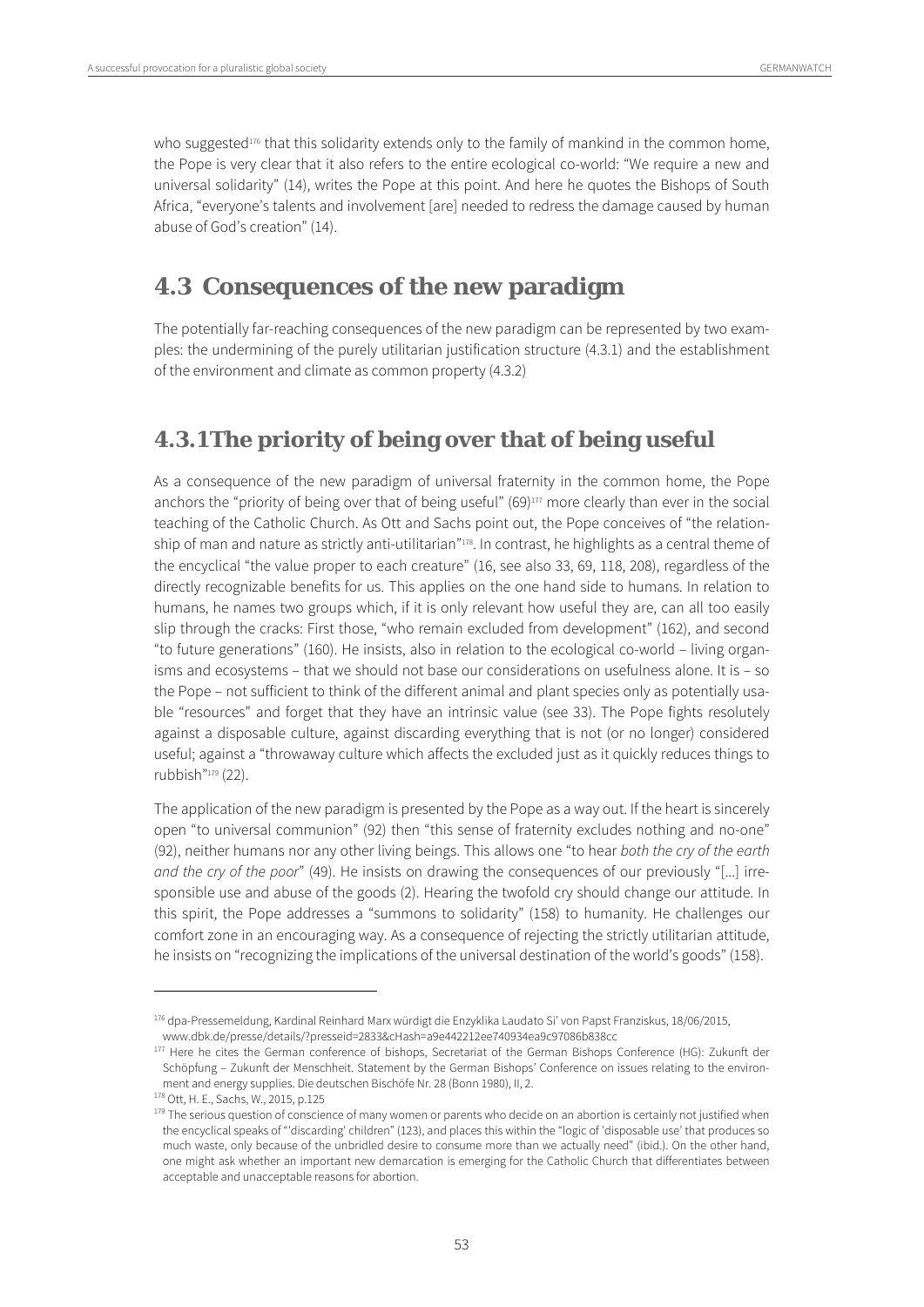### **4.3.2 Common Property**

The Pope insists on concrete political steps towards this common classification of the world's goods, which he consequently links to all natural resources (93–95). And he urges "an agreement on systems of governance for the whole range of so-called 'global commons'" (174). This is based on the unambiguous assessment that: "The natural environment is a collective good, the patrimony of all humanity and the responsibility of everyone. If we make something our own, it is only to administer it for the good of all" (95).

However, Pope Francis goes a step beyond what is already well enshrined in the social teaching of the Catholic Church: "For the first time in the history of the Social Doctrine of the Church [the Pope relates this statement] also to a reduction in global carbon dioxide emissions and the Earth's atmosphere<sup>180"</sup>. He explains: "The climate is a common good, belonging to all and meant for all" (23). "And even more, Pope Francis asks the world's community to establish an effective governance regime"181. This step would mean that not only raw materials, but "also global carbon dioxide emissions sinks, like the atmosphere or the oceans, are a common good that everyone is entitled to use [...] In the encyclical, the Pope [...] has had the courage to make the status of the atmosphere as global common property a normative guiding principle for climate policy."182

The fact that the Pope is stirring up a hornet's nest with this request becomes clear when one looks at the recent negotiations of the Summary for Policymakers (SPM) of Working Group III of the IPCC World Climate Council. Scientists from around the world, in a very similar fashion to the Pope – a "striking resemblance"183 – recommended recognising the climate as a public good in their report. However, in addition to the filter of science, the SPM has to pass through yet another filter, that of the consent of the world's governments. Ottmar Edenhofer, then chairman of Working Group III, reports: "Similarly striking was the reaction of government delegates to this concept during the final approval session of the IPCC Working Group III report in 2014, where the Summary for Policymakers (SPM) was negotiated between governments and scientists. Several governments strongly opposed any language defining climate change as a global commons problem."<sup>184</sup> Although the report of the scientists stayed unchanged, in the SPM it was only mentioned in a footnote. And an addendum in the footnote illustrates very clearly the concerns of some of the most relevant governments in the world in terms of the possible legal consequences of the common good of the climate: This footnote "[…] has no specific implications for legal arrangements or for particular criteria regarding effort sharing"<sup>185</sup>. They want to make it clear that they do not see themselves as being bound by this foonote to regulate politically and legally the common good climate. Such a regulation would entail massive reduction and financing commitments, particularly for countries with high current and historical emissions.

The far-reaching legal and political implications of the proposal mean it is necessary to examine in greater detail its basis in the encyclical and its ramifications.

<sup>&</sup>lt;sup>180</sup> Wallacher, Johannes: Laudato Si' – Kompass für eine menschen- und umweltgerechte Entwicklungsagenda, Hochschule<br>für Philosophie, Munich, 17 June 2015; https://www.hfph.de/nachrichten/thesen-zur-enzyklika-laudato-si

<sup>&</sup>lt;sup>181</sup> Edenhofer, O., Flachsland, C., Knopf, B., October 2015, pp. 907–909, Corrected after print, 24. September 2015.<br><sup>182</sup> Wallacher, Johannes, 17 June 2015; https://www.hfph.de/nachrichten/thesen-zur-enzyklika-laudato-s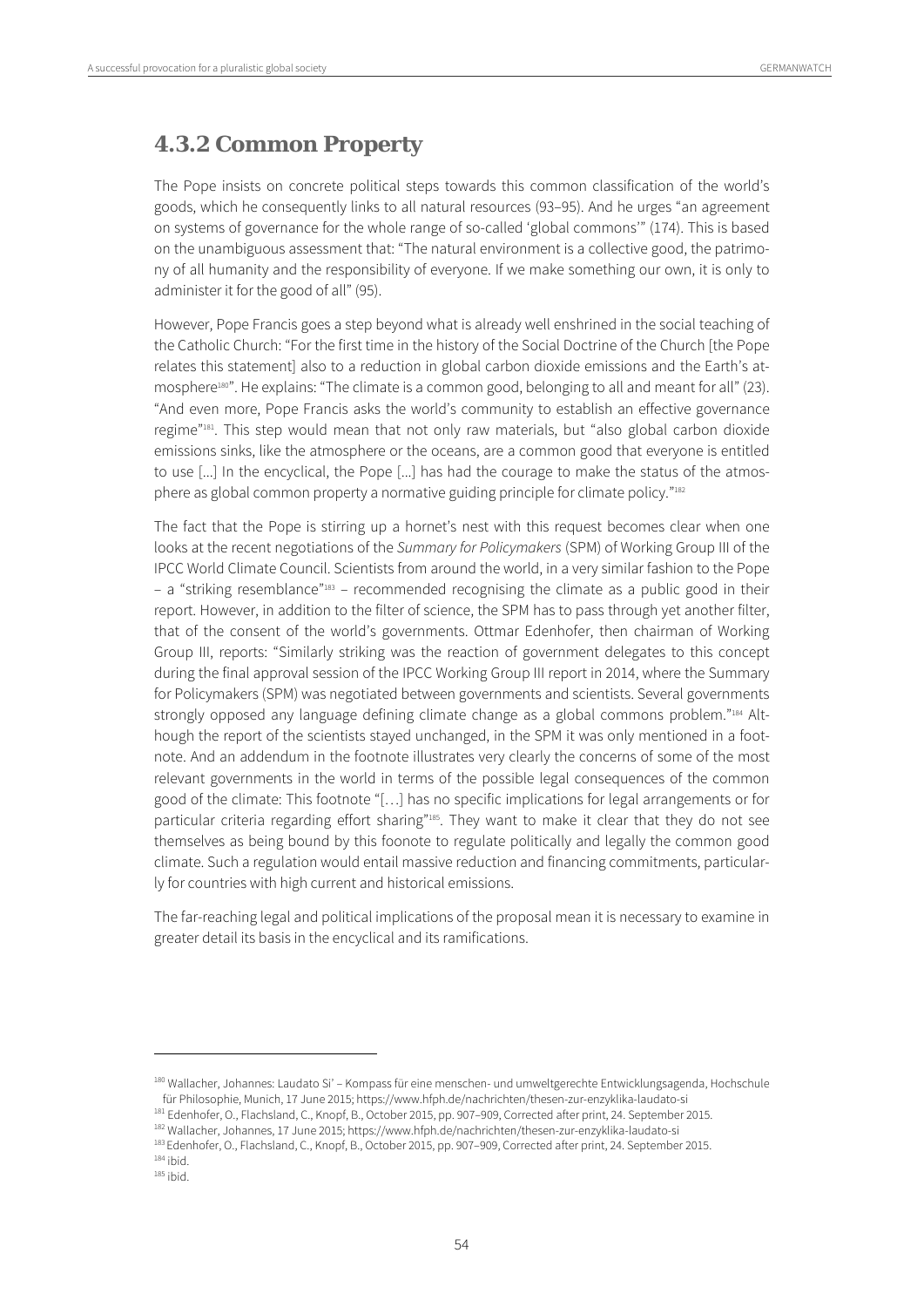#### **Double-coded justification for the environment and climate as a "common good"**

In its usual style, when presenting arguments to justify the assessment of the environment and climate as common resources, the encyclical presents on the one hand those that are accessible also to non-believers and on the other, those that require a Christian or at least a relgious attitude.

The Pope considers the argument that the Earth is "essentially a shared inheritance, whose fruits are meant to benefit everyone" to be a convincing one for everyone – atheist, agnostic or relgious (93). If everything is connected and nature is understood as a "shared world", a co-world – a central theme of the encyclical – there can be no private or national natural property "because this would be counter to their systemic character"<sup>186</sup>.

For believers, there is also the additional argument of loyalty toward the Creator, "since God created the world for everyone" (ibid.). "For they are yours, O Lord, who loves the living"187 (89) the Pope quotes the Old Testament wisdom literature and "the earth is the Lord's" (67) from Psalm 24. To him ultimately belong "the earth with all that is within it" (Deut. 10:14) (see 67). Therefore God rejects every claim to absolute property of nature. "The land shall not be sold in perpetuity, for the land is mine; for you are strangers and sojourners with me" (Lev. 25:23) (see 67). He wants Christians (and other religions that believe in a Creator) "to speak once more of the figure of a Father who creates and who alone owns the world" (75) The goods of the Earth are first and foremost God's property and must be equally available to all people as a universal family.

By emphasising the environment and climate as a "common good", Pope Francis is linking to an "early enshrined topos"188 of the Catholic tradition. Already Thomas Aquinas argued that the goods of creation are for all people. From this starting point, "Christian social ethics developed the postulate of the social responsibility of ownership. In the 2004 Compendium of the Social Doctrine of the Church, this tradition is linked to ethical reflection about the issue of collective goods and already there with the climate issue  $"189"$ 

On the basis of the double-coded arguments used to justify the common good of the environment and climate, the Pope then also argues that "every ecological approach needs to incorporate a social perspective which takes into account the fundamental rights of the poor and the underprivileged" (93).

#### **What might protect the climate as a common good mean?**

In order to protect the poor and vulnerable against the severe and potentially unmanageable consequences of climate change, the Pope advocates: "The establishment of a legal framework which can set clear boundaries and ensure the protection of ecosystems has become indispensable, otherwise the new power structures based on the techno-economic paradigm may overwhelm not only our politics but also freedom and justice" (53).

The Pope does not go into detail as to where exactly the legal system should place these insurmountable boundaries. But based on the scientific studies and scenarios, a number of years back, the international community agreed in the face of the growing threat to limit the rise in global temperature at least to below 2°C as compared to the pre-industrial period. New scientific results

<sup>&</sup>lt;sup>186</sup> Ott, H. E., Sachs, W., 2015, p.125<br><sup>187</sup> See Weish 11, 26.<br><sup>188</sup> Vogt, Markus, 16/6/2015, p. 3.

<sup>189</sup> Vogt, Markus, 16/6/2015, p. 3.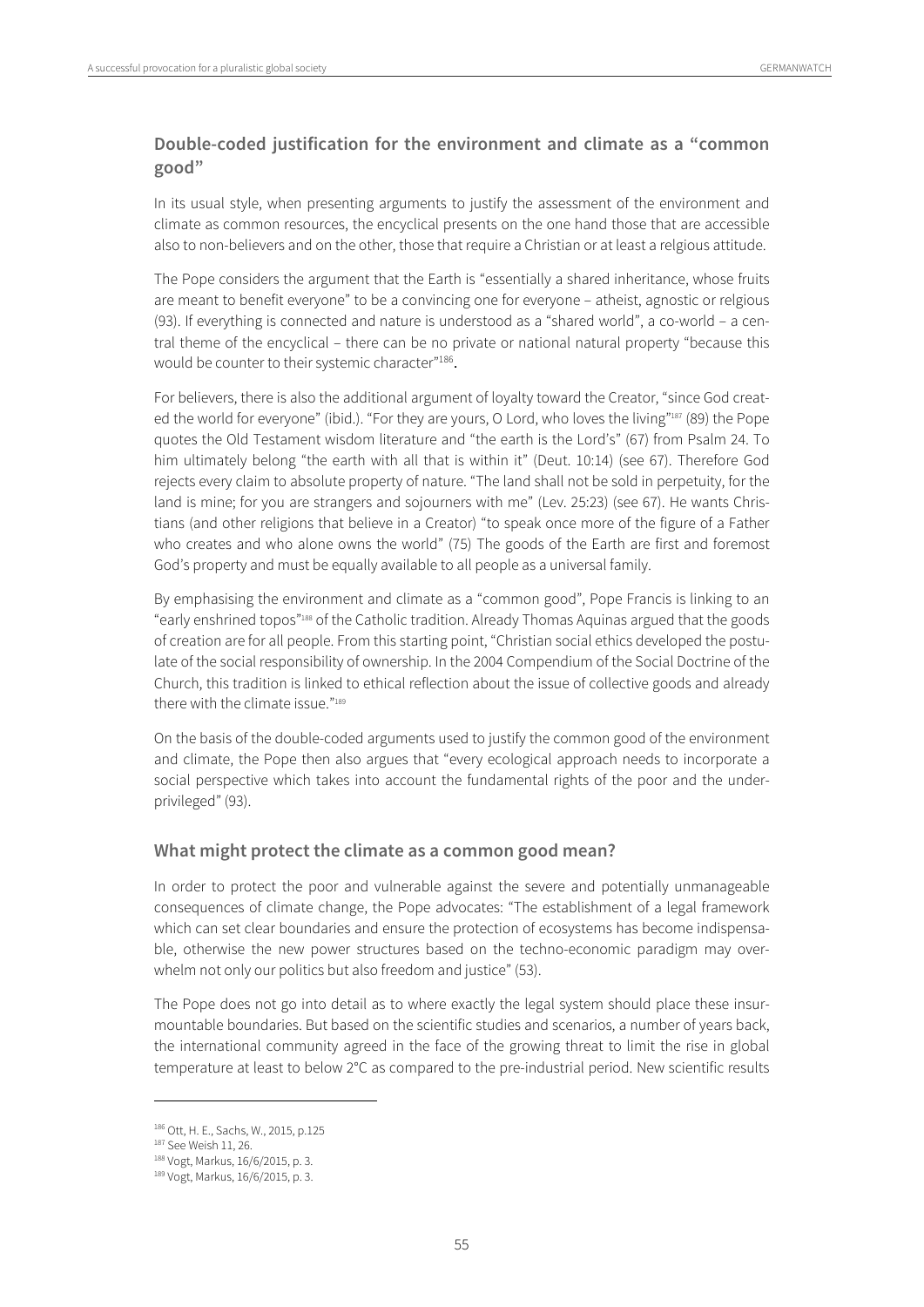$\overline{a}$ 

of the last years show that the risk to cross some important tipping points increases already heavily at 1,5°C. At the negotiations in Paris, after lengthy discussions, also the Vatican Delegation clearly came out in support of the 1.5°C limit and next to a less than 2°C limit it was also agreed as an ambitional target to stay below 1,5°C.

It is also clear how much  $CO<sub>2</sub>$  emissions could be produced globally if the  $2^{\circ}$ C limit is likely to be met. It limits the possible cumulative emissions of  $CO<sub>2</sub>$  to approximately 1000 Gt<sup>190</sup>, or even 900 Gt. A 1,5°C limit sets even a far striter target. However, thus far, most states have been somewhat lax about implementing the target. "Access to the global atmospheric sink for depositing  $CO<sub>2</sub>$  has historically been open to all, however, and in most regions today this is still the case."<sup>191</sup> What would recognition of the climate as a common good mean for the future of the fossil fuels?

#### **Phasing out the use of coal, oil and gas as a consequence of the climate common good**

If the global climate change – as internationally agreed – is contained, 900 gigatonnes of  $CO<sub>2</sub>$  may still be emitted. "The atmosphere is a global good because of its limited disposal space for greenhouse gas emissions. Presently, the upper-middle classes worldwide are rapidly depleting this scarce resource by emitting greenhouse gases in vast amounts"<sup>192</sup>, argued Hans Joachim Schellnhuber, Director of the Potsdam Institute for Climate Impact Research at the presentation of the encyclical in Rome. Estimates show that the available resources – coal, tar sand, oil and gas – release approximately 15,000 Gt of  $CO<sub>2</sub>$  when burned. If the two degree (or even 1.5 degree) limit is adhered to, so as to protect the climate common good, only a small fraction of the fossil reserves should be burned. Even if the CCS technology for  $CO<sub>2</sub>$  capture and geological storage were to be used in some areas, this necessary quick exit of fossil fuels would have important economic consequences. "Even with the use of carbon capture and storage (CCS) technology, achieving the 2°C objective would require the majority of fossil resources to remain unutilized. This would devalue the assets of fossil fuel resource owners"<sup>193</sup>. Using international law to protect the climate common good would therefore compel the owners of fossil fuels to leave most of the fossil fuels in the ground. Protecting the poor and vulnerable from the worst consequences of climate change is only possible if this succeeds, even if their mining would basically still be profitable. "Keep the oil in the soil, keep the coal in the hole", is a slogan of the environmental and development movement, which adresses this concern. And "in this conflict between the interests of the poor and those of fossil fuel resource owners, the Pope weighs in for the former".194 The states that prevented the item being recorded in the SPM of IPCC Working Group III represent the interests of some interest groups and companies.

But the Pope notes that: "We know that technology based on the use of highly polluting fossil fuels – especially coal, but also oil and, to a lesser degree, gas – needs to be progressively replaced without delay" (165). The Pope therefore supports the divestment approach: Investment in coal, oil and gas should be withdrawn to the extent that it is necessary to observe the "clear boundaries" (53). He does not consider the need of compensation for countries or companies that have invested in coal, oil and gas. Hans Joachim Schellnhuber thus supports the Pope's stance on this: "It is understandable that there are claims for compensation for the devaluation of the assets in

<sup>&</sup>lt;sup>190</sup> Edenhofer, O., Flachsland, C., Knopf, B., October 2015, pp. 907–909, Corrected after print, 24. September 2015, p. 908.<br><sup>191</sup> ihid

<sup>&</sup>lt;sup>192</sup> Schellnhuber, H. J.: Common Ground, The Papal Encyclical, Science and the Protection of Earth, 18/6/2017, p. 6, https://www.pik-potsdam.de/images/common-ground

<sup>&</sup>lt;sup>193</sup> Edenhofer, O., Flachsland, C., Knopf, B., October 2015, pp. 907–909, Corrected after print, 24. September 2015, p. 908.<br><sup>194</sup> ibid.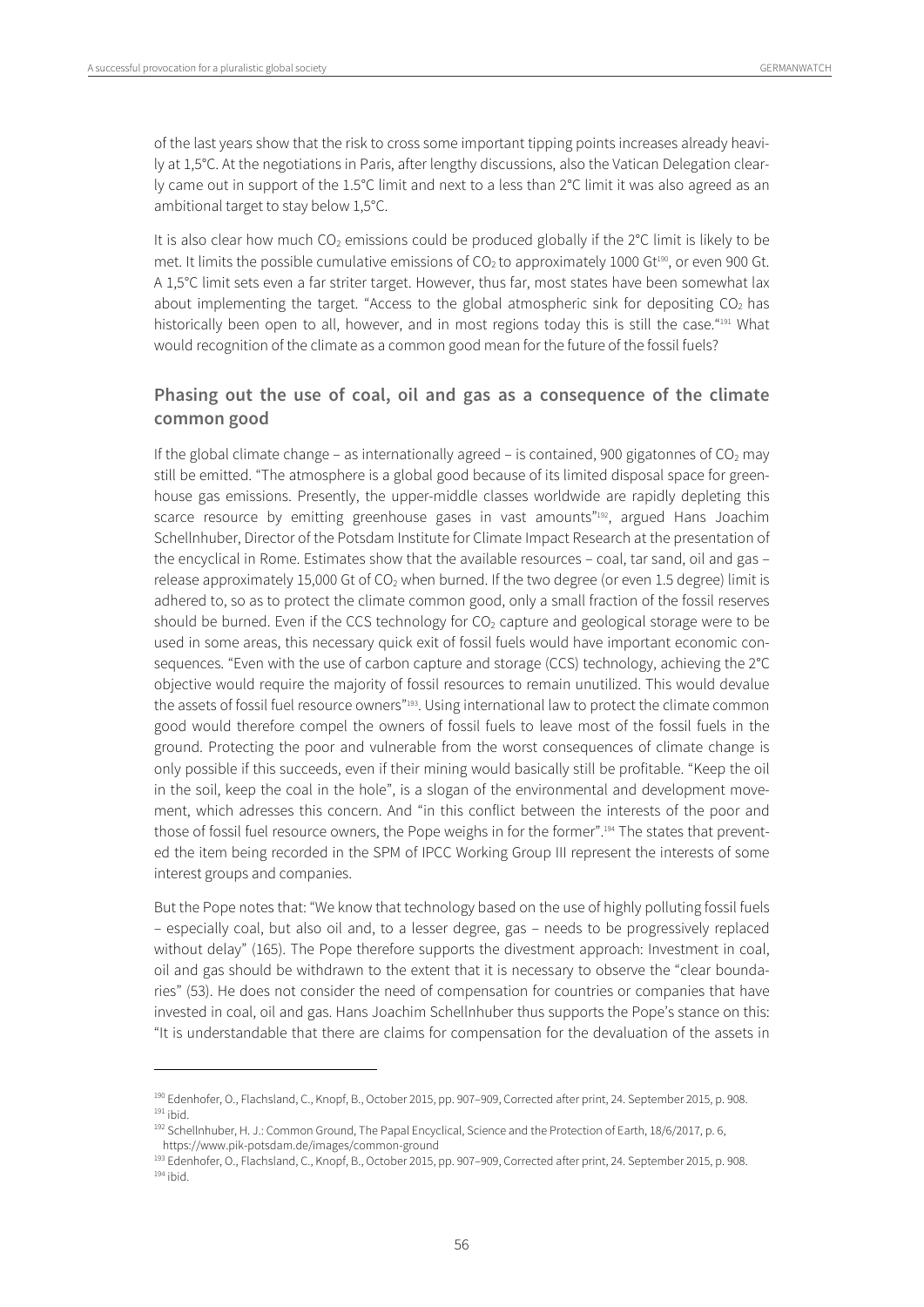the fossil fuel sector. However, the devaluation of these assets is by no means an illegitimate expropriation because it serves the common good – the avoidance of catastrophic climate risks. The encyclical draws attention to the principle of 'the social obligation of private property'."195

#### **Financial support for the necessary transformation**

The Pope also assigns to richer states the task of supporting poorer countries and communities in the process of developing the necessary low carbon economy so that they do not – in view of their social development needs – need to fall back – as a lesser evil – on fossil energy sources or transitional solutions. He criticizes – before the Paris Agreement – the fact that the "international community has still not reached adequate agreements about the responsibility for paying the costs of this energy transition" (165). He therefore also exerts pressure on the arrangements of the Paris Agreement on Climate Change Financing. In fact, a sufficiently rapid switch from coal, oil and gas in particular to renewable energy sources and energy efficiency at the international level will only be possible if we can succeed in initiating a whole new tier of transformation partnerships. The Paris Agreement now provides the framework for those partnerships, but it needs to be underpinned by concrete steps for implementation. On the one hand, this calls for an upward spiral of ambitious transformational plans of developing and emerging countries to organise the energy turnaround by the middle of the century, while at the same time, for organising sufficiently robust financial and technical support from the rich countries. This support should make it possible to create research capacities and highly qualified jobs even in poor countries, so that they can also become winners of the energy turnaround. This cooperation should ensure that not only the elite but also ordinary people can have access to clean energy and job opportunities. This means also developing internal capacity in the poorer countries. This could be an interesting topic for dialogue between the Pope and the relevant stakeholders – those who are affected and those who can contribute to solutions – in order to come up with further proposals for developing this upward spiral. Simply apportioning blame and moral pressure will not be enough to ensure success.

The forthcoming replacement of fossil fuels can be considered as an act of "creative destruction", which will launch a new industrial revolution with enormous economic opportunities.<sup>196</sup> This statement, which is important and true, should not be used as a cheap excuse for failing to provide the necessary support to transform the poorer countries. Quite the contrary. It should encourage the transformation in such a way that large numbers of people who were previously excluded can participate. But it is also necessary to ensure that this cooperation is ultimately also in the long run in the interests of supporting states – even if this calculation should not be performed from a purely economic point of view. There are enough people in rich countries who see transformational partnerships with poorer countries, the joint prevention of unforeseeable climate risks, ensuring a future worth living for the next generations, reducing the health burden, creating stable neighbouring continents, and the elimination of important reasons for war if access to oil and nuclear energy is progressively curtailed, as sufficient reasons for this type of cooperation – in the sense of enlightened interest.

The encyclical – like IPCC Working Group III – emphasises polycentric approaches to climate governance – to initiate far-reaching collaborations. Nobel Prize Laureate Elinor Ostrom<sup>197</sup> has come up with a promising design for such proposals. Complementary international cooparative activities of at the level of the United Nations (Framework Convention on Climate Change, UNFCCC), national and subnational policy levels, private enterprise and civil society should create coopera-

<sup>&</sup>lt;sup>195</sup> Schellnhuber, H. J., 18/6/2017, p. 6, https://www.pik-potsdam.de/images/common-ground<br><sup>196</sup> ibid.<br><sup>197</sup> Ostrom, E. Econ. Theory 49, pp. 353–369 (2012).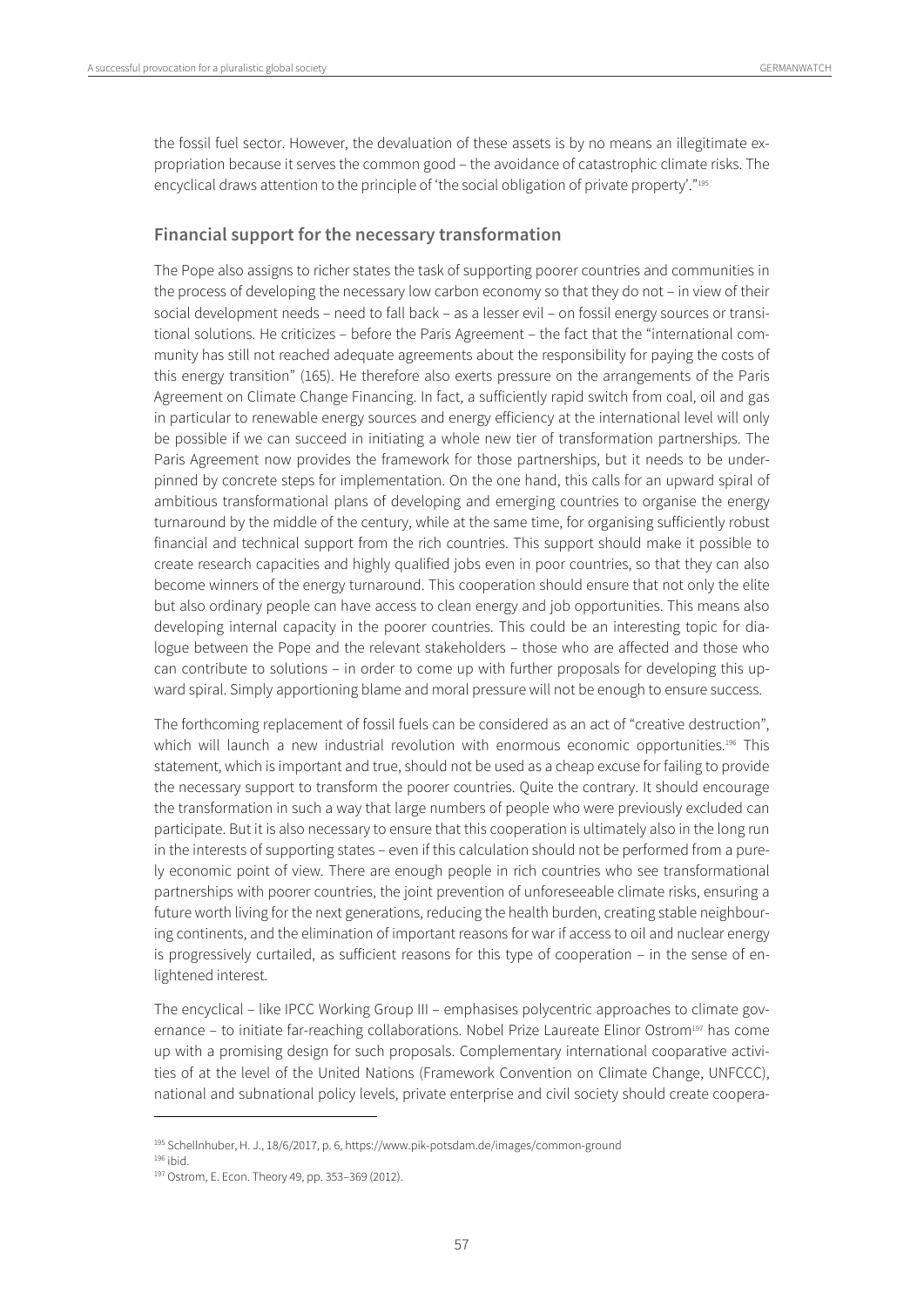tive dynamism – but not mutually replace one another. A clear moral and legal compass that makes it possible to bring the activities of these various actors in resonance, could therefore interact with new business models, civil society activities and a more conscious behaviour by consumers could jointly enable the necessary participation in the transformation process by poorer countries and groups of people.

A good example of the successful interplay between these levels and actors are the massive cost reductions in renewable energies in recent years. At the national level: the demand for wind and solar technologies, in particular through the German and (occasionally also Spanish) Renewable Energies Act (EEG, previously the fee in law), together with cost-effective mass production from photovoltaic and (sometimes also) wind farms in China were the two main factors why solar (and wind) energy are now internationally competitive. At the international level: the agreed international climate policy goals were a strong driving force for fending off all attempts to overturn the EEC and for using this instrument in more and more countries. For business and civil society: new business models with investment security and in particular, an alert and active civil society, were the driving forces for development. Everyone now benefits from the massive drop in the cost of renewable energies, but in particular the world's poor, for whom, under the heading of "Energy for all", cost-effective access to clean energy is now within reach. This means confidence in a postfossil model of prosperity has been created for the first time. This strategy also minimises the risks of climate change. And the situation also has more pros than cons for Germany and China.

How can similar forms of cooperation be implemented on a large scale over the next few years – and enable the poorest countries to participate in the necessary transformation towards a low carbon socienty, towards a resilient society? Bilateral agreements between India and Germany for a solar energy partnership, support by G7 for ambitious expansion plans for renewable energies in the African Union, or German-Moroccan cooperation, offer interesting starting points for such cooperation.

#### **Call for international vanguards ("leaderships")**

It will be interesting to find out more about the encyclical's proposal of international leaderships for concrete measures to implement the new paradigm. This should indicate ways of "meeting the needs of the present with concern for all and without prejudice towards coming generations" (53). Such leaderships could be pioneers for a "legal framework which can set clear boundaries and ensure the protection of ecosystems" (ibid.). "Yet the same ingenuity which has brought about enormous technological progress has so far proved incapable of finding effective ways of dealing with grave environmental and social problems worldwide" (164).

One of the results of inter-religious dialogue or a process for peace, justice and the integrity of creation could be to support or even initiate such leaderships and international vanguard roles within civil society. Following the minimum consensus achieved by the Paris Climate Agreement, which still does not go far enough, governments (and other actors) that are prepared to work together with ambition and in the framework of international vanguard groups, mutually support each other to fill part of dismal gap of the two or even 1.5 degree limit.

#### **New concepts for people forced to flee as a result of damage to the environment and climate common good**

Recognition of the climate as a public good would have further consequences, "for state and social obligations regarding climate protection", mentioned by the Catholic social ethicist, Markus Vogt. "A specific request of the encyclical in this context is to recognise as refugees with the corre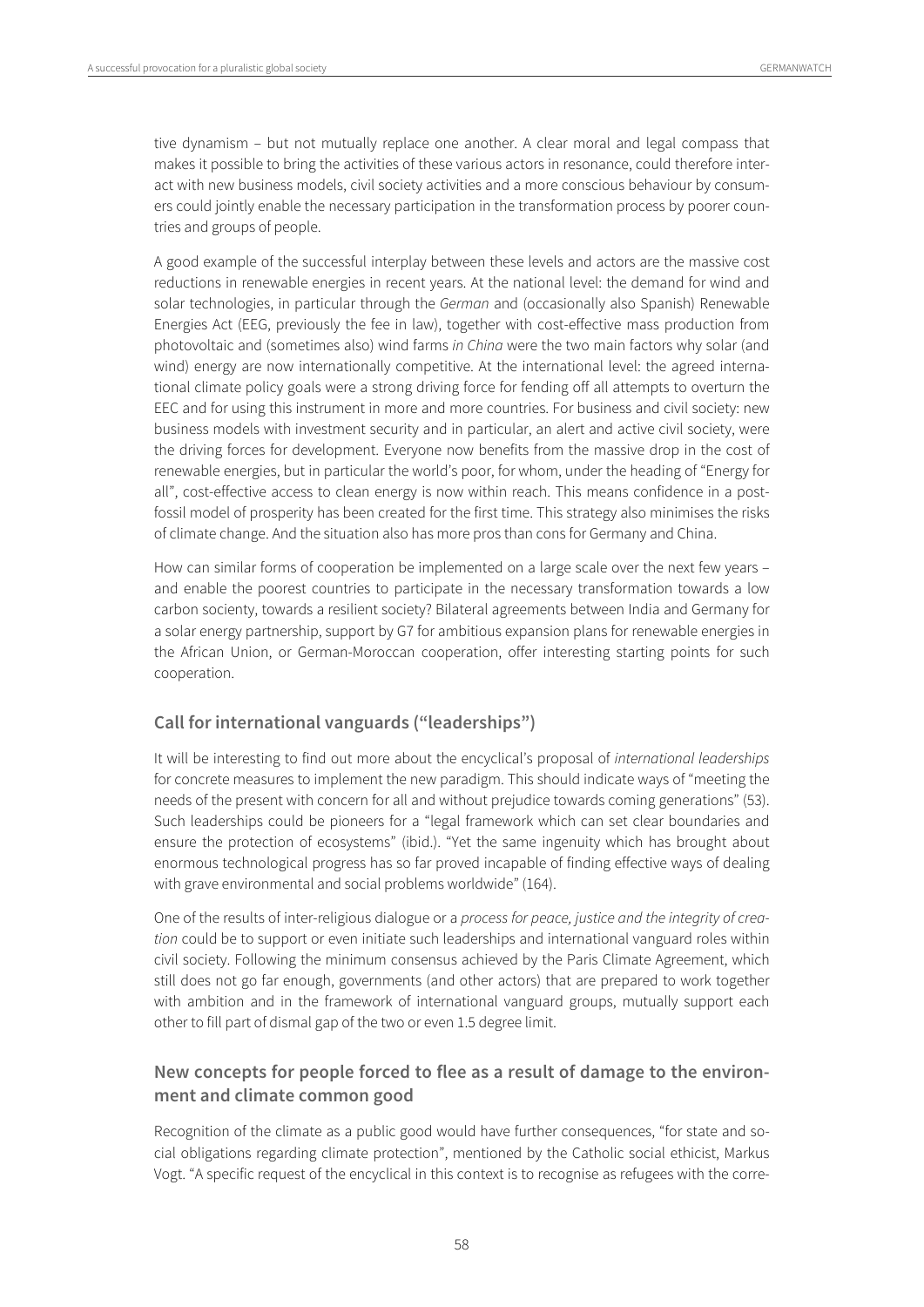sponding legal status people who are forced to flee their natural environment because of environmental degradation"198.

The Pope sees as tragic the "rise in the number of migrants seeking to flee from the growing poverty caused by environmental degradation. They are not recognized by international conventions as refugees" (25).

It certainly has to be examined how best to support the growing number of people for whom escaping the climate change multiplies risk. It is also necessary to investigate whether, in the current global political climate, attempting to obtain formal recognition will lead to a greater risk of worsening the legal situation for all refugees, rather than improving conditions for those who are displaced by the impact of climate change. In any case, this problem should not keep being swept under the table. Social human rights-oriented security should be the focus of relevant regulations. The 2012 Nansen initiative set up by Norway and Switzerland dealt specifically with this issue. In October 2015, it published a "protection agenda", which sets out the principles and approaches for dealing with those affected. Based on consultations carried out worldwide, it covers the different forms of impact (e.g. droughts, rising sea levels ...) and also makes a crucial contribution to understanding the phenomenon of climate-related migration. The activities of the Nansen Initiative should be an important basis for preparing further solutions. The Paris Agreement has now also created a framework for this.

<sup>198</sup> Vogt, Markus, 16/6/2015, p. 3.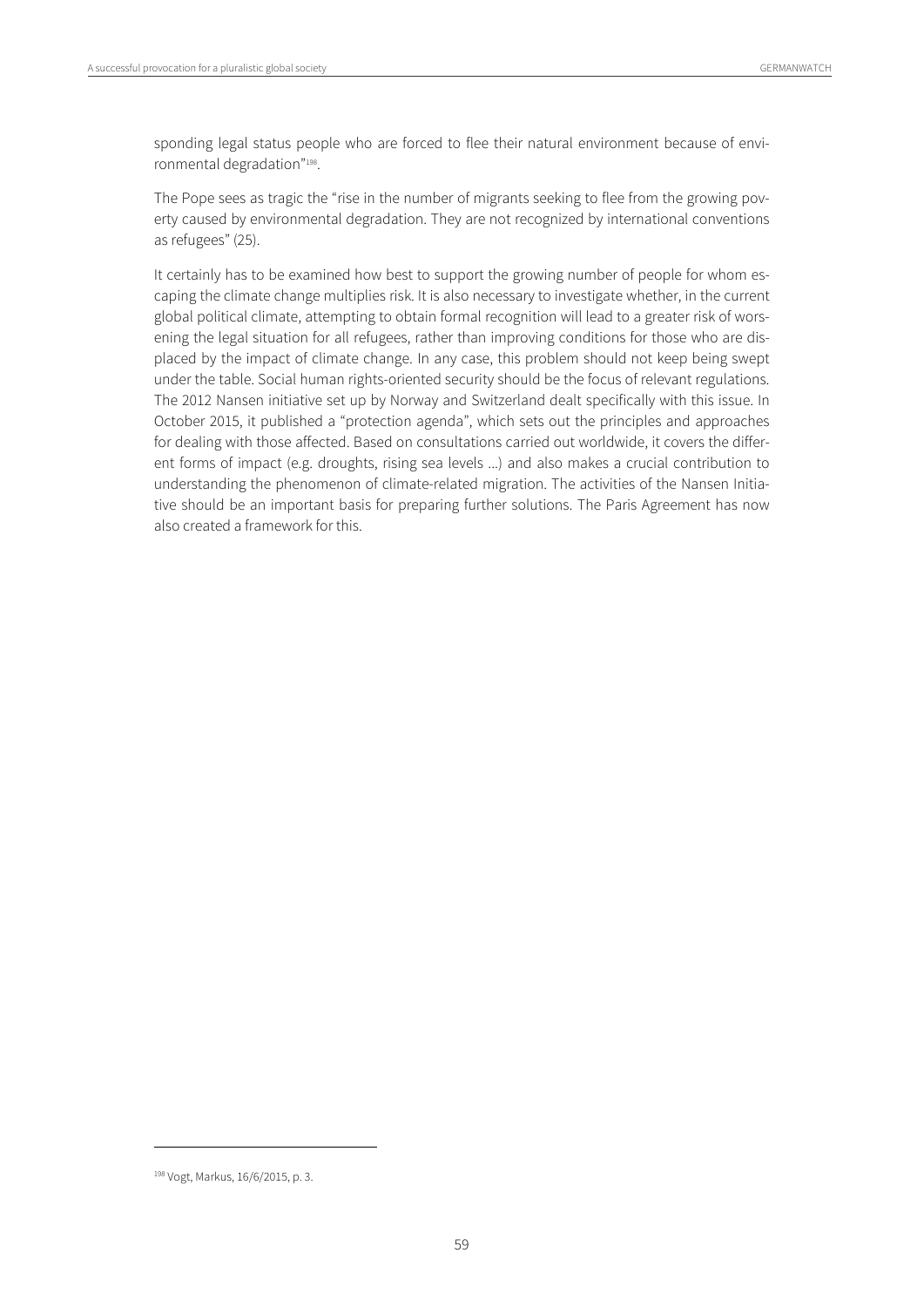## **5 Additional motivation for action?**

"Is the potential of this great and, I hope, inalienable enlightenment culture sufficient", asks Habermas, "to create the necessary motivation in crisis situations for acts of social solidarity under the conditions imposed by complex societies?199 Or, as this appears doubtful, could religions strengthen motivations for action beyond the existing secular arguments and motives, which help to convert the distressing insights of the day into action?

There is no question that – looking at the record of religions to create problems – it is especially critical to examine potential impulses which can emerge from religions in the face of an unending cascade of crises. We are currently experiencing – as often happened in previous millennia – a situation in which certain types of Islam, Christian, Jewisch or Hinduist religion provide motives for creating crises, justifying hatred and destruction, overthrowing established cultural standards, or supporting a readiness to launch suicide attacks. Merely affirming that the *right* religion sees things quite differently is not enough to appease a pluralistic society. Because we have no generally valid criterion for deciding what the right religion might be.

So why does Habermas raise nevertheless this question? Why he, who has wrestled for decades with the most intelligent way of arguing the validity of our egalitarian and universal moral obligations in the tradition of Kant? He now wonders whether a – clearlyl necessary – morality, which is, in principle, extended for reasons of justice to all people who are recognized as equal, is not overlooking one essential aspect. Although a morality based on Kant already goes beyond the purely utilitarian framework<sup>200</sup>, in which the self and the opposite are confined within a tight corset of mutual economic rationality and bound by rational selfishness. Nevertheless: Even the Kantian brittle deontological concept "mirrors the structure of a justificatory process which is controlled by mutual taking of perspectives and the autonomous 'Yes' or 'No' of equal participants in a discussion"201. And Habermas asks: isn't there an additional aspect missing? An aspect that he sees as expressed in religious language in the second half of the following sentence: "The gaze of God is addressed to all equally and at the same time to each individual in unlimited concern for his soul".

Habermas argues that the morality related to justice, which is so important, "that extends to everything, that one person owes to the other because of a balanced reciprocal relationship of mutual recognition [...] does not fully take in the theological content of this kind of idea. It is lacking Ego's recourse to a primary concern for the well-being of Alter in its uniqueness. Because this devotion presupposes a type and a degree of empathy, which cannot be made into a universally established obligation"202.

As we have seen, the Pope attempts in theological terms to derive both the uniqueness of human beings and also the uniqueness of fellow creatures in the co-world from the image and likeness of God, which in the new paradigm relates not only to human beings, but to the whole world. Every living being reflects something of God. This leads to his appeal for universal solidarity, which has in mind the uniqueness of excluded people ("option for the poor"), and also of endagnered species in the threatened ecological co-world. The validity of this approach for a pluralistic society can then be measured in terms of whether the argumentative force of such an appeal draws on experience that can be universalized with good reason. Regarding the new paradigm this means: Can the

<sup>&</sup>lt;sup>199</sup> Habermas, Jürgen, 2012, p. 131.<br><sup>200</sup> For example, in contractualism, the "Law of the Social Contract" – a thought experiment, for justifying state laws morally and institutionally.

 $201$  Habermas, J., 153f.<br> $202$  ibid.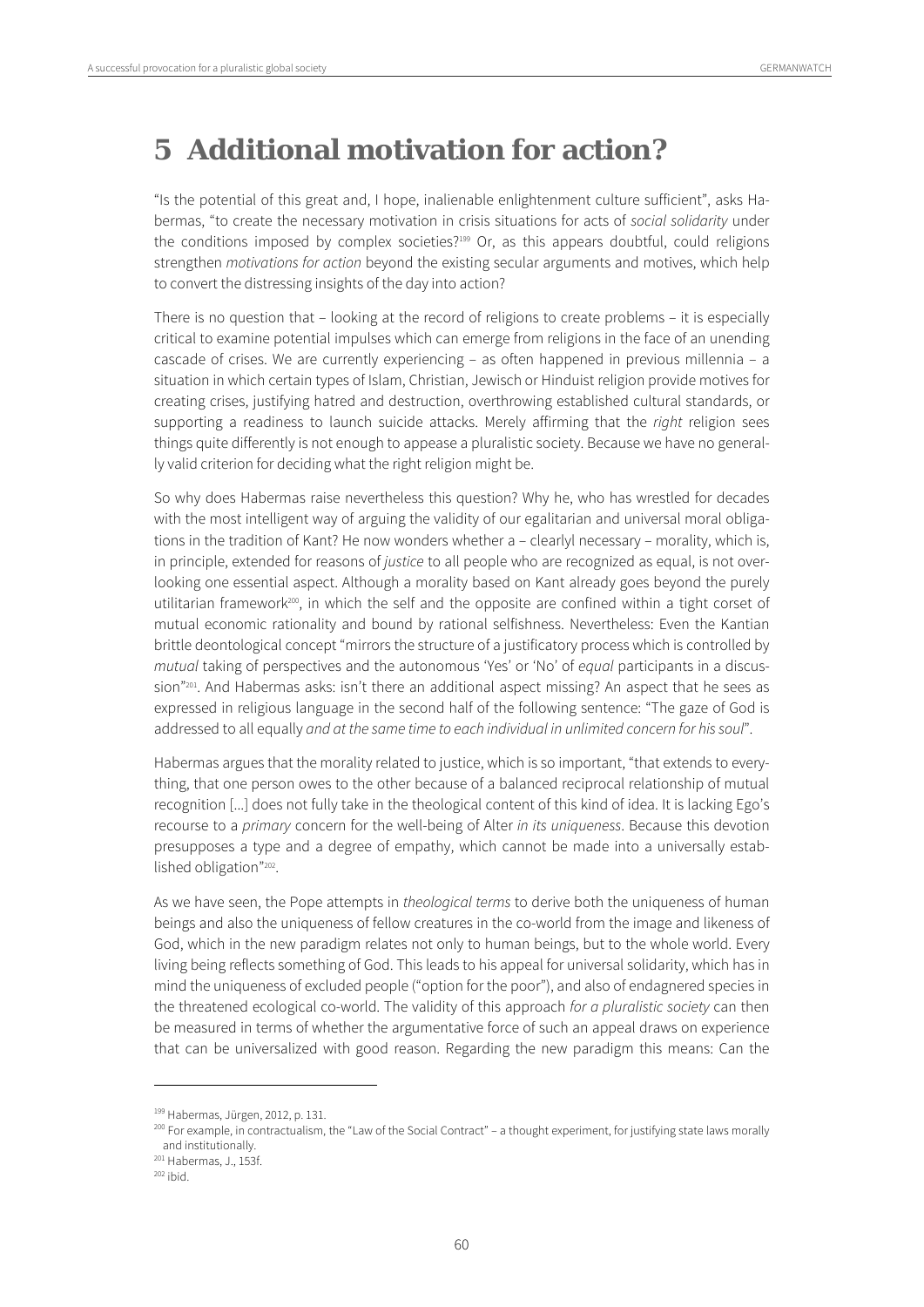scientifically and religiously reasoned paradigm of universal brotherhood provide a basis not only for justice, but also for demanding respect for the uniqueness of human beings, living organisms and ecosystems?

It is interesting that the Dalai Lama has recently proposed a different approach than the Pope to address the same challenge. In contrast to him and his new and now also religiously reasoned paradigm of universal fraternity – the Dalai Lama codes the necessary ethics only in secular terms, rather than using double coding also with religious terms. Unlike Habermas, he believes that this is sufficient to create the necessary empathy and valuation of uniqueness.

The Dalai Lama proposes this approach in view of the fact that "for thousands of years, violence has been committed and justified in the name of religion. Religions have often been intolerant and still are in many cases. Religion is often abused or exploited – even by religious leaders – in order to further political or economic interests. For that reason, I say that in the twenty-first century, we need a new form of ethics beyond religion. That is why I am speaking of a secular ethics that can be helpful and useful for over a billion atheists and an increasing number of agnostics."<sup>203</sup>

The Dalai Lama selects a strong image to substantiate his thesis: "The difference between ethics and religion is like the difference between water and tea. Religion-based ethics and inner values are more like tea. The tea that we drink is made mostly of water, but it contains other ingredients as well – tea leaves, spices, perhaps a little sugar, and, at least in Tibet, a pinch of salt – and that makes it more substantial, more lasting, something we want to drink every day. Yet no matter how tea is prepared, its main ingredient is always water. We can live without tea, but not without water Likewise we are born without religion, but not without the basic need for compassion – and not without the fundamental need for water"<sup>204</sup>. The Pope and then again Habermas would doubtless use the image of the water and the tea differently. May the Pope ask: Can the water as well as the tea motivate for drinking, motivate to the necessary action? And both, Francis and Habermas: Can the water of ethical reasoning enable us to respect the uniqueness of the individual person and of the endangered species?

It is interesting to see that these questions might miss the point of the Dalai Lama's statement. Because he may wish to renounce religion, but not a spirituality beyond religion. He argues that, "we all have a fundamental and profoundly human wellspring of ethics within ourselves"205. He sees "with ever greater clarity that our spiritual well-being depends not on religion, but on our innate human nature, our natural affinity for goodness, compassion, and caring for others. Regardless of whether or not we belong to a religion, we all have a fundamental and profoundly human wellspring of ethics within ourselves. We need to nurture that shared ethical basis. Ethics, as opposed to religion, are grounded in human nature"206.

He therefore promotes as a driving force for real action a spirituality that is free from religious ingredients and which nurtures a potential human disposition for love, benevolence, and affection. In terms of content, he arrives at a similar conclusion to Pope Francis in the encyclical. This driving force enables us to act to preserve creation. And it makes it possible for us to discover that humanity is one big family. We are all brothers and sisters: physically, mentally, and emotionally But we are still too focused on our differences, rather than what binds us together. After all, each of us is born the same way and dies in the same way."<sup>207</sup> The family likeness of this idea to Pope Francis'

<sup>&</sup>lt;sup>203</sup> ibid.<br><sup>204</sup> Dalai Lama: Der Appell des Dalai Lama an die Welt, Ethik ist wichtiger als Religion, Wals bei Salzburg, 2015, 9f.<br><sup>205</sup> ibid., p. 10.<br><sup>206</sup> ibid.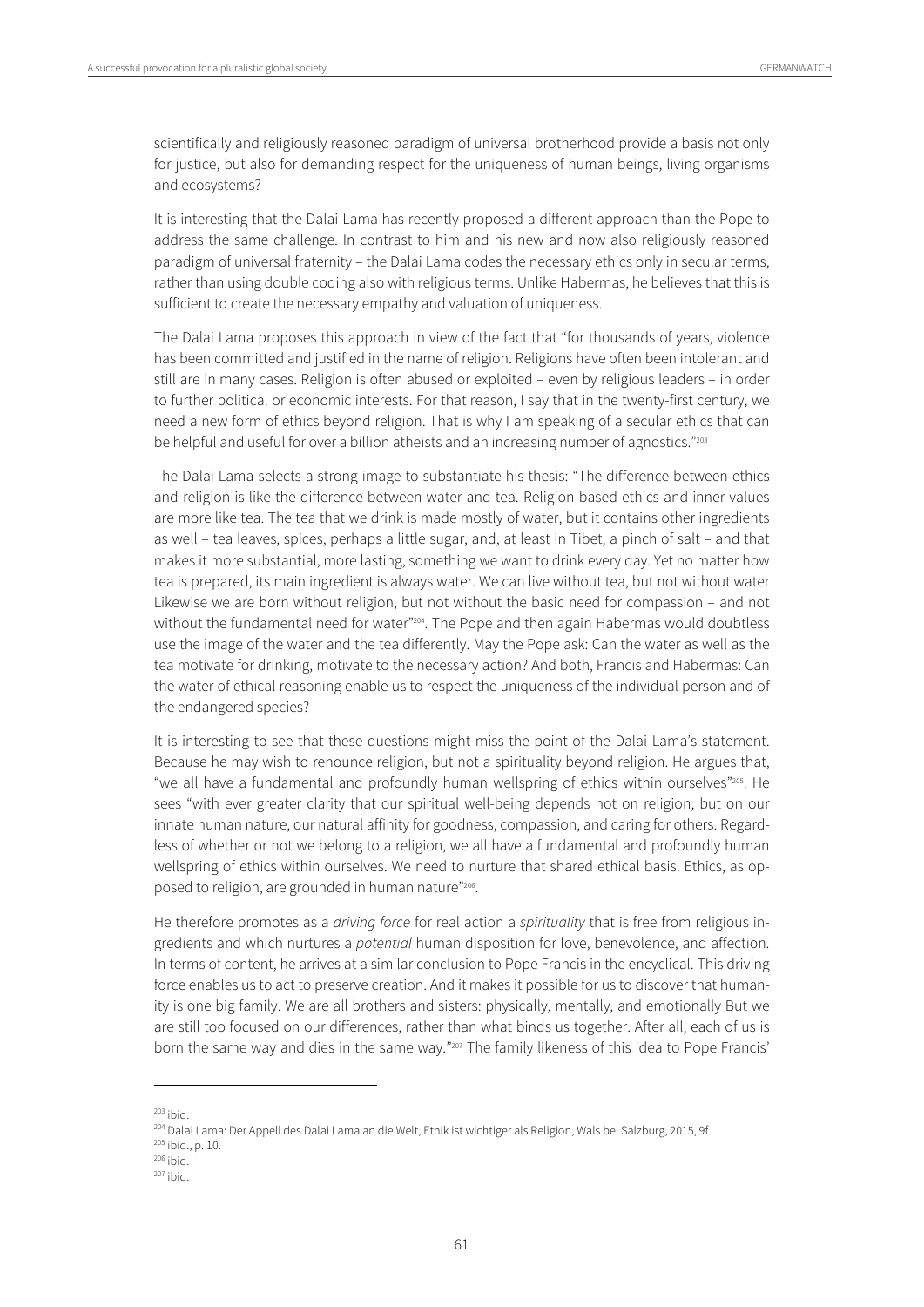universal fraternity with its double-coded justification is obvious. The Pope wants to overcome the threat of divisions – especially religious divisions – arising from his argument of universal fraternity which regards all people and all creation as being in the image and likeness of God. He fears that the transition from tea to water would get mouldy. The Dalai Lama sees that the approach from actors like the Pope carries the risk that, in cases of doubt, the established religions will only look after their flock, instead of regarding all human beings and the ecological world around them as "siblings". However, a religion that only regards the faithful as siblings, misses the twofold nature of universal fraternity, which sees in its uniqueness every human and living being as brothers, sisters or at least family members.

Habermas, Pope Francis, and the Dalai Lama – an exciting debate is opening up here. How can driving forces that have thus far been associated with religion be used in a pluralist society that is confronted by ever more crises? How can one minimise the risk of these driving forces being used for hatred and destruction? How to prevent these driving forces to loose their strenght in a time when they might be needed to divert people from the suicidal course?

## **5.1 Motivation that cannot be prescribed: Love**

Against this background, it is interesting to look more closely at how in Section 2.IV, Pope Francis prepares the new paradigm in theological terms. In this context he appears "to find his own language, the personal core of his religious message<sup>208</sup>. He writes: "The entire material universe speaks of God's love, his boundless affection for us. Soil, water, mountains: everything is, as it were, a caress of God" (84). Places can become places of "friendship with God", where we can rediscover our identity (see 84). He refers to a thought of the Bishops of Japan as "delightful": "To sense each creature singing the hymn of its existence is to live joyfully in God's love and hope" (85).

The Pope's "intimate connection" with the poor is part of this very personal language. Here his passionate appeal for peace, justice and the preservation of creation finds its spiritual centre, reflected in Jesus' moving "tenderness", according to which God does not forget a single sparrow (see 96)209. It is precisely here that this moment of the uniqueness of each human being emerges, even of every sparrow, which Habermas sees as not yet having been adequately translated into a secular moral motivation.

In the final chapter of the encyclical, which deals with ecological education and spirituality, the Pope takes up this thread again with the same internal warmth. The philosopher and theologian Hermann Häring notes that it is clear here "what the specific contribution of religions, especially Christianity might be – the fact that it does not provide a purely rational analysis, however passionate it may be. It offers 'another lifestyle', an unconditional alliance with humanity and the environment, an ecologically-oriented 'conversion' with all its inherent virtues of gratitude, contentment and a willingness to stand up for others; one might speak of an ethos that transcends all ethical conscientiousness. Anyone seeking to understand the inner religious motivation of LAUDA-TO SI' should start by reading this chapter."210

The Pope believes it is imperative to talk about the motivations to promote a passion for environmental protection that result from spirituality. Here, the discourse with the Dalai Lama could be a starting point for examining whether this is has to be necessarily a religious spirituality. Because –

<sup>&</sup>lt;sup>208</sup> Häring, Hermann, 22/6/2015, p. 3.<br><sup>209</sup> Häring, Hermann, 22/6/2015, p. 3f.<br><sup>210</sup> Häring, Hermann, 22/6/2015, p.3f.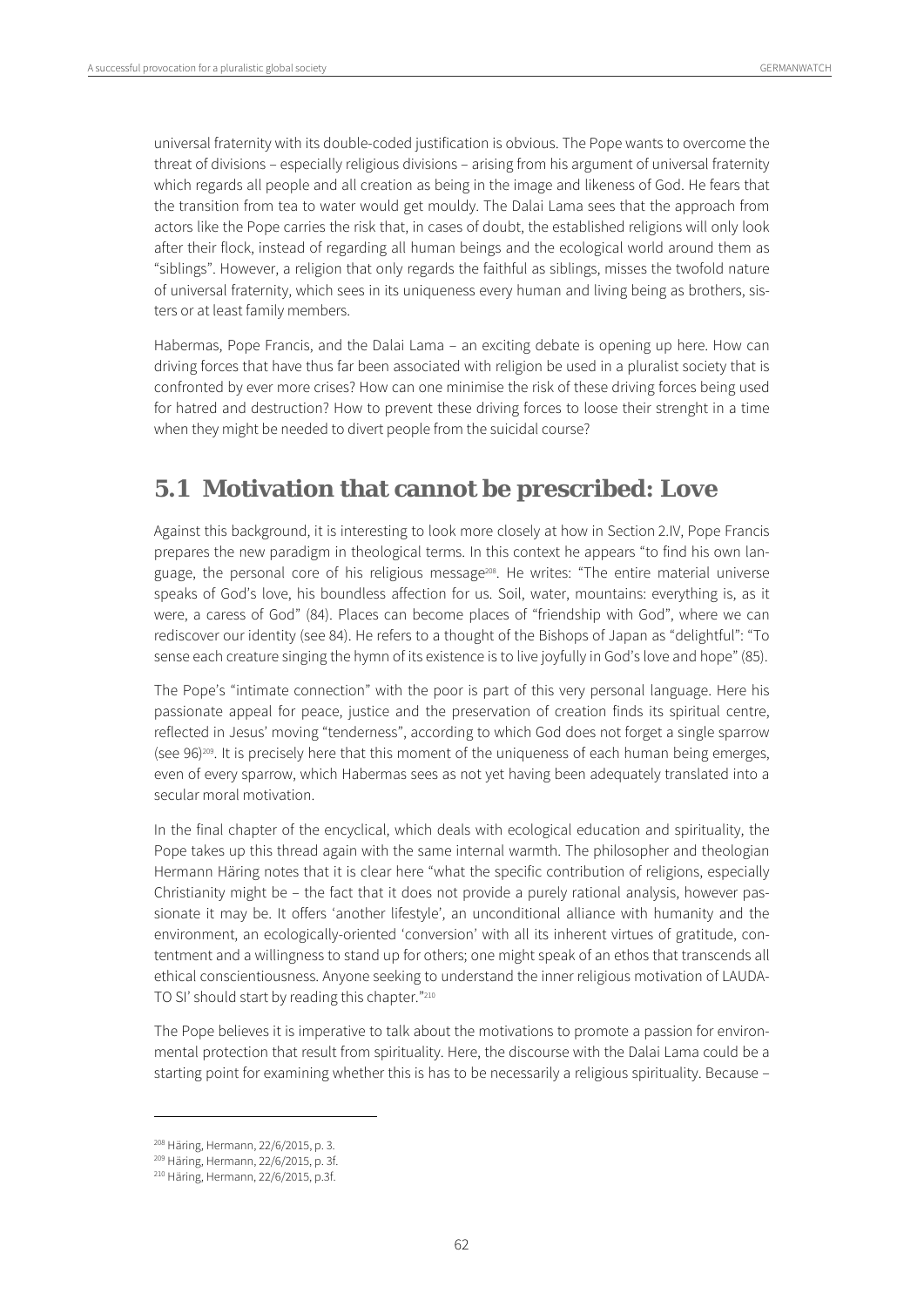so the Pope – it will not be possible to commit to great things by using teachings alone, without a "mysticism", that animates us, without an "interior impulse which encourages, motivates, nourishes and gives meaning to our individual and communal activity"<sup>211</sup> (216).

Does religion fill a gap left by moral obligations? Or does the water of spirituality not necessarily need the tea of religion?

The renowned British environmental journalist George Monbiot in any case sees the strength of the cited argument, which thus far has had no place in the prevailing secular discourse. "Pope Francis, a man with whom I disagree profoundly on matters such as equal marriage and contraceptives, reminds us that the living world provides not only material goods and tangible services, but is also essential to other aspects of our well-being. And you don't have to believe in God to endorse that view"<sup>212</sup>. Monbiot refers among other things to the new book<sup>213</sup> The Moth Snowstorm by Michael McCarthy. McCarthy has worked out that the ability to love the natural world and not just to exist in it is a uniquely human trait. Citing him, Monbiot writes: "When we are close to nature, we sometimes find ourselves, as Christians put it, surprised by joy: a happiness with an overtone of something more, which we might term an elevated or, indeed, a spiritual quality."214

Monbiot argues that the defenders of the environment may sometimes be so ineffective because they refuse to be emotionally honest. When in meetings with ecologically oriented people he asks if they are committed to protecting nature or the climate because they are concerned about their bank account, no one ever raises their hand. "Yet I see the same people base their appeal to others on the argument that they will lose money if we don't protect the natural world. Such claims are factual, but they are also dishonest: we pretend that this is what animates us, when in most cases it does not. The reality is that we care because we love. [...] I believe it's a better grounding for action than pretending that what really matters to us is the state of the economy. By being honest about our motivation we can inspire in others the passions that inspired us."215 Ott and Sachs at the Wuppertal Institute also consider it to be "the most basic and most revolutionary message"216 of the encyclical when the Pope points out that protecting living people and organisms is fundamentally based on than love – and they argue that it was high time to say so.

#### **Is this answer to the question about a right life in the wrong one convincing in view of the prevailing systemic constraints?**

It is clear to Monbiot that more honesty in relation to the love towards nature and cultures as a motivating force will not resolve the entire problem. He aks: "If the acknowledgement of love becomes the means by which we inspire environmentalism in others, how do we translate it into political change?"217 Personal motivation alone does not lead to meaningful results – not at all in the face of the internal logic of "hard" systems of world society, politics, the economy and technology. The Pope is aware of the systemic nature of the problem. But does he have a satisfactory answer to how a right life in the wrong one (Adorno) might succeed and how personal motivation might influence the dominant sub-systems of global society?

<sup>&</sup>lt;sup>211</sup> Here the Pope is citing his Apostolic Letter *Evangelii gaudium* (24 November 2013), 261: AAS 105 (2013), p. 1124.<br><sup>212</sup> Monibiot, George: Channelling the Joy, 17. 6. 2015, www.monbiot.com/2015/06/17/channelling-the

<sup>216</sup> Ott, H. E., Sachs, W., 2015, p.126. 217 Monibiot, George, 17. 6. 2015.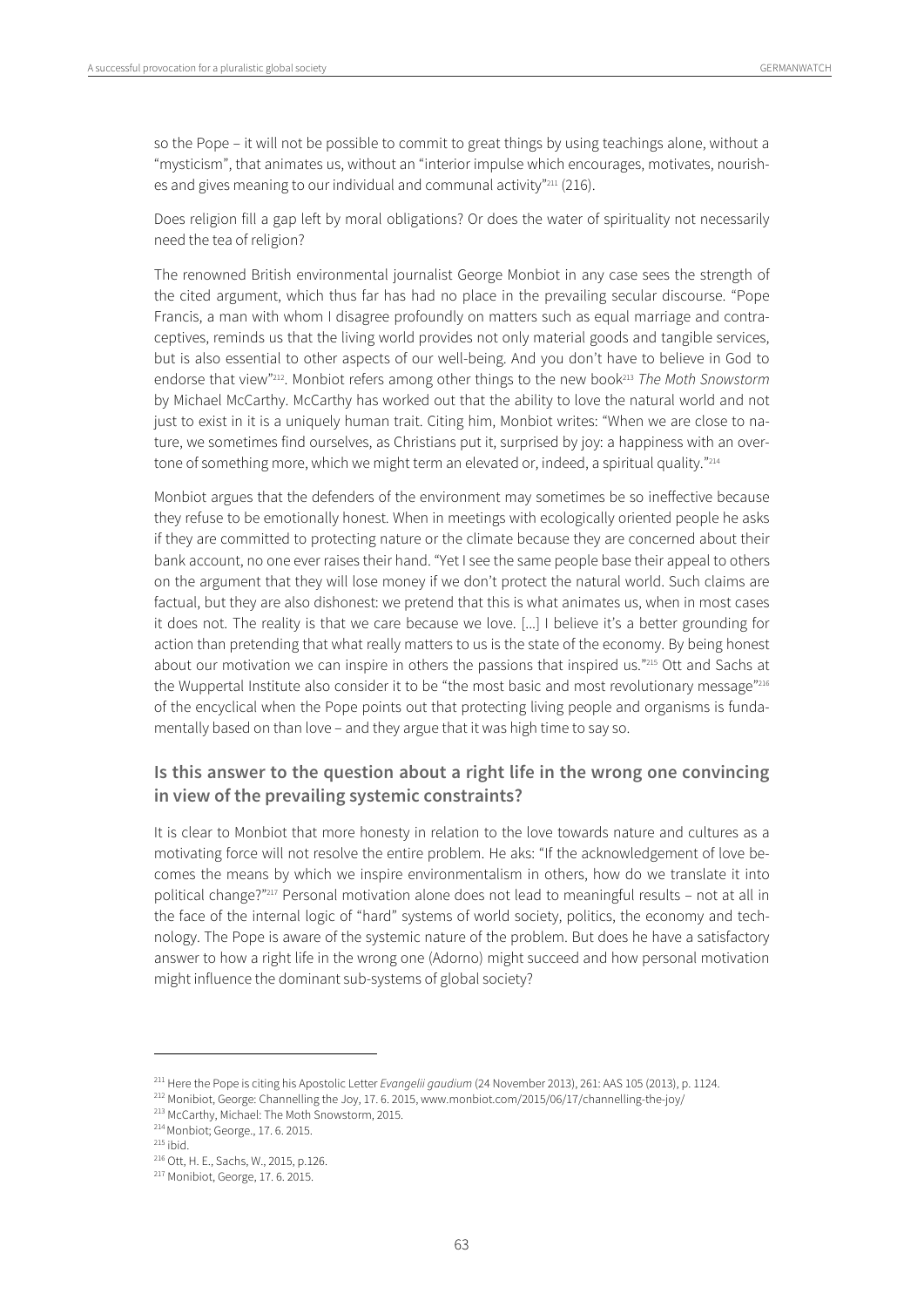In this contect one of the internal tensions between the various sections of the document, which were prepared by different teams of writers, becomes visible. On the one hand, the encyclical provides a summary of the systemic nature of the universal crisis, but is confident that people have the human capacity to bring about ecological conversion. "Human beings, while capable of the worst, are also capable of rising above themselves, choosing again what is good, and making a new start, despite their mental and social conditioning"(205). In these passages of the text – especially Section 6.I.-II. and again in Section 6.V., a human appears as a being that has not yet overcome the challenges presented, but "is free to set an entirely new course"<sup>218</sup>. Another tone dominates Section 3.III. (115-123) of the paper. The emphasis here is no longer on the systems afflicting on humans or the person who is able steer an entirely new course. "Now people stubbornly fail to meet their obligations. They agree with the pernicious 'relativism', which the document interprets as opportunism. In these passages there are frequent references to Pope Benedict XVI and Pope John Paul II. Imperceptibly, the thought process contains an almost ideological note."219

Pope Francis has attempted to embed the arguments of his predecessors in such a way that the encyclical is sustained overall by the *confidence* that a right life in the wrong one and a corresponding "cultural revolution" could succeed. A key word here is the "ecological conversion" (heading of Section 6.III).

How justified is the Pope's optimism that humans can overcome systemic constraints and change course? What are his arguments: that human freedom is able to free itself from the prevailing technocratic paradigm in order "to limit and direct technology; that we can put it at the service of another type of progress, one which is healthier, more human, more social, more integral." (112)? Are there impulses that point beyond the methodological pessimism of most sociologists?

As usually in the encyclical Pope Francis also here opts for the path from the concrete to the abstract: "Realities are more important than ideas" (110). The Pope provides some examples of how broadening the horizons and a right life in the wrong one can already today be achieved:

 On the one hand, he places emphasis on communities of small producers anywhere in the world who follow a different model of prosperity. "When cooperatives of small producers adopt less polluting means of production, and opt for a non-consumerist model of life, recreation and community" (112); The Pope provides the example of the "great variety of small-scale food production systems which feed the greater part of the world's peoples, using a modest amount of land and producing less waste, be it in small agricultural parcels, in orchards and gardens, hunting and wild harvesting or local fishing" (129). But he also sees that these forms of living and working are being systematically pushed into the background. "Economies of scale, especially in the agricultural sector, end up forcing smallholders to sell their land or to abandon their traditional crops. Their attempts to move to other, more diversified, means of production prove fruitless because of the difficulty of linkage with regional and global markets, or because the infrastructure for sales and transport is geared to larger businesses" (ibid.). Here, where the attempt to take ones social and environmental fate into one's own hands fails, or seems likely to fail, the Pope urges governments to act. "Civil authorities have the right and duty to adopt clear and firm measures in support of small producers and differentiated production" (ibid.). And he is also challenges the standard argument that such political interventions would endanger economic freedom. "To ensure economic freedom from which all can effectively benefit, restraints occasionally have to be imposed on those possessing greater resources and financial power. To claim economic freedom while real conditions bar many people from actual access

 $^{218}$  Haring, Herrman, 22/06/2005.<br> $^{219}$  ibid.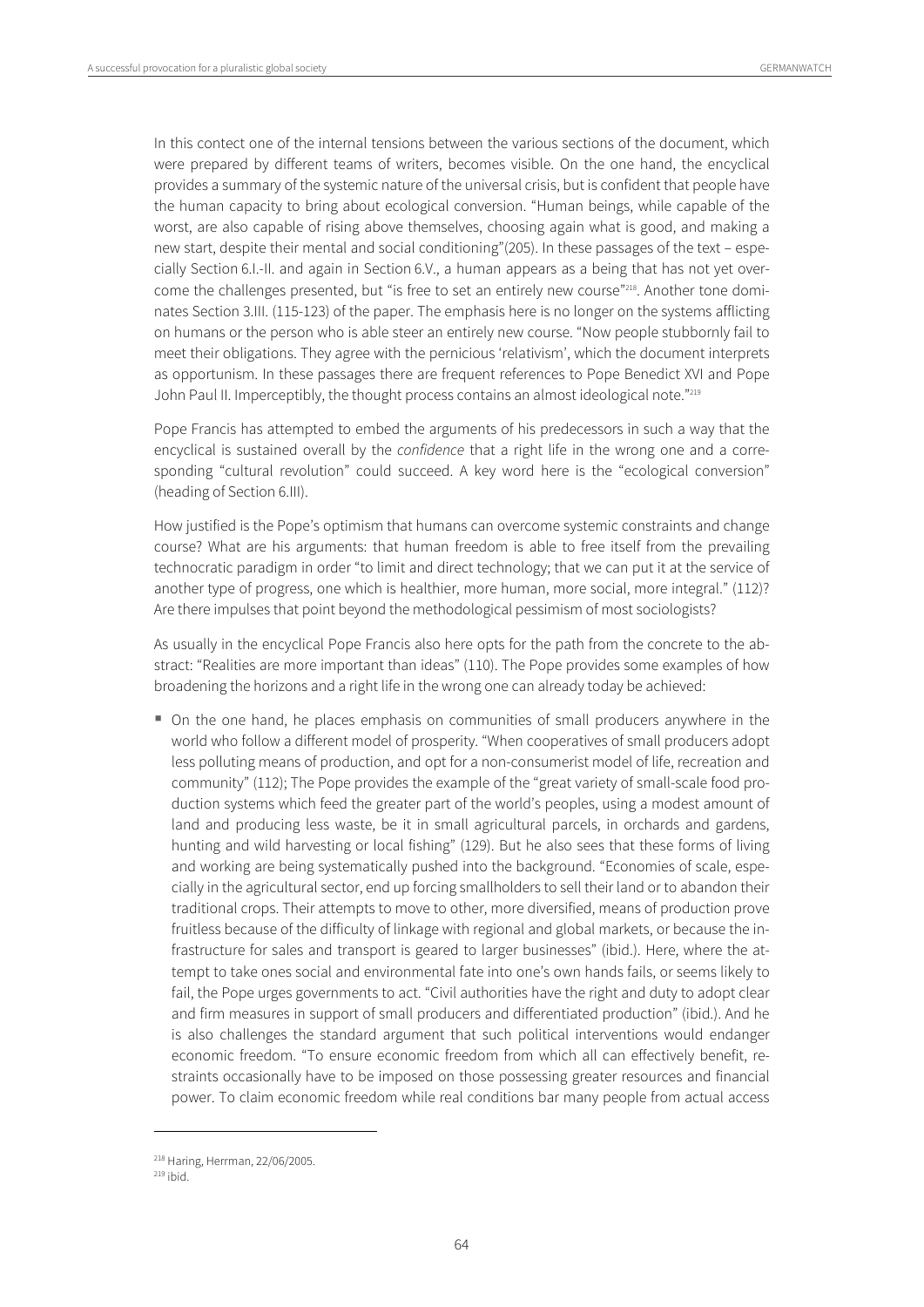$\overline{a}$ 

to it, and while possibilities for employment continue to shrink, is to practise a doublespeak which brings politics into disrepute" (ibid.) Free competition with unequal starting conditions regularly leads to increased inequality and less freedom. It pushes those with the poorer starting conditions to the edge and then covers this injustice by throwing the ideological mantle of fair competition over it.

 Secondly, the Pope urges a different alignment and selection of the technology used. Part of the solution would be "when technology is directed primarily to resolving people's concrete problem, truly helping them live with more dignity and less suffering." (112). But this request is at odds with the analysis of the systemic nature of technology performed in the encyclical: "We have to accept that technological products are not neutral, for they create a framework which ends up conditioning lifestyles and shaping social possibilities along the lines dictated by the interests of certain powerful groups" (107). The Pope is very clear in the judgement that the use of technologies is not value-neutral but that certain technologies transport hidden value decisions. "Decisions which may seem purely instrumental are in reality decisions about the kind of society we want to build" (107). Against this background it would be wrong to simply regard technology as a tool, without taking into account the logic in which the technology subjects us: "The idea of promoting a different cultural paradigm and employing technology as a mere instrument is nowadays inconceivable. The technological paradigm has become so dominant that it would be difficult to do without its resources and even more difficult to utilize them without being dominated by their internal logic" (108). In effect, "technology tends to absorb everything into its ironclad logic". Yes, it may be almost "countercultural" (ibid.) to choose a lifestyle that sets goals that could, at least partially, be independent of technology, its cost and its globalising, standardising force. The Pope analyses the fact that here – often in the name of freedom – "our capacity for making decisions, a more genuine freedom and the space for each one's alternative creativity" (108) is thwarted. Thus far, this proposal of the Pope appears to be inconsistent: Despite lacking decision-making ability and being caught up in a hard systemic logic, he suggests one should select a different technology. It is interesting that the Pope does not dodge this tension. His answer: An environmental culture cannot be successfully implemented if it is reduced to the technical responses, to a "series of urgent and immediate partial responses to the problem of pollution, environmental decay and the depletion of natural resources" (111). Otherwise – warns the Pope "even the best ecological initiatives can find themselves caught up in the same globalized logic" (111) of a technocratic system which creates the problems. The Pope therefore wants to embed the choice of alternative technologies within his proposed paradigm shift. It's not alone the choice for or against a specific technology. "There needs to be a distinctive way of looking at things, a way of thinking, policies, an educational programme<sup>220</sup>, a lifestyle and a spirituality which together generate resistance to the assault of the technocratic paradigm"(ibid.).

What is the counter strategy proposed by the Pope to make this happen? In terms of content, – as already mentioned – the Pope presents two answers to provide immunity against the tendency to turn other people and the ecological setting into objects to be degraded, and "to overcome reductionism" (112). On the one hand, the Pope points to the relevance of the ability to perceive beauty, aesthetics, poetry and other art, "the desire to create and contemplate beauty" (ibid.). As a second antidote, the Pope recommends not allowing ethical and moral issues to be put on hold because of technical and economic "constraints", which all too often turn out to be constraints on thought. He urges people to "refuse to resign [themselves] to this, and continue to wonder about the pur-

 $220$  It is is a question of education that enables actors to reflect on problems and then implement solutions themselves rather than a government-run education programme.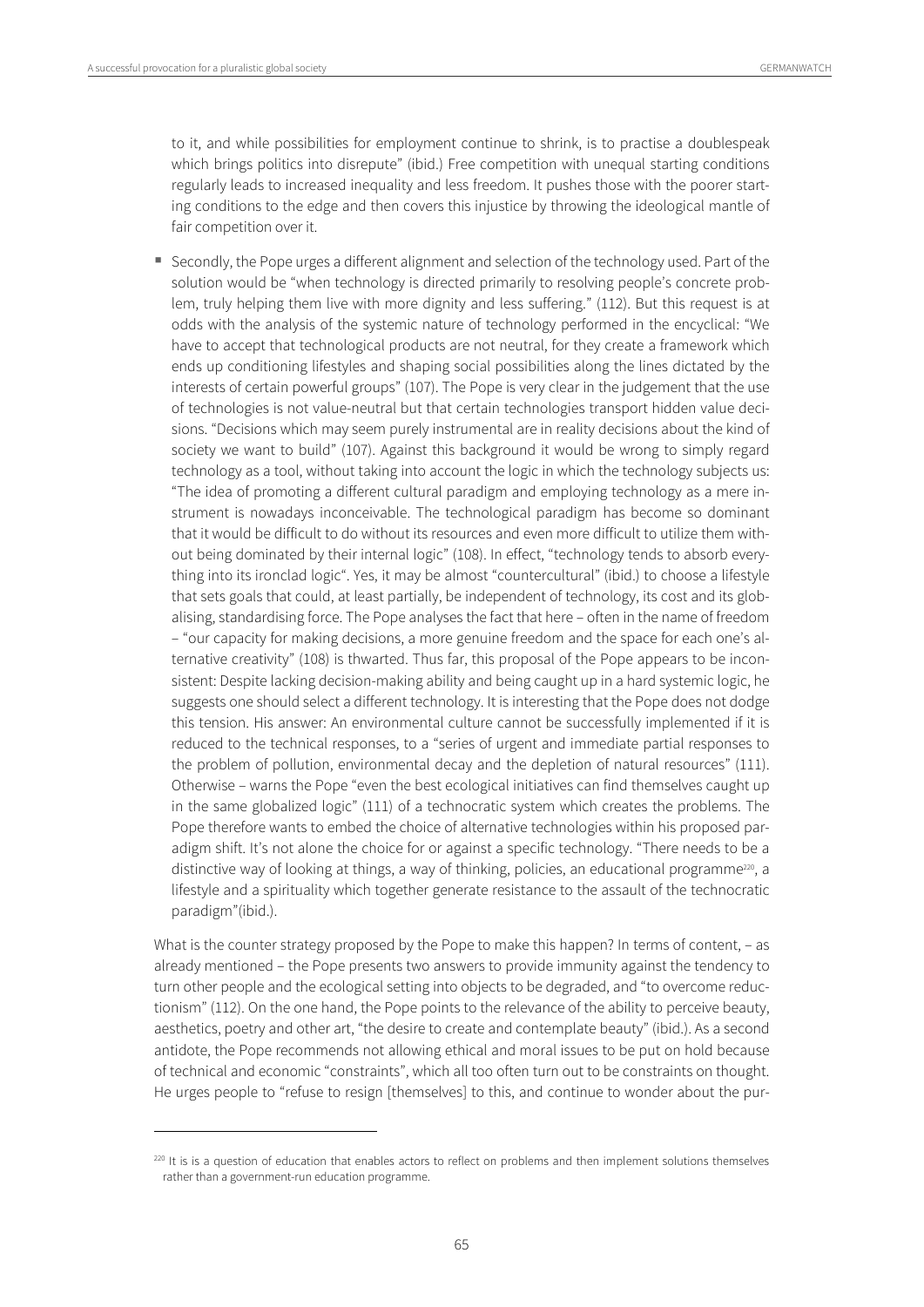pose and meaning of everything" (113). "If we approach nature and the environment without this openness to awe and wonder, if we no longer speak the language of fraternity and beauty in our relationship with the world, our attitude will be that of masters, consumers, ruthless exploiters, unable to set limits on their immediate needs" (11).

The Pope hopes that in this way, authentic humanity, supported by concrete approaches, will be "like a mist seeping gently beneath a closed door" (112). The Pope's sincerity is evident when he pauses to ask whether this authentic humanity, despite the systemic constraints and their hard logic, will in fact turn out to be the promise that will last, in spite of everything, "with all that is authentic rising up in stubborn resistance?" (ibid.).

In anycase, the Pope argues that the aesthetic, ethical and moral actions of isolated individuals will not be able to achieve this. An ecological conversion and a new ecological culture cannot come from isolated individuals. Because on our own, we would lose our ability and freedom to overcome the logic of instrumental reason. "The task will make such tremendous demands of man that he could never achieve it by individual initiative or even by the united effort of men bred in an individualistic way. It calls for a union of skills and a unity of achievement"<sup>221</sup>, he states, quoting Romano Guardino (see 219). We must address the social and environmental problems that confront us based on cooperation and community networks, not simply by the sum of individual good deeds: "The ecological conversion needed to bring about lasting change is also a community conversion" (219). This appeal for cooperation and dialogue in the light of the crises, an appeal to all people and all religions that runs as a central theme through the encyclical, represents an exciting challenge to standard morality. For a commitment to objectives that can only be achieved cooperatively cannot be justified either on the basis of Kant's individualistic moral concept or even one using utilitarian arguments.222 What would a secular equivalent for this religious based request for cooperation look like? A moral concept formulated in secular terms that focusses on objectives that can only be achieved by cooperation? A moral concept that would provide pluralistic actors, such as the international Transition Town movement or the climate alliance in Germany, with moral justification for cooperative action, even though individual responsible action alone is unlikely to achieve the desired objective. And to inspire even cooperation with actors who do not follow our own, but a different ethical conception? A convincing moral concept that motivates a cooperative breakout from a repeating prisoner's dilemma?

For the Pope, the current environmental crisis represents a call to this kind of cooperative and profound internal conversion (see 217). "This conversion calls for a number of attitudes which together foster a spirit of generous care, full of tenderness" (220). Naomi Klein, as a secular Jew, is impressed and points out that understanding this ecological conversion could be the key to understanding the strength and the potential of Laudato Si'.<sup>223</sup>.

#### **Consequences for educational work**

The new paradigm proposed by the Pope has interesting consequences for educational work: On the one hand, in terms of content, a feeling for ethical and moral issues, for beauty and creativity. "[T]he relationship between a good aesthetic education and the maintenance of a healthy environment cannot be overlooked" (215). Seeing and appreciating beauty helps us "to reject selfinterested pragmatism" (ibid.). On the other hand, it also provides the motivation and skills to tackle issues cooperatively as well as for democratic participation. A political understanding of

<sup>&</sup>lt;sup>221</sup> Guardini, Romano: Das Ende der Neuzeit (Würzburg 9 1965), p. 72.<br><sup>222</sup> See in reference to Kant, Habermas, 2012, p. 197.<br><sup>223</sup> See Klein, Naomi, New Yorker, 10/7/2015.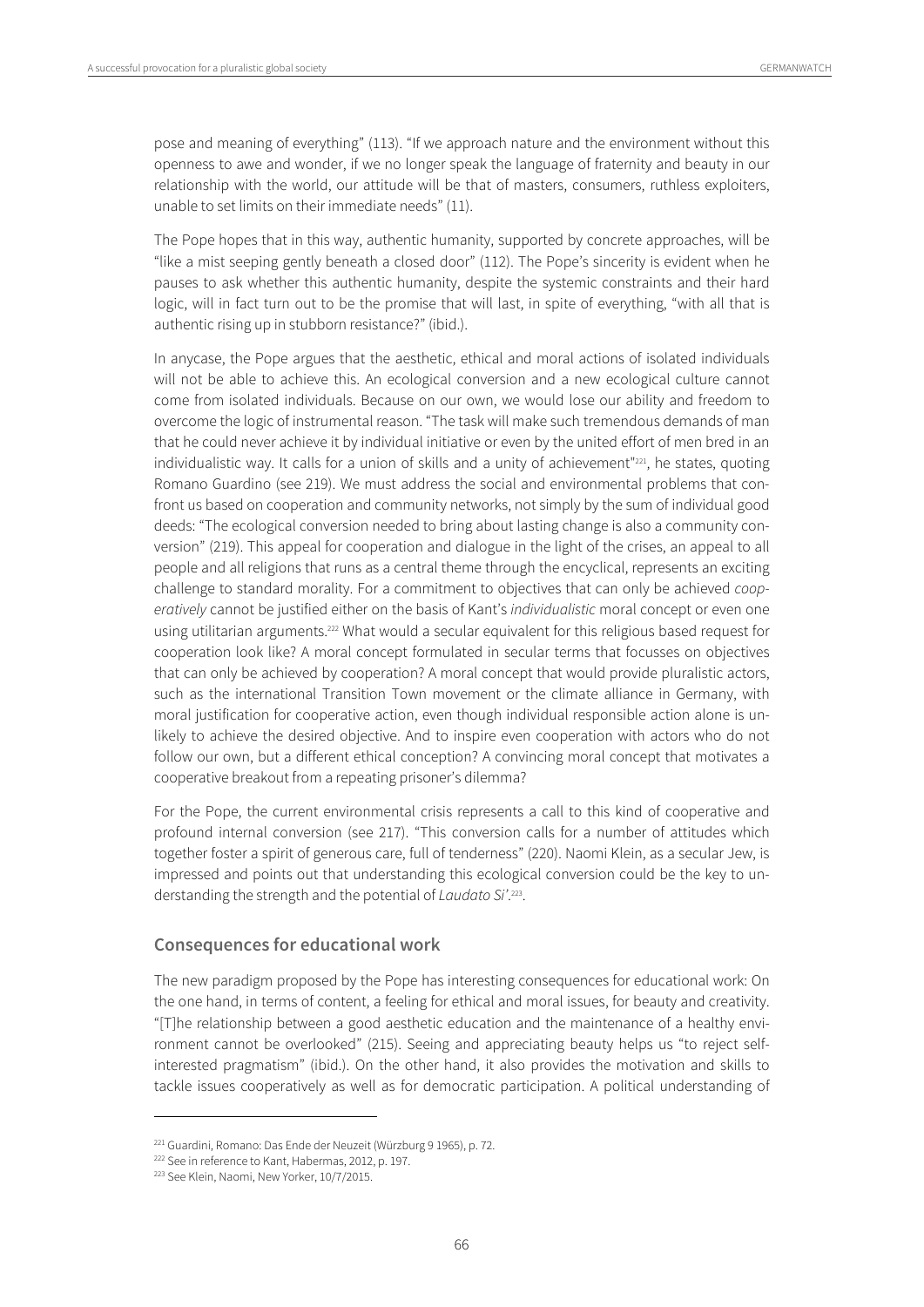education will raise its voice in order to "generate resistance to the assault of the technocratic paradigm" (111). One can understand this as a call for the corresponding further development and political organization of the World Program of Action on Education for Sustainable Development. The reason for this is also set out in the Nagoya Declaration: "Education for Sustainable Development (ESD) empowers learners to transform themselves and the society they live in"224. Global learning means the ability to develop and shape. Like Bread for the World it asks us "to jointly develop freedom of scope and to develop the courage as well as the ability to intervene in political processes – on the different levels to which they have access or can gain access."225

In the educational work, it is important to move away from the simplistic belief that every problem has a technical solution: "Otherwise, even the best ecological initiatives can find themselves caught up in the same globalized logic. To seek only a technical remedy to each environmental problem which comes up is to separate what is in reality interconnected and to mask the true and deepest problems of the global system "(111). The encyclical definitely suggests technical solutions as part of the answer, but embeds them in the need for cooperative action that is morally, ethically and aesthetically motivated.

## **5.2 The power of celebration**

See, judge, act – at first sight, the encyclical appears to be oriented towards this established triad of Catholic social doctrine. But it subsequently adds the tradition of liberation theology, creating a tetrachord: "see, judge, act and *celebrate"*<sup>226</sup>. This further development towards "celebration" accounts for part of the provocative nature of the encyclical for a pluralistic world that is struggling to find perspectives for a good life amid a cascade of crises. It is worthwhile examining this in greater detail:

"Let us sing as we go. May our struggles and our concern for this planet never take away the joy of our hope" (244), the Pope states towards the end of the encyclical: The Canadian activist Naomi Klein has carefully observed that: "many have been puzzled over how Laudato Si' can simultaneously be so sweepingly critical of the present and yet so hopeful about the future"227. The tone which proclaims good tidings rather than a threatening message, is what sets the encyclical apart from many environmental movement documents. Various elements in the text contribute to this joyful tone – as a stimulus to a struggle that does not convert the other into an object.

Firstly, thankfulness. From the title Laudato Si' through to the closing phrase: "May He be praised", the encyclical is pervaded by thankfulness to a gentle and loving Creator God. The social ethicist, Markus Vogt considers that it is this "creation and theology-oriented positive attitude that gives the encyclical its persuasive force"228. Similarly, the Pope also is thankful for the actions of civil society and everyone who is already committed to fairness and responsibility for creation (see e.g. 13). This commitment he considers to be part of active human dignity: "I appeal to everyone throughout the world not to forget this dignity which is ours" (205).

Secondly, the ability to rejoice. "This optimism is sustained by a Francis of Assisi-like spirituality of deep joy in the gifts of creation,"<sup>229</sup>according to Markus Vogt. The encyclical does not call for renun-

<sup>&</sup>lt;sup>224</sup> UNESCO, Aichi-Nagoya Declaration on Education for Sustainable Development.

www.unesco.org/new/fileadmin/MULTI MEDIA/HQ/ERI/pdf/Aichi-Nagoya\_Declaration\_EN.pdf<br><sup>225</sup> Riek, Barbara, Brot für die Welt, in: http://newsletter.ewik.de/m/9620624/0-5a47e2bc8ee7f90846f33c96e9450b56<br><sup>226</sup> Boff, Leonardo, 1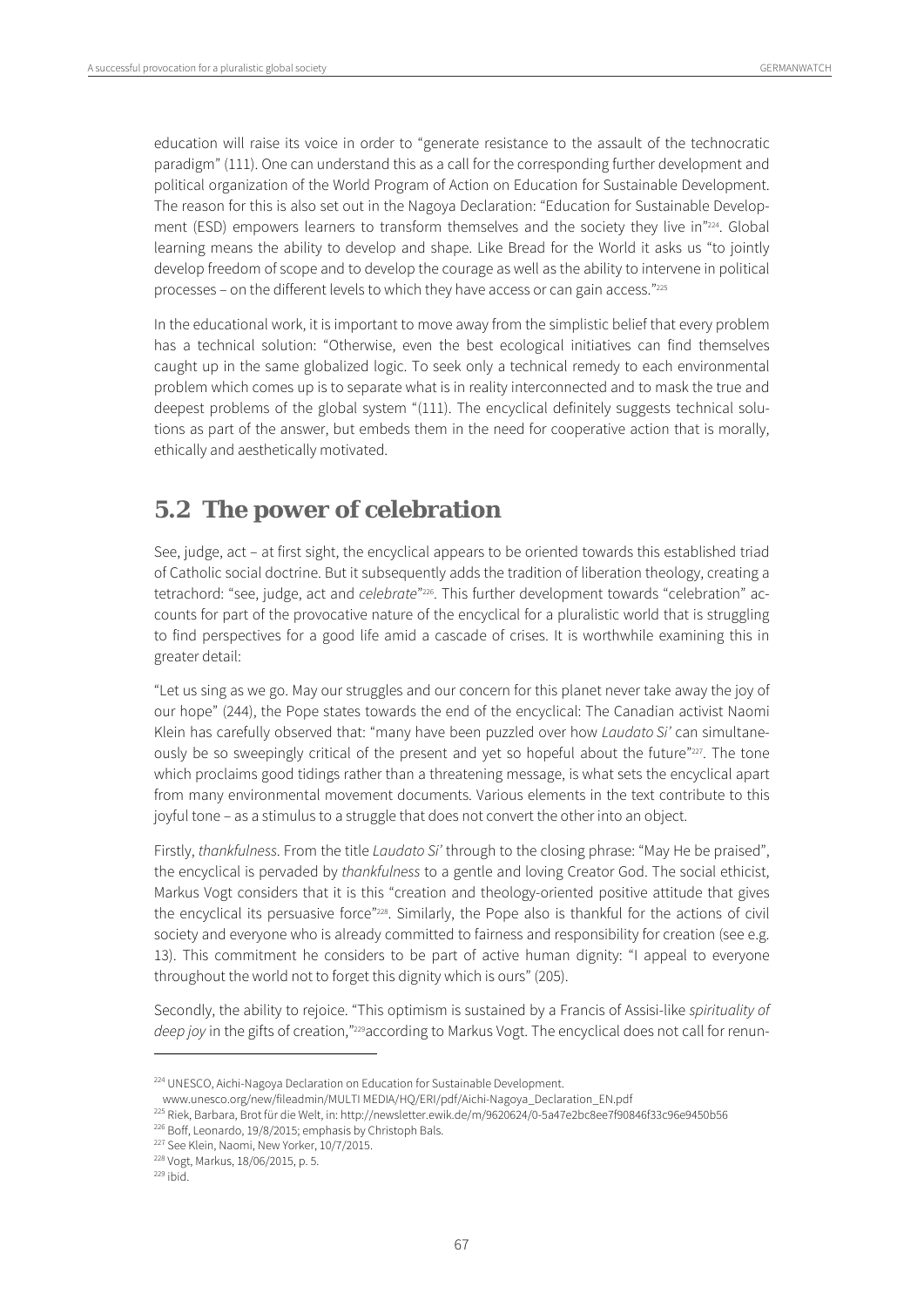ciation, but for developing an ability to "appreciate the small things" (222). The Pope says that a constant flood of consumer goods can baffle the heart and prevent us from "cherishing each thing and each moment" (ibid.). He sees the basis of joyfulness as mindfulness rather than a careless throwaway mentality. "With reference to the strong tradition, particularly in Latin America, of 'buen vivir', i.e. the good life, he considers that social and ecological responsibility and a new relationship with nature, the economy and power will result in an improved quality of life."230

He sees Christian spirituality – like the "different religious traditions" (222) – as paving the way to a different understanding of quality of life. It "encourages a prophetic and contemplative lifestyle, one capable of deep enjoyment free of the obsession with consumption [...] It is the conviction that 'less is more'"(222).

The provocative nature of this celebratory element, of joy in the face of an unvarnished description of the crises, is contained in the question of whether the pluralistic society or the secular environmental movement has a functional equivalent to this "celebratory" approach, which is based on a strong religious or spiritual motivation in the encyclical? The findings of learning theory have shown that threatening messages have limited potential for bringing about a change in behaviour.

 $230$  ibid.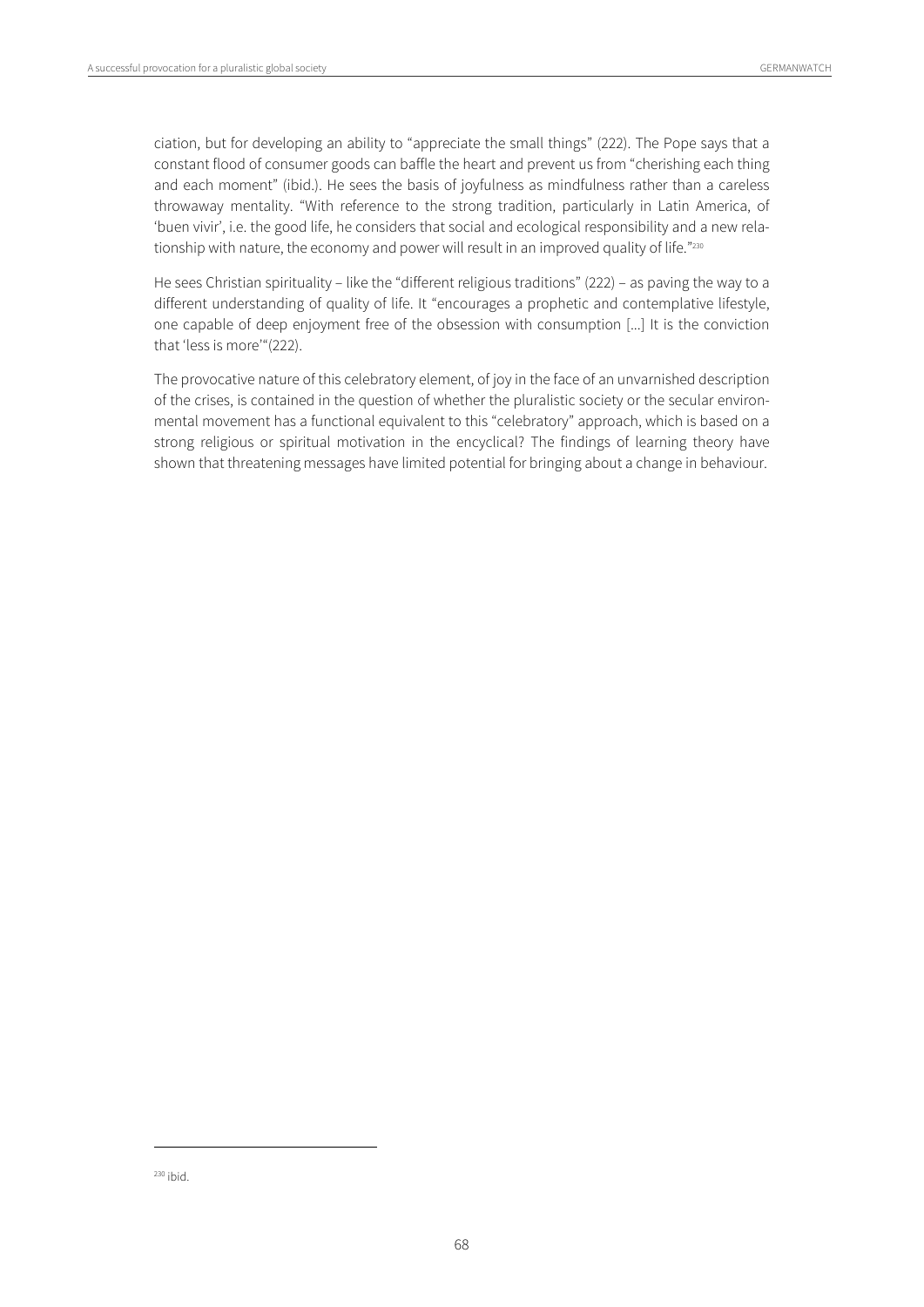## **6 Conclusion**

With the encyclical *Laudato Si'*, Pope Francis has successfully issued a fascinating provocation relevant for a pluralistic global society. This carefully reasoned but readable provocation – in the service of the poor and the ecological co-world – is aimed at stimulating non-monopolising dialoque with all groups of society. This dialogue could unleash the potential for examining in a fresh light a number of perennial environmental and development issues. It offers the potential for urgently needed cooperation with other relidions and confessions as well as for dialogue on equal terms with 'religiously unmusical' people, with a pluralistic environmental and development movement. It goes beyond the scopeof much of the environmental and development discourse, which is often limited to economic and technocratic considerations, and opens up space for an ethical, moral and aesthetic criticism of the prevailing paradigm – with the prospect of cooperative action between very different actors.

The encyclical calls on political and economic decision-makers to engage in a systematic and serious manner with these issues. The encyclical suggests answers for religious actors which go beyond the possibilities for action by other actors – as long as a pluralist society hasn't found functional equivalents. This could represent a prophetic role for religion in modern times. The issues and approaches raised by the encyclical could have the potential to produce additional motivations for action.

The encyclical Laudato Si' merits a response in which the different civil society actors discuss their own – sometimes quite different – responses to the issues raised in it – and, in doing so, challenge not only politicians and the economy, but also the churches. It would make sense to take it seriously.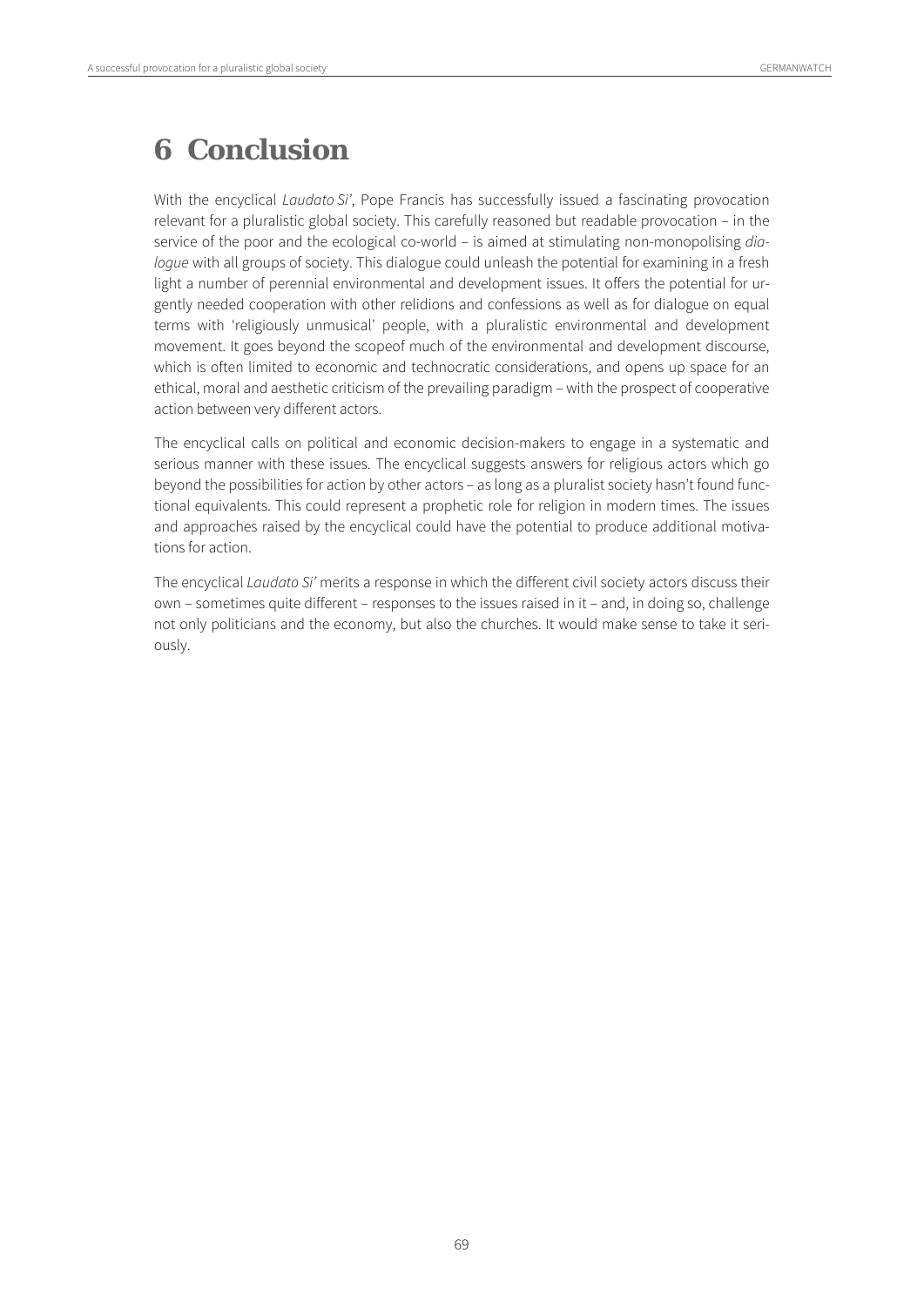# **7 Bibliography**

Adorno, Theodor W.: Minima Moralia, in: Gesammelte Schriften 4, Frankfurt am Main 1997.

Altner, Günter: Die Überlebenskrise in der Gegenwart: Ansätze zum Dialog mit der Natur in Naturwissenschaft und Theologie, Darmstadt, 1988.

Aquinas, Thomas: Summa Theologiae I, q. 104, art. 1, ad 4.

Atkin, Emily: What Did Actual Scientists Think Of The Pope's Climate Encyclical?; in: Climate Progress, see: http://thinkprogress.org/climate/2015/06/18/3671118/pope-climate-encyclicalscientists-react/ [18/ 06/2015]

Asia News: Pope in Bolivia, see: www.asianews.it/news-en/Pope-in-Bolivia:-we-need-and-want-achange-in-an-economy-that-kills-34736.html [07/09/2015]

Bals, Christoph: Sabotage am Klimaschutz, 4/3/2004; see www.sfv.de/lokal/mails/wvf/klimazw3.htm [2015] (Original title: Das Ende der Sensation vom Klimamärchen, 1997)

Requests to the image of God in the environmental crisis. Sermon during the Reformation Service, St Thomas Kirche, Berlin, 31/10/2014. www.germanwatch.org/de/9440 [19/11/2015]

Bandow, Doug: Laudato Si Misses the Problem of Politics: http://blog.acton.org/archives/79640-doug-bandow-laudato-si-misses-the-problem-ofpolitics.html [24/6/2015]

Blume, Michael, Al-Khawwas: Der Papst rühmt einen islamischen Sufi in seiner Enzyklika Laudato Si, unter: www.scilogs.de/natur-des-glaubens/franziskus-ali-al-khawwas-der/ [19/11/2015]

Boff, Leonardo: Unser Haus der Erde. Den Schrei der Unterdrückten hören. Düsseldorf, 1996.

Boff, Leonardo: Haus aus Himmel und Erde – Erzählungen der brasilianischen Urvölker. Düsseldorf, 2003.

Boff, Leonardo, The magna carta of integral ecology, 18/6/2015, https://leonardoboff.wordpress.com/2015/06/18/the-magna-carta-of-integral-ecology-cry-of-theearth-cry-of-the-poor/

Boff, Leonardo, Leonardo Boff: Die Magna Charta der ganzheitlichen Ökologie: Schrei der Erde – Schrei der Armen, 5/7/2015;

Brown, Donald A.: What can non-catholics and nonbelievers learn from the Pope's encyclical about the ethical dimensions of climate change?:

http://ethicsandclimate.org/2015/10/03/what-can-non-catholics-and-nonbelievers-learn-fromthe-popes-encyclical-about-the-ethical-dimensions-of-climate-change/ [03/10/2015]

Bundeszentrale für Politische Bildung [German Federal Agency for Political Education]: Homosexualität und Menschenrechte: Das Beispiel Uganda:

www.bpb.de/gesellschaft/kultur/filmbildung/143592/homosexualitaet-und-menschenrechte [12/9/2012]

Catholic Herald: Obama calls for wold leaders to heed Pope Francis's message: www.catholicherald.co.uk/news/2015/06/19/obama-calls-for-world-leaders-to-heed-popefranciss-message/ [19/06/2015]

Dalai Lama, Der Appell des Dalai Lama an die Welt, Ethik ist wichtiger als Religion, Wals bei Salzburg, 2015.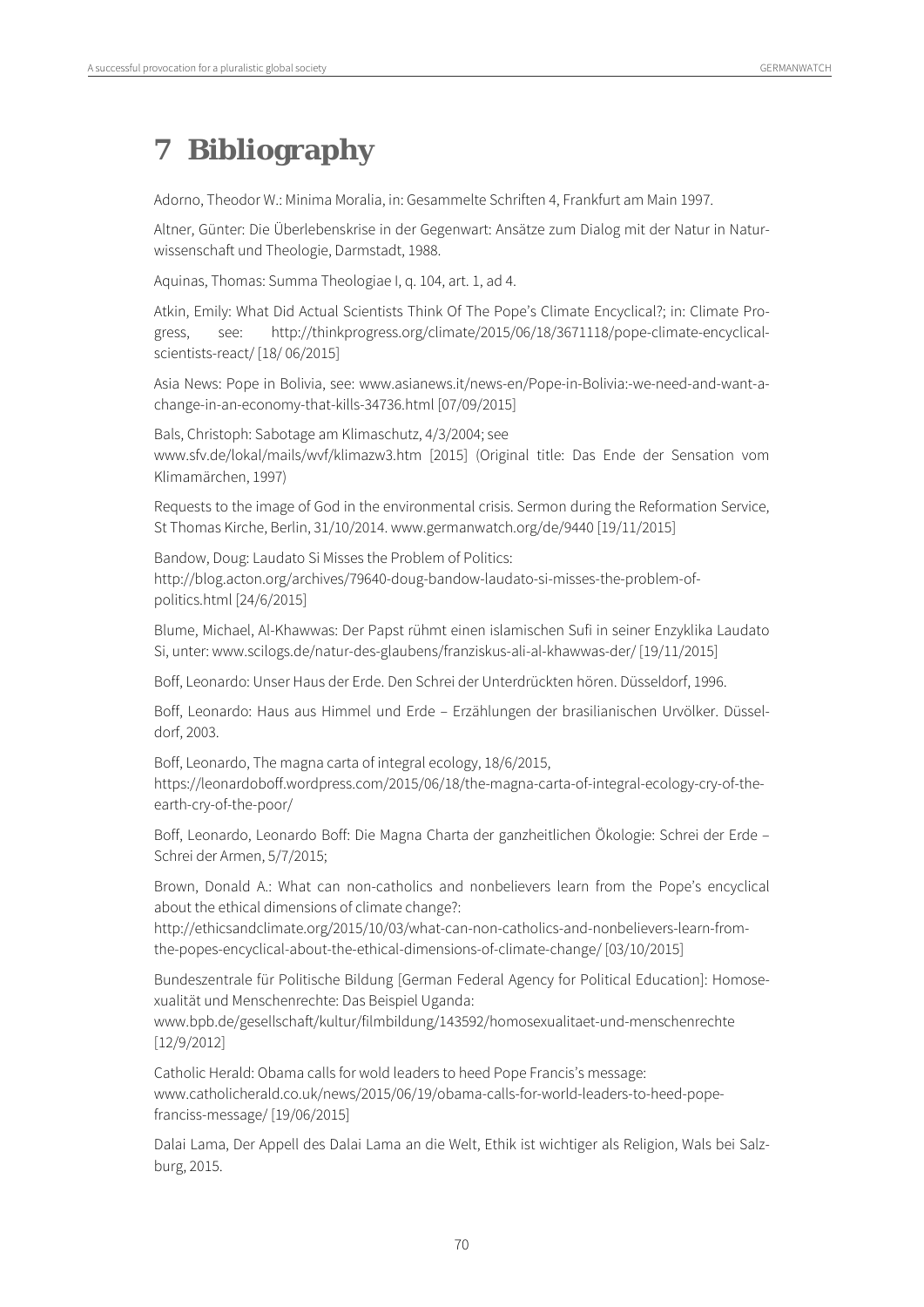Descartes, René: Œuvres, Vol. VI: Discours de la méthode et Essais, edited by Charles Adam und Paul Tannery, Léopold Cerf, Paris 1902.

Deutsche Bischofskonferenz [German Bishops' Conference]: Kardinal Reinhard Marx würdigt die Enzyklika Laudato si' von Papst Franziskus :

www.dbk.de/presse/details/?presseid=2833&cHash=a9e442212ee740934ea9c97086b838cc [18/6/ 2015]

Conference of the Dominican Bishops: Carta pastoral sobre la relación del hombre con la naturaleza (21 January 1987).

Dürr, Hans-Peter: Warum es ums Ganze geht, Munich, 2009.

Edenhofer, Ottmar, Flachsland, Christian, Knopf Brigitte: Science and religion in dialogue over the global commons, in: Nature Climate Change, Vol. 5, October 2015, pp. 907–909 Corrected after print, 24. September 2015, www.nature.com/natureclimatechange

Energiepolitische Tagesfragen, 47. Jg., Heft 10, Essen 1997.

Fiene, Hans: Pope Francis, The Earth is Not My Sister, 23/6/2015: http://thefederalist.com/2015/06/23/pope-francis-the-earth-is-not-my-sister/

Finke, Björn: Wie das katholische Irland sich revolutioniert, in: Süddeutsche Zeitung: www.sueddeutsche.de/politik/volksabstimmung-zur-homo-ehe-wie-das-katholische-irland-sichrevolutioniert-1.2492164 [23/5/2015]

Germanwatch: Mission Statement: www.germanwatch.org/leitbild [19/11/2015]

Grossbarth, Jan: Wo der Papst irrt, in: Frankfurter Allgemeine Zeitung, 20/6/2015.

Guardini, Romano: Das Ende der Neuzeit, Würzburg, 1965.

Habermas, Jürgen: Die postnationale Konstellation, Frankfurt a. M., 1998.

Habermas, Jürgen: Hat die Konstitutionalisierung des Völkerrechts noch eine Chance? , in: Habermas, Jürgen: Der gespaltene Westen, Frankfurt a.M. , 2004, 113–198.

Habermas, Jürgen (translated by Ciaran Cronin): The Concept of Human Dignity and the Realistic Utopia of Human Rights, in: Jürgen Habermas: The Crisis of the European Union – A response, Polity, Cambridge, 2012, p. 71-100 , (First published in German as "Zur Verfassung Europas. Ein Essay",Edition Suhrkamp, Berlin, 2011)

Habermas, Jürgen: Nachmetaphysisches Denken, Vol. II, Aufsätze und Repliken, Berlin, 2012.

Häring, Hermann: "In jedem Laut dieser Welt ein Geheimnis", (Al Khawwas) – Ein dialogfähiger Papst hat den richtigen Ton gefunden:

www.aktionsgemeinschaft-rottenburg.de/laudato-si\_Komm\_hhaer.pdf [22/6/2015]

Hagencord, Rainer: Öko-Enzyklika des Papstes revolutioniert die Haltung zur Natur, in: Landeszeitung Lüneburg: https://www.ptext.de/nachrichten/landeszeitung-lueneburg-untertan-erde-drrainer-hagencord-priester-zoologe-oeko-958455 [25/6/2015]

Harris, Elise: Vatican: Encyclical aims to promote common good, not take sides, CNA: www.catholicnewsagency.com/news/vatican-encyclical-aims-to-promote-common-good-nottake-sides-84878/ [18/6/2015]

Hengsbach SJ, Friedhelm: Ein Anwalt der ganz Schwachen klagt an, June 2015, www.sanktgeorgen.de/nbi/fileadmin/redakteure/Dokumente/2015/kommentar\_enzyklika\_laudato\_si\_hengsbach\_sj.pdf [19/11/2015]

Hessel, Stéphane: Empörung – Meine Bilanz, Pattloch, 2012 (original: "Tous comptes faits ... ou presque", Paris, 2012).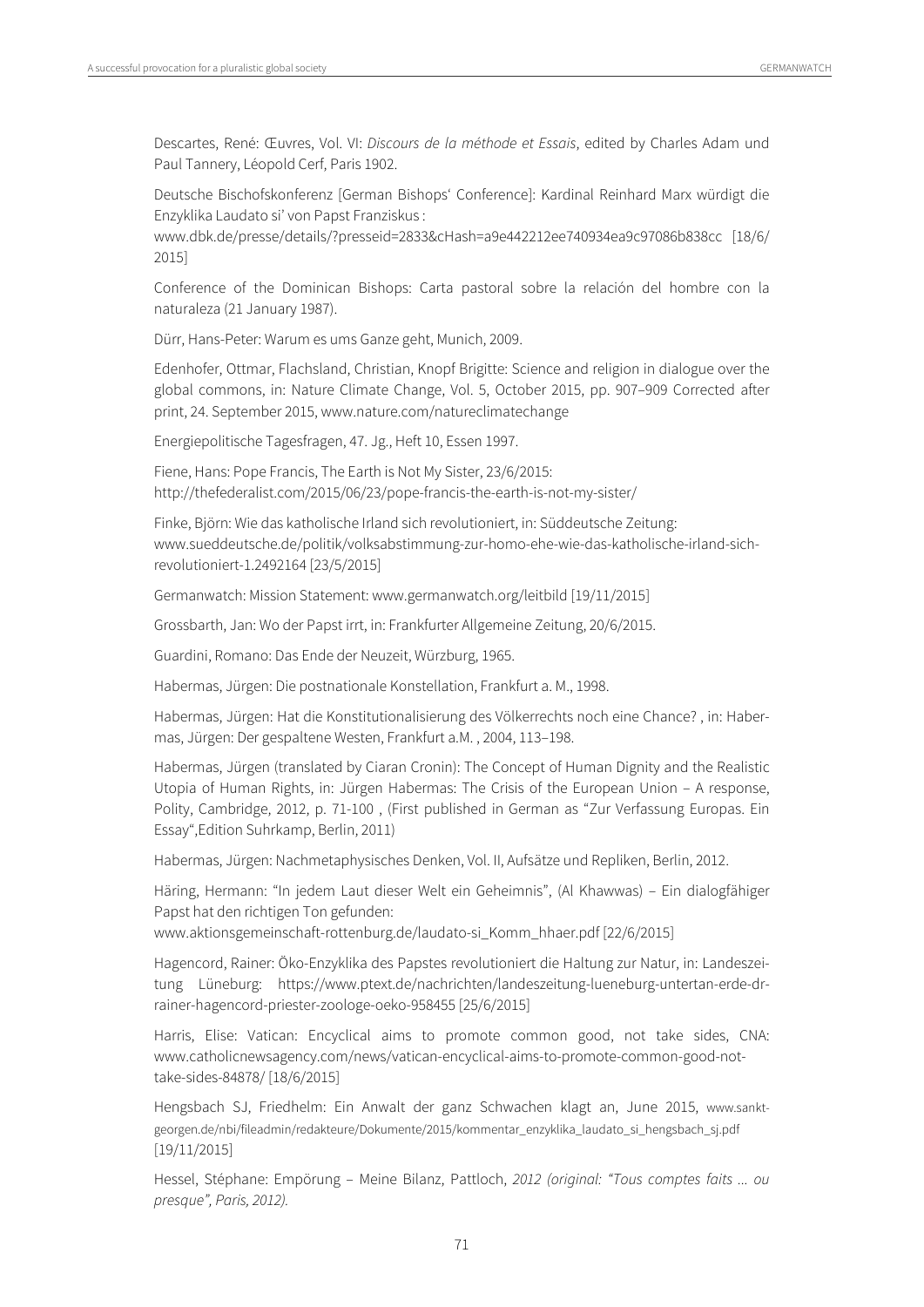Hofmann, Markus: Öko-Kritik des Papstes geht fehl, in: Neue Zürcher Zeitung, 23/6/2015.

Ickler, Theodor 20/6/2015, Internetblog:: www.sprachforschung.org/ickler/index.php?show=news&id=1103#29210

Jaspers, Karl: Vom Ursprung und Ziel der Geschichte, Berlin, 1949.

Katholisch.de: Therapieanleitung für die Gesellschaft – Klaus Töpfer lobt Enzyklika Laudato Si' von Papst Franziskus:

www.katholisch.de/aktuelles/aktuelle-artikel/therapieanleitung-fur-unsere-gesellschaft [02/07/2015]

Keppel, Botho: Weltgeschichte der Sklaverei, in: Weltwoche, 28/10/2014: www.weltwoche.ch/ausgaben/2010-08/artikel-2010-08-weltgeschichte-der-sklaverei.html [19/11/2015]

Kissler, Alexander: Der Papst gibt Energiespartipps, in: Cicero: www.cicero.de/salon/umweltenzyklika-von-papst-franziskus-umweltenzyklia-von-papstfranziskus/59420 [18/6/2015]

Klein, Naomi: A Radical Vatican?, in: New Yorker, 10/7/2015.

Kreiner, Armin: Warum die Entstehung des Menschen kein wissenschaftliches Rätsel mehr ist, wohl aber immer noch ein theologisches Problem, in: zur debatte 6/2015, pp. 23–25.

Lighthill, James et al.: The Recently Recognized Failure of Predictability in Newtonian Dynamics, in: Proceedings of the Royal Society, Series A, Vol. 407, 1986, pp. 35–50.

Mainau Declaration 2015 on Climate Change, www.lindau-nobel.org/wp-content/uploads/2015/07/Mainau-Declaration-2015-EN.pdf/ [19/11/2015]

McCarthy, Michael: The Moth Snowstorm, 2015.

McKibben, Bill: The Pope and the Planet, in: The New York Review of Books: www.nybooks.com/articles/archives/2015/aug/13/pope-and-planet/ [13/8/2015]

McNutt, Maria: The beyond-two-degree inferno, in: Science Vol. 349, No. 6243, 2015, p. 7.

George Monbiot,: Channelling the Joy, 17/6/2015, www.monbiot.com/2015/06/17/channelling-the-joy/

Morin, Edgar: L'encyclique Laudato Si' est peut-être l'acte 1 d'un appel pour une nouvelle civilisation, in: la croix, 12/6/2015, www.la-croix.com/Religion/Actualite/Edgar-Morin-L-encyclique-Laudato-Si-est-peut-etre-l-acte-1-d-un-appel-pour-une-nouvelle-civilisation-2015-06-21-1326175 [19/11/2015]

Hope from the Pope, Editorial, in: Nature Vol. 522, No. 391, (2015).

New Mathilda: For The Love Of God: Ditch The Sound Bites And Read Laudato Si: https://newmatilda.com/2015/06/19/love-god-ditch-sound-bites-and-read-laudato-si/ [19/6/2015]

Ott, Hermann E., Sachs, Wolfgang: Wie viele Divisionen hat der Papst? Die Umweltenzyklika und ihre Wirkung auf die Klimapolitik, in: Politische Ökologie 142, 2015, pp. 124–127.

Oreskes, Naomi & Conway, Erik M.: Merchants of Doubt. How a Handful of Scientists Obscured the Truth on Issues from Tobacco Smoke to Global Warming. New York, Berlin, London, Sydney, 2010.

Ostrom, Elinor, Econ. Theory 49, pp. 353–369, 2012.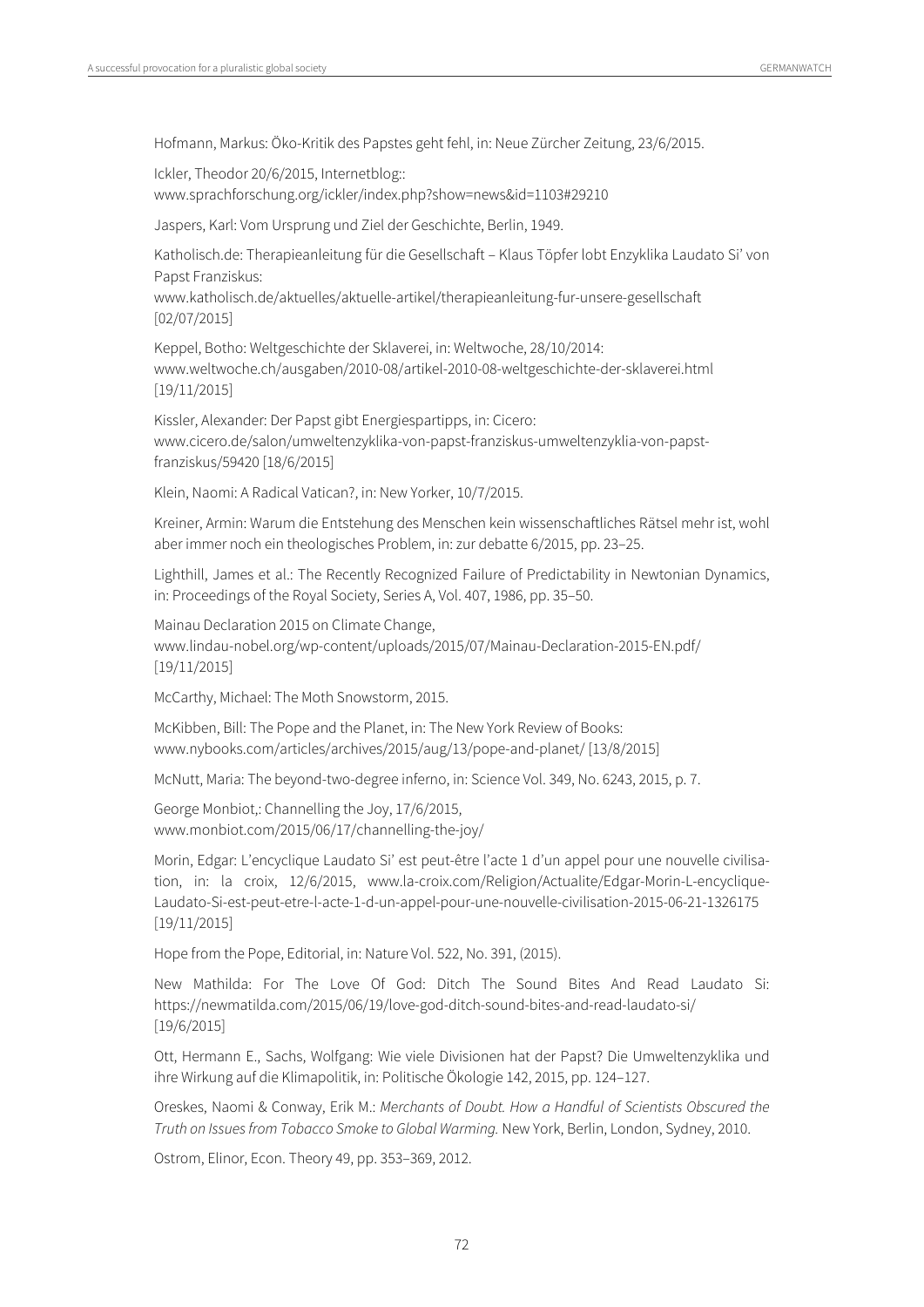Pope Johannes XXIII.: Pacem in Terris, Encyclical, 1963: www.uibk.ac.at/theol/leseraum/texte/333.html.

Pope Francis: Evangelii Gaudium, Apostolisches Schreiben, 2013.

Pope Francis: Enzyklika Laudato Si'– Über die Sorge für das gemeinsame Haus (Rome, 24 May 2015) – published 18 June 2015.

www.dbk.de/fileadmin/redaktion/diverse\_downloads/dossiers\_2015/VAS\_202.pdf

Pope Francis: General Audience (15 April 2015), L'Osservatore Romano (German), Year 45, No.17 (24 April 2015).

Patriarch Bartholomew, Address to the Halki Summit I, Global Responsibility and Ecological Sustainability: Closing Remarks, Istanbul (20 June 2012).

Prigogine, Ilya: Die Gesetze des Chaos, Frankfurt, 1998.

Rawls, John: Politischer Liberalismus, Frankfurt a.M., 1998.

Rosa, Hartmut: Beschleunigung und Entfremdung, Berlin, 2013.

Schellnhuber, Hans Joachim, Martin, M. A.: Climate-System Tipping Points and Extreme Weather Events, in: Pontifical Academy of Sciences and Pontifical Academy of Social Sciences: Sustainable Humanity, Sustainable Nature: Our Responsibility, 2014.

Schorlemmer, Friedrich: Hoffnungsfanfare, in: Die Zeit: https://pbs.twimg.com/media/CIWQm0wXAAA59YC.jpg [24/6/2014]

Schüssler Fiorenza, Francis: The Church as a Community of Interpretation, in: Browning, D.S., Schüssler Fiorenza, F. (Hg.): Habermas, Modernity and Public Theology, New York 1992, pp. 66-91.

Segbers, Franz: "... die Klage der Armen ebenso hören wie die Klage der Welt": http://kirchentag.blog.rosalux.de/2015/07/08/franz-segbers-die-klage-der-armen-ebenso-zuhoeren-wie-die-klage-der-erde/ [08/07/2015]

Seiterich, Thomas: Nicht herrschen, sondern pflegen – Ein Gespräch mit dem Vordenker der Umwelt-Enzyklika, Bischof Erwin Kräutler, in Publik Forum 12/2015: https://www.publikforum.de/Publik-Forum-12-2015/nicht-herrschen-sondern-pflegen des Internetauftritts von Publik-Forum

Spiegel Online: Gender equality: Oberstes US-Gericht kippt Bundesgesetz gegen Homo-Ehe, unter: www.spiegel.de/politik/ausland/oberstes-us-gericht-kippt-bundesgesetz-gegen-homo-ehe-a-908007.html [26/6/2013]

Steinmeier, Frank-Walter: Die Welt ist aus den Fugen geraten, Rede beim Deutschen Kirchentag, Stuttgart, 7.6.2015:

www.auswaertiges-

amt.de/DE/Infoservice/Presse/Reden/2015/150607\_Rede\_BM\_Kirchentag\_Kofi\_Annan.html

Stern, Nicolas: The Global Deal: Climate Change and the Creation of a New Era of Progress and Prosperity, 2009.

Süddeutsche Zeitung: Non-fiction books of the month, 3/8/2015.

The Guardian: The Guardian view on Laudato Si': Pope Francis calls for a cultural revolution. The pope links the destruction of the environment with the exploitation of the poor. The world should pay attention: www.theguardian.com/commentisfree/2015/jun/18/guardian-view-on-laudato-sipope-francis-cultural-revolution [19/06/2015]

Thune, Wolfgang: Die Erde ist kein Treibhaus, in: Handelsblatt, 22/11/1995.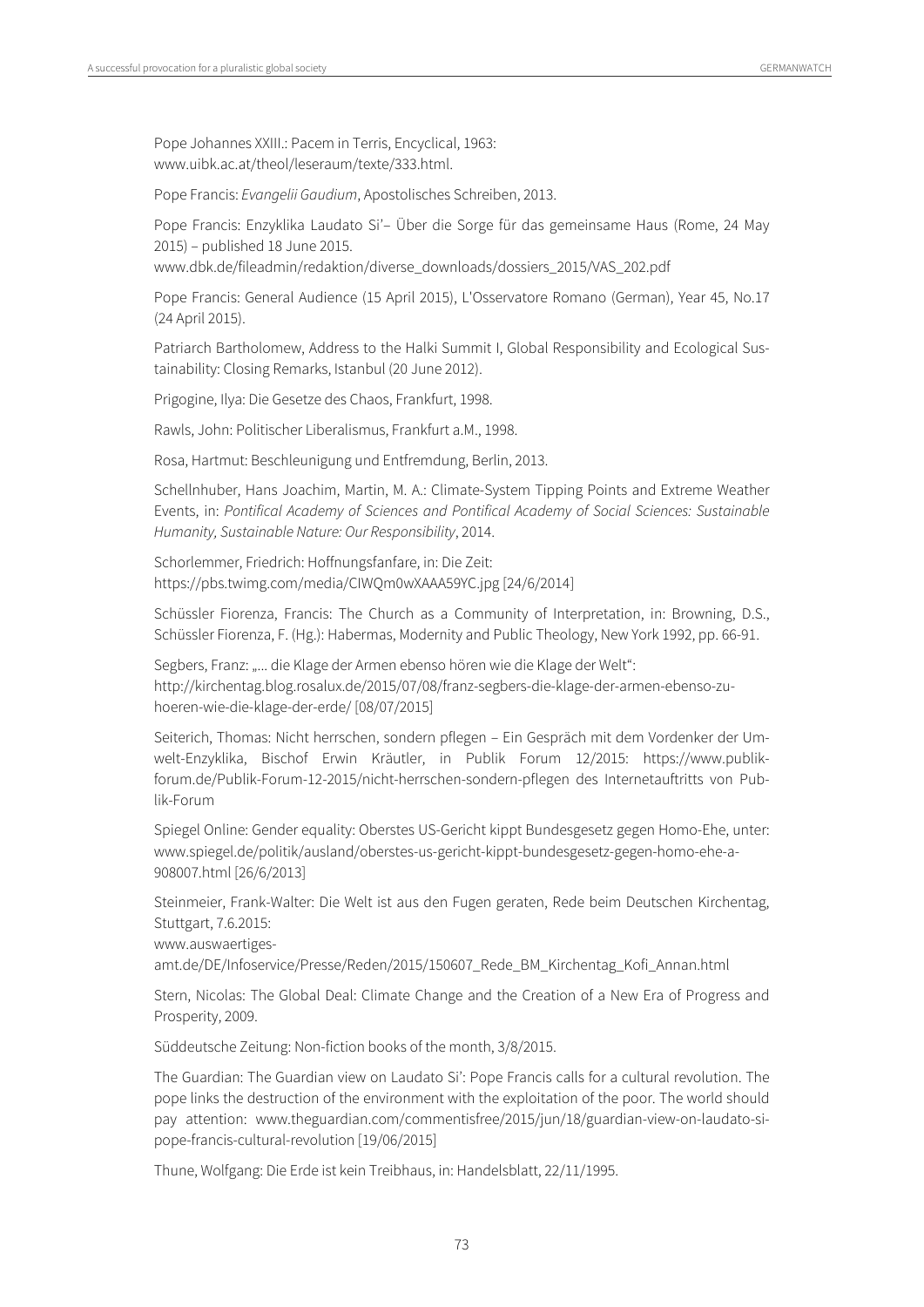Thune, Wolfgang: Enzyklika "Laudatio Si", Ein Rückfall hinter die europäische Aufklärung, in: Deutscher Arbeitgeberverband:

www.deutscherarbeitgeberverband.de/wissenschaftzukunft/2015\_07\_07\_dav\_wissenschaftzukun ft\_enzygklika\_laudatosi\_01.html?q=th%C3%BCne und

www.deutscherarbeitgeberverband.de/wissenschaftzukunft/2015\_07\_08\_dav\_wissenschaftzukun ft\_enzygklika\_laudatosi\_02.html?q=th%C3%BCne [Stand: 8/7/2015]

Toni, Ana; Amorim, Alice: Religious Diplomacy: A game changer for the climate negotiations?, unter: www.nivela.org/blog/diplomacia-religiosa-uma-virada-no-jogo-do-clima/en [28/9/2015]

United Nations Framework Convention on Climate Change (UNFCCC): Paris Agreement: http://unfccc.int/files/meetings/paris\_nov\_2015/application/pdf/paris\_agreement\_english\_.pdf [2015]

Vogt, Markus: Würdigung der der neuen Enzyklika Laudato si' – Über die Sorge für das gemeinsame Haus, Rede bei Pressekonferenz am 18/6/2015: www.kaththeol.unimuenchen.de/lehrstuehle/christl\_sozialethik/aktuelles/veroeffentlichungen/laudato-si.pdf

Wallacher, Johannes: Laudato Si' – Kompass für eine menschen- und umweltgerechte Entwicklungsagenda, Hochschule für Philosophie, München, 17 June 2015, https://www.hfph.de/nachrichten/thesen-zur-enzyklika-laudato-si

Weizsäcker, Carl Friedrich von, Deutlichkeit, Munich, 1978;

White, Lynn jr.: The historical Roots of our ecological Crisis, in: Science, No. 10, 1967.

Winkler, Hans: Eine Weltautorität, die alle Problem lösen soll, in: Die Presse: http://diepresse.com/home/meinung/gastkommentar/4765140/Eine-Weltautoritaet-die-alle-Probleme-losen-soll [29/6/2015]

Wittgenstein, Ludwig, Tractatus logico-philosophicus, Frankfurt, 1963.

Wittgenstein, Ludwig: Philosophische Untersuchungen, Frankfurt, 1984 (first edition. 1945).

Second Vatican Council: Pastorale Konstitution Gaudium et spes über die Kirche in der Welt von heute; Zweites VATIKANISCHES KONZIL, Pastorale Konstitution Gaudium et spes über die Kirche in der Welt von heute,

www.vatican.va/archive/hist\_councils/ii\_vatican\_council/documents/vatii\_const\_19651207\_gaudium-et-spes\_ge.html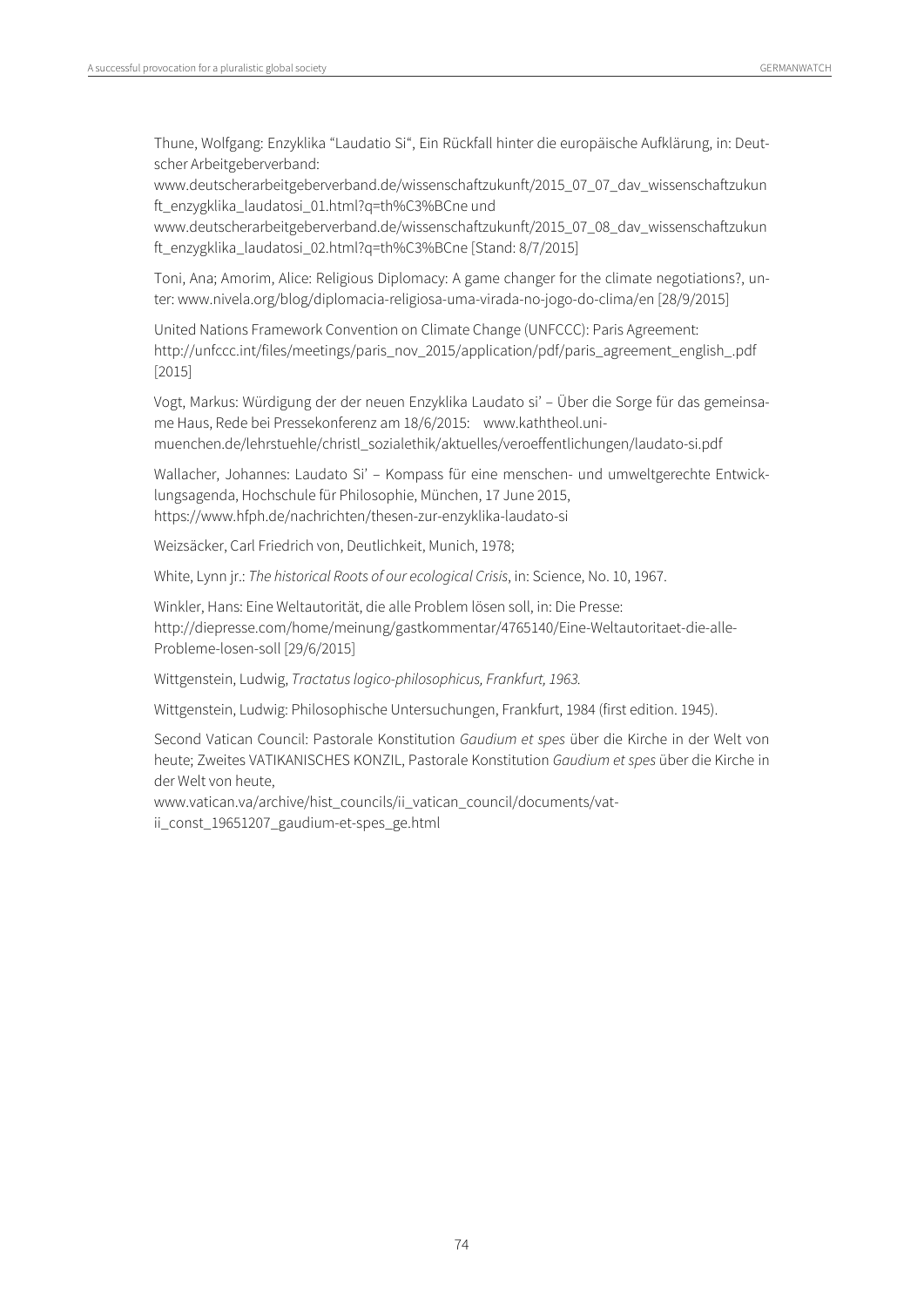## **... did you find this publication interesting and helpful?**

You can support the work of Germanwatch with a donation to:

Bank fuer Sozialwirtschaft AG

BIC/Swift: BFSWDE33BER

IBAN: DE33 1002 0500 0003 212300

Thank you for your support!